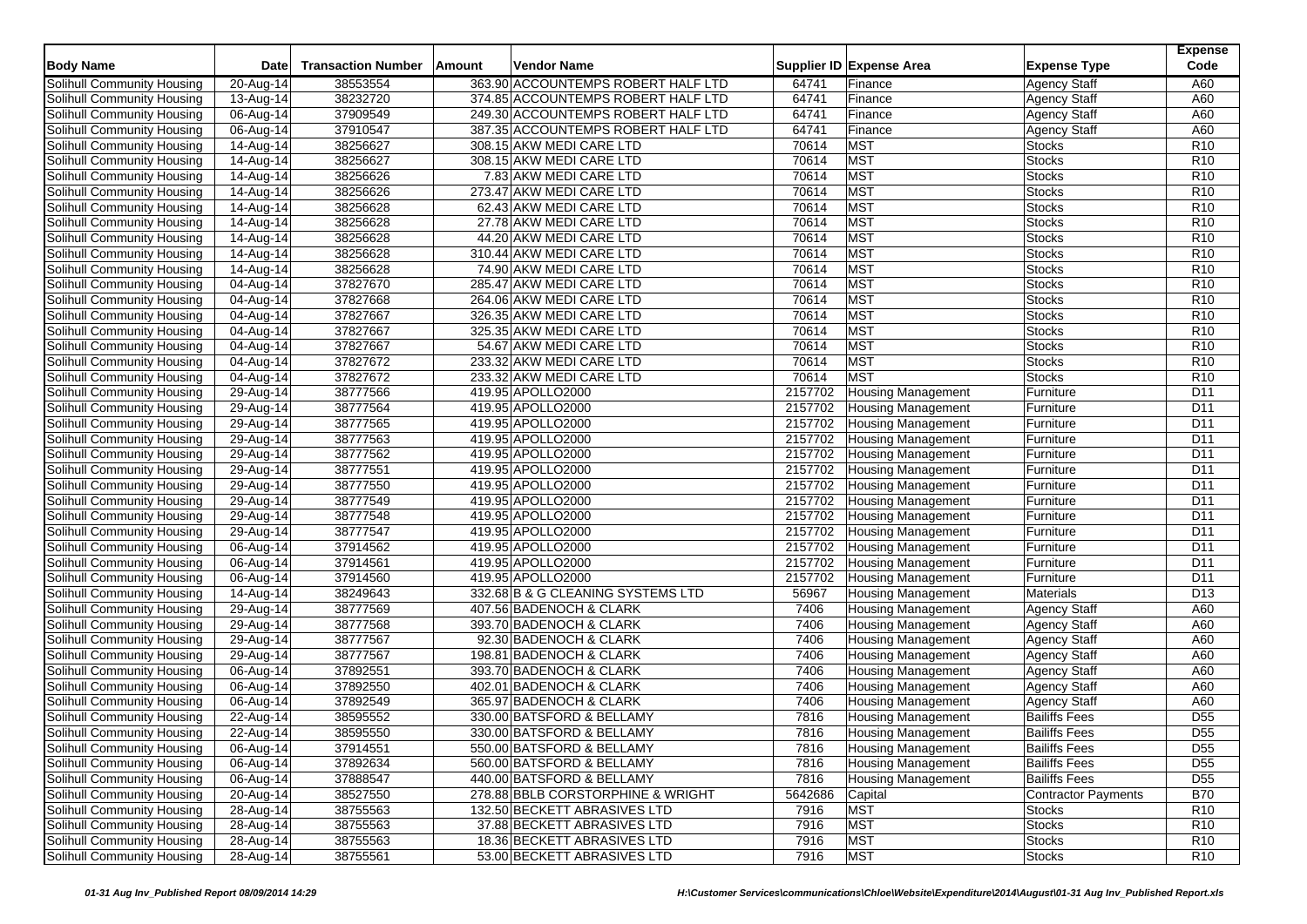| <b>Body Name</b>                  | Date                    | <b>Transaction Number</b> | Amount<br>Vendor Name        |      | Supplier ID Expense Area | <b>Expense Type</b> | <b>Expense</b><br>Code |
|-----------------------------------|-------------------------|---------------------------|------------------------------|------|--------------------------|---------------------|------------------------|
|                                   |                         |                           |                              |      |                          |                     |                        |
| Solihull Community Housing        | 28-Aug-14               | 38755563                  | 20.20 BECKETT ABRASIVES LTD  | 7916 | <b>MST</b>               | <b>Stocks</b>       | R <sub>10</sub>        |
| Solihull Community Housing        | 28-Aug-14               | 38755561                  | 121.80 BECKETT ABRASIVES LTD | 7916 | <b>MST</b>               | <b>Stocks</b>       | R <sub>10</sub>        |
| Solihull Community Housing        | 28-Aug-14               | 38755561                  | 43.60 BECKETT ABRASIVES LTD  | 7916 | <b>MST</b>               | <b>Stocks</b>       | R <sub>10</sub>        |
| Solihull Community Housing        | 28-Aug-14               | 38755561                  | 21.55 BECKETT ABRASIVES LTD  | 7916 | <b>MST</b>               | <b>Stocks</b>       | R <sub>10</sub>        |
| Solihull Community Housing        | 28-Aug-14               | 38755561                  | 72.90 BECKETT ABRASIVES LTD  | 7916 | <b>MST</b>               | <b>Stocks</b>       | R <sub>10</sub>        |
| Solihull Community Housing        | $28-Aug-14$             | 38755561                  | 8.99 BECKETT ABRASIVES LTD   | 7916 | <b>MST</b>               | <b>Stocks</b>       | R <sub>10</sub>        |
| Solihull Community Housing        | 28-Aug-14               | 38755561                  | 118.85 BECKETT ABRASIVES LTD | 7916 | <b>MST</b>               | <b>Stocks</b>       | R <sub>10</sub>        |
| Solihull Community Housing        | 28-Aug-14               | 38755560                  | 40.80 BECKETT ABRASIVES LTD  | 7916 | <b>MST</b>               | <b>Stocks</b>       | R <sub>10</sub>        |
| Solihull Community Housing        | 28-Aug-14               | 38755560                  | 30.80 BECKETT ABRASIVES LTD  | 7916 | <b>MST</b>               | <b>Stocks</b>       | R <sub>10</sub>        |
| Solihull Community Housing        | 28-Aug-14               | 38755560                  | 115.00 BECKETT ABRASIVES LTD | 7916 | <b>MST</b>               | <b>Stocks</b>       | R <sub>10</sub>        |
| Solihull Community Housing        | 28-Aug-14               | 38755560                  | 51.50 BECKETT ABRASIVES LTD  | 7916 | <b>MST</b>               | <b>Stocks</b>       | R <sub>10</sub>        |
| Solihull Community Housing        | 28-Aug-14               | 38755560                  | 45.00 BECKETT ABRASIVES LTD  | 7916 | <b>MST</b>               | <b>Stocks</b>       | R <sub>10</sub>        |
| Solihull Community Housing        | 28-Aug-14               | 38755560                  | 35.00 BECKETT ABRASIVES LTD  | 7916 | <b>MST</b>               | <b>Stocks</b>       | R <sub>10</sub>        |
| Solihull Community Housing        | 28-Aug-14               | 38755560                  | 9.50 BECKETT ABRASIVES LTD   | 7916 | <b>MST</b>               | <b>Stocks</b>       | R <sub>10</sub>        |
| Solihull Community Housing        | $28-Aug-14$             | 38755560                  | 12.00 BECKETT ABRASIVES LTD  | 7916 | <b>MST</b>               | <b>Stocks</b>       | R <sub>10</sub>        |
| Solihull Community Housing        | 28-Aug-14               | 38755560                  | 3.56 BECKETT ABRASIVES LTD   | 7916 | <b>MST</b>               | <b>Stocks</b>       | R <sub>10</sub>        |
| Solihull Community Housing        | 28-Aug-14               | 38755559                  | 5.65 BECKETT ABRASIVES LTD   | 7916 | <b>MST</b>               | <b>Stocks</b>       | R <sub>10</sub>        |
| Solihull Community Housing        | 28-Aug-14               | 38755559                  | 106.00 BECKETT ABRASIVES LTD | 7916 | <b>MST</b>               | <b>Stocks</b>       | R <sub>10</sub>        |
| Solihull Community Housing        | 28-Aug-14               | 38755559                  | 106.00 BECKETT ABRASIVES LTD | 7916 | <b>MST</b>               | <b>Stocks</b>       | R <sub>10</sub>        |
| Solihull Community Housing        | 28-Aug-14               | 38755559                  | 50.85 BECKETT ABRASIVES LTD  | 7916 | <b>MST</b>               | <b>Stocks</b>       | R <sub>10</sub>        |
| Solihull Community Housing        | 28-Aug-14               | 38755558                  | 17.25 BECKETT ABRASIVES LTD  | 7916 | <b>MST</b>               | <b>Stocks</b>       | R <sub>10</sub>        |
| Solihull Community Housing        | $28$ -Aug-14            | 38755558                  | 351.60 BECKETT ABRASIVES LTD | 7916 | <b>MST</b>               | <b>Stocks</b>       | R <sub>10</sub>        |
| <b>Solihull Community Housing</b> | 28-Aug-14               | 38755558                  | 9.25 BECKETT ABRASIVES LTD   | 7916 | <b>MST</b>               | <b>Stocks</b>       | R <sub>10</sub>        |
| Solihull Community Housing        | $28-Aug-14$             | 38755555                  | 17.35 BECKETT ABRASIVES LTD  | 7916 | <b>MST</b>               | <b>Stocks</b>       | R <sub>10</sub>        |
| Solihull Community Housing        | $28-Aug-14$             | 38755555                  | 45.45 BECKETT ABRASIVES LTD  | 7916 | <b>MST</b>               | <b>Stocks</b>       | R <sub>10</sub>        |
| Solihull Community Housing        | 28-Aug-14               | 38755555                  | 96.00 BECKETT ABRASIVES LTD  | 7916 | <b>MST</b>               | <b>Stocks</b>       | R <sub>10</sub>        |
| Solihull Community Housing        | 28-Aug-14               | 38755555                  | 43.60 BECKETT ABRASIVES LTD  | 7916 | <b>MST</b>               | <b>Stocks</b>       | R <sub>10</sub>        |
| Solihull Community Housing        | 28-Aug-14               | 38755555                  | 11.10 BECKETT ABRASIVES LTD  | 7916 | <b>MST</b>               | <b>Stocks</b>       | R <sub>10</sub>        |
| Solihull Community Housing        | 28-Aug-14               | 38755553                  | 7.00 BECKETT ABRASIVES LTD   | 7916 | <b>MST</b>               | <b>Stocks</b>       | R <sub>10</sub>        |
| Solihull Community Housing        | 28-Aug-14               | 38755553                  | 22.00 BECKETT ABRASIVES LTD  | 7916 | <b>MST</b>               | <b>Stocks</b>       | R <sub>10</sub>        |
| Solihull Community Housing        | 28-Aug-14               | 38755553                  | 37.20 BECKETT ABRASIVES LTD  | 7916 | <b>MST</b>               | <b>Stocks</b>       | R <sub>10</sub>        |
| Solihull Community Housing        | 28-Aug-14               | 38755553                  | 37.50 BECKETT ABRASIVES LTD  | 7916 | <b>MST</b>               | <b>Stocks</b>       | R <sub>10</sub>        |
| Solihull Community Housing        | $28$ -Aug-14            | 38755553                  | 5.60 BECKETT ABRASIVES LTD   | 7916 | <b>MST</b>               | <b>Stocks</b>       | R <sub>10</sub>        |
| Solihull Community Housing        | 28-Aug-14               | 38755553                  | 34.00 BECKETT ABRASIVES LTD  | 7916 | <b>MST</b>               | <b>Stocks</b>       | R <sub>10</sub>        |
| Solihull Community Housing        | 28-Aug-14               | 38755553                  | 12.90 BECKETT ABRASIVES LTD  | 7916 | <b>MST</b>               | <b>Stocks</b>       | R <sub>10</sub>        |
| Solihull Community Housing        | 28-Aug-14               | 38755553                  | 8.70 BECKETT ABRASIVES LTD   | 7916 | <b>MST</b>               | <b>Stocks</b>       | R <sub>10</sub>        |
| Solihull Community Housing        | 28-Aug-14               | 38755553                  | 9.50 BECKETT ABRASIVES LTD   | 7916 | <b>MST</b>               | <b>Stocks</b>       | R <sub>10</sub>        |
| Solihull Community Housing        | 28-Aug-14               | 38755553                  | 34.50 BECKETT ABRASIVES LTD  | 7916 | <b>MST</b>               | <b>Stocks</b>       | R <sub>10</sub>        |
| Solihull Community Housing        | 28-Aug-14               | 38755553                  | 53.04 BECKETT ABRASIVES LTD  | 7916 | <b>MST</b>               | <b>Stocks</b>       | R <sub>10</sub>        |
| Solihull Community Housing        | 28-Aug-14               | 38755553                  | 31.44 BECKETT ABRASIVES LTD  | 7916 | <b>MST</b>               | <b>Stocks</b>       | R <sub>10</sub>        |
| Solihull Community Housing        | 28-Aug-14               | 38755553                  | 6.96 BECKETT ABRASIVES LTD   | 7916 | <b>MST</b>               | <b>Stocks</b>       | R <sub>10</sub>        |
| Solihull Community Housing        | 28-Aug-14               | 38755553                  | 36.00 BECKETT ABRASIVES LTD  | 7916 | <b>MST</b>               | <b>Stocks</b>       | R <sub>10</sub>        |
| Solihull Community Housing        | 28-Aug-14               | 38755552                  | 78.00 BECKETT ABRASIVES LTD  | 7916 | <b>MST</b>               | <b>Stocks</b>       | R <sub>10</sub>        |
| Solihull Community Housing        | 28-Aug-14               | 38755552                  | 3.75 BECKETT ABRASIVES LTD   | 7916 | <b>MST</b>               | <b>Stocks</b>       | R <sub>10</sub>        |
| Solihull Community Housing        | $28-Aug-14$             | 38755552                  | 149.40 BECKETT ABRASIVES LTD | 7916 | <b>MST</b>               | <b>Stocks</b>       | R <sub>10</sub>        |
| Solihull Community Housing        | $\overline{28}$ -Aug-14 | 38755549                  | 17.20 BECKETT ABRASIVES LTD  | 7916 | <b>MST</b>               | <b>Stocks</b>       | R <sub>10</sub>        |
| Solihull Community Housing        | 28-Aug-14               | 38755549                  | 55.00 BECKETT ABRASIVES LTD  | 7916 | <b>MST</b>               | <b>Stocks</b>       | R <sub>10</sub>        |
| Solihull Community Housing        | 28-Aug-14               | 38755549                  | 10.50 BECKETT ABRASIVES LTD  | 7916 | <b>MST</b>               | <b>Stocks</b>       | R <sub>10</sub>        |
| Solihull Community Housing        | 28-Aug-14               | 38755549                  | 199.00 BECKETT ABRASIVES LTD | 7916 | <b>MST</b>               | <b>Stocks</b>       | R <sub>10</sub>        |
| <b>Solihull Community Housing</b> | 28-Aug-14               | 38755549                  | 2.24 BECKETT ABRASIVES LTD   | 7916 | <b>MST</b>               | <b>Stocks</b>       | R <sub>10</sub>        |
| Solihull Community Housing        | 28-Aug-14               | 38755549                  | 51.50 BECKETT ABRASIVES LTD  | 7916 | <b>MST</b>               | <b>Stocks</b>       | R <sub>10</sub>        |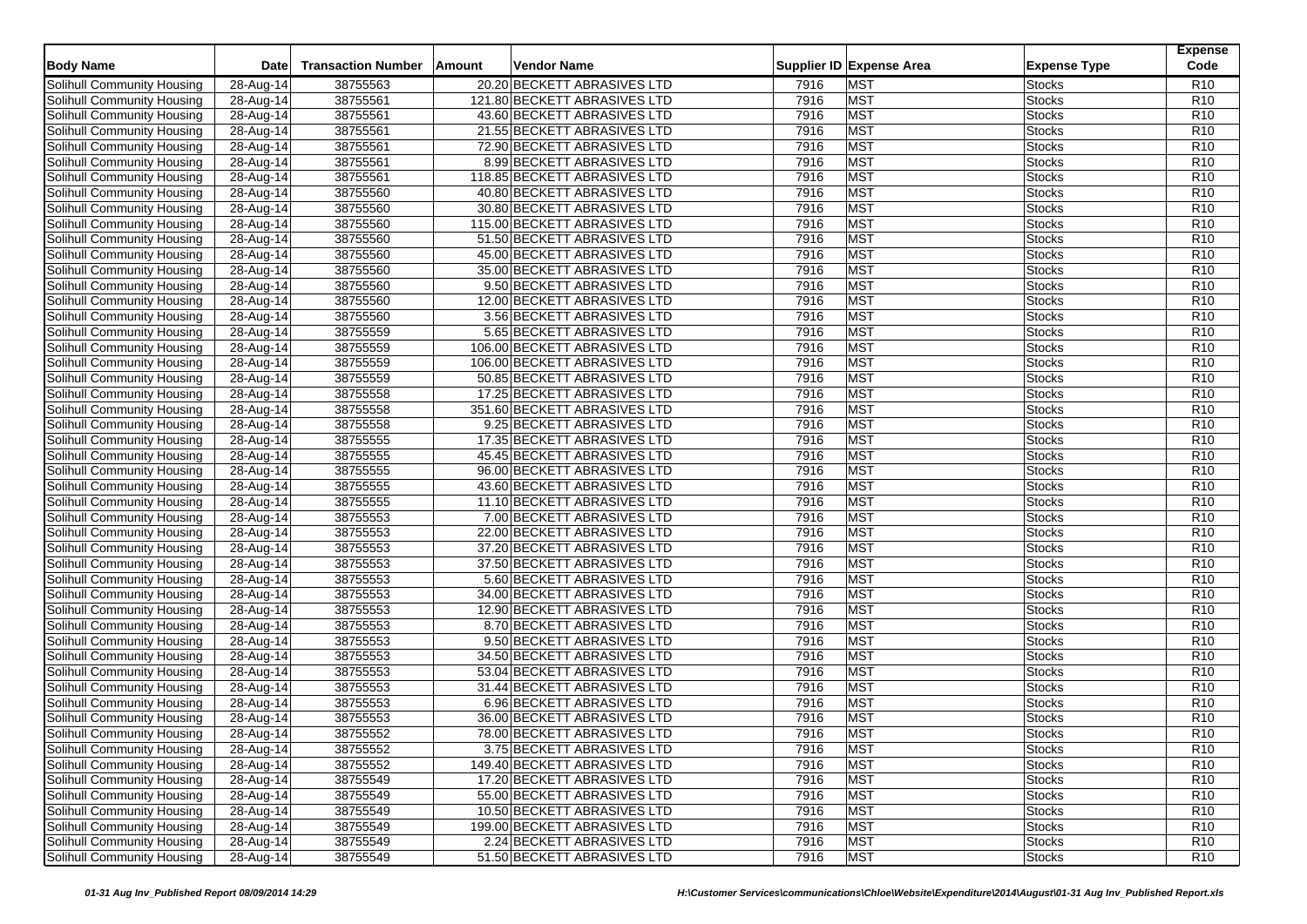| <b>Body Name</b>                  | Date                       | <b>Transaction Number</b> | Amount<br>Vendor Name             |       | Supplier ID Expense Area | <b>Expense Type</b> | <b>Expense</b><br>Code |
|-----------------------------------|----------------------------|---------------------------|-----------------------------------|-------|--------------------------|---------------------|------------------------|
|                                   |                            |                           |                                   |       |                          |                     |                        |
| Solihull Community Housing        | 28-Aug-14                  | 38755549                  | 34.00 BECKETT ABRASIVES LTD       | 7916  | <b>MST</b>               | <b>Stocks</b>       | R <sub>10</sub>        |
| Solihull Community Housing        | 28-Aug-14                  | 38755549                  | 33.00 BECKETT ABRASIVES LTD       | 7916  | <b>MST</b>               | <b>Stocks</b>       | R <sub>10</sub>        |
| Solihull Community Housing        | 28-Aug-14                  | 38755549                  | 22.88 BECKETT ABRASIVES LTD       | 7916  | <b>MST</b>               | <b>Stocks</b>       | R <sub>10</sub>        |
| Solihull Community Housing        | 28-Aug-14                  | 38755549                  | 10.60 BECKETT ABRASIVES LTD       | 7916  | <b>MST</b>               | <b>Stocks</b>       | R <sub>10</sub>        |
| Solihull Community Housing        | 28-Aug-14                  | 38755549                  | 8.60 BECKETT ABRASIVES LTD        | 7916  | <b>MST</b>               | <b>Stocks</b>       | R <sub>10</sub>        |
| Solihull Community Housing        | $28-Aug-14$                | 38755549                  | 35.00 BECKETT ABRASIVES LTD       | 7916  | <b>MST</b>               | <b>Stocks</b>       | R <sub>10</sub>        |
| Solihull Community Housing        | 28-Aug-14                  | 38755549                  | 9.50 BECKETT ABRASIVES LTD        | 7916  | <b>MST</b>               | <b>Stocks</b>       | R <sub>10</sub>        |
| Solihull Community Housing        | 28-Aug-14                  | 38755549                  | 4.05 BECKETT ABRASIVES LTD        | 7916  | <b>MST</b>               | <b>Stocks</b>       | R <sub>10</sub>        |
| Solihull Community Housing        | $28-Aug-14$                | 38755549                  | 139.50 BECKETT ABRASIVES LTD      | 7916  | <b>MST</b>               | <b>Stocks</b>       | R <sub>10</sub>        |
| Solihull Community Housing        | 28-Aug-14                  | 38755549                  | 25.80 BECKETT ABRASIVES LTD       | 7916  | <b>MST</b>               | <b>Stocks</b>       | R <sub>10</sub>        |
| Solihull Community Housing        | 28-Aug-14                  | 38755549                  | 26.00 BECKETT ABRASIVES LTD       | 7916  | <b>MST</b>               | <b>Stocks</b>       | R <sub>10</sub>        |
| Solihull Community Housing        | 28-Aug-14                  | 38755549                  | 54.60 BECKETT ABRASIVES LTD       | 7916  | <b>MST</b>               | <b>Stocks</b>       | R <sub>10</sub>        |
| Solihull Community Housing        | 28-Aug-14                  | 38755549                  | 4.60 BECKETT ABRASIVES LTD        | 7916  | <b>MST</b>               | <b>Stocks</b>       | R <sub>10</sub>        |
| Solihull Community Housing        | 28-Aug-14                  | 38755549                  | 25.80 BECKETT ABRASIVES LTD       | 7916  | <b>MST</b>               | <b>Stocks</b>       | R <sub>10</sub>        |
| Solihull Community Housing        | 28-Aug-14                  | 38755549                  | 43.50 BECKETT ABRASIVES LTD       | 7916  | <b>MST</b>               | <b>Stocks</b>       | R <sub>10</sub>        |
| Solihull Community Housing        | 28-Aug-14                  | 38755549                  | 5.72 BECKETT ABRASIVES LTD        | 7916  | <b>MST</b>               | <b>Stocks</b>       | R <sub>10</sub>        |
| Solihull Community Housing        | 28-Aug-14                  | 38755549                  | 34.40 BECKETT ABRASIVES LTD       | 7916  | <b>MST</b>               | <b>Stocks</b>       | R <sub>10</sub>        |
| Solihull Community Housing        | 28-Aug-14                  | 38755557                  | 27.60 BECKETT ABRASIVES LTD       | 7916  | <b>MST</b>               | <b>Stocks</b>       | R <sub>10</sub>        |
| Solihull Community Housing        | 28-Aug-14                  | 38755557                  | 55.00 BECKETT ABRASIVES LTD       | 7916  | <b>MST</b>               | <b>Stocks</b>       | R <sub>10</sub>        |
| Solihull Community Housing        | 28-Aug-14                  | 38755557                  | 20.60 BECKETT ABRASIVES LTD       | 7916  | <b>MST</b>               | <b>Stocks</b>       | R <sub>10</sub>        |
| Solihull Community Housing        | 28-Aug-14                  | 38755557                  | 8.70 BECKETT ABRASIVES LTD        | 7916  | <b>MST</b>               | <b>Stocks</b>       | R <sub>10</sub>        |
| Solihull Community Housing        | $28$ -Aug-14               | 38755557                  | 19.00 BECKETT ABRASIVES LTD       | 7916  | <b>MST</b>               | <b>Stocks</b>       | R <sub>10</sub>        |
| Solihull Community Housing        | 28-Aug-14                  | 38755557                  | 6.90 BECKETT ABRASIVES LTD        | 7916  | <b>MST</b>               | <b>Stocks</b>       | R <sub>10</sub>        |
| Solihull Community Housing        | $28-Aug-14$                | 38755557                  | 4.60 BECKETT ABRASIVES LTD        | 7916  | <b>MST</b>               | <b>Stocks</b>       | R <sub>10</sub>        |
| Solihull Community Housing        | $28-Aug-14$                | 38755557                  | 72.00 BECKETT ABRASIVES LTD       | 7916  | <b>MST</b>               | <b>Stocks</b>       | R <sub>10</sub>        |
| Solihull Community Housing        | 28-Aug-14                  | 38755557                  | 54.70 BECKETT ABRASIVES LTD       | 7916  | <b>MST</b>               | <b>Stocks</b>       | R <sub>10</sub>        |
| Solihull Community Housing        | 28-Aug-14                  | 38755557                  | 15.72 BECKETT ABRASIVES LTD       | 7916  | <b>MST</b>               | <b>Stocks</b>       | R <sub>10</sub>        |
| Solihull Community Housing        | 28-Aug-14                  | 38755557                  | 12.36 BECKETT ABRASIVES LTD       | 7916  | <b>MST</b>               | <b>Stocks</b>       | R <sub>10</sub>        |
| Solihull Community Housing        | 28-Aug-14                  | 38755557                  | 18.00 BECKETT ABRASIVES LTD       | 7916  | <b>MST</b>               | <b>Stocks</b>       | R <sub>10</sub>        |
| Solihull Community Housing        | 28-Aug-14                  | 38755557                  | 14.00 BECKETT ABRASIVES LTD       | 7916  | <b>MST</b>               | <b>Stocks</b>       | R <sub>10</sub>        |
| Solihull Community Housing        | 14-Aug-14                  | 38256618                  | 114.95 BECKETT ABRASIVES LTD      | 7916  | <b>MST</b>               | <b>Stocks</b>       | R <sub>10</sub>        |
| Solihull Community Housing        | 14-Aug-14                  | 38256618                  | 33.00 BECKETT ABRASIVES LTD       | 7916  | <b>MST</b>               | <b>Stocks</b>       | R <sub>10</sub>        |
| Solihull Community Housing        | 14-Aug-14                  | 38256618                  | 43.15 BECKETT ABRASIVES LTD       | 7916  | <b>MST</b>               | <b>Stocks</b>       | R <sub>10</sub>        |
| Solihull Community Housing        | 14-Aug-14                  | 38256618                  | 33.65 BECKETT ABRASIVES LTD       | 7916  | <b>MST</b>               | <b>Stocks</b>       | R <sub>10</sub>        |
| Solihull Community Housing        | 14-Aug-14                  | 38256617                  | 3.15 BECKETT ABRASIVES LTD        | 7916  | <b>MST</b>               | <b>Stocks</b>       | R <sub>10</sub>        |
| Solihull Community Housing        | 14-Aug-14                  | 38256617                  | 7.75 BECKETT ABRASIVES LTD        | 7916  | <b>MST</b>               | <b>Stocks</b>       | R <sub>10</sub>        |
| Solihull Community Housing        | 14-Aug-14                  | 38256617                  | 82.40 BECKETT ABRASIVES LTD       | 7916  | <b>MST</b>               | <b>Stocks</b>       | R <sub>10</sub>        |
| Solihull Community Housing        | 14-Aug-14                  | 38256617                  | 2.10 BECKETT ABRASIVES LTD        | 7916  | <b>MST</b>               | <b>Stocks</b>       | R <sub>10</sub>        |
| Solihull Community Housing        | 14-Aug-14                  | 38256617                  | 20.60 BECKETT ABRASIVES LTD       | 7916  | <b>MST</b>               | <b>Stocks</b>       | R <sub>10</sub>        |
| Solihull Community Housing        | $\overline{1}$ 4-Aug-14    | 38256617                  | 7.90 BECKETT ABRASIVES LTD        | 7916  | <b>MST</b>               | <b>Stocks</b>       | R <sub>10</sub>        |
| Solihull Community Housing        | 14-Aug-14                  | 38256617                  | 33.00 BECKETT ABRASIVES LTD       | 7916  | <b>MST</b>               | <b>Stocks</b>       | R <sub>10</sub>        |
| Solihull Community Housing        | 14-Aug-14                  | 38256617                  | 20.60 BECKETT ABRASIVES LTD       | 7916  | <b>MST</b>               | <b>Stocks</b>       | R <sub>10</sub>        |
| Solihull Community Housing        | 14-Aug-14                  | 38256617                  | 10.50 BECKETT ABRASIVES LTD       | 7916  | <b>MST</b>               | <b>Stocks</b>       | R <sub>10</sub>        |
| Solihull Community Housing        | 14-Aug-14                  | 38256617                  | 9.50 BECKETT ABRASIVES LTD        | 7916  | <b>MST</b>               | <b>Stocks</b>       | R <sub>10</sub>        |
| Solihull Community Housing        | $14$ -Aug-14               | 38256617                  | 12.00 BECKETT ABRASIVES LTD       | 7916  | <b>MST</b>               | <b>Stocks</b>       | R <sub>10</sub>        |
| Solihull Community Housing        | 14-Aug-14                  | 38256617                  | 7.50 BECKETT ABRASIVES LTD        | 7916  | <b>MST</b>               | <b>Stocks</b>       | R <sub>10</sub>        |
| Solihull Community Housing        | $14$ -Aug- $\overline{14}$ | 38256617                  | 34.50 BECKETT ABRASIVES LTD       | 7916  | <b>MST</b>               | <b>Stocks</b>       | R <sub>10</sub>        |
| Solihull Community Housing        | 14-Aug-14                  | 38256617                  | 18.00 BECKETT ABRASIVES LTD       | 7916  | <b>MST</b>               | <b>Stocks</b>       | R <sub>10</sub>        |
| Solihull Community Housing        | 14-Aug-14                  | 38256612                  | 339.75 BECKETT ABRASIVES LTD      | 7916  | <b>MST</b>               | <b>Stocks</b>       | R <sub>10</sub>        |
| <b>Solihull Community Housing</b> | 14-Aug-14                  | 38256617                  | 4.48 BECKETT ABRASIVES LTD        | 7916  | <b>MST</b>               | <b>Stocks</b>       | R <sub>10</sub>        |
| Solihull Community Housing        | $\overline{06}$ -Aug-14    | 37892636                  | 34769.83 BERBEN INSTALLATIONS LTD | 20346 | Capital                  | Contractor Payments | <b>B70</b>             |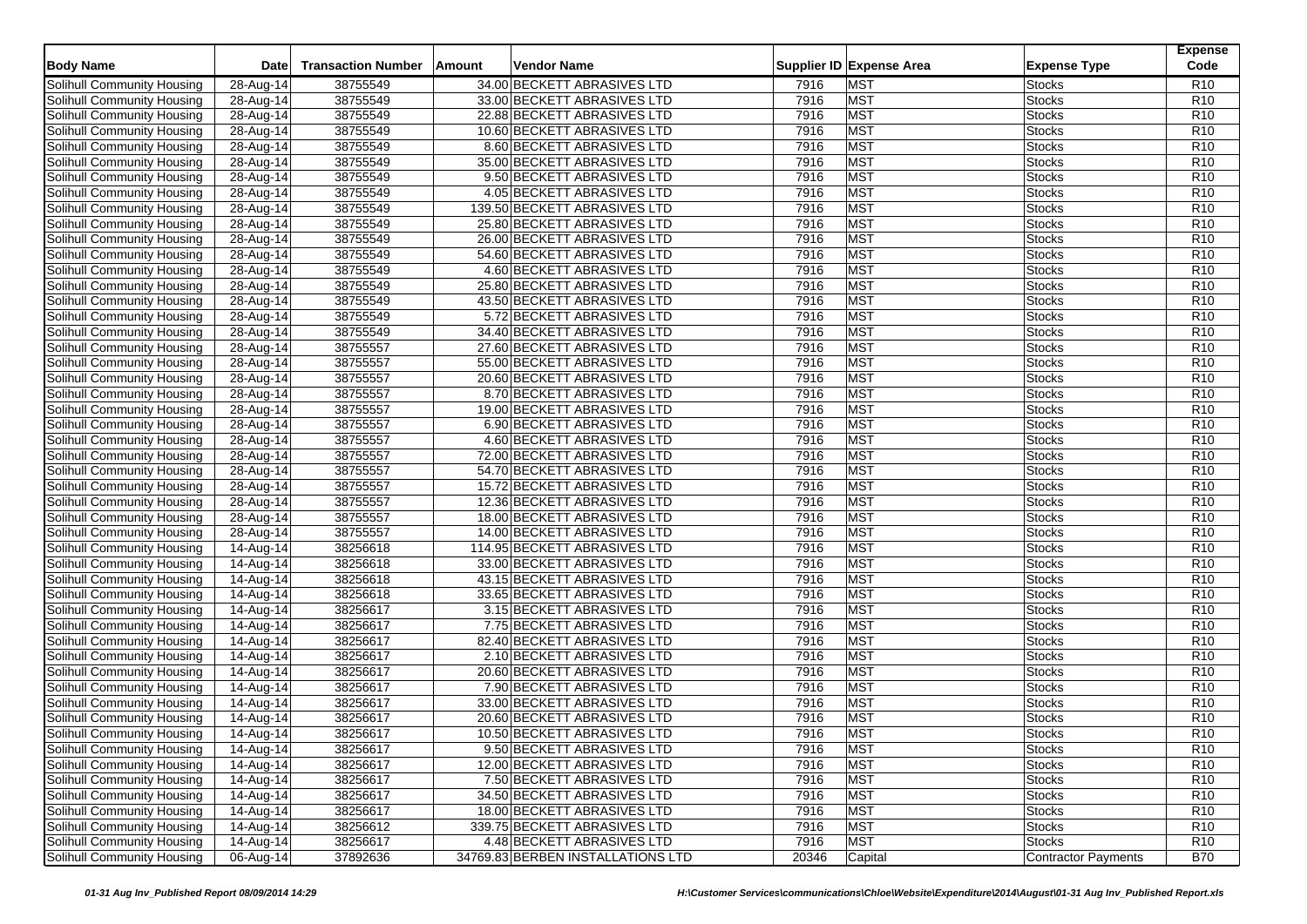| <b>Body Name</b>                  | <b>Date</b>                | <b>Transaction Number</b> | <b>Amount</b> | <b>Vendor Name</b>                        |         | Supplier ID Expense Area  | <b>Expense Type</b>             | <b>Expense</b><br>Code |
|-----------------------------------|----------------------------|---------------------------|---------------|-------------------------------------------|---------|---------------------------|---------------------------------|------------------------|
| <b>Solihull Community Housing</b> | 06-Aug-14                  | 37893547                  |               | 4104.51 BERBEN INSTALLATIONS LTD          | 20346   | Capital                   | <b>Contractor Payments</b>      | <b>B70</b>             |
| Solihull Community Housing        | 06-Aug-14                  | 37893547                  |               | 6917.49 BERBEN INSTALLATIONS LTD          | 20346   | Capital                   | <b>Contractor Payments</b>      | <b>B70</b>             |
| Solihull Community Housing        | 06-Aug-14                  | 37892635                  |               | 4104.51 BERBEN INSTALLATIONS LTD          | 20346   | Capital                   | Contractor Payments             | <b>B70</b>             |
| Solihull Community Housing        | $\overline{0}$ 6-Aug-14    | 37894600                  |               | 10277.86 BERBEN INSTALLATIONS LTD         | 20346   | Capital                   | <b>Contractor Payments</b>      | <b>B70</b>             |
| Solihull Community Housing        | 06-Aug-14                  | 37894600                  |               | 4104.51 BERBEN INSTALLATIONS LTD          | 20346   | Capital                   | <b>Contractor Payments</b>      | <b>B70</b>             |
| Solihull Community Housing        | 06-Aug-14                  | 37894600                  |               | 6917.49 BERBEN INSTALLATIONS LTD          | 20346   | Capital                   | <b>Contractor Payments</b>      | <b>B70</b>             |
| Solihull Community Housing        | $26 - Aug-14$              | 38696575                  |               | 616.68 BERBEN INSTALLATIONS LTD           | 20346   | <b>MST</b>                | <b>External Structures</b>      | <b>B33</b>             |
| Solihull Community Housing        | 26-Aug-14                  | 38696573                  |               | 569.34 BERBEN INSTALLATIONS LTD           | 20346   | <b>MST</b>                | <b>External Structures</b>      | <b>B33</b>             |
| Solihull Community Housing        | 13-Aug-14                  | 38233572                  |               | 569.34 BERBEN INSTALLATIONS LTD           | 20346   | <b>MST</b>                | <b>External Structures</b>      | <b>B33</b>             |
| Solihull Community Housing        | 26-Aug-14                  | 38696578                  |               | 591.85 BERBEN INSTALLATIONS LTD           | 20346   | <b>MST</b>                | Voids                           | <b>B38</b>             |
| Solihull Community Housing        | 26-Aug-14                  | 38696576                  |               | 259.25 BERBEN INSTALLATIONS LTD           | 20346   | <b>MST</b>                | Voids                           | <b>B38</b>             |
| Solihull Community Housing        | 26-Aug-14                  | 38696572                  |               | 569.34 BERBEN INSTALLATIONS LTD           | 20346   | <b>MST</b>                | Voids                           | <b>B38</b>             |
| Solihull Community Housing        | 08-Aug-14                  | 37998557                  |               | 569.34 BERBEN INSTALLATIONS LTD           | 20346   | <b>MST</b>                | Voids                           | <b>B</b> 38            |
| Solihull Community Housing        | 05-Aug-14                  | 37880554                  |               | 569.34 BERBEN INSTALLATIONS LTD           | 20346   | <b>MST</b>                | Internal Works                  | <b>B31</b>             |
| <b>Solihull Community Housing</b> | $26 - Aug-14$              | 38696577                  |               | 1522.85 BERBEN INSTALLATIONS LTD          | 20346   | Capital                   | <b>Contractor Payments</b>      | <b>B70</b>             |
| Solihull Community Housing        | 28-Aug-14                  | 38750547                  |               | 1348.24 BERBEN INSTALLATIONS LTD          | 20346   | <b>MST</b>                | Mechanical & Electrical C       | <b>B92</b>             |
| Solihull Community Housing        | 22-Aug-14                  | 38595673                  |               | 192.80 BIRMINGHAM CHAMBER OF COMMERCE A   | 137016  | <b>Customer Services</b>  | <b>Grants and Subscriptions</b> | D92                    |
| Solihull Community Housing        | 22-Aug-14                  | 38595673                  |               | 964.00 BIRMINGHAM CHAMBER OF COMMERCE AI  | 137016  | <b>Customer Services</b>  | <b>Grants and Subscriptions</b> | D92                    |
| Solihull Community Housing        | 29-Aug-14                  | 38774549                  |               | 5740.00 BLUEBELL GUEST HOUSE              | 4821686 | <b>Housing Management</b> | <b>B&amp;B</b> Accommodation    | <b>B23</b>             |
| Solihull Community Housing        | 06-Aug-14                  | 37888548                  |               | 5740.00 BLUEBELL GUEST HOUSE              | 4821686 | <b>Housing Management</b> | <b>B&amp;B Accommodation</b>    | <b>B23</b>             |
| Solihull Community Housing        | 18-Aug-14                  | 38420548                  |               | 497.79 BRIGGS EQUIPMENT UK LIMITED        | 147768  | <b>MST</b>                | Tools                           | D <sub>16</sub>        |
| Solihull Community Housing        | $06 - Aug-14$              | 37888549                  |               | 75.00 BRITISH GAS BUSINESS                | 11498   | Finance                   | Gas                             | <b>B10</b>             |
| Solihull Community Housing        | 06-Aug-14                  | 37888549                  |               | 232.37 BRITISH GAS BUSINESS               | 11498   | Finance                   | Gas                             | <b>B10</b>             |
| Solihull Community Housing        | 18-Aug-14                  | 38422547                  |               | 360.00 BRITISH RED CROSS SOCIETY          | 9643    | <b>Customer Services</b>  | Training                        | A80                    |
| Solihull Community Housing        | 18-Aug-14                  | 38421547                  |               | 407.00 BRITISH RED CROSS SOCIETY          | 9643    | <b>Customer Services</b>  | Training                        | A80                    |
| Solihull Community Housing        | 13-Aug-14                  | 38224548                  |               | 2616.60 BROPHY RIAZ AND PARTNERS CHARTERE | 167258  | Capital                   | <b>Contractor Payments</b>      | <b>B70</b>             |
| Solihull Community Housing        | 13-Aug-14                  | 38224549                  |               | 891.25 BROPHY RIAZ AND PARTNERS CHARTERE  | 167258  | Capital                   | <b>Contractor Payments</b>      | <b>B70</b>             |
| Solihull Community Housing        | 21-Aug-14                  | 38593574                  |               | 136.80 BUILDBASE                          | 56468   | <b>MST</b>                | <b>Stocks</b>                   | R <sub>10</sub>        |
| Solihull Community Housing        | 21-Aug-14                  | 38593574                  |               | 425.00 BUILDBASE                          | 56468   | <b>MST</b>                | <b>Stocks</b>                   | R <sub>10</sub>        |
| Solihull Community Housing        | 21-Aug-14                  | 38593574                  |               | 19.75 BUILDBASE                           | 56468   | <b>MST</b>                | <b>Stocks</b>                   | R <sub>10</sub>        |
| Solihull Community Housing        | 21-Aug-14                  | 38593574                  |               | 165.90 BUILDBASE                          | 56468   | <b>MST</b>                | <b>Stocks</b>                   | R <sub>10</sub>        |
| Solihull Community Housing        | 21-Aug-14                  | 38593574                  |               | 68.21 BUILDBASE                           | 56468   | <b>MST</b>                | <b>Stocks</b>                   | R <sub>10</sub>        |
| Solihull Community Housing        | 21-Aug-14                  | 38593574                  |               | 57.00 BUILDBASE                           | 56468   | <b>MST</b>                | <b>Stocks</b>                   | R <sub>10</sub>        |
| Solihull Community Housing        | $\overline{2}$ 1-Aug-14    | 38593574                  |               | 37.44 BUILDBASE                           | 56468   | <b>MST</b>                | <b>Stocks</b>                   | R <sub>10</sub>        |
| Solihull Community Housing        | 21-Aug-14                  | 38593574                  |               | 35.28 BUILDBASE                           | 56468   | <b>MST</b>                | <b>Stocks</b>                   | R <sub>10</sub>        |
| Solihull Community Housing        | 21-Aug-14                  | 38593574                  |               | 195.00 BUILDBASE                          | 56468   | <b>MST</b>                | <b>Stocks</b>                   | R <sub>10</sub>        |
| Solihull Community Housing        | $\overline{2}$ 1-Aug-14    | 38593574                  |               | 38.56 BUILDBASE                           | 56468   | <b>MST</b>                | <b>Stocks</b>                   | R <sub>10</sub>        |
| Solihull Community Housing        | 21-Aug-14                  | 38593574                  |               | 46.20 BUILDBASE                           | 56468   | <b>MST</b>                | <b>Stocks</b>                   | R <sub>10</sub>        |
| Solihull Community Housing        | 21-Aug-14                  | 38593574                  |               | 61.44 BUILDBASE                           | 56468   | <b>MST</b>                | <b>Stocks</b>                   | R <sub>10</sub>        |
| Solihull Community Housing        | 21-Aug-14                  | 38593574                  |               | 92.88 BUILDBASE                           | 56468   | <b>MST</b>                | <b>Stocks</b>                   | R <sub>10</sub>        |
| Solihull Community Housing        | 21-Aug-14                  | 38593574                  |               | 48.72 BUILDBASE                           | 56468   | <b>MST</b>                | <b>Stocks</b>                   | R <sub>10</sub>        |
| Solihull Community Housing        | 21-Aug-14                  | 38593574                  |               | 27.09 BUILDBASE                           | 56468   | <b>MST</b>                | <b>Stocks</b>                   | R <sub>10</sub>        |
| Solihull Community Housing        | $\overline{21}$ -Aug-14    | 38593574                  |               | 92.51 BUILDBASE                           | 56468   | <b>MST</b>                | <b>Stocks</b>                   | R <sub>10</sub>        |
| Solihull Community Housing        | $21$ -Aug- $\overline{14}$ | 38593572                  |               | 48.72 BUILDBASE                           | 56468   | <b>MST</b>                | <b>Stocks</b>                   | R <sub>10</sub>        |
| Solihull Community Housing        | 21-Aug-14                  | 38593572                  |               | 115.00 BUILDBASE                          | 56468   | <b>MST</b>                | <b>Stocks</b>                   | R <sub>10</sub>        |
| Solihull Community Housing        | $21-Aug-14$                | 38593572                  |               | 78.00 BUILDBASE                           | 56468   | <b>MST</b>                | Stocks                          | R <sub>10</sub>        |
| Solihull Community Housing        | 21-Aug-14                  | 38593572                  |               | 195.00 BUILDBASE                          | 56468   | <b>MST</b>                | Stocks                          | R <sub>10</sub>        |
| Solihull Community Housing        | 21-Aug-14                  | 38593572                  |               | 154.80 BUILDBASE                          | 56468   | <b>MST</b>                | <b>Stocks</b>                   | R <sub>10</sub>        |
| Solihull Community Housing        | 21-Aug-14                  | 38593572                  |               | 54.18 BUILDBASE                           | 56468   | <b>MST</b>                | <b>Stocks</b>                   | R <sub>10</sub>        |
| <b>Solihull Community Housing</b> | 21-Aug-14                  | 38593572                  |               | 92.51 BUILDBASE                           | 56468   | <b>MST</b>                | <b>Stocks</b>                   | R <sub>10</sub>        |
| Solihull Community Housing        | 21-Aug-14                  | 38593572                  |               | 66.83 BUILDBASE                           | 56468   | <b>MST</b>                | <b>Stocks</b>                   | R10                    |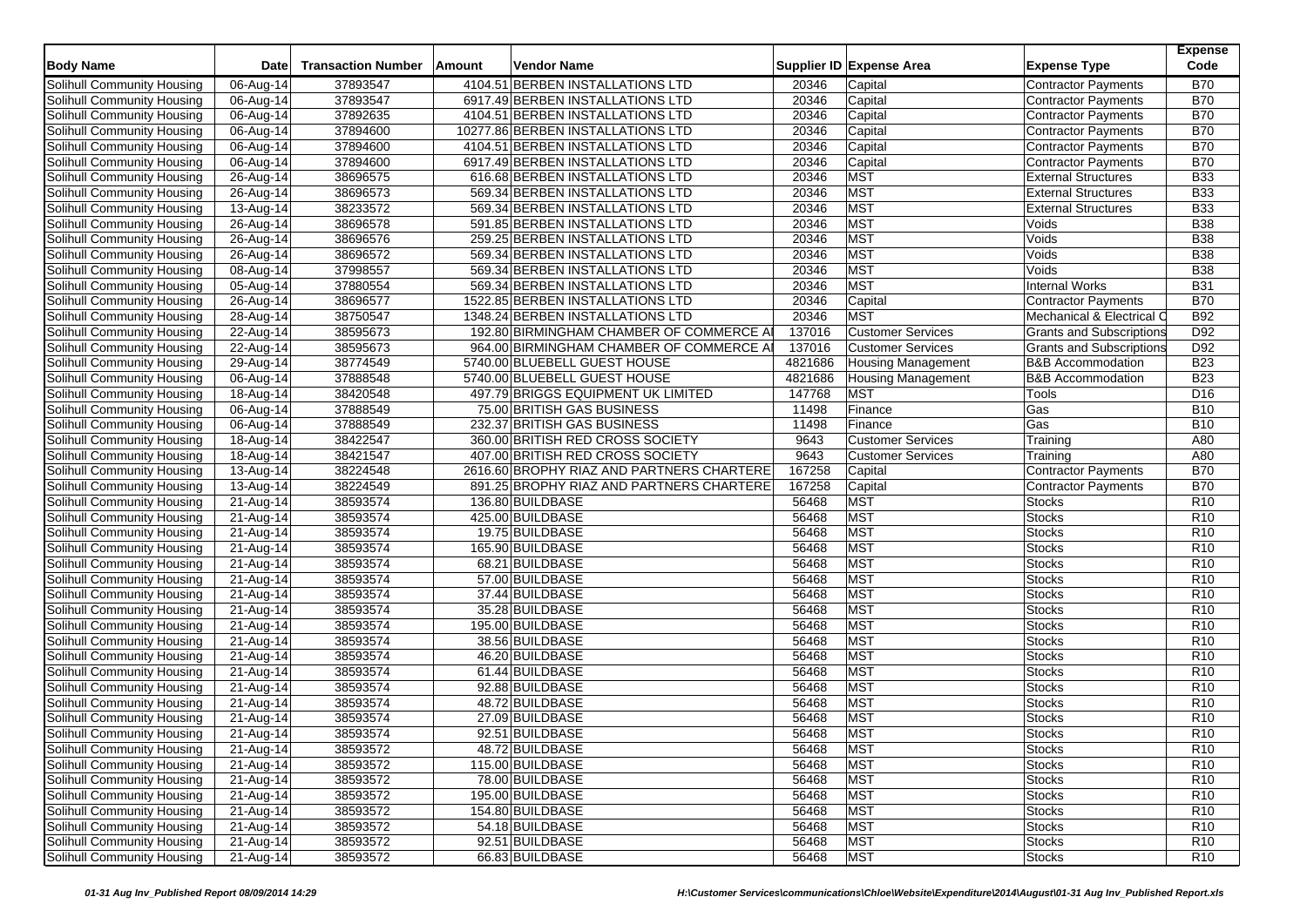|                                   |                         |                           |        |                  |       |                          |                     | <b>Expense</b><br>Code |
|-----------------------------------|-------------------------|---------------------------|--------|------------------|-------|--------------------------|---------------------|------------------------|
| <b>Body Name</b>                  | <b>Date</b>             | <b>Transaction Number</b> | Amount | Vendor Name      |       | Supplier ID Expense Area | <b>Expense Type</b> |                        |
| Solihull Community Housing        | 21-Aug-14               | 38593571                  |        | 78.00 BUILDBASE  | 56468 | <b>MST</b>               | <b>Stocks</b>       | R <sub>10</sub>        |
| Solihull Community Housing        | 21-Aug-14               | 38593571                  |        | 195.00 BUILDBASE | 56468 | <b>MST</b>               | <b>Stocks</b>       | R <sub>10</sub>        |
| Solihull Community Housing        | 21-Aug-14               | 38593571                  |        | 111.44 BUILDBASE | 56468 | <b>MST</b>               | <b>Stocks</b>       | R <sub>10</sub>        |
| Solihull Community Housing        | 21-Aug-14               | 38593570                  |        | 285.00 BUILDBASE | 56468 | <b>MST</b>               | <b>Stocks</b>       | R <sub>10</sub>        |
| Solihull Community Housing        | 21-Aug-14               | 38593570                  |        | 285.00 BUILDBASE | 56468 | <b>MST</b>               | <b>Stocks</b>       | R <sub>10</sub>        |
| Solihull Community Housing        | 21-Aug-14               | 38593570                  |        | 37.44 BUILDBASE  | 56468 | <b>MST</b>               | <b>Stocks</b>       | R <sub>10</sub>        |
| Solihull Community Housing        | $21-Aug-14$             | 38593570                  |        | 195.00 BUILDBASE | 56468 | <b>MST</b>               | <b>Stocks</b>       | R <sub>10</sub>        |
| Solihull Community Housing        | 21-Aug-14               | 38593570                  |        | 66.83 BUILDBASE  | 56468 | <b>MST</b>               | <b>Stocks</b>       | R <sub>10</sub>        |
| Solihull Community Housing        | 21-Aug-14               | 38593570                  |        | 109.10 BUILDBASE | 56468 | <b>MST</b>               | <b>Stocks</b>       | R <sub>10</sub>        |
| Solihull Community Housing        | $21-Aug-14$             | 38593570                  |        | 99.90 BUILDBASE  | 56468 | <b>MST</b>               | <b>Stocks</b>       | R <sub>10</sub>        |
| Solihull Community Housing        | 21-Aug-14               | 38593570                  |        | 61.92 BUILDBASE  | 56468 | <b>MST</b>               | <b>Stocks</b>       | R <sub>10</sub>        |
| Solihull Community Housing        | 21-Aug-14               | 38593570                  |        | 48.72 BUILDBASE  | 56468 | <b>MST</b>               | <b>Stocks</b>       | R <sub>10</sub>        |
| Solihull Community Housing        | 21-Aug-14               | 38593570                  |        | 49.00 BUILDBASE  | 56468 | <b>MST</b>               | <b>Stocks</b>       | R <sub>10</sub>        |
| Solihull Community Housing        | 21-Aug-14               | 38593570                  |        | 61.44 BUILDBASE  | 56468 | <b>MST</b>               | <b>Stocks</b>       | R <sub>10</sub>        |
| <b>Solihull Community Housing</b> | 21-Aug-14               | 38593573                  |        | 57.50 BUILDBASE  | 56468 | <b>MST</b>               | <b>Stocks</b>       | R <sub>10</sub>        |
| Solihull Community Housing        | 21-Aug-14               | 38593573                  |        | 57.50 BUILDBASE  | 56468 | <b>MST</b>               | <b>Stocks</b>       | R <sub>10</sub>        |
| Solihull Community Housing        | 21-Aug-14               | 38593573                  |        | 285.00 BUILDBASE | 56468 | <b>MST</b>               | <b>Stocks</b>       | R <sub>10</sub>        |
| Solihull Community Housing        | 21-Aug-14               | 38593573                  |        | 39.50 BUILDBASE  | 56468 | <b>MST</b>               | <b>Stocks</b>       | R <sub>10</sub>        |
| Solihull Community Housing        | $\overline{21}$ -Aug-14 | 38593573                  |        | 65.00 BUILDBASE  | 56468 | <b>MST</b>               | <b>Stocks</b>       | R <sub>10</sub>        |
| Solihull Community Housing        | 21-Aug-14               | 38593573                  |        | 285.00 BUILDBASE | 56468 | <b>MST</b>               | <b>Stocks</b>       | R <sub>10</sub>        |
| Solihull Community Housing        | 21-Aug-14               | 38593573                  |        | 23.52 BUILDBASE  | 56468 | <b>MST</b>               | <b>Stocks</b>       | R <sub>10</sub>        |
| <b>Solihull Community Housing</b> | 21-Aug-14               | 38593573                  |        | 12.18 BUILDBASE  | 56468 | <b>MST</b>               | <b>Stocks</b>       | R <sub>10</sub>        |
| Solihull Community Housing        | 21-Aug-14               | 38593573                  |        | 109.10 BUILDBASE | 56468 | <b>MST</b>               | <b>Stocks</b>       | R <sub>10</sub>        |
| Solihull Community Housing        | 21-Aug-14               | 38593573                  |        | 61.92 BUILDBASE  | 56468 | <b>MST</b>               | <b>Stocks</b>       | R <sub>10</sub>        |
| Solihull Community Housing        | $\overline{2}$ 1-Aug-14 | 38593573                  |        | 48.72 BUILDBASE  | 56468 | <b>MST</b>               | <b>Stocks</b>       | R <sub>10</sub>        |
| Solihull Community Housing        | 21-Aug-14               | 38593573                  |        | 54.18 BUILDBASE  | 56468 | <b>MST</b>               | <b>Stocks</b>       | R <sub>10</sub>        |
| Solihull Community Housing        | $\overline{21}$ -Aug-14 | 38593573                  |        | 46.20 BUILDBASE  | 56468 | <b>MST</b>               | <b>Stocks</b>       | R <sub>10</sub>        |
| Solihull Community Housing        | 21-Aug-14               | 38593573                  |        | 37.00 BUILDBASE  | 56468 | <b>MST</b>               | <b>Stocks</b>       | R <sub>10</sub>        |
| Solihull Community Housing        | 14-Aug-14               | 38256658                  |        | 118.94 BUILDBASE | 56468 | <b>MST</b>               | <b>Stocks</b>       | R <sub>10</sub>        |
| Solihull Community Housing        | 14-Aug-14               | 38256658                  |        | 107.95 BUILDBASE | 56468 | <b>MST</b>               | <b>Stocks</b>       | R <sub>10</sub>        |
| Solihull Community Housing        | 14-Aug-14               | 38256658                  |        | 77.60 BUILDBASE  | 56468 | <b>MST</b>               | <b>Stocks</b>       | R <sub>10</sub>        |
| <b>Solihull Community Housing</b> | 14-Aug-14               | 38256658                  |        | 156.70 BUILDBASE | 56468 | <b>MST</b>               | <b>Stocks</b>       | R <sub>10</sub>        |
| Solihull Community Housing        | 14-Aug-14               | 38256658                  |        | 9.25 BUILDBASE   | 56468 | <b>MST</b>               | <b>Stocks</b>       | R <sub>10</sub>        |
| Solihull Community Housing        | 14-Aug-14               | 38256658                  |        | 77.61 BUILDBASE  | 56468 | <b>MST</b>               | <b>Stocks</b>       | R <sub>10</sub>        |
| Solihull Community Housing        | 14-Aug-14               | 38256599                  |        | 44.82 BUILDBASE  | 56468 | <b>MST</b>               | <b>Stocks</b>       | R <sub>10</sub>        |
| Solihull Community Housing        | 14-Aug-14               | 38256599                  |        | 49.00 BUILDBASE  | 56468 | <b>MST</b>               | <b>Stocks</b>       | R <sub>10</sub>        |
| Solihull Community Housing        | 14-Aug-14               | 38256599                  |        | 15.10 BUILDBASE  | 56468 | <b>MST</b>               | <b>Stocks</b>       | R <sub>10</sub>        |
| Solihull Community Housing        | 14-Aug-14               | 38256599                  |        | 15.10 BUILDBASE  | 56468 | <b>MST</b>               | <b>Stocks</b>       | R <sub>10</sub>        |
| Solihull Community Housing        | $14$ -Aug-14            | 38256599                  |        | 34.90 BUILDBASE  | 56468 | <b>MST</b>               | <b>Stocks</b>       | R <sub>10</sub>        |
| Solihull Community Housing        | 14-Aug-14               | 38256599                  |        | 161.12 BUILDBASE | 56468 | <b>MST</b>               | <b>Stocks</b>       | R <sub>10</sub>        |
| Solihull Community Housing        | 14-Aug-14               | 38256599                  |        | 34.90 BUILDBASE  | 56468 | <b>MST</b>               | <b>Stocks</b>       | R <sub>10</sub>        |
| Solihull Community Housing        | $\overline{04}$ -Aug-14 | 37827658                  |        | 57.50 BUILDBASE  | 56468 | <b>MST</b>               | <b>Stocks</b>       | R <sub>10</sub>        |
| Solihull Community Housing        | 04-Aug-14               | 37827658                  |        | 57.00 BUILDBASE  | 56468 | <b>MST</b>               | <b>Stocks</b>       | R <sub>10</sub>        |
| Solihull Community Housing        | 04-Aug-14               | 37827658                  |        | 43.88 BUILDBASE  | 56468 | <b>MST</b>               | <b>Stocks</b>       | R <sub>10</sub>        |
| Solihull Community Housing        | 04-Aug-14               | 37827658                  |        | 24.36 BUILDBASE  | 56468 | <b>MST</b>               | <b>Stocks</b>       | R <sub>10</sub>        |
| Solihull Community Housing        | 04-Aug-14               | 37827658                  |        | 30.72 BUILDBASE  | 56468 | <b>MST</b>               | <b>Stocks</b>       | R <sub>10</sub>        |
| Solihull Community Housing        | 04-Aug-14               | 37827658                  |        | 92.40 BUILDBASE  | 56468 | <b>MST</b>               | <b>Stocks</b>       | R <sub>10</sub>        |
| Solihull Community Housing        | 04-Aug-14               | 37827658                  |        | 24.50 BUILDBASE  | 56468 | <b>MST</b>               | <b>Stocks</b>       | R <sub>10</sub>        |
| Solihull Community Housing        | 04-Aug-14               | 37827658                  |        | 94.08 BUILDBASE  | 56468 | <b>MST</b>               | <b>Stocks</b>       | R <sub>10</sub>        |
| Solihull Community Housing        | 04-Aug-14               | 37827657                  |        | 115.00 BUILDBASE | 56468 | <b>MST</b>               | <b>Stocks</b>       | R10                    |
| Solihull Community Housing        | 04-Aug-14               | 37827657                  |        | 56.16 BUILDBASE  | 56468 | <b>MST</b>               | <b>Stocks</b>       | R <sub>10</sub>        |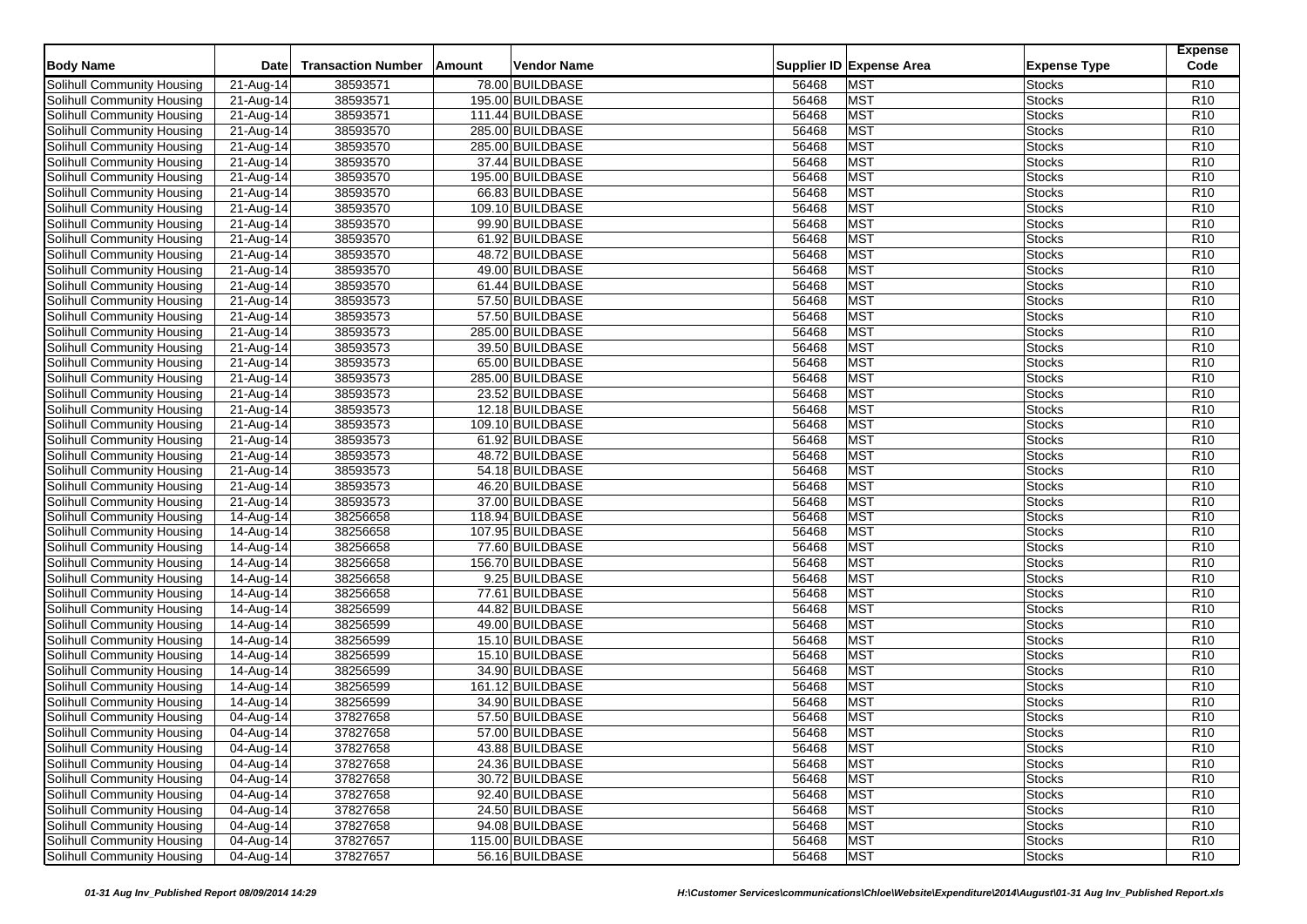| <b>Body Name</b>                  | <b>Date</b>             | <b>Transaction Number</b> | Amount | Vendor Name            |                  | Supplier ID Expense Area  | <b>Expense Type</b>        | <b>Expense</b><br>Code   |
|-----------------------------------|-------------------------|---------------------------|--------|------------------------|------------------|---------------------------|----------------------------|--------------------------|
| Solihull Community Housing        | 04-Aug-14               | 37827657                  |        | 156.00 BUILDBASE       | 56468            | <b>MST</b>                | <b>Stocks</b>              | R <sub>10</sub>          |
| Solihull Community Housing        | 04-Aug-14               | 37827657                  |        | 66.36 BUILDBASE        | 56468            | <b>MST</b>                | <b>Stocks</b>              | R <sub>10</sub>          |
| Solihull Community Housing        | $\overline{04}$ -Aug-14 | 37827657                  |        | 58.80 BUILDBASE        | 56468            | <b>MST</b>                | <b>Stocks</b>              | R <sub>10</sub>          |
| Solihull Community Housing        | 04-Aug-14               | 37827657                  |        | 99.90 BUILDBASE        | 56468            | <b>MST</b>                | <b>Stocks</b>              | R <sub>10</sub>          |
| Solihull Community Housing        | 04-Aug-14               | 37827657                  |        | 154.80 BUILDBASE       | 56468            | <b>MST</b>                | Stocks                     | R <sub>10</sub>          |
| Solihull Community Housing        | $\overline{0}$ 4-Aug-14 | 37827657                  |        | 92.40 BUILDBASE        | 56468            | MST                       | <b>Stocks</b>              | R <sub>10</sub>          |
| Solihull Community Housing        | 04-Aug-14               | 37827657                  |        | 73.50 BUILDBASE        | 56468            | <b>MST</b>                | <b>Stocks</b>              | R <sub>10</sub>          |
| Solihull Community Housing        | 04-Aug-14               | 37827657                  |        | 110.99 BUILDBASE       | 56468            | <b>MST</b>                | Stocks                     | R <sub>10</sub>          |
| Solihull Community Housing        | 04-Aug-14               | 37827657                  |        | 48.72 BUILDBASE        | 56468            | <b>MST</b>                | <b>Stocks</b>              | R <sub>10</sub>          |
| Solihull Community Housing        | 13-Aug-14               | 38233569                  |        | 229.71 C & C FLOORING  | 164498           | Capital                   | <b>Contractor Payments</b> | <b>B70</b>               |
| Solihull Community Housing        | 26-Aug-14               | 38696553                  |        | 967.14 C & C FLOORING  | 164498           | <b>MST</b>                | Voids                      | <b>B38</b>               |
| Solihull Community Housing        |                         | 38696552                  |        | 953.40 C & C FLOORING  | 164498           | <b>MST</b>                | Voids                      | <b>B38</b>               |
| Solihull Community Housing        | 26-Aug-14               | 38696551                  |        | 226.88 C & C FLOORING  | 164498           | <b>MST</b>                | Voids                      | <b>B38</b>               |
| Solihull Community Housing        | 26-Aug-14               | 38321561                  |        | 1038.74 C & C FLOORING | 164498           | <b>MST</b>                | Voids                      | <b>B38</b>               |
| <b>Solihull Community Housing</b> | 14-Aug-14               | 38321560                  |        | 224.36 C & C FLOORING  | 164498           | <b>MST</b>                | Voids                      | <b>B38</b>               |
|                                   | 14-Aug-14               |                           |        |                        |                  | <b>MST</b>                | Voids                      | <b>B38</b>               |
| Solihull Community Housing        | 14-Aug-14               | 38321557                  |        | 743.65 C & C FLOORING  | 164498           | <b>MST</b>                | Voids                      | <b>B38</b>               |
| Solihull Community Housing        | 14-Aug-14               | 38321553                  |        | 233.06 C & C FLOORING  | 164498<br>164498 | <b>MST</b>                | Voids                      | <b>B38</b>               |
| Solihull Community Housing        | $\overline{1}$ 4-Aug-14 | 38321590                  |        | 217.00 C & C FLOORING  |                  |                           |                            |                          |
| Solihull Community Housing        | 14-Aug-14               | 38321589<br>38321585      |        | 217.00 C & C FLOORING  | 164498           | <b>MST</b><br><b>MST</b>  | Voids<br>Voids             | <b>B38</b><br><b>B38</b> |
| Solihull Community Housing        | 14-Aug-14               |                           |        | 236.74 C & C FLOORING  | 164498           |                           |                            |                          |
| Solihull Community Housing        | $\overline{1}$ 4-Aug-14 | 38321573                  |        | 953.40 C & C FLOORING  | 164498           | <b>MST</b>                | Voids                      | <b>B38</b>               |
| Solihull Community Housing        | 14-Aug-14               | 38321565                  |        | 1191.75 C & C FLOORING | 164498           | <b>MST</b>                | Voids                      | <b>B38</b>               |
| Solihull Community Housing        | 14-Aug-14               | 38321592                  |        | 953.40 C & C FLOORING  | 164498           | <b>MST</b>                | Voids                      | <b>B38</b>               |
| Solihull Community Housing        | 14-Aug-14               | 38321598                  |        | 647.40 C & C FLOORING  | 164498           | <b>MST</b>                | Voids                      | <b>B38</b>               |
| Solihull Community Housing        | 14-Aug-14               | 38321593                  |        | 953.40 C & C FLOORING  | 164498           | <b>MST</b>                | Voids                      | <b>B38</b>               |
| Solihull Community Housing        | 13-Aug-14               | 38233567                  |        | 208.34 C & C FLOORING  | 164498           | <b>MST</b>                | Voids                      | <b>B38</b>               |
| Solihull Community Housing        | 13-Aug-14               | 38233566                  |        | 240.39 C & C FLOORING  | 164498           | <b>MST</b>                | Voids                      | <b>B38</b>               |
| Solihull Community Housing        | 08-Aug-14               | 37998550                  |        | 211.43 C & C FLOORING  | 164498           | <b>MST</b>                | Voids                      | <b>B38</b>               |
| Solihull Community Housing        | 08-Aug-14               | 37998551                  |        | 384.59 C & C FLOORING  | 164498           | <b>MST</b>                | Voids                      | <b>B38</b>               |
| Solihull Community Housing        | 14-Aug-14               | 38321563                  |        | 246.60 C & C FLOORING  | 164498           | <b>MST</b>                | <b>Internal Works</b>      | <b>B31</b>               |
| Solihull Community Housing        | 14-Aug-14               | 38321559                  |        | 267.10 C & C FLOORING  | 164498           | <b>MST</b>                | <b>Internal Works</b>      | <b>B31</b>               |
| Solihull Community Housing        | 14-Aug-14               | 38321558                  |        | 381.31 C & C FLOORING  | 164498           | <b>MST</b>                | <b>Internal Works</b>      | <b>B31</b>               |
| Solihull Community Housing        | 14-Aug-14               | 38321551                  |        | 224.36 C & C FLOORING  | 164498           | <b>MST</b>                | <b>Internal Works</b>      | <b>B31</b>               |
| Solihull Community Housing        | 14-Aug-14               | 38321579                  |        | 467.10 C & C FLOORING  | 164498           | <b>MST</b>                | <b>Internal Works</b>      | <b>B31</b>               |
| Solihull Community Housing        | 14-Aug-14               | 38321578                  |        | 256.42 C & C FLOORING  | 164498           | MST                       | <b>Internal Works</b>      | <b>B31</b>               |
| Solihull Community Housing        | 14-Aug-14               | 38321604                  |        | 226.88 C & C FLOORING  | 164498           | <b>MST</b>                | Internal Works             | <b>B31</b>               |
| Solihull Community Housing        | $\overline{14}$ -Aug-14 | 38321603                  |        | 214.49 C & C FLOORING  | 164498           | <b>MST</b>                | <b>Internal Works</b>      | <b>B31</b>               |
| Solihull Community Housing        | 14-Aug-14               | 38250548                  |        | 393.23 C & C FLOORING  | 164498           | MST                       | <b>Internal Works</b>      | <b>B31</b>               |
| Solihull Community Housing        | 13-Aug-14               | 38233568                  |        | 235.05 C & C FLOORING  | 164498           | <b>MST</b>                | <b>Internal Works</b>      | <b>B31</b>               |
| Solihull Community Housing        | 13-Aug-14               | 38233562                  |        | 439.02 C & C FLOORING  | 164498           | <b>MST</b>                | <b>Internal Works</b>      | <b>B31</b>               |
| Solihull Community Housing        | 05-Aug-14               | 37880549                  |        | 235.05 C & C FLOORING  | 164498           | <b>MST</b>                | Internal Works             | <b>B31</b>               |
| Solihull Community Housing        | 22-Aug-14               | 38595564                  |        | 953.40 C & C FLOORING  | 164498           | <b>Housing Management</b> | Furniture                  | D <sub>11</sub>          |
| Solihull Community Housing        | 22-Aug-14               | 38595563                  |        | 794.50 C & C FLOORING  | 164498           | <b>Housing Management</b> | Furniture                  | D <sub>11</sub>          |
| Solihull Community Housing        | 26-Aug-14               | 38696547                  |        | 288.47 C & C FLOORING  | 164498           | <b>MST</b>                | Internal Works             | <b>B31</b>               |
| Solihull Community Housing        | $26$ -Aug-14            | 38696554                  |        | 256.42 C & C FLOORING  | 164498           | <b>MST</b>                | <b>Internal Works</b>      | <b>B31</b>               |
| Solihull Community Housing        | 14-Aug-14               | 38321576                  |        | 224.36 C & C FLOORING  | 164498           | <b>MST</b>                | Internal Works             | <b>B31</b>               |
| Solihull Community Housing        | 14-Aug-14               | 38321575                  |        | 235.05 C & C FLOORING  | 164498           | <b>MST</b>                | <b>Internal Works</b>      | <b>B31</b>               |
| Solihull Community Housing        | 14-Aug-14               | 38321574                  |        | 288.47 C & C FLOORING  | 164498           | <b>MST</b>                | <b>Internal Works</b>      | <b>B31</b>               |
| Solihull Community Housing        | 14-Aug-14               | 38321564                  |        | 245.73 C & C FLOORING  | 164498           | <b>MST</b>                | <b>Internal Works</b>      | <b>B31</b>               |
| Solihull Community Housing        | 14-Aug-14               | 38321608                  |        | 224.36 C & C FLOORING  | 164498           | <b>MST</b>                | <b>Internal Works</b>      | <b>B31</b>               |
| Solihull Community Housing        | 14-Aug-14               | 38321606                  |        | 235.05 C & C FLOORING  | 164498           | <b>MST</b>                | <b>Internal Works</b>      | <b>B31</b>               |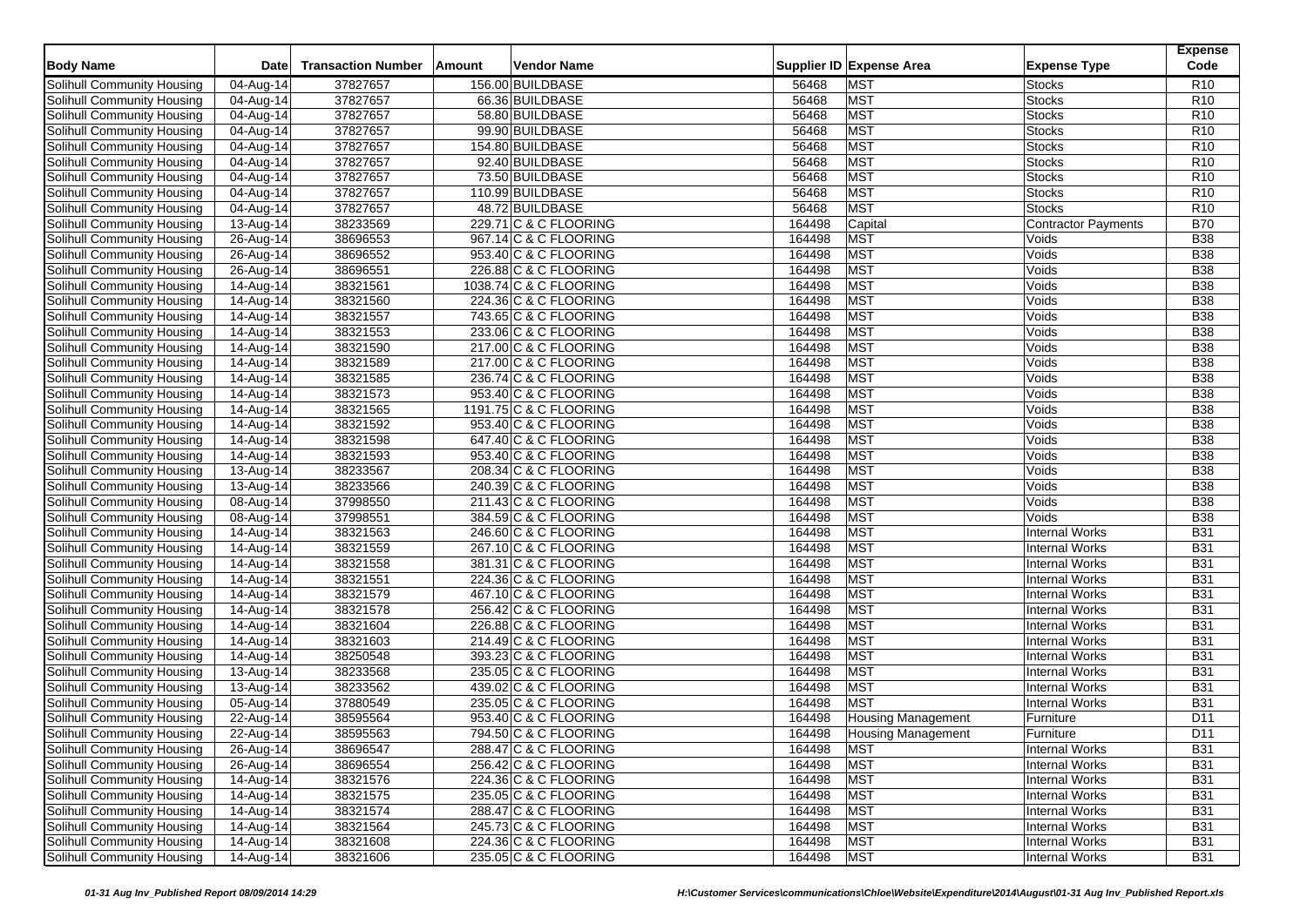| <b>Body Name</b>                  | Date                    | <b>Transaction Number</b> | Amount     | Vendor Name                                  |         | Supplier ID Expense Area<br><b>Expense Type</b>              | <b>Expense</b><br>Code |
|-----------------------------------|-------------------------|---------------------------|------------|----------------------------------------------|---------|--------------------------------------------------------------|------------------------|
| Solihull Community Housing        | 14-Aug-14               | 38321597                  |            | 256.42 C & C FLOORING                        | 164498  | <b>MST</b><br><b>Internal Works</b>                          | <b>B31</b>             |
| Solihull Community Housing        | 14-Aug-14               | 38321594                  |            | 358.23 C & C FLOORING                        | 164498  | <b>MST</b><br><b>Internal Works</b>                          | <b>B31</b>             |
| Solihull Community Housing        | 08-Aug-14               | 37998553                  |            | 223.06 C & C FLOORING                        | 164498  | <b>MST</b><br><b>Internal Works</b>                          | <b>B31</b>             |
| Solihull Community Housing        | $\overline{0}$ 5-Aug-14 | 37880553                  |            | 213.68 C & C FLOORING                        | 164498  | <b>MST</b><br><b>Internal Works</b>                          | <b>B31</b>             |
| Solihull Community Housing        | 08-Aug-14               | 37997556                  |            | 17083.33 CAPITA BUSINESS SERVICES LTD.       | 99513   | <b>Customer Services</b><br><b>ICT Software</b>              | D31                    |
| Solihull Community Housing        | 08-Aug-14               | 37997557                  |            | 10725.00 CAPITA BUSINESS SERVICES LTD.       | 99513   | Capital<br>ICT - General                                     | D <sub>30</sub>        |
| Solihull Community Housing        | 08-Aug-14               | 37997557                  |            | 3600.00 CAPITA BUSINESS SERVICES LTD.        | 99513   | ICT - General<br>Capital                                     | D <sub>30</sub>        |
| Solihull Community Housing        | 13-Aug-14               | 38224550                  |            | 1497.22 CAPITA SYMONDS LTD                   | 218112  | Capital<br><b>Contractor Payments</b>                        | <b>B70</b>             |
| Solihull Community Housing        | 29-Aug-14               | 38774630                  |            | 470.00 CAPITAL FURNISHINGS                   | 2071841 | <b>Housing Management</b><br>Furniture                       | D <sub>11</sub>        |
| Solihull Community Housing        | 29-Aug-14               | 38774629                  |            | 785.00 CAPITAL FURNISHINGS                   | 2071841 | <b>Housing Management</b><br>Furniture                       | D <sub>11</sub>        |
| Solihull Community Housing        | 29-Aug-14               | 38774625                  |            | 785.00 CAPITAL FURNISHINGS                   | 2071841 | <b>Housing Management</b><br>Furniture                       | D <sub>11</sub>        |
| Solihull Community Housing        | 29-Aug-14               | 38774624                  |            | 785.00 CAPITAL FURNISHINGS                   | 2071841 | <b>Housing Management</b><br>Furniture                       | D <sub>11</sub>        |
| Solihull Community Housing        | 29-Aug-14               | 38774622                  |            | 905.00 CAPITAL FURNISHINGS                   | 2071841 | <b>Housing Management</b><br>Furniture                       | D11                    |
| Solihull Community Housing        | 29-Aug-14               | 38774627                  |            | 655.00 CAPITAL FURNISHINGS                   | 2071841 | <b>Housing Management</b><br>Furniture                       | D <sub>11</sub>        |
| Solihull Community Housing        | 29-Aug-14               | 38774572                  |            | 395.00 CAPITAL FURNISHINGS                   | 2071841 | Furniture<br><b>Housing Management</b>                       | D <sub>11</sub>        |
| Solihull Community Housing        | 29-Aug-14               | 38774571                  |            | 305.00 CAPITAL FURNISHINGS                   | 2071841 | <b>Housing Management</b><br>Furniture                       | D <sub>11</sub>        |
| Solihull Community Housing        | 29-Aug-14               | 38774569                  |            | 460.00 CAPITAL FURNISHINGS                   | 2071841 | <b>Housing Management</b><br>Furniture                       | D <sub>11</sub>        |
| Solihull Community Housing        | 29-Aug-14               | 38774567                  |            | 515.00 CAPITAL FURNISHINGS                   | 2071841 | <b>Housing Management</b><br>Furniture                       | D <sub>11</sub>        |
| Solihull Community Housing        | 29-Aug-14               | 38774566                  |            | 915.00 CAPITAL FURNISHINGS                   | 2071841 | <b>Housing Management</b><br>Furniture                       | D11                    |
| Solihull Community Housing        | 29-Aug-14               | 38774562                  |            | 140.00 CAPITAL FURNISHINGS                   | 2071841 | <b>Housing Management</b><br>Furniture                       | D <sub>11</sub>        |
| Solihull Community Housing        | 29-Aug-14               | 38774562                  |            | 710.00 CAPITAL FURNISHINGS                   | 2071841 | <b>Housing Management</b><br>Furniture                       | D <sub>11</sub>        |
| Solihull Community Housing        | 29-Aug-14               | 38774561                  |            | 565.00 CAPITAL FURNISHINGS                   | 2071841 | <b>Housing Management</b><br>Furniture                       | D <sub>11</sub>        |
| Solihull Community Housing        | 29-Aug-14               | 38774563                  |            | 785.00 CAPITAL FURNISHINGS                   | 2071841 | <b>Housing Management</b><br>Furniture                       | D <sub>11</sub>        |
| Solihull Community Housing        | 22-Aug-14               | 38595605                  |            | 655.00 CAPITAL FURNISHINGS                   | 2071841 | Housing Management<br>Furniture                              | D <sub>11</sub>        |
| Solihull Community Housing        | 22-Aug-14               | 38595603                  |            | 850.00 CAPITAL FURNISHINGS                   | 2071841 | <b>Housing Management</b><br>Furniture                       | D <sub>11</sub>        |
| Solihull Community Housing        | 22-Aug-14               | 38595600                  |            | 405.00 CAPITAL FURNISHINGS                   | 2071841 | <b>Housing Management</b><br>Furniture                       | D <sub>11</sub>        |
| Solihull Community Housing        | 22-Aug-14               | 38595593                  |            | 850.00 CAPITAL FURNISHINGS                   | 2071841 | <b>Housing Management</b><br>Furniture                       | D <sub>11</sub>        |
| Solihull Community Housing        | 22-Aug-14               | 38595595                  |            | 760.00 CAPITAL FURNISHINGS                   | 2071841 | <b>Housing Management</b><br>Furniture                       | D <sub>11</sub>        |
| Solihull Community Housing        | 22-Aug-14               | 38595601                  |            | 265.00 CAPITAL FURNISHINGS                   | 2071841 | <b>Housing Management</b><br>Furniture                       | D <sub>11</sub>        |
| Solihull Community Housing        | $\overline{2}$ 2-Aug-14 | 38595588                  |            | 850.00 CAPITAL FURNISHINGS                   | 2071841 | Furniture<br><b>Housing Management</b>                       | D <sub>11</sub>        |
| Solihull Community Housing        | 22-Aug-14               | 38595587                  |            | 850.00 CAPITAL FURNISHINGS                   | 2071841 | <b>Housing Management</b><br>Furniture                       | D <sub>11</sub>        |
| Solihull Community Housing        | 22-Aug-14               | 38595586                  |            | 850.00 CAPITAL FURNISHINGS                   | 2071841 | <b>Housing Management</b><br>Furniture                       | D <sub>11</sub>        |
| Solihull Community Housing        | 22-Aug-14               | 38595584                  |            | 470.00 CAPITAL FURNISHINGS                   | 2071841 | <b>Housing Management</b><br>Furniture                       | D11                    |
| Solihull Community Housing        | 22-Aug-14               | 38595582                  |            | 360.00 CAPITAL FURNISHINGS                   | 2071841 | <b>Housing Management</b><br>Furniture                       | D <sub>11</sub>        |
| Solihull Community Housing        | 13-Aug-14               | 38224552                  |            | 1879.24 CARETECH (UK) LTD                    | 1610610 | Investment, Planning & Service: Adaptations                  | <b>B83</b>             |
| Solihull Community Housing        | 13-Aug-14               | 38224551                  |            | 2349.70 CARETECH (UK) LTD                    | 1610610 | Investment, Planning & Service: Adaptations                  | <b>B83</b>             |
| Solihull Community Housing        | 13-Aug-14               | 38224554                  |            | 225.00 CARETECH (UK) LTD                     | 1610610 | Investment, Planning & Service: Adaptations                  | <b>B83</b>             |
| Solihull Community Housing        | 13-Aug-14               | 38224553                  |            | 394.37 CARETECH (UK) LTD                     | 1610610 | Investment, Planning & Service: Adaptations                  | <b>B83</b>             |
| Solihull Community Housing        | 06-Aug-14               | 37894602                  | 295.00 CCA |                                              | 110648  | <b>Customer Services</b><br>Other Fees and Charges           | D <sub>59</sub>        |
| Solihull Community Housing        | 29-Aug-14               | 38777572                  |            | 3500.00 CDC TECHNICAL SERVICES LTD           | 2212688 | Capital<br><b>Contractor Payments</b>                        | B70                    |
| Solihull Community Housing        | 26-Aug-14               | 38696566                  |            | 1102.64 CHUBB FIRE LTD                       | 11217   | Investment, Planning & Service: Other Building costs         | <b>B39</b>             |
| Solihull Community Housing        | 26-Aug-14               | 38696560                  |            | 246.62 CHUBB FIRE LTD                        | 11217   | Investment, Planning & Service: Other Building costs         | <b>B39</b>             |
| Solihull Community Housing        | 26-Aug-14               | 38696558                  |            | 372.95 CHUBB FIRE LTD                        | 11217   | Investment, Planning & Service: Other Building costs         | <b>B39</b>             |
| Solihull Community Housing        | 06-Aug-14               | 37889548                  |            | 46.00 CITIZENS ADVICE                        | 88852   | <b>Housing Management</b><br><b>Grants and Subscriptions</b> | D92                    |
| Solihull Community Housing        | 06-Aug-14               | 37889548                  |            | 590.00 CITIZENS ADVICE                       | 88852   | <b>Housing Management</b><br><b>Grants and Subscriptions</b> | D92                    |
| Solihull Community Housing        | 29-Aug-14               | 38777571                  |            | 5610.17 CLOSE CIRCUIT SECURITY SERVICES LTD  | 90851   | <b>Contractor Payments</b><br>Capital                        | <b>B70</b>             |
| Solihull Community Housing        | 29-Aug-14               | 38777570                  |            | 10230.31 CLOSE CIRCUIT SECURITY SERVICES LTD | 90851   | Capital<br>Contractor Payments                               | <b>B70</b>             |
| Solihull Community Housing        | 20-Aug-14               | 38530547                  |            | 520.00 DERISK (H&S) LLP                      | 3214686 | <b>Professional Fees</b><br><b>MST</b>                       | D <sub>50</sub>        |
| Solihull Community Housing        | $\overline{08}$ -Aug-14 | 37998575                  |            | 225.00 DMW ENVIRONMENTAL                     | 281856  | <b>MST</b><br><b>Internal Works</b>                          | <b>B31</b>             |
| <b>Solihull Community Housing</b> | 13-Aug-14               | 38233634                  |            | 85.00 DMW ENVIRONMENTAL                      | 281856  | <b>MST</b><br><b>Internal Works</b>                          | <b>B31</b>             |
| Solihull Community Housing        | 13-Aug-14               | 38233634                  |            | 85.00 DMW ENVIRONMENTAL                      | 281856  | <b>MST</b><br><b>Internal Works</b>                          | <b>B31</b>             |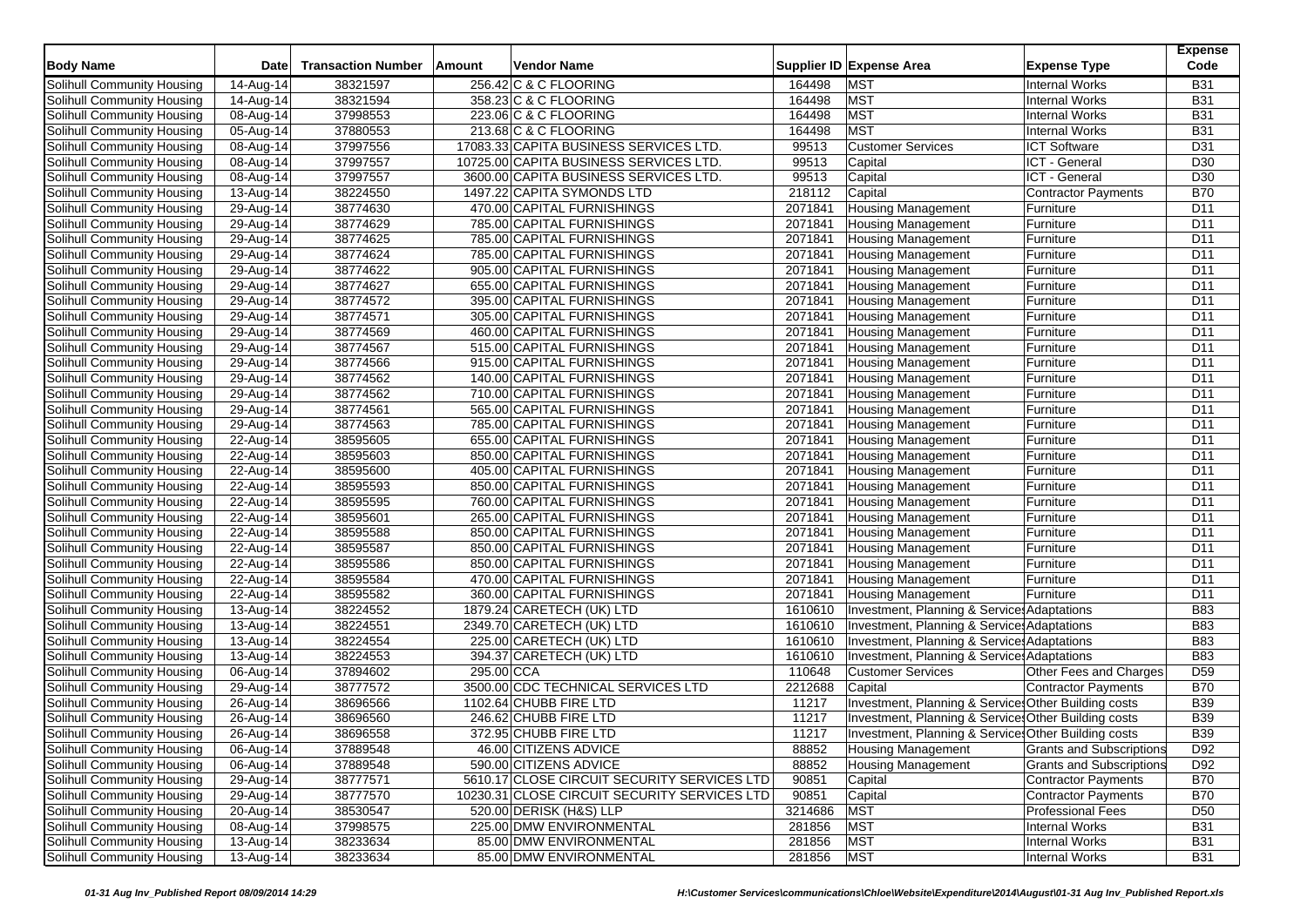| <b>Body Name</b>                                         | Date                    | <b>Transaction Number</b> | Amount | Vendor Name                                |                 | Supplier ID Expense Area                               | <b>Expense Type</b>                            | <b>Expense</b><br>Code |
|----------------------------------------------------------|-------------------------|---------------------------|--------|--------------------------------------------|-----------------|--------------------------------------------------------|------------------------------------------------|------------------------|
| Solihull Community Housing                               | 13-Aug-14               | 38233634                  |        | 95.00 DMW ENVIRONMENTAL                    | 281856          | <b>MST</b>                                             | <b>Internal Works</b>                          | <b>B31</b>             |
| Solihull Community Housing                               | 20-Aug-14               | 38530548                  |        | 733.98 DODD GROUP                          | 164798          | Investment, Planning & Services Utility Related Works  |                                                | <b>B34</b>             |
| Solihull Community Housing                               | 18-Aug-14               | 38423547                  |        | 4618.86 DODD GROUP                         | 164798          | Investment, Planning & Service Utility Related Works   |                                                | <b>B34</b>             |
| Solihull Community Housing                               | 13-Aug-14               | 38203547                  |        | 15830.50 DOMESTIC ENVIRONMENTAL LTD        | 2471690         | Capital                                                | Contractor Payments                            | <b>B70</b>             |
| Solihull Community Housing                               | $\overline{1}$ 4-Aug-14 | 38256554                  |        | 400.00 DOORFIT PRODUCTS LTD                | 5228            | <b>MST</b>                                             | <b>Stocks</b>                                  | R <sub>10</sub>        |
| Solihull Community Housing                               | $\overline{1}$ 4-Aug-14 | 38256554                  |        | 110.00 DOORFIT PRODUCTS LTD                | 5228            | MST                                                    | <b>Stocks</b>                                  | R <sub>10</sub>        |
| Solihull Community Housing                               | $\overline{1}$ 4-Aug-14 | 38256553                  |        | 119.95 DOORFIT PRODUCTS LTD                | 5228            | <b>MST</b>                                             | <b>Stocks</b>                                  | R <sub>10</sub>        |
| Solihull Community Housing                               | 14-Aug-14               | 38256553                  |        | 65.00 DOORFIT PRODUCTS LTD                 | 5228            | <b>MST</b>                                             | <b>Stocks</b>                                  | R <sub>10</sub>        |
| Solihull Community Housing                               | 14-Aug-14               | 38256553                  |        | 35.50 DOORFIT PRODUCTS LTD                 | 5228            | <b>MST</b>                                             | <b>Stocks</b>                                  | R <sub>10</sub>        |
| Solihull Community Housing                               | 14-Aug-14               | 38256553                  |        | 23.00 DOORFIT PRODUCTS LTD                 | 5228            | <b>MST</b>                                             | <b>Stocks</b>                                  | R <sub>10</sub>        |
| Solihull Community Housing                               | 14-Aug-14               | 38256553                  |        | 359.85 DOORFIT PRODUCTS LTD                | 5228            | <b>MST</b>                                             | <b>Stocks</b>                                  | R <sub>10</sub>        |
| Solihull Community Housing                               | 14-Aug-14               | 38256553                  |        | 27.50 DOORFIT PRODUCTS LTD                 | 5228            | MST                                                    | <b>Stocks</b>                                  | R <sub>10</sub>        |
| Solihull Community Housing                               | 14-Aug-14               | 38256553                  |        | 28.00 DOORFIT PRODUCTS LTD                 | 5228            | <b>MST</b>                                             | <b>Stocks</b>                                  | R <sub>10</sub>        |
| Solihull Community Housing                               | 14-Aug-14               | 38256553                  |        | 79.00 DOORFIT PRODUCTS LTD                 | 5228            | MST                                                    | <b>Stocks</b>                                  | R <sub>10</sub>        |
| Solihull Community Housing                               | 14-Aug-14               | 38256553                  |        | 39.00 DOORFIT PRODUCTS LTD                 | 5228            | <b>MST</b>                                             | <b>Stocks</b>                                  | R <sub>10</sub>        |
| Solihull Community Housing                               | 14-Aug-14               | 38256646                  |        | 110.00 DOORFIT PRODUCTS LTD                | 5228            | <b>MST</b>                                             | <b>Stocks</b>                                  | R <sub>10</sub>        |
| Solihull Community Housing                               | 14-Aug-14               | 38256646                  |        | 1050.00 DOORFIT PRODUCTS LTD               | 5228            | <b>MST</b>                                             | <b>Stocks</b>                                  | R <sub>10</sub>        |
| Solihull Community Housing                               | 29-Aug-14               | 38774560                  |        | 787.04 DR GAIL YOUNG                       | 221701          | <b>Housing Management</b>                              | Tenant Medicals                                | D63                    |
| Solihull Community Housing                               | 06-Aug-14               | 37914547                  |        | 787.04 DR GAIL YOUNG                       | 221701          | <b>Housing Management</b>                              | <b>Tenant Medicals</b>                         | D63                    |
| Solihull Community Housing                               | 26-Aug-14               | 38696609                  |        | 4480.00 DRAINTECH SERVICES (MIDLANDS) LTD  | 338596          | <b>MST</b>                                             | <b>Other Works</b>                             | <b>B32</b>             |
| Solihull Community Housing                               | 26-Aug-14               | 38696583                  |        | 235.00 DRAINTECH SERVICES (MIDLANDS) LTD   | 338596          | <b>MST</b>                                             | <b>Other Works</b>                             | <b>B32</b>             |
| Solihull Community Housing                               | 08-Aug-14               | 37998588                  |        | 665.00 DRAINTECH SERVICES (MIDLANDS) LTD   | 338596          | <b>MST</b>                                             | <b>Other Works</b>                             | <b>B32</b>             |
| Solihull Community Housing                               | 26-Aug-14               | 38696592                  |        | 215.10 DRAINTECH SERVICES (MIDLANDS) LTD   | 338596          | <b>MST</b>                                             | Other Building costs                           | <b>B39</b>             |
| Solihull Community Housing                               | 26-Aug-14               | 38696615                  |        | 251.25 DRAINTECH SERVICES (MIDLANDS) LTD   | 338596          | <b>MST</b>                                             | <b>Other Works</b>                             | B32                    |
| Solihull Community Housing                               | 08-Aug-14               | 37998577                  |        | 380.00 DRAINTECH SERVICES (MIDLANDS) LTD   | 338596          | <b>MST</b>                                             | <b>Other Works</b>                             | <b>B32</b>             |
| Solihull Community Housing                               | 04-Aug-14               | 37827588                  |        | 130.00 DRS LTD                             | 272292          | <b>MST</b>                                             | <b>Stocks</b>                                  | R10                    |
| Solihull Community Housing                               | 04-Aug-14               | 37827588                  |        | 130.00 DRS LTD                             | 272292          | <b>MST</b>                                             | <b>Stocks</b>                                  | R <sub>10</sub>        |
| Solihull Community Housing                               | 04-Aug-14               | 37827588                  |        | 120.00 DRS LTD                             | 272292          | <b>MST</b>                                             | <b>Stocks</b>                                  | R <sub>10</sub>        |
| Solihull Community Housing                               | 14-Aug-14               | 38267547                  |        | 924.79 DULUX DECORATOR CENTRES             | 69460           | <b>MST</b>                                             | <b>Internal Works</b>                          | <b>B31</b>             |
| Solihull Community Housing                               | 14-Aug-14               | 38266547                  |        | 498.30 DULUX DECORATOR CENTRES             | 69460           | Capital                                                | Contractor Payments                            | <b>B70</b>             |
| Solihull Community Housing                               | 29-Aug-14               | 38774547                  |        | 427.43 E.ON ENERGY                         | 108799          | <b>Housing Management</b>                              | Electricity                                    | <b>B11</b>             |
| Solihull Community Housing                               | 08-Aug-14               | 37998595                  |        | 210.00 ECLIPSE ACCESS SOLUTIONS LTD        | 141696          | Capital                                                | Contractor Payments                            | <b>B70</b>             |
| Solihull Community Housing                               | 08-Aug-14               | 37998594                  |        | 252.70 ECLIPSE ACCESS SOLUTIONS LTD        | 141696          | Capital                                                | <b>Contractor Payments</b>                     | <b>B70</b>             |
| Solihull Community Housing                               | 08-Aug-14               | 37998596                  |        | 416.85 ECLIPSE ACCESS SOLUTIONS LTD        | 141696          | Capital                                                | <b>Contractor Payments</b>                     | <b>B70</b>             |
| Solihull Community Housing                               | 08-Aug-14               | 37998593                  |        | 3130.23 ECLIPSE ACCESS SOLUTIONS LTD       | 141696          | Capital                                                | Contractor Payments                            | <b>B70</b>             |
| Solihull Community Housing                               | 18-Aug-14               | 38424547                  |        | 1603.13 EDEN ADAPTIONS LTD                 | 267999          | <b>Housing Management</b>                              | Security                                       | <b>B43</b>             |
| Solihull Community Housing                               | 13-Aug-14               | 38224558                  |        | 247.00 EDEN BUILD LTD BUILDING CONTRACTORS | 5243773         | Capital                                                | Contractor Payments                            | <b>B70</b>             |
| Solihull Community Housing                               | 14-Aug-14               | 38249644                  |        | 2184.48 EDF ENERGY 1 LTD                   | 135472          |                                                        |                                                | <b>B11</b>             |
| Solihull Community Housing                               | 13-Aug-14               | 38224559                  |        | 3840.22 ELDERCARE                          | 78964           | <b>Housing Management</b><br><b>Housing Management</b> | Electricity<br>Other Supplies And Serv         | D <sub>90</sub>        |
| Solihull Community Housing                               | 27-Aug-14               | 38719547                  |        | 10400.30 ENTERPRISE MANAGED SERVICES LTD   | 206418          | <b>MST</b>                                             |                                                | E20                    |
|                                                          |                         | 37894607                  |        | 9388.93 ENTERPRISE MANAGED SERVICES LTD    | 206418          | <b>MST</b>                                             | <b>Waste Disposal</b>                          | E20                    |
| Solihull Community Housing                               | 06-Aug-14               | 37894607                  |        | 713.15 ENTERPRISE MANAGED SERVICES LTD     | 206418          | <b>MST</b>                                             | <b>Waste Disposal</b><br><b>Waste Disposal</b> | E20                    |
| Solihull Community Housing<br>Solihull Community Housing | 06-Aug-14               |                           |        |                                            | 6340686         | Capital                                                |                                                | D <sub>30</sub>        |
|                                                          | 06-Aug-14               | 37894608                  |        | 910.00 ETIVE TECHNOLOGIES                  |                 |                                                        | ICT - General                                  |                        |
| Solihull Community Housing                               | 06-Aug-14               | 37894608                  |        | 5000.00 ETIVE TECHNOLOGIES                 | 6340686 Capital |                                                        | ICT - General                                  | D30                    |
| Solihull Community Housing                               | $22-Aug-14$             | 38595566                  |        | 437.50 EXPERIAN LTD                        | 51482           | Finance                                                | <b>Professional Fees</b>                       | D <sub>50</sub>        |
| Solihull Community Housing                               | 18-Aug-14               | 38419547                  |        | 255.00 FAMILY CARE TRUST (SOLIHULL)        | 5472            | <b>MST</b>                                             | Voids                                          | <b>B38</b>             |
| Solihull Community Housing                               | 22-Aug-14               | 38595548                  |        | 2963.10 FAMILY CARE TRUST (SOLIHULL)       | 5472            | <b>Housing Management</b>                              | <b>Grounds Maintenance</b>                     | <b>B40</b>             |
| Solihull Community Housing                               | 13-Aug-14               | 38224562                  |        | 47.00 GELDARDS LLP                         | 133612          | Capital                                                | Contractor Payments                            | <b>B70</b>             |
| Solihull Community Housing                               | $13-Aug-14$             | 38224562                  |        | 600.00 GELDARDS LLP                        | 133612          | Capital                                                | <b>Contractor Payments</b>                     | <b>B70</b>             |
| Solihull Community Housing                               | 29-Aug-14               | 38777592                  |        | 230.00 GRANGE REMOVAL CO LTD               | 5676            | <b>Housing Management</b>                              | Other Supplies And Servi                       | D90                    |
| Solihull Community Housing                               | 29-Aug-14               | 38777590                  |        | 230.00 GRANGE REMOVAL CO LTD               | 5676            | Central Administration                                 | <b>Professional Fees</b>                       | D <sub>50</sub>        |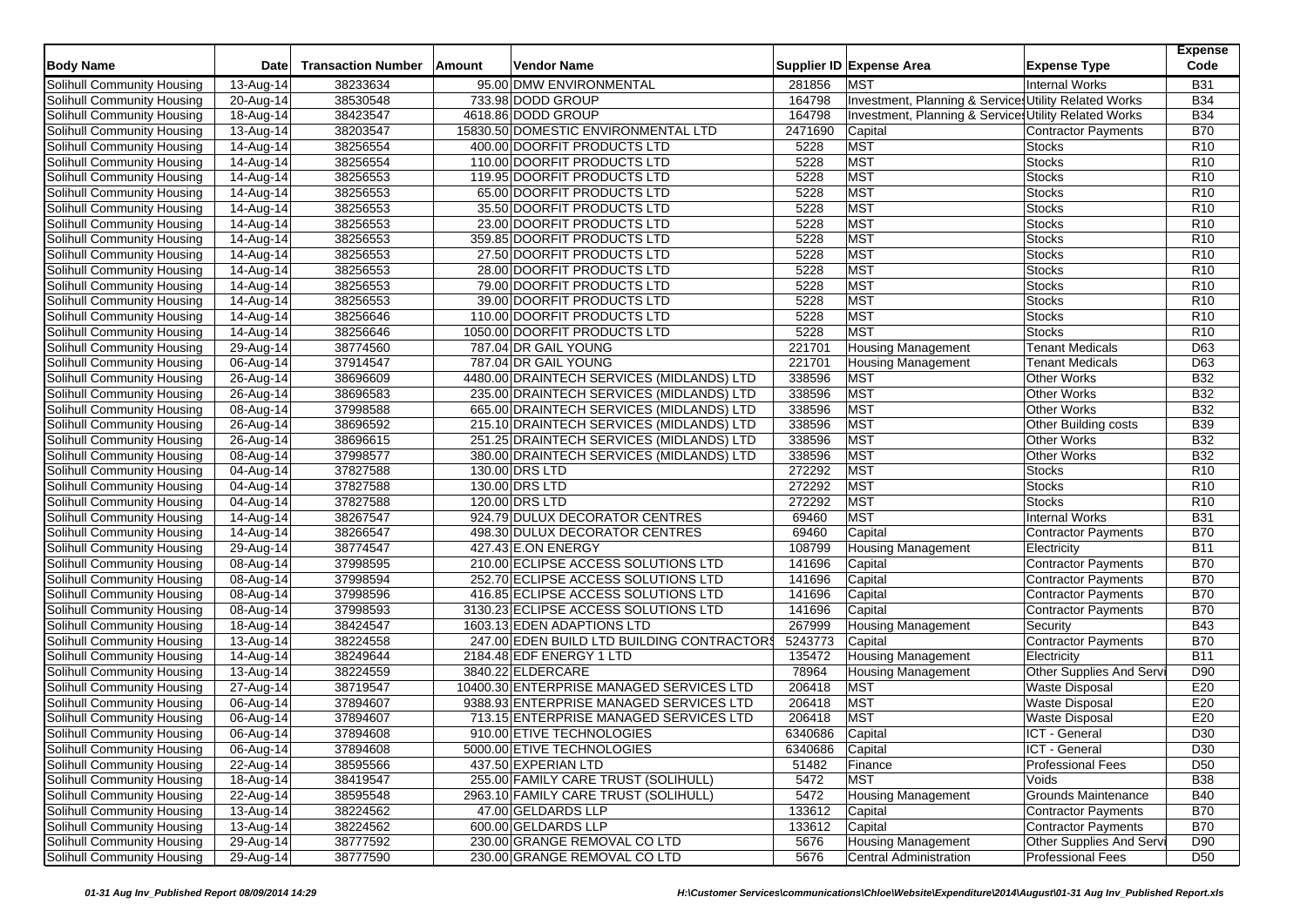| <b>Body Name</b>                  | Date                    | <b>Transaction Number</b> | Amount | <b>Vendor Name</b>                         |         | Supplier ID Expense Area                             | <b>Expense Type</b>               | <b>Expense</b><br>Code |
|-----------------------------------|-------------------------|---------------------------|--------|--------------------------------------------|---------|------------------------------------------------------|-----------------------------------|------------------------|
| Solihull Community Housing        | 14-Aug-14               | 38249645                  |        | 1079.96 HAMMOND LUBRICANTS & CHEMICALS LTD | 1120597 | <b>Housing Management</b>                            | Materials                         | D <sub>13</sub>        |
| Solihull Community Housing        | 05-Aug-14               | 37880556                  |        | 3636.00 HANDICARE ACCESSIBILITY LTD        | 277953  | Capital                                              | <b>Contractor Payments</b>        | <b>B70</b>             |
| Solihull Community Housing        | 05-Aug-14               | 37880555                  |        | 3622.00 HANDICARE ACCESSIBILITY LTD        | 277953  | Capital                                              | <b>Contractor Payments</b>        | <b>B70</b>             |
| Solihull Community Housing        | 26-Aug-14               | 38696579                  |        | 2267.00 HANDICARE ACCESSIBILITY LTD        | 277953  | Capital                                              | <b>Contractor Payments</b>        | <b>B70</b>             |
| Solihull Community Housing        | 18-Aug-14               | 38418547                  |        | 1668.00 HANDICARE ACCESSIBILITY LTD        | 277953  | Capital                                              | <b>Contractor Payments</b>        | <b>B70</b>             |
| Solihull Community Housing        | $\overline{0}$ 5-Aug-14 | 37880557                  |        | 2217.00 HANDICARE ACCESSIBILITY LTD        | 277953  | Capital                                              | <b>Contractor Payments</b>        | <b>B70</b>             |
| Solihull Community Housing        | $\overline{13}$ -Aug-14 | 38224563                  |        | 10066.20 HARROLD-JONES SERVICES            | 5768    | Capital                                              | <b>Contractor Payments</b>        | <b>B70</b>             |
| Solihull Community Housing        | 29-Aug-14               | 38777573                  |        | 299.25 HAYS ACCOUNTANCY PERSONNEL          | 5787    | <b>Housing Management</b>                            | <b>Agency Staff</b>               | A60                    |
| Solihull Community Housing        | 29-Aug-14               | 38777574                  |        | 358.00 HOUSEMARK LTD                       | 103535  | <b>Housing Management</b>                            | <b>Professional Fees</b>          | D <sub>50</sub>        |
| Solihull Community Housing        | 13-Aug-14               | 38224564                  |        | 750.00 ILLUMINATION                        | 232938  | Investment, Planning & Service Utility Related Works |                                   | <b>B34</b>             |
| Solihull Community Housing        | 06-Aug-14               | 37894610                  |        | 700.00 ISOBEL & JOHN BUSHELL               | 6383686 | <b>Central Administration</b>                        | <b>Publicity &amp; Promotions</b> | D93                    |
| Solihull Community Housing        | 29-Aug-14               | 38777577                  |        | 894.39 J C S COCHRANE ELECTRICAL LTD       | 4056686 | Capital                                              | <b>Contractor Payments</b>        | <b>B70</b>             |
| Solihull Community Housing        | 29-Aug-14               | 38777576                  |        | 3938.33 J C S COCHRANE ELECTRICAL LTD      | 4056686 | Capital                                              | <b>Contractor Payments</b>        | <b>B70</b>             |
| Solihull Community Housing        | 29-Aug-14               | 38777575                  |        | 14624.55 J C S COCHRANE ELECTRICAL LTD     | 4056686 | Capital                                              | <b>Contractor Payments</b>        | <b>B70</b>             |
| Solihull Community Housing        | 06-Aug-14               | 37895420                  |        | 4246.61 J C S COCHRANE ELECTRICAL LTD      | 4056686 | Capital                                              | Contractor Payments               | <b>B70</b>             |
| Solihull Community Housing        | 06-Aug-14               | 37895419                  |        | 2719.90 J C S COCHRANE ELECTRICAL LTD      | 4056686 | Capital                                              | <b>Contractor Payments</b>        | <b>B70</b>             |
| Solihull Community Housing        | 06-Aug-14               | 37895418                  |        | 2657.31 J C S COCHRANE ELECTRICAL LTD      | 4056686 | Capital                                              | <b>Contractor Payments</b>        | <b>B70</b>             |
| Solihull Community Housing        | $\overline{0}$ 6-Aug-14 | 37895136                  |        | 4481.55 J C S COCHRANE ELECTRICAL LTD      | 4056686 | Capital                                              | <b>Contractor Payments</b>        | <b>B70</b>             |
| Solihull Community Housing        | 06-Aug-14               | 37894879                  |        | 3383.21 J C S COCHRANE ELECTRICAL LTD      | 4056686 | Capital                                              | <b>Contractor Payments</b>        | <b>B70</b>             |
| Solihull Community Housing        | 06-Aug-14               | 37894699                  |        | 7389.65 J C S COCHRANE ELECTRICAL LTD      | 4056686 | Capital                                              | <b>Contractor Payments</b>        | <b>B70</b>             |
| Solihull Community Housing        | 11-Aug-14               | 38012547                  |        | 2737.39 REDACTED PERSONAL DATA             | 6347686 | Capital                                              | <b>Contractor Payments</b>        | <b>B70</b>             |
| Solihull Community Housing        | 14-Aug-14               | 38249650                  |        | 851.00 JAMES ANDREWS RECRUITMENT SOLUTIO   | 673596  | <b>Housing Management</b>                            | <b>Agency Staff</b>               | A60                    |
| Solihull Community Housing        | 14-Aug-14               | 38249651                  |        | 632.50 JAMES ANDREWS RECRUITMENT SOLUTIO   | 673596  | <b>Housing Management</b>                            | <b>Agency Staff</b>               | A60                    |
| Solihull Community Housing        | 14-Aug-14               | 38249648                  |        | 667.00 JAMES ANDREWS RECRUITMENT SOLUTIO   | 673596  | <b>Housing Management</b>                            | <b>Agency Staff</b>               | A60                    |
| Solihull Community Housing        | 14-Aug-14               | 38249649                  |        | 569.25 JAMES ANDREWS RECRUITMENT SOLUTIO   | 673596  | <b>Housing Management</b>                            | <b>Agency Staff</b>               | A60                    |
| Solihull Community Housing        | 21-Aug-14               | 38593561                  |        | 30.40 JEWSON LTD                           | 6111    | <b>MST</b>                                           | <b>Stocks</b>                     | R <sub>10</sub>        |
| Solihull Community Housing        | 21-Aug-14               | 38593561                  |        | 15.40 JEWSON LTD                           | 6111    | <b>MST</b>                                           | <b>Stocks</b>                     | R <sub>10</sub>        |
| Solihull Community Housing        | 21-Aug-14               | 38593561                  |        | 77.00 JEWSON LTD                           | 6111    | <b>MST</b>                                           | <b>Stocks</b>                     | R <sub>10</sub>        |
| Solihull Community Housing        | 21-Aug-14               | 38593561                  |        | 180.00 JEWSON LTD                          | 6111    | <b>MST</b>                                           | <b>Stocks</b>                     | R <sub>10</sub>        |
| Solihull Community Housing        | 21-Aug-14               | 38593561                  |        | 180.00 JEWSON LTD                          | 6111    | <b>MST</b>                                           | <b>Stocks</b>                     | R <sub>10</sub>        |
| Solihull Community Housing        | 21-Aug-14               | 38593561                  |        | 158.84 JEWSON LTD                          | 6111    | <b>MST</b>                                           | <b>Stocks</b>                     | R <sub>10</sub>        |
| Solihull Community Housing        | 21-Aug-14               | 38593561                  |        | 167.20 JEWSON LTD                          | 6111    | <b>MST</b>                                           | <b>Stocks</b>                     | R <sub>10</sub>        |
| Solihull Community Housing        | 21-Aug-14               | 38593561                  |        | 65.00 JEWSON LTD                           | 6111    | <b>MST</b>                                           | <b>Stocks</b>                     | R <sub>10</sub>        |
| Solihull Community Housing        | $\overline{2}$ 1-Aug-14 | 38593561                  |        | 80.50 JEWSON LTD                           | 6111    | <b>MST</b>                                           | <b>Stocks</b>                     | R <sub>10</sub>        |
| Solihull Community Housing        | 21-Aug-14               | 38593561                  |        | 27.20 JEWSON LTD                           | 6111    | <b>MST</b>                                           | <b>Stocks</b>                     | R <sub>10</sub>        |
| Solihull Community Housing        | $21-Aug-14$             | 38593561                  |        | 65.40 JEWSON LTD                           | 6111    | <b>MST</b>                                           | <b>Stocks</b>                     | R <sub>10</sub>        |
| Solihull Community Housing        | 21-Aug-14               | 38593561                  |        | 142.32 JEWSON LTD                          | 6111    | <b>MST</b>                                           | <b>Stocks</b>                     | R <sub>10</sub>        |
| Solihull Community Housing        | 21-Aug-14               | 38593561                  |        | 39.24 JEWSON LTD                           | 6111    | <b>MST</b>                                           | <b>Stocks</b>                     | R <sub>10</sub>        |
| Solihull Community Housing        | 21-Aug-14               | 38593561                  |        | 32.40 JEWSON LTD                           | 6111    | <b>MST</b>                                           | <b>Stocks</b>                     | R <sub>10</sub>        |
| Solihull Community Housing        | 21-Aug-14               | 38593561                  |        | 22.10 JEWSON LTD                           | 6111    | <b>MST</b>                                           | <b>Stocks</b>                     | R <sub>10</sub>        |
| Solihull Community Housing        | 21-Aug-14               | 38593561                  |        | 17.75 JEWSON LTD                           | 6111    | <b>MST</b>                                           | <b>Stocks</b>                     | R <sub>10</sub>        |
| Solihull Community Housing        | $\overline{21}$ -Aug-14 | 38593561                  |        | 206.75 JEWSON LTD                          | 6111    | <b>MST</b>                                           | <b>Stocks</b>                     | R <sub>10</sub>        |
| Solihull Community Housing        | 21-Aug-14               | 38593561                  |        | 6.75 JEWSON LTD                            | 6111    | MST                                                  | <b>Stocks</b>                     | R <sub>10</sub>        |
| Solihull Community Housing        | 21-Aug-14               | 38593561                  |        | 156.40 JEWSON LTD                          | 6111    | <b>MST</b>                                           | <b>Stocks</b>                     | R <sub>10</sub>        |
| Solihull Community Housing        | 21-Aug-14               | 38593561                  |        | 156.40 JEWSON LTD                          | 6111    | <b>MST</b>                                           | <b>Stocks</b>                     | R <sub>10</sub>        |
| Solihull Community Housing        | 21-Aug-14               | 38593561                  |        | 156.40 JEWSON LTD                          | 6111    | <b>MST</b>                                           | <b>Stocks</b>                     | R <sub>10</sub>        |
| Solihull Community Housing        | 21-Aug-14               | 38593561                  |        | 2.80 JEWSON LTD                            | 6111    | <b>MST</b>                                           | <b>Stocks</b>                     | R <sub>10</sub>        |
| Solihull Community Housing        | 21-Aug-14               | 38593561                  |        | 46.00 JEWSON LTD                           | 6111    | <b>MST</b>                                           | Stocks                            | R <sub>10</sub>        |
| Solihull Community Housing        | 21-Aug-14               | 38593561                  |        | 14.05 JEWSON LTD                           | 6111    | <b>MST</b>                                           | <b>Stocks</b>                     | R <sub>10</sub>        |
| <b>Solihull Community Housing</b> | 21-Aug-14               | 38593561                  |        | 156.40 JEWSON LTD                          | 6111    | <b>MST</b>                                           | <b>Stocks</b>                     | R <sub>10</sub>        |
| Solihull Community Housing        | 21-Aug-14               | 38593559                  |        | 418.00 JEWSON LTD                          | 6111    | <b>MST</b>                                           | <b>Stocks</b>                     | R <sub>10</sub>        |
|                                   |                         |                           |        |                                            |         |                                                      |                                   |                        |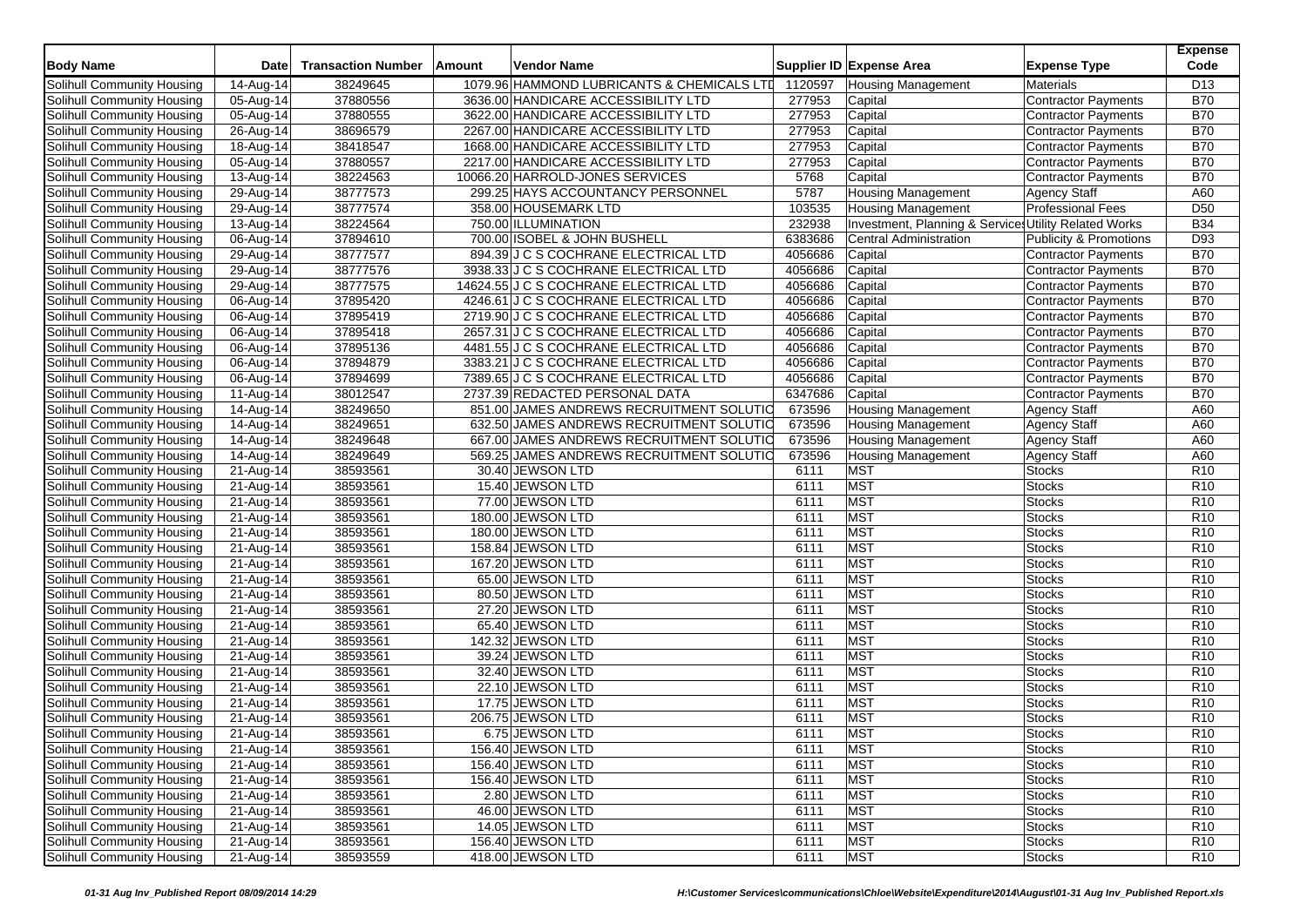| <b>Body Name</b>                                                | Date                    | <b>Transaction Number</b> | Amount | Vendor Name                          |              | Supplier ID Expense Area | <b>Expense Type</b>            | <b>Expense</b><br>Code |
|-----------------------------------------------------------------|-------------------------|---------------------------|--------|--------------------------------------|--------------|--------------------------|--------------------------------|------------------------|
| Solihull Community Housing                                      |                         |                           |        | 258.51 JEWSON LTD                    | 6111         | <b>MST</b>               |                                | R <sub>10</sub>        |
|                                                                 | 21-Aug-14               | 38593557                  |        | 85.10 JEWSON LTD                     |              |                          | <b>Stocks</b>                  | R <sub>10</sub>        |
| Solihull Community Housing<br><b>Solihull Community Housing</b> | 21-Aug-14               | 38593557<br>38593557      |        | 152.10 JEWSON LTD                    | 6111<br>6111 | <b>MST</b><br><b>MST</b> | <b>Stocks</b><br><b>Stocks</b> | R <sub>10</sub>        |
|                                                                 | 21-Aug-14               |                           |        |                                      |              | <b>MST</b>               |                                | R <sub>10</sub>        |
| Solihull Community Housing                                      | 21-Aug-14               | 38593558<br>38593558      |        | 28.00 JEWSON LTD<br>12.00 JEWSON LTD | 6111         | <b>MST</b>               | <b>Stocks</b>                  | R <sub>10</sub>        |
| Solihull Community Housing                                      | 21-Aug-14               |                           |        |                                      | 6111         | <b>MST</b>               | <b>Stocks</b><br><b>Stocks</b> | R <sub>10</sub>        |
| Solihull Community Housing                                      | 21-Aug-14               | 38593558                  |        | 25.20 JEWSON LTD                     | 6111         |                          |                                |                        |
| Solihull Community Housing                                      | 21-Aug-14               | 38593558                  |        | 88.50 JEWSON LTD                     | 6111         | <b>MST</b>               | <b>Stocks</b>                  | R <sub>10</sub>        |
| Solihull Community Housing                                      | 21-Aug-14               | 38593558                  |        | 61.04 JEWSON LTD                     | 6111         | <b>MST</b>               | <b>Stocks</b>                  | R <sub>10</sub>        |
| Solihull Community Housing                                      | 21-Aug-14               | 38593558                  |        | 61.04 JEWSON LTD                     | 6111         | <b>MST</b>               | <b>Stocks</b>                  | R <sub>10</sub>        |
| Solihull Community Housing                                      | $\overline{21}$ -Aug-14 | 38593558                  |        | 61.04 JEWSON LTD                     | 6111         | <b>MST</b>               | <b>Stocks</b>                  | R <sub>10</sub>        |
| Solihull Community Housing                                      | 21-Aug-14               | 38593558                  |        | 167.20 JEWSON LTD                    | 6111         | <b>MST</b>               | <b>Stocks</b>                  | R <sub>10</sub>        |
| Solihull Community Housing                                      | $21-Aug-14$             | 38593558                  |        | 82.45 JEWSON LTD                     | 6111         | <b>MST</b>               | <b>Stocks</b>                  | R <sub>10</sub>        |
| Solihull Community Housing                                      | $\overline{21}$ -Aug-14 | 38593558                  |        | 164.70 JEWSON LTD                    | 6111         | <b>MST</b>               | <b>Stocks</b>                  | R10                    |
| Solihull Community Housing                                      | 21-Aug-14               | 38593558                  |        | 156.40 JEWSON LTD                    | 6111         | <b>MST</b>               | <b>Stocks</b>                  | R <sub>10</sub>        |
| <b>Solihull Community Housing</b>                               | $21-Aug-14$             | 38593558                  |        | 97.00 JEWSON LTD                     | 6111         | <b>MST</b>               | <b>Stocks</b>                  | R <sub>10</sub>        |
| Solihull Community Housing                                      | 14-Aug-14               | 38256580                  |        | 354.88 JEWSON LTD                    | 6111         | <b>MST</b>               | <b>Stocks</b>                  | R <sub>10</sub>        |
| Solihull Community Housing                                      | 14-Aug-14               | 38256578                  |        | 346.00 JEWSON LTD                    | 6111         | <b>MST</b>               | <b>Stocks</b>                  | R <sub>10</sub>        |
| Solihull Community Housing                                      | 14-Aug-14               | 38256577                  |        | 136.60 JEWSON LTD                    | 6111         | <b>MST</b>               | <b>Stocks</b>                  | R <sub>10</sub>        |
| Solihull Community Housing                                      | 14-Aug-14               | 38256577                  |        | 143.00 JEWSON LTD                    | 6111         | <b>MST</b>               | <b>Stocks</b>                  | R <sub>10</sub>        |
| Solihull Community Housing                                      | 14-Aug-14               | 38256584                  |        | 209.80 JEWSON LTD                    | 6111         | <b>MST</b>               | <b>Stocks</b>                  | R <sub>10</sub>        |
| Solihull Community Housing                                      | 14-Aug-14               | 38256579                  |        | 55.00 JEWSON LTD                     | 6111         | <b>MST</b>               | <b>Stocks</b>                  | R <sub>10</sub>        |
| Solihull Community Housing                                      | 14-Aug-14               | 38256579                  |        | 684.20 JEWSON LTD                    | 6111         | <b>MST</b>               | <b>Stocks</b>                  | R <sub>10</sub>        |
| Solihull Community Housing                                      | 14-Aug-14               | 38256579                  |        | 684.20 JEWSON LTD                    | 6111         | <b>MST</b>               | <b>Stocks</b>                  | R <sub>10</sub>        |
| Solihull Community Housing                                      | 14-Aug-14               | 38256648                  |        | 234.00 JEWSON LTD                    | 6111         | <b>MST</b>               | <b>Stocks</b>                  | R <sub>10</sub>        |
| Solihull Community Housing                                      | 14-Aug-14               | 38256648                  |        | 18.40 JEWSON LTD                     | 6111         | <b>MST</b>               | <b>Stocks</b>                  | R <sub>10</sub>        |
| Solihull Community Housing                                      | 14-Aug-14               | 38256648                  |        | 21.00 JEWSON LTD                     | 6111         | <b>MST</b>               | <b>Stocks</b>                  | R <sub>10</sub>        |
| Solihull Community Housing                                      | $14$ -Aug-14            | 38256648                  |        | 14.20 JEWSON LTD                     | 6111         | <b>MST</b>               | <b>Stocks</b>                  | R <sub>10</sub>        |
| Solihull Community Housing                                      | $\overline{1}$ 4-Aug-14 | 38256648                  |        | 61.04 JEWSON LTD                     | 6111         | <b>MST</b>               | <b>Stocks</b>                  | R <sub>10</sub>        |
| Solihull Community Housing                                      | 14-Aug-14               | 38256648                  |        | 27.20 JEWSON LTD                     | 6111         | <b>MST</b>               | <b>Stocks</b>                  | R <sub>10</sub>        |
| Solihull Community Housing                                      | 14-Aug-14               | 38256648                  |        | 72.60 JEWSON LTD                     | 6111         | <b>MST</b>               | <b>Stocks</b>                  | R <sub>10</sub>        |
| Solihull Community Housing                                      | 14-Aug-14               | 38256648                  |        | 41.70 JEWSON LTD                     | 6111         | <b>MST</b>               | <b>Stocks</b>                  | R <sub>10</sub>        |
| Solihull Community Housing                                      | 14-Aug-14               | 38256648                  |        | 22.50 JEWSON LTD                     | 6111         | <b>MST</b>               | <b>Stocks</b>                  | R <sub>10</sub>        |
| Solihull Community Housing                                      | 14-Aug-14               | 38256648                  |        | 44.50 JEWSON LTD                     | 6111         | <b>MST</b>               | <b>Stocks</b>                  | R <sub>10</sub>        |
| Solihull Community Housing                                      | $\overline{1}$ 4-Aug-14 | 38256648                  |        | 46.50 JEWSON LTD                     | 6111         | <b>MST</b>               | <b>Stocks</b>                  | R <sub>10</sub>        |
| Solihull Community Housing                                      | 14-Aug-14               | 38256648                  |        | 156.40 JEWSON LTD                    | 6111         | <b>MST</b>               | <b>Stocks</b>                  | R <sub>10</sub>        |
| <b>Solihull Community Housing</b>                               | 14-Aug-14               | 38256648                  |        | 15.00 JEWSON LTD                     | 6111         | <b>MST</b>               | <b>Stocks</b>                  | R <sub>10</sub>        |
| Solihull Community Housing                                      | 14-Aug-14               | 38256647                  |        | 353.70 JEWSON LTD                    | 6111         | <b>MST</b>               | Stocks                         | R <sub>10</sub>        |
| Solihull Community Housing                                      | $14$ -Aug- $14$         | 38256647                  |        | 343.44 JEWSON LTD                    | 6111         | <b>MST</b>               | <b>Stocks</b>                  | R <sub>10</sub>        |
| Solihull Community Housing                                      | 14-Aug-14               | 38256647                  |        | 246.24 JEWSON LTD                    | 6111         | <b>MST</b>               | <b>Stocks</b>                  | R <sub>10</sub>        |
| Solihull Community Housing                                      | 14-Aug-14               | 38256647                  |        | 295.59 JEWSON LTD                    | 6111         | <b>MST</b>               | <b>Stocks</b>                  | R <sub>10</sub>        |
| Solihull Community Housing                                      | 14-Aug-14               | 38256647                  |        | 442.32 JEWSON LTD                    | 6111         | <b>MST</b>               | <b>Stocks</b>                  | R <sub>10</sub>        |
| Solihull Community Housing                                      | 14-Aug-14               | 38256591                  |        | 228.80 JEWSON LTD                    | 6111         | <b>MST</b>               | <b>Stocks</b>                  | R <sub>10</sub>        |
| Solihull Community Housing                                      | 14-Aug-14               | 38256591                  |        | 5.00 JEWSON LTD                      | 6111         | <b>MST</b>               | <b>Stocks</b>                  | R <sub>10</sub>        |
| Solihull Community Housing                                      | 14-Aug-14               | 38256591                  |        | 159.00 JEWSON LTD                    | 6111         | MST                      | <b>Stocks</b>                  | R <sub>10</sub>        |
| Solihull Community Housing                                      | 14-Aug-14               | 38256591                  |        | 154.50 JEWSON LTD                    | 6111         | <b>MST</b>               | <b>Stocks</b>                  | R10                    |
| Solihull Community Housing                                      | 14-Aug-14               | 38256591                  |        | 139.00 JEWSON LTD                    | 6111         | <b>MST</b>               | <b>Stocks</b>                  | R <sub>10</sub>        |
| Solihull Community Housing                                      | 14-Aug-14               | 38256591                  |        | 101.00 JEWSON LTD                    | 6111         | <b>MST</b>               | <b>Stocks</b>                  | R <sub>10</sub>        |
| Solihull Community Housing                                      | 14-Aug-14               | 38256591                  |        | 24.00 JEWSON LTD                     | 6111         | <b>MST</b>               | <b>Stocks</b>                  | R <sub>10</sub>        |
| Solihull Community Housing                                      | 14-Aug-14               | 38256591                  |        | 343.20 JEWSON LTD                    | 6111         | <b>MST</b>               | <b>Stocks</b>                  | R <sub>10</sub>        |
| <b>Solihull Community Housing</b>                               | 14-Aug-14               | 38256591                  |        | 24.20 JEWSON LTD                     | 6111         | <b>MST</b>               | <b>Stocks</b>                  | R <sub>10</sub>        |
| Solihull Community Housing                                      | 14-Aug-14               | 38256591                  |        | 26.00 JEWSON LTD                     | 6111         | <b>MST</b>               | <b>Stocks</b>                  | R <sub>10</sub>        |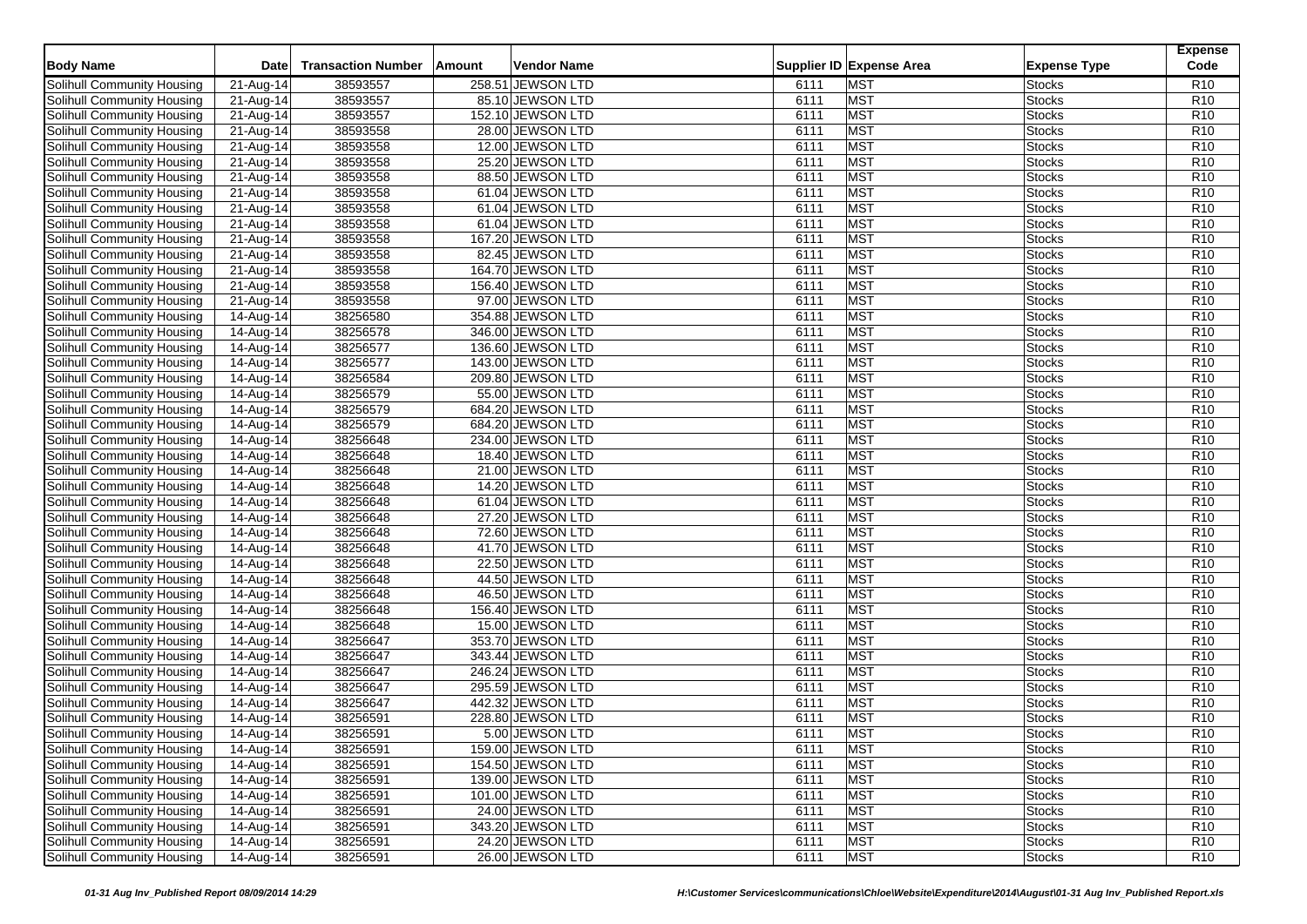| <b>Body Name</b>                                         | <b>Date</b>             | <b>Transaction Number</b> | Amount | Vendor Name                            |              | Supplier ID Expense Area | <b>Expense Type</b>     | <b>Expense</b><br>Code             |
|----------------------------------------------------------|-------------------------|---------------------------|--------|----------------------------------------|--------------|--------------------------|-------------------------|------------------------------------|
| Solihull Community Housing                               | 14-Aug-14               | 38256591                  |        | 159.20 JEWSON LTD                      | 6111         | <b>MST</b>               | <b>Stocks</b>           | R <sub>10</sub>                    |
| Solihull Community Housing                               | 14-Aug-14               | 38256591                  |        | 5.00 JEWSON LTD                        | 6111         | <b>MST</b>               | Stocks                  | R <sub>10</sub>                    |
| Solihull Community Housing                               | $14-Aug-14$             | 38256591                  |        | 39.00 JEWSON LTD                       | 6111         | <b>MST</b>               | <b>Stocks</b>           | R <sub>10</sub>                    |
| Solihull Community Housing                               | 14-Aug-14               | 38256591                  |        | 11.40 JEWSON LTD                       | 6111         | <b>MST</b>               | Stocks                  | R <sub>10</sub>                    |
| Solihull Community Housing                               | 14-Aug-14               | 38256591                  |        | 7.80 JEWSON LTD                        | 6111         | <b>MST</b>               | <b>Stocks</b>           | R <sub>10</sub>                    |
| Solihull Community Housing                               | 14-Aug-14               | 38256591                  |        | 21.60 JEWSON LTD                       | 6111         | <b>MST</b>               | <b>Stocks</b>           | R <sub>10</sub>                    |
| Solihull Community Housing                               | 14-Aug-14               | 38256591                  |        | 12.80 JEWSON LTD                       | 6111         | <b>MST</b>               | Stocks                  | R <sub>10</sub>                    |
| Solihull Community Housing                               | 14-Aug-14               | 38256591                  |        | 22.50 JEWSON LTD                       | 6111         | <b>MST</b>               | <b>Stocks</b>           | R <sub>10</sub>                    |
| Solihull Community Housing                               | 14-Aug-14               | 38256591                  |        | 79.50 JEWSON LTD                       | 6111         | <b>MST</b>               | <b>Stocks</b>           | R <sub>10</sub>                    |
| Solihull Community Housing                               | 14-Aug-14               | 38256591                  |        | 19.75 JEWSON LTD                       | 6111         | <b>MST</b>               | Stocks                  | R <sub>10</sub>                    |
| Solihull Community Housing                               | 04-Aug-14               | 37827617                  |        | 610.08 JEWSON LTD                      | 6111         | <b>MST</b>               | <b>Stocks</b>           | R <sub>10</sub>                    |
| Solihull Community Housing                               | 04-Aug-14               | 37827616                  |        | 607.34 JEWSON LTD                      | 6111         | <b>MST</b>               | <b>Stocks</b>           | R <sub>10</sub>                    |
| Solihull Community Housing                               | 04-Aug-14               | 37827613                  |        | 519.05 JEWSON LTD                      | 6111         | <b>MST</b>               | Stocks                  | R10                                |
| Solihull Community Housing                               | 04-Aug-14               | 37827611                  |        | 164.00 JEWSON LTD                      | 6111         | <b>MST</b>               | <b>Stocks</b>           | R <sub>10</sub>                    |
| <b>Solihull Community Housing</b>                        | 04-Aug-14               | 37827611                  |        | 90.00 JEWSON LTD                       | 6111         | <b>MST</b>               | <b>Stocks</b>           | R <sub>10</sub>                    |
| Solihull Community Housing                               | 04-Aug-14               | 37827607                  |        | 426.92 JEWSON LTD                      | 6111         | <b>MST</b>               | Stocks                  | R <sub>10</sub>                    |
| Solihull Community Housing                               | 04-Aug-14               | 37827601                  |        | 462.43 JEWSON LTD                      | 6111         | <b>MST</b>               | <b>Stocks</b>           | R <sub>10</sub>                    |
| Solihull Community Housing                               | 04-Aug-14               | 37827600                  |        | 11.00 JEWSON LTD                       | 6111         | <b>MST</b>               | Stocks                  | R <sub>10</sub>                    |
| Solihull Community Housing                               | 04-Aug-14               | 37827600                  |        | 15.80 JEWSON LTD                       | 6111         | <b>MST</b>               | Stocks                  | R10                                |
| Solihull Community Housing                               | 04-Aug-14               | 37827600                  |        | 90.00 JEWSON LTD                       | 6111         | <b>MST</b>               | Stocks                  | R <sub>10</sub>                    |
| Solihull Community Housing                               | $\overline{04-A}$ ug-14 | 37827600                  |        | 90.00 JEWSON LTD                       | 6111         | <b>MST</b>               | <b>Stocks</b>           | R <sub>10</sub>                    |
| Solihull Community Housing                               | $\overline{04}$ -Aug-14 | 37827600                  |        | 80.50 JEWSON LTD                       | 6111         | <b>MST</b>               | Stocks                  | R <sub>10</sub>                    |
| Solihull Community Housing                               | 04-Aug-14               | 37827600                  |        | 5.60 JEWSON LTD                        | 6111         | <b>MST</b>               | Stocks                  | R <sub>10</sub>                    |
| Solihull Community Housing                               | 04-Aug-14               | 37827600                  |        | 92.00 JEWSON LTD                       | 6111         | <b>MST</b>               | Stocks                  | R <sub>10</sub>                    |
| Solihull Community Housing                               | 04-Aug-14               | 37827598                  |        | 257.10 JEWSON LTD                      | 6111         | <b>MST</b>               | <b>Stocks</b>           | R <sub>10</sub>                    |
| Solihull Community Housing                               |                         | 37827597                  |        | 353.74 JEWSON LTD                      | 6111         | MST                      | Stocks                  | R <sub>10</sub>                    |
| Solihull Community Housing                               | 04-Aug-14<br>04-Aug-14  | 37827597                  |        | 184.20 JEWSON LTD                      | 6111         | <b>MST</b>               | Stocks                  | R <sub>10</sub>                    |
| Solihull Community Housing                               |                         | 37827597                  |        | 111.36 JEWSON LTD                      | 6111         | <b>MST</b>               | Stocks                  | R <sub>10</sub>                    |
|                                                          | 04-Aug-14               | 37827593                  |        | 55.45 JEWSON LTD                       | 6111         | <b>MST</b>               | Stocks                  | R <sub>10</sub>                    |
| Solihull Community Housing<br>Solihull Community Housing | 04-Aug-14<br>04-Aug-14  | 37827593                  |        | 71.40 JEWSON LTD                       | 6111         | <b>MST</b>               | Stocks                  | R <sub>10</sub>                    |
| Solihull Community Housing                               |                         | 37827594                  |        |                                        | 6111         | <b>MST</b>               |                         | R <sub>10</sub>                    |
|                                                          | 04-Aug-14               | 37827593                  |        | 304.00 JEWSON LTD                      |              | <b>MST</b>               | <b>Stocks</b>           | R <sub>10</sub>                    |
| Solihull Community Housing                               | 04-Aug-14               | 37827593                  |        | 62.55 JEWSON LTD                       | 6111         |                          | Stocks                  | R <sub>10</sub>                    |
| Solihull Community Housing                               | 04-Aug-14               |                           |        | 60.60 JEWSON LTD                       | 6111<br>6111 | <b>MST</b><br><b>MST</b> | Stocks                  | R <sub>10</sub>                    |
| Solihull Community Housing                               | $\overline{0}$ 4-Aug-14 | 37827593                  |        | 24.20 JEWSON LTD                       |              | <b>MST</b>               | <b>Stocks</b>           |                                    |
| Solihull Community Housing                               | 04-Aug-14               | 37827593<br>37827593      |        | 1216.00 JEWSON LTD<br>19.75 JEWSON LTD | 6111<br>6111 | <b>MST</b>               | Stocks<br><b>Stocks</b> | R <sub>10</sub><br>R <sub>10</sub> |
| <b>Solihull Community Housing</b>                        | 04-Aug-14               |                           |        |                                        |              |                          |                         |                                    |
| Solihull Community Housing                               | 04-Aug-14               | 37827592                  |        | 96.86 JEWSON LTD                       | 6111         | <b>MST</b>               | Stocks                  | R <sub>10</sub>                    |
| Solihull Community Housing                               | 04-Aug-14               | 37827592                  |        | 392.50 JEWSON LTD                      | 6111         | <b>MST</b>               | Stocks                  | R <sub>10</sub>                    |
| Solihull Community Housing                               | $\overline{04}$ -Aug-14 | 37827591                  |        | 470.00 JEWSON LTD                      | 6111         | <b>MST</b>               | Stocks                  | R <sub>10</sub>                    |
| Solihull Community Housing                               | $\overline{0}$ 4-Aug-14 | 37827591                  |        | 17.04 JEWSON LTD                       | 6111         | <b>MST</b>               | <b>Stocks</b>           | R <sub>10</sub>                    |
| Solihull Community Housing                               | 04-Aug-14               | 37827590                  |        | 33.15 JEWSON LTD                       | 6111         | <b>MST</b>               | Stocks                  | R <sub>10</sub>                    |
| Solihull Community Housing                               | $\overline{04-A}$ ug-14 | 37827590                  |        | 215.64 JEWSON LTD                      | 6111         | <b>MST</b>               | Stocks                  | R <sub>10</sub>                    |
| <b>Solihull Community Housing</b>                        | 04-Aug-14               | 37827590                  |        | 143.76 JEWSON LTD                      | 6111         | <b>MST</b>               | <b>Stocks</b>           | R <sub>10</sub>                    |
| Solihull Community Housing                               | 04-Aug-14               | 37827590                  |        | 150.66 JEWSON LTD                      | 6111         | <b>MST</b>               | <b>Stocks</b>           | R <sub>10</sub>                    |
| Solihull Community Housing                               | 04-Aug-14               | 37827590                  |        | 155.26 JEWSON LTD                      | 6111         | <b>MST</b>               | <b>Stocks</b>           | R10                                |
| Solihull Community Housing                               | 04-Aug-14               | 37827589                  |        | 56.50 JEWSON LTD                       | 6111         | <b>MST</b>               | <b>Stocks</b>           | R <sub>10</sub>                    |
| Solihull Community Housing                               | 04-Aug-14               | 37827589                  |        | 93.16 JEWSON LTD                       | 6111         | <b>MST</b>               | <b>Stocks</b>           | R <sub>10</sub>                    |
| Solihull Community Housing                               | 04-Aug-14               | 37827589                  |        | 35.72 JEWSON LTD                       | 6111         | <b>MST</b>               | <b>Stocks</b>           | R <sub>10</sub>                    |
| Solihull Community Housing                               | 04-Aug-14               | 37827589                  |        | 125.12 JEWSON LTD                      | 6111         | <b>MST</b>               | <b>Stocks</b>           | R <sub>10</sub>                    |
| <b>Solihull Community Housing</b>                        | 04-Aug-14               | 37827589                  |        | 61.04 JEWSON LTD                       | 6111         | <b>MST</b>               | Stocks                  | R <sub>10</sub>                    |
| Solihull Community Housing                               | 04-Aug-14               | 37827653                  |        | 470.00 JEWSON LTD                      | 6111         | MST                      | <b>Stocks</b>           | R <sub>10</sub>                    |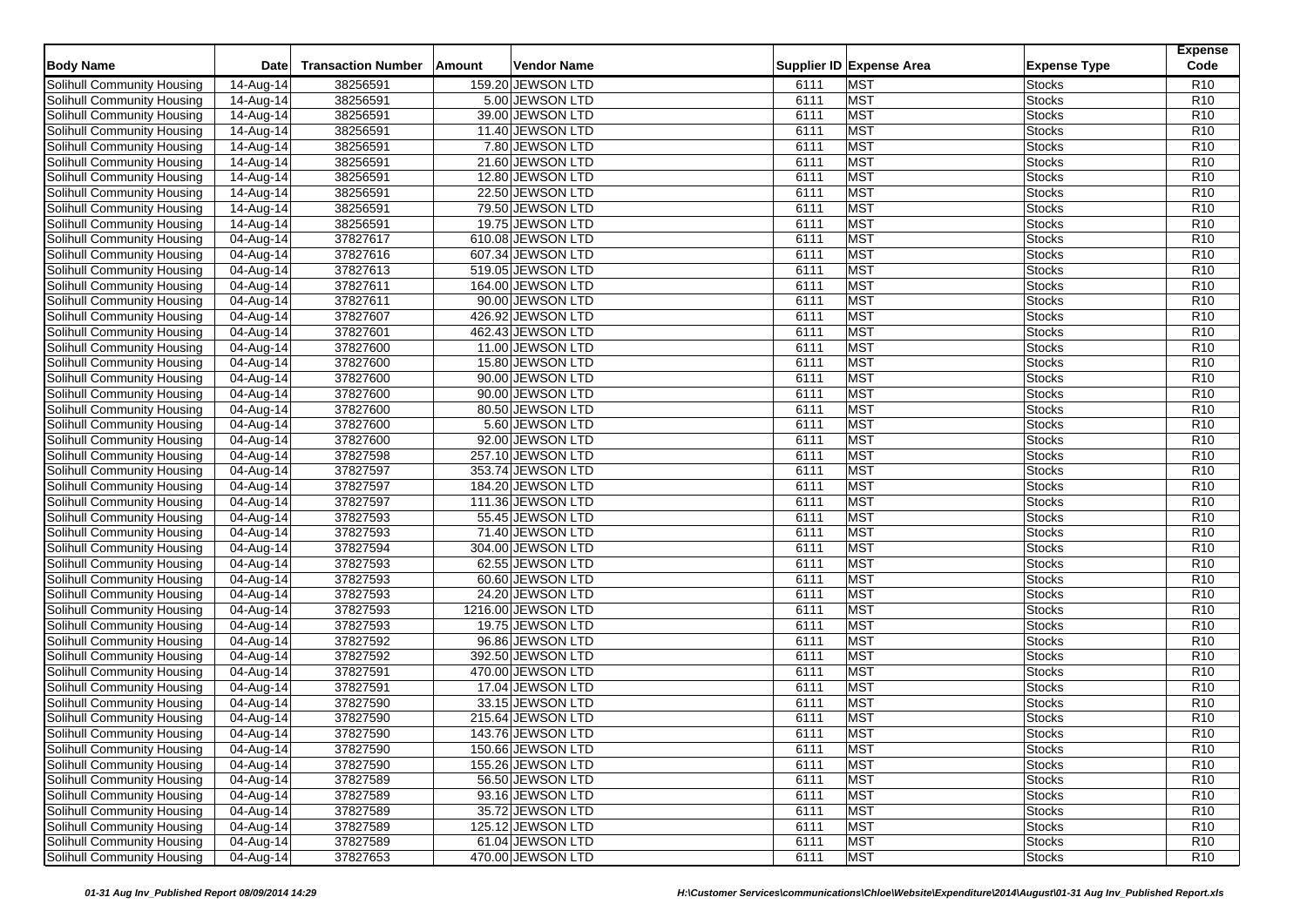| <b>Body Name</b>                                                | Date                    | <b>Transaction Number</b> | Amount | Vendor Name                            |              | Supplier ID Expense Area | <b>Expense Type</b>            | <b>Expense</b><br>Code             |
|-----------------------------------------------------------------|-------------------------|---------------------------|--------|----------------------------------------|--------------|--------------------------|--------------------------------|------------------------------------|
| Solihull Community Housing                                      | $\overline{04}$ -Aug-14 |                           |        | 123.00 JEWSON LTD                      | 6111         | <b>MST</b>               |                                | R <sub>10</sub>                    |
|                                                                 |                         | 37827652<br>37827652      |        |                                        |              | <b>MST</b>               | <b>Stocks</b>                  | R <sub>10</sub>                    |
| Solihull Community Housing<br><b>Solihull Community Housing</b> | 04-Aug-14               | 37827652                  |        | 50.00 JEWSON LTD<br>14.00 JEWSON LTD   | 6111<br>6111 | <b>MST</b>               | <b>Stocks</b><br><b>Stocks</b> | R <sub>10</sub>                    |
|                                                                 | 04-Aug-14               |                           |        |                                        |              | <b>MST</b>               |                                | R <sub>10</sub>                    |
| Solihull Community Housing                                      | 04-Aug-14               | 37827652                  |        | 7.23 JEWSON LTD                        | 6111         | <b>MST</b>               | <b>Stocks</b>                  |                                    |
| Solihull Community Housing                                      | $\overline{04}$ -Aug-14 | 37827652<br>37827652      |        | 147.50 JEWSON LTD                      | 6111<br>6111 | <b>MST</b>               | <b>Stocks</b><br><b>Stocks</b> | R <sub>10</sub><br>R <sub>10</sub> |
| Solihull Community Housing                                      | 04-Aug-14               | 37827652                  |        | 350.00 JEWSON LTD                      | 6111         | <b>MST</b>               |                                | R <sub>10</sub>                    |
| Solihull Community Housing                                      | 04-Aug-14               | 37827652                  |        | 17.60 JEWSON LTD<br>14.77 JEWSON LTD   | 6111         | <b>MST</b>               | <b>Stocks</b><br><b>Stocks</b> | R <sub>10</sub>                    |
| Solihull Community Housing                                      | 04-Aug-14               |                           |        |                                        | 6111         | <b>MST</b>               | <b>Stocks</b>                  | R <sub>10</sub>                    |
| Solihull Community Housing                                      | 04-Aug-14               | 37827651                  |        | 15.00 JEWSON LTD                       |              |                          |                                |                                    |
| Solihull Community Housing                                      | 04-Aug-14               | 37827651<br>37827651      |        | 14.00 JEWSON LTD                       | 6111         | <b>MST</b><br><b>MST</b> | <b>Stocks</b>                  | R <sub>10</sub><br>R <sub>10</sub> |
| Solihull Community Housing                                      | 04-Aug-14               |                           |        | 36.80 JEWSON LTD                       | 6111         |                          | <b>Stocks</b>                  |                                    |
| Solihull Community Housing                                      | $\overline{04}$ -Aug-14 | 37827651<br>37827645      |        | 780.00 JEWSON LTD                      | 6111<br>6111 | <b>MST</b><br><b>MST</b> | <b>Stocks</b>                  | R <sub>10</sub><br>R10             |
| Solihull Community Housing                                      | 04-Aug-14               |                           |        | 528.55 JEWSON LTD<br>230.00 JEWSON LTD |              |                          | <b>Stocks</b>                  |                                    |
| Solihull Community Housing                                      | 04-Aug-14               | 37827651                  |        |                                        | 6111<br>6111 | <b>MST</b><br><b>MST</b> | <b>Stocks</b><br><b>Stocks</b> | R <sub>10</sub><br>R <sub>10</sub> |
| Solihull Community Housing                                      | 04-Aug-14               | 37827641                  |        | 9.00 JEWSON LTD                        |              |                          |                                |                                    |
| Solihull Community Housing                                      | 04-Aug-14               | 37827641                  |        | 527.50 JEWSON LTD                      | 6111         | <b>MST</b><br><b>MST</b> | <b>Stocks</b>                  | R <sub>10</sub>                    |
| Solihull Community Housing<br>Solihull Community Housing        | 04-Aug-14               | 37827641<br>37827640      |        | 5.60 JEWSON LTD                        | 6111         | <b>MST</b>               | <b>Stocks</b>                  | R <sub>10</sub><br>R <sub>10</sub> |
|                                                                 | $\overline{04}$ -Aug-14 |                           |        | 975.00 JEWSON LTD                      | 6111         |                          | <b>Stocks</b>                  |                                    |
| Solihull Community Housing                                      | 04-Aug-14               | 37827642                  |        | 92.70 JEWSON LTD                       | 6111         | <b>MST</b>               | <b>Stocks</b>                  | R10                                |
| Solihull Community Housing                                      | 04-Aug-14               | 37827642                  |        | 450.80 JEWSON LTD                      | 6111         | <b>MST</b>               | <b>Stocks</b>                  | R <sub>10</sub>                    |
| Solihull Community Housing                                      | 04-Aug-14               | 37827638                  |        | 163.12 JEWSON LTD                      | 6111         | <b>MST</b>               | <b>Stocks</b>                  | R <sub>10</sub>                    |
| Solihull Community Housing                                      | 04-Aug-14               | 37827638                  |        | 308.55 JEWSON LTD                      | 6111         | <b>MST</b>               | <b>Stocks</b>                  | R <sub>10</sub>                    |
| Solihull Community Housing                                      | 04-Aug-14               | 37827638                  |        | 126.40 JEWSON LTD                      | 6111         | <b>MST</b>               | <b>Stocks</b>                  | R <sub>10</sub>                    |
| Solihull Community Housing                                      | 04-Aug-14               | 37827638                  |        | 278.10 JEWSON LTD                      | 6111         | <b>MST</b>               | <b>Stocks</b>                  | R <sub>10</sub>                    |
| Solihull Community Housing                                      | 04-Aug-14               | 37827638                  |        | 104.70 JEWSON LTD                      | 6111         | <b>MST</b>               | <b>Stocks</b>                  | R <sub>10</sub>                    |
| Solihull Community Housing                                      | 04-Aug-14               | 37827637                  |        | 136.84 JEWSON LTD                      | 6111         | <b>MST</b>               | <b>Stocks</b>                  | R <sub>10</sub>                    |
| Solihull Community Housing                                      | $\overline{04}$ -Aug-14 | 37827637                  |        | 136.84 JEWSON LTD                      | 6111         | <b>MST</b>               | <b>Stocks</b>                  | R <sub>10</sub>                    |
| Solihull Community Housing                                      | 04-Aug-14               | 37827637<br>37827637      |        | 92.58 JEWSON LTD                       | 6111         | <b>MST</b><br><b>MST</b> | <b>Stocks</b>                  | R <sub>10</sub>                    |
| Solihull Community Housing                                      | 04-Aug-14               |                           |        | 154.30 JEWSON LTD                      | 6111         |                          | <b>Stocks</b>                  | R <sub>10</sub>                    |
| Solihull Community Housing                                      | 04-Aug-14               | 37827637                  |        | 31.60 JEWSON LTD                       | 6111         | <b>MST</b>               | <b>Stocks</b>                  | R <sub>10</sub>                    |
| Solihull Community Housing                                      | 04-Aug-14               | 37827637<br>37827634      |        | 17.08 JEWSON LTD                       | 6111         | <b>MST</b><br><b>MST</b> | <b>Stocks</b>                  | R <sub>10</sub>                    |
| Solihull Community Housing                                      | 04-Aug-14               | 37827634                  |        | 25.70 JEWSON LTD                       | 6111         |                          | <b>Stocks</b>                  | R <sub>10</sub><br>R <sub>10</sub> |
| Solihull Community Housing                                      | 04-Aug-14               |                           |        | 12.80 JEWSON LTD                       | 6111<br>6111 | <b>MST</b><br><b>MST</b> | <b>Stocks</b>                  | R <sub>10</sub>                    |
| Solihull Community Housing                                      | 04-Aug-14               | 37827634<br>37827634      |        | 18.75 JEWSON LTD                       |              | <b>MST</b>               | <b>Stocks</b>                  | R <sub>10</sub>                    |
| Solihull Community Housing<br><b>Solihull Community Housing</b> | 04-Aug-14               | 37827634                  |        | 78.00 JEWSON LTD<br>111.20 JEWSON LTD  | 6111<br>6111 | <b>MST</b>               | <b>Stocks</b><br><b>Stocks</b> | R <sub>10</sub>                    |
|                                                                 | 04-Aug-14               |                           |        |                                        | 6111         | <b>MST</b>               | Stocks                         | R <sub>10</sub>                    |
| Solihull Community Housing<br>Solihull Community Housing        | 04-Aug-14               | 37827630<br>37827629      |        | 703.25 JEWSON LTD                      |              | <b>MST</b>               |                                | R <sub>10</sub>                    |
| Solihull Community Housing                                      | 04-Aug-14               | 37827629                  |        | 719.95 JEWSON LTD<br>157.05 JEWSON LTD | 6111<br>6111 | <b>MST</b>               | <b>Stocks</b><br><b>Stocks</b> | R <sub>10</sub>                    |
|                                                                 | 04-Aug-14               |                           |        |                                        |              | <b>MST</b>               |                                | R <sub>10</sub>                    |
| Solihull Community Housing<br>Solihull Community Housing        | 04-Aug-14<br>04-Aug-14  | 37827629<br>37827628      |        | 159.00 JEWSON LTD<br>252.50 JEWSON LTD | 6111<br>6111 | <b>MST</b>               | <b>Stocks</b><br><b>Stocks</b> | R <sub>10</sub>                    |
|                                                                 |                         | 37827626                  |        | 1212.50 JEWSON LTD                     | 6111         | <b>MST</b>               |                                | R <sub>10</sub>                    |
| Solihull Community Housing                                      | 04-Aug-14               | 37827619                  |        |                                        | 6111         |                          | <b>Stocks</b>                  | R <sub>10</sub>                    |
| Solihull Community Housing<br>Solihull Community Housing        | 04-Aug-14<br>04-Aug-14  |                           |        | 21.10 JEWSON LTD                       |              | <b>MST</b><br><b>MST</b> | <b>Stocks</b>                  |                                    |
| Solihull Community Housing                                      | 04-Aug-14               | 37827619<br>37827619      |        | 25.20 JEWSON LTD<br>16.20 JEWSON LTD   | 6111         |                          | <b>Stocks</b>                  | R <sub>10</sub><br>R10             |
| Solihull Community Housing                                      |                         |                           |        |                                        | 6111         | <b>MST</b>               | <b>Stocks</b>                  |                                    |
|                                                                 | 04-Aug-14               | 37827619                  |        | 12.40 JEWSON LTD                       | 6111         | <b>MST</b>               | <b>Stocks</b>                  | R <sub>10</sub>                    |
| Solihull Community Housing<br>Solihull Community Housing        | 04-Aug-14               | 37827619                  |        | 7.90 JEWSON LTD                        | 6111         | <b>MST</b>               | <b>Stocks</b>                  | R <sub>10</sub>                    |
|                                                                 | 04-Aug-14               | 37827619                  |        | 53.40 JEWSON LTD                       | 6111         | <b>MST</b><br><b>MST</b> | <b>Stocks</b>                  | R <sub>10</sub>                    |
| Solihull Community Housing<br><b>Solihull Community Housing</b> | 04-Aug-14<br>04-Aug-14  | 37827619<br>37827619      |        | 14.96 JEWSON LTD<br>25.30 JEWSON LTD   | 6111<br>6111 | <b>MST</b>               | <b>Stocks</b><br><b>Stocks</b> | R <sub>10</sub><br>R <sub>10</sub> |
|                                                                 |                         |                           |        |                                        |              |                          |                                |                                    |
| Solihull Community Housing                                      | 04-Aug-14               | 37827619                  |        | 64.00 JEWSON LTD                       | 6111         | <b>MST</b>               | <b>Stocks</b>                  | R <sub>10</sub>                    |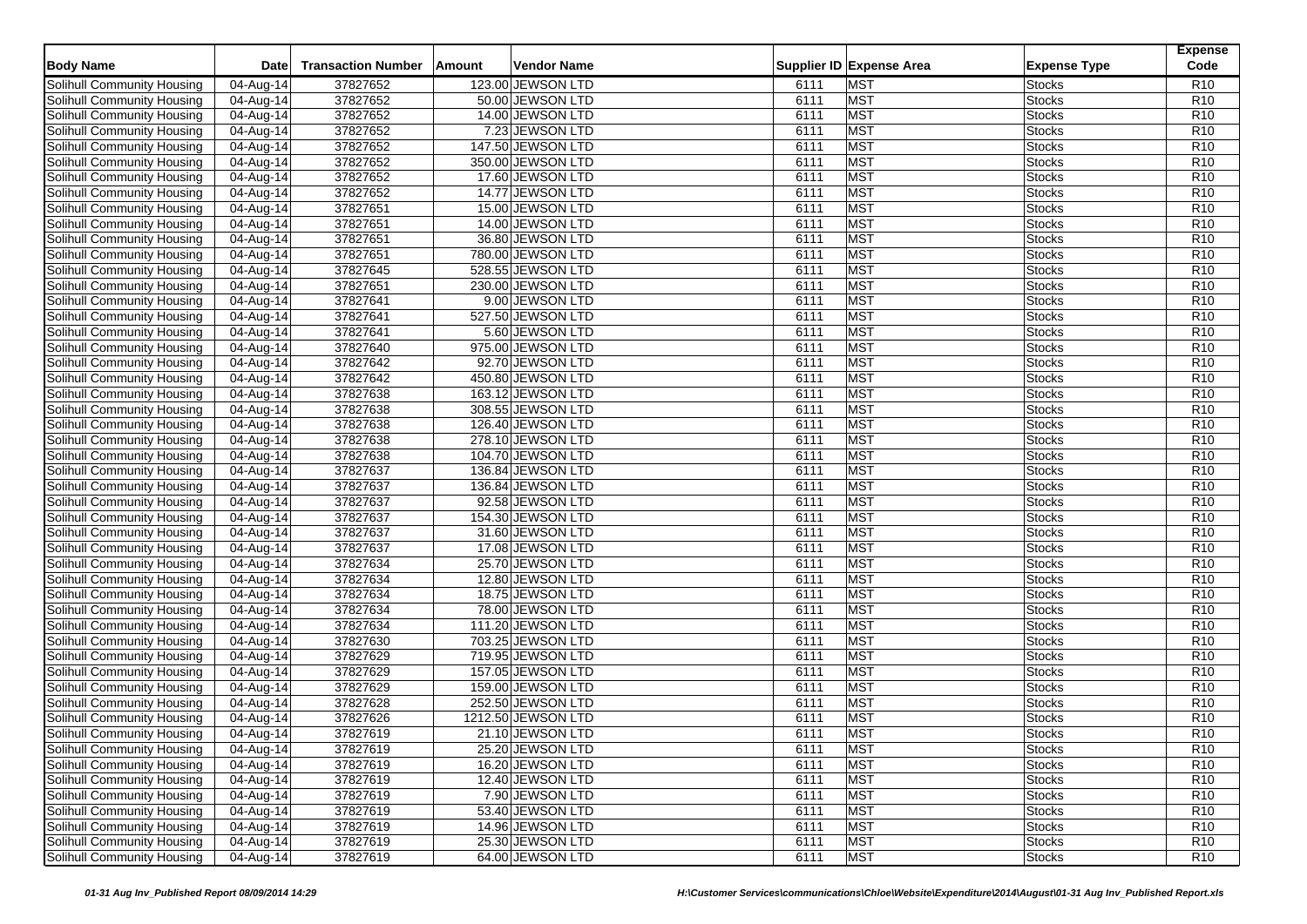| <b>Body Name</b><br>Supplier ID Expense Area<br>Code<br><b>Date</b><br><b>Transaction Number</b><br>Vendor Name<br><b>Expense Type</b><br>Amount<br>Solihull Community Housing<br><b>MST</b><br>37827619<br>60.40 JEWSON LTD<br>R <sub>10</sub><br>04-Aug-14<br>6111<br><b>Stocks</b><br>37827619<br>54.60 JEWSON LTD<br>6111<br><b>MST</b><br><b>Stocks</b><br>R <sub>10</sub><br>Solihull Community Housing<br>04-Aug-14<br><b>MST</b><br>37827619<br>6111<br><b>Stocks</b><br>R <sub>10</sub><br>Solihull Community Housing<br>04-Aug-14<br>470.00 JEWSON LTD<br>37827619<br>6111<br><b>MST</b><br>R <sub>10</sub><br>Solihull Community Housing<br>04-Aug-14<br>5.00 JEWSON LTD<br><b>Stocks</b><br><b>MST</b><br>Solihull Community Housing<br>37827619<br>7.02 JEWSON LTD<br>6111<br><b>Stocks</b><br>R <sub>10</sub><br>$\overline{04}$ -Aug-14<br><b>MST</b><br>37827619<br>122.64 JEWSON LTD<br><b>Stocks</b><br>R <sub>10</sub><br>Solihull Community Housing<br>04-Aug-14<br>6111<br>37827619<br><b>MST</b><br>8.80 JEWSON LTD<br>6111<br><b>Stocks</b><br>R <sub>10</sub><br>Solihull Community Housing<br>04-Aug-14<br><b>MST</b><br>37827619<br>6111<br>R <sub>10</sub><br>Solihull Community Housing<br>04-Aug-14<br>7.00 JEWSON LTD<br><b>Stocks</b><br><b>MST</b><br>37827619<br>6111<br>R <sub>10</sub><br>Solihull Community Housing<br>04-Aug-14<br>12.40 JEWSON LTD<br><b>Stocks</b><br><b>MST</b><br>Solihull Community Housing<br>37827619<br>14.00 JEWSON LTD<br>6111<br><b>Stocks</b><br>R <sub>10</sub><br>04-Aug-14<br><b>MST</b><br>37827619<br>6.00 JEWSON LTD<br>6111<br><b>Stocks</b><br>Solihull Community Housing<br>04-Aug-14<br>R <sub>10</sub><br><b>MST</b><br>Solihull Community Housing<br>37827619<br>6.30 JEWSON LTD<br>6111<br><b>Stocks</b><br>R <sub>10</sub><br>04-Aug-14<br><b>MST</b><br>37827619<br>6111<br><b>Stocks</b><br>R <sub>10</sub><br>Solihull Community Housing<br>04-Aug-14<br>4.50 JEWSON LTD<br>37827619<br><b>MST</b><br>Solihull Community Housing<br>11.00 JEWSON LTD<br>6111<br><b>Stocks</b><br>R <sub>10</sub><br>04-Aug-14<br>37827619<br>6111<br><b>MST</b><br>R <sub>10</sub><br>Solihull Community Housing<br>04-Aug-14<br>24.10 JEWSON LTD<br><b>Stocks</b><br>37827619<br>6111<br><b>MST</b><br>R <sub>10</sub><br>Solihull Community Housing<br>04-Aug-14<br>23.90 JEWSON LTD<br><b>Stocks</b><br>37827619<br><b>MST</b><br>Solihull Community Housing<br>34.40 JEWSON LTD<br>6111<br><b>Stocks</b><br>R <sub>10</sub><br>04-Aug-14<br><b>MST</b><br>Solihull Community Housing<br>37827619<br>28.40 JEWSON LTD<br>6111<br><b>Stocks</b><br>R <sub>10</sub><br>04-Aug-14<br><b>MST</b><br>37827619<br>22.50 JEWSON LTD<br>6111<br><b>Stocks</b><br>R <sub>10</sub><br>Solihull Community Housing<br>04-Aug-14<br>37781570<br>Capital<br><b>B70</b><br>Solihull Community Housing<br>04-Aug-14<br>2015.30 REDACTED PERSONAL DATA<br>6319686<br><b>Contractor Payments</b><br>38525547<br>Solihull Community Housing<br>750.00 KENTON MANOR LTD<br>6216<br><b>B70</b><br>20-Aug-14<br>Capital<br><b>Contractor Payments</b><br>6216<br>38524547<br><b>B70</b><br>Solihull Community Housing<br>$20-Aug-14$<br>900.00 KENTON MANOR LTD<br>Capital<br><b>Contractor Payments</b><br>38704547<br>4046686<br>Capital<br><b>B70</b><br>Solihull Community Housing<br>27-Aug-14<br>12585.55 KIER PARTNERSHIP HOMES LTD<br><b>Contractor Payments</b><br>Solihull Community Housing<br>06-Aug-14<br>37914559<br>656.04 LAUNDRY SERV<br>131986<br>D <sub>18</sub><br><b>Housing Management</b><br><b>Equipment Rental/Lease</b><br>38727547<br>5540686<br><b>MST</b><br>Vehicle Hire<br>C30<br>Solihull Community Housing<br>27-Aug-14<br>360.84 LEX AUTOLEASE LIMITED<br><b>MST</b><br>38726547<br>5540686<br>C <sub>30</sub><br>Solihull Community Housing<br>27-Aug-14<br>263.38 LEX AUTOLEASE LIMITED<br>Vehicle Hire<br>5540686<br>C30<br>38724547<br><b>MST</b><br>Solihull Community Housing<br>27-Aug-14<br>295.08 LEX AUTOLEASE LIMITED<br>Vehicle Hire<br>38722547<br>5540686<br><b>MST</b><br>C <sub>30</sub><br>Solihull Community Housing<br>27-Aug-14<br>289.96 LEX AUTOLEASE LIMITED<br>Vehicle Hire<br>38720768<br><b>MST</b><br>295.08 LEX AUTOLEASE LIMITED<br>5540686<br>C30<br>Solihull Community Housing<br>27-Aug-14<br>Vehicle Hire<br>5540686<br>Solihull Community Housing<br>38549558<br>598.02 LEX AUTOLEASE LIMITED<br><b>MST</b><br>Vehicle Hire<br>C30<br>20-Aug-14<br><b>MST</b><br>38549557<br>5540686<br>C <sub>30</sub><br>Solihull Community Housing<br>20-Aug-14<br>1698.61 LEX AUTOLEASE LIMITED<br>Vehicle Hire<br><b>MST</b><br>38549556<br>578.46 LEX AUTOLEASE LIMITED<br>5540686<br>C30<br>Solihull Community Housing<br>20-Aug-14<br>Vehicle Hire<br>Solihull Community Housing<br>20-Aug-14<br>38549555<br>5540686<br><b>MST</b><br>C <sub>30</sub><br>5088.01 LEX AUTOLEASE LIMITED<br>Vehicle Hire<br>5540686<br><b>MST</b><br>Solihull Community Housing<br>38549554<br>885.24 LEX AUTOLEASE LIMITED<br>Vehicle Hire<br>C <sub>30</sub><br>20-Aug-14<br>38549553<br><b>MST</b><br>246.61 LEX AUTOLEASE LIMITED<br>5540686<br>C30<br>Solihull Community Housing<br>20-Aug-14<br>Vehicle Hire<br>38549550<br>5540686<br>246.61 LEX AUTOLEASE LIMITED<br><b>MST</b><br>C <sub>30</sub><br>Solihull Community Housing<br>20-Aug-14<br>Vehicle Hire<br>5540686<br><b>MST</b><br>C <sub>30</sub><br>Solihull Community Housing<br>20-Aug-14<br>38549548<br>289.62 LEX AUTOLEASE LIMITED<br>Vehicle Hire<br>38537571<br><b>MST</b><br>C <sub>30</sub><br>1698.61 LEX AUTOLEASE LIMITED<br>5540686<br>Solihull Community Housing<br>20-Aug-14<br>Vehicle Hire<br>38537569<br>5540686<br><b>MST</b><br>C <sub>30</sub><br>Solihull Community Housing<br>20-Aug-14<br>4186.60 LEX AUTOLEASE LIMITED<br>Vehicle Hire<br>5540686<br><b>MST</b><br>Solihull Community Housing<br>20-Aug-14<br>38537568<br>268.17 LEX AUTOLEASE LIMITED<br>Vehicle Hire<br>C <sub>30</sub><br>38549551<br>5540686<br><b>MST</b><br>C <sub>30</sub><br>Solihull Community Housing<br>20-Aug-14<br>289.62 LEX AUTOLEASE LIMITED<br>Vehicle Hire<br>5540686<br><b>MST</b><br>Solihull Community Housing<br>38537564<br>264.03 LEX AUTOLEASE LIMITED<br>Vehicle Hire<br>C <sub>30</sub><br>20-Aug-14<br>38537559<br>354.64 LEX AUTOLEASE LIMITED<br>5540686<br><b>MST</b><br>C <sub>30</sub><br>Solihull Community Housing<br>20-Aug-14<br>Vehicle Hire<br>Solihull Community Housing<br>20-Aug-14<br>589.93 LEX AUTOLEASE LIMITED<br>5540686 MST<br>C30<br>38537558<br>Vehicle Hire<br>Solihull Community Housing<br>$20-Aug-14$<br>38537557<br>488.94 LEX AUTOLEASE LIMITED<br>5540686 MST<br>C <sub>30</sub><br>Vehicle Hire<br>Solihull Community Housing<br>38537554<br>790.14 LEX AUTOLEASE LIMITED<br>5540686 MST<br>C <sub>30</sub><br>20-Aug-14<br>Vehicle Hire<br>Solihull Community Housing<br>38537552<br>5192.40 LEX AUTOLEASE LIMITED<br>5540686 MST<br>C <sub>30</sub><br>20-Aug-14<br>Vehicle Hire<br>Solihull Community Housing<br>20-Aug-14<br>488.94 LEX AUTOLEASE LIMITED<br>5540686<br><b>MST</b><br>C <sub>30</sub><br>38537553<br>Vehicle Hire |                            |           |          |                              |         |            |              | <b>Expense</b>  |
|-----------------------------------------------------------------------------------------------------------------------------------------------------------------------------------------------------------------------------------------------------------------------------------------------------------------------------------------------------------------------------------------------------------------------------------------------------------------------------------------------------------------------------------------------------------------------------------------------------------------------------------------------------------------------------------------------------------------------------------------------------------------------------------------------------------------------------------------------------------------------------------------------------------------------------------------------------------------------------------------------------------------------------------------------------------------------------------------------------------------------------------------------------------------------------------------------------------------------------------------------------------------------------------------------------------------------------------------------------------------------------------------------------------------------------------------------------------------------------------------------------------------------------------------------------------------------------------------------------------------------------------------------------------------------------------------------------------------------------------------------------------------------------------------------------------------------------------------------------------------------------------------------------------------------------------------------------------------------------------------------------------------------------------------------------------------------------------------------------------------------------------------------------------------------------------------------------------------------------------------------------------------------------------------------------------------------------------------------------------------------------------------------------------------------------------------------------------------------------------------------------------------------------------------------------------------------------------------------------------------------------------------------------------------------------------------------------------------------------------------------------------------------------------------------------------------------------------------------------------------------------------------------------------------------------------------------------------------------------------------------------------------------------------------------------------------------------------------------------------------------------------------------------------------------------------------------------------------------------------------------------------------------------------------------------------------------------------------------------------------------------------------------------------------------------------------------------------------------------------------------------------------------------------------------------------------------------------------------------------------------------------------------------------------------------------------------------------------------------------------------------------------------------------------------------------------------------------------------------------------------------------------------------------------------------------------------------------------------------------------------------------------------------------------------------------------------------------------------------------------------------------------------------------------------------------------------------------------------------------------------------------------------------------------------------------------------------------------------------------------------------------------------------------------------------------------------------------------------------------------------------------------------------------------------------------------------------------------------------------------------------------------------------------------------------------------------------------------------------------------------------------------------------------------------------------------------------------------------------------------------------------------------------------------------------------------------------------------------------------------------------------------------------------------------------------------------------------------------------------------------------------------------------------------------------------------------------------------------------------------------------------------------------------------------------------------------------------------------------------------------------------------------------------------------------------------------------------------------------------------------------------------------------------------------------------------------------------------------------------------------------------------------------------------------------------------------------------------------------------------------------------------------------------------------------------------------------------------------------------------------------------------------------------------------------------------------------------------------------------------------------------------------------------------------------------------------------------------------------------------------------------------------------------------------------------------------------------------------------------------------------------------------------------------------------------------------------------------------------------------------------------------------------------------------------------------------------------------------------------------------------------------------------------------------------------------------------------------------------------------------------------------------------------------------------------------------------------------------------------------------------------------------------------------------------------------------------------------------------------------------------------------------------------------------------------------------------------------------------------------------------------------------------------------------------------------------------------------------------------------------------------------------------|----------------------------|-----------|----------|------------------------------|---------|------------|--------------|-----------------|
|                                                                                                                                                                                                                                                                                                                                                                                                                                                                                                                                                                                                                                                                                                                                                                                                                                                                                                                                                                                                                                                                                                                                                                                                                                                                                                                                                                                                                                                                                                                                                                                                                                                                                                                                                                                                                                                                                                                                                                                                                                                                                                                                                                                                                                                                                                                                                                                                                                                                                                                                                                                                                                                                                                                                                                                                                                                                                                                                                                                                                                                                                                                                                                                                                                                                                                                                                                                                                                                                                                                                                                                                                                                                                                                                                                                                                                                                                                                                                                                                                                                                                                                                                                                                                                                                                                                                                                                                                                                                                                                                                                                                                                                                                                                                                                                                                                                                                                                                                                                                                                                                                                                                                                                                                                                                                                                                                                                                                                                                                                                                                                                                                                                                                                                                                                                                                                                                                                                                                                                                                                                                                                                                                                                                                                                                                                                                                                                                                                                                                                                                                                                                                                                                                                                                                                                                                                                                                                                                                                                                                                                                                                                                                     |                            |           |          |                              |         |            |              |                 |
|                                                                                                                                                                                                                                                                                                                                                                                                                                                                                                                                                                                                                                                                                                                                                                                                                                                                                                                                                                                                                                                                                                                                                                                                                                                                                                                                                                                                                                                                                                                                                                                                                                                                                                                                                                                                                                                                                                                                                                                                                                                                                                                                                                                                                                                                                                                                                                                                                                                                                                                                                                                                                                                                                                                                                                                                                                                                                                                                                                                                                                                                                                                                                                                                                                                                                                                                                                                                                                                                                                                                                                                                                                                                                                                                                                                                                                                                                                                                                                                                                                                                                                                                                                                                                                                                                                                                                                                                                                                                                                                                                                                                                                                                                                                                                                                                                                                                                                                                                                                                                                                                                                                                                                                                                                                                                                                                                                                                                                                                                                                                                                                                                                                                                                                                                                                                                                                                                                                                                                                                                                                                                                                                                                                                                                                                                                                                                                                                                                                                                                                                                                                                                                                                                                                                                                                                                                                                                                                                                                                                                                                                                                                                                     |                            |           |          |                              |         |            |              |                 |
|                                                                                                                                                                                                                                                                                                                                                                                                                                                                                                                                                                                                                                                                                                                                                                                                                                                                                                                                                                                                                                                                                                                                                                                                                                                                                                                                                                                                                                                                                                                                                                                                                                                                                                                                                                                                                                                                                                                                                                                                                                                                                                                                                                                                                                                                                                                                                                                                                                                                                                                                                                                                                                                                                                                                                                                                                                                                                                                                                                                                                                                                                                                                                                                                                                                                                                                                                                                                                                                                                                                                                                                                                                                                                                                                                                                                                                                                                                                                                                                                                                                                                                                                                                                                                                                                                                                                                                                                                                                                                                                                                                                                                                                                                                                                                                                                                                                                                                                                                                                                                                                                                                                                                                                                                                                                                                                                                                                                                                                                                                                                                                                                                                                                                                                                                                                                                                                                                                                                                                                                                                                                                                                                                                                                                                                                                                                                                                                                                                                                                                                                                                                                                                                                                                                                                                                                                                                                                                                                                                                                                                                                                                                                                     |                            |           |          |                              |         |            |              |                 |
|                                                                                                                                                                                                                                                                                                                                                                                                                                                                                                                                                                                                                                                                                                                                                                                                                                                                                                                                                                                                                                                                                                                                                                                                                                                                                                                                                                                                                                                                                                                                                                                                                                                                                                                                                                                                                                                                                                                                                                                                                                                                                                                                                                                                                                                                                                                                                                                                                                                                                                                                                                                                                                                                                                                                                                                                                                                                                                                                                                                                                                                                                                                                                                                                                                                                                                                                                                                                                                                                                                                                                                                                                                                                                                                                                                                                                                                                                                                                                                                                                                                                                                                                                                                                                                                                                                                                                                                                                                                                                                                                                                                                                                                                                                                                                                                                                                                                                                                                                                                                                                                                                                                                                                                                                                                                                                                                                                                                                                                                                                                                                                                                                                                                                                                                                                                                                                                                                                                                                                                                                                                                                                                                                                                                                                                                                                                                                                                                                                                                                                                                                                                                                                                                                                                                                                                                                                                                                                                                                                                                                                                                                                                                                     |                            |           |          |                              |         |            |              |                 |
|                                                                                                                                                                                                                                                                                                                                                                                                                                                                                                                                                                                                                                                                                                                                                                                                                                                                                                                                                                                                                                                                                                                                                                                                                                                                                                                                                                                                                                                                                                                                                                                                                                                                                                                                                                                                                                                                                                                                                                                                                                                                                                                                                                                                                                                                                                                                                                                                                                                                                                                                                                                                                                                                                                                                                                                                                                                                                                                                                                                                                                                                                                                                                                                                                                                                                                                                                                                                                                                                                                                                                                                                                                                                                                                                                                                                                                                                                                                                                                                                                                                                                                                                                                                                                                                                                                                                                                                                                                                                                                                                                                                                                                                                                                                                                                                                                                                                                                                                                                                                                                                                                                                                                                                                                                                                                                                                                                                                                                                                                                                                                                                                                                                                                                                                                                                                                                                                                                                                                                                                                                                                                                                                                                                                                                                                                                                                                                                                                                                                                                                                                                                                                                                                                                                                                                                                                                                                                                                                                                                                                                                                                                                                                     |                            |           |          |                              |         |            |              |                 |
|                                                                                                                                                                                                                                                                                                                                                                                                                                                                                                                                                                                                                                                                                                                                                                                                                                                                                                                                                                                                                                                                                                                                                                                                                                                                                                                                                                                                                                                                                                                                                                                                                                                                                                                                                                                                                                                                                                                                                                                                                                                                                                                                                                                                                                                                                                                                                                                                                                                                                                                                                                                                                                                                                                                                                                                                                                                                                                                                                                                                                                                                                                                                                                                                                                                                                                                                                                                                                                                                                                                                                                                                                                                                                                                                                                                                                                                                                                                                                                                                                                                                                                                                                                                                                                                                                                                                                                                                                                                                                                                                                                                                                                                                                                                                                                                                                                                                                                                                                                                                                                                                                                                                                                                                                                                                                                                                                                                                                                                                                                                                                                                                                                                                                                                                                                                                                                                                                                                                                                                                                                                                                                                                                                                                                                                                                                                                                                                                                                                                                                                                                                                                                                                                                                                                                                                                                                                                                                                                                                                                                                                                                                                                                     |                            |           |          |                              |         |            |              |                 |
|                                                                                                                                                                                                                                                                                                                                                                                                                                                                                                                                                                                                                                                                                                                                                                                                                                                                                                                                                                                                                                                                                                                                                                                                                                                                                                                                                                                                                                                                                                                                                                                                                                                                                                                                                                                                                                                                                                                                                                                                                                                                                                                                                                                                                                                                                                                                                                                                                                                                                                                                                                                                                                                                                                                                                                                                                                                                                                                                                                                                                                                                                                                                                                                                                                                                                                                                                                                                                                                                                                                                                                                                                                                                                                                                                                                                                                                                                                                                                                                                                                                                                                                                                                                                                                                                                                                                                                                                                                                                                                                                                                                                                                                                                                                                                                                                                                                                                                                                                                                                                                                                                                                                                                                                                                                                                                                                                                                                                                                                                                                                                                                                                                                                                                                                                                                                                                                                                                                                                                                                                                                                                                                                                                                                                                                                                                                                                                                                                                                                                                                                                                                                                                                                                                                                                                                                                                                                                                                                                                                                                                                                                                                                                     |                            |           |          |                              |         |            |              |                 |
|                                                                                                                                                                                                                                                                                                                                                                                                                                                                                                                                                                                                                                                                                                                                                                                                                                                                                                                                                                                                                                                                                                                                                                                                                                                                                                                                                                                                                                                                                                                                                                                                                                                                                                                                                                                                                                                                                                                                                                                                                                                                                                                                                                                                                                                                                                                                                                                                                                                                                                                                                                                                                                                                                                                                                                                                                                                                                                                                                                                                                                                                                                                                                                                                                                                                                                                                                                                                                                                                                                                                                                                                                                                                                                                                                                                                                                                                                                                                                                                                                                                                                                                                                                                                                                                                                                                                                                                                                                                                                                                                                                                                                                                                                                                                                                                                                                                                                                                                                                                                                                                                                                                                                                                                                                                                                                                                                                                                                                                                                                                                                                                                                                                                                                                                                                                                                                                                                                                                                                                                                                                                                                                                                                                                                                                                                                                                                                                                                                                                                                                                                                                                                                                                                                                                                                                                                                                                                                                                                                                                                                                                                                                                                     |                            |           |          |                              |         |            |              |                 |
|                                                                                                                                                                                                                                                                                                                                                                                                                                                                                                                                                                                                                                                                                                                                                                                                                                                                                                                                                                                                                                                                                                                                                                                                                                                                                                                                                                                                                                                                                                                                                                                                                                                                                                                                                                                                                                                                                                                                                                                                                                                                                                                                                                                                                                                                                                                                                                                                                                                                                                                                                                                                                                                                                                                                                                                                                                                                                                                                                                                                                                                                                                                                                                                                                                                                                                                                                                                                                                                                                                                                                                                                                                                                                                                                                                                                                                                                                                                                                                                                                                                                                                                                                                                                                                                                                                                                                                                                                                                                                                                                                                                                                                                                                                                                                                                                                                                                                                                                                                                                                                                                                                                                                                                                                                                                                                                                                                                                                                                                                                                                                                                                                                                                                                                                                                                                                                                                                                                                                                                                                                                                                                                                                                                                                                                                                                                                                                                                                                                                                                                                                                                                                                                                                                                                                                                                                                                                                                                                                                                                                                                                                                                                                     |                            |           |          |                              |         |            |              |                 |
|                                                                                                                                                                                                                                                                                                                                                                                                                                                                                                                                                                                                                                                                                                                                                                                                                                                                                                                                                                                                                                                                                                                                                                                                                                                                                                                                                                                                                                                                                                                                                                                                                                                                                                                                                                                                                                                                                                                                                                                                                                                                                                                                                                                                                                                                                                                                                                                                                                                                                                                                                                                                                                                                                                                                                                                                                                                                                                                                                                                                                                                                                                                                                                                                                                                                                                                                                                                                                                                                                                                                                                                                                                                                                                                                                                                                                                                                                                                                                                                                                                                                                                                                                                                                                                                                                                                                                                                                                                                                                                                                                                                                                                                                                                                                                                                                                                                                                                                                                                                                                                                                                                                                                                                                                                                                                                                                                                                                                                                                                                                                                                                                                                                                                                                                                                                                                                                                                                                                                                                                                                                                                                                                                                                                                                                                                                                                                                                                                                                                                                                                                                                                                                                                                                                                                                                                                                                                                                                                                                                                                                                                                                                                                     |                            |           |          |                              |         |            |              |                 |
|                                                                                                                                                                                                                                                                                                                                                                                                                                                                                                                                                                                                                                                                                                                                                                                                                                                                                                                                                                                                                                                                                                                                                                                                                                                                                                                                                                                                                                                                                                                                                                                                                                                                                                                                                                                                                                                                                                                                                                                                                                                                                                                                                                                                                                                                                                                                                                                                                                                                                                                                                                                                                                                                                                                                                                                                                                                                                                                                                                                                                                                                                                                                                                                                                                                                                                                                                                                                                                                                                                                                                                                                                                                                                                                                                                                                                                                                                                                                                                                                                                                                                                                                                                                                                                                                                                                                                                                                                                                                                                                                                                                                                                                                                                                                                                                                                                                                                                                                                                                                                                                                                                                                                                                                                                                                                                                                                                                                                                                                                                                                                                                                                                                                                                                                                                                                                                                                                                                                                                                                                                                                                                                                                                                                                                                                                                                                                                                                                                                                                                                                                                                                                                                                                                                                                                                                                                                                                                                                                                                                                                                                                                                                                     |                            |           |          |                              |         |            |              |                 |
|                                                                                                                                                                                                                                                                                                                                                                                                                                                                                                                                                                                                                                                                                                                                                                                                                                                                                                                                                                                                                                                                                                                                                                                                                                                                                                                                                                                                                                                                                                                                                                                                                                                                                                                                                                                                                                                                                                                                                                                                                                                                                                                                                                                                                                                                                                                                                                                                                                                                                                                                                                                                                                                                                                                                                                                                                                                                                                                                                                                                                                                                                                                                                                                                                                                                                                                                                                                                                                                                                                                                                                                                                                                                                                                                                                                                                                                                                                                                                                                                                                                                                                                                                                                                                                                                                                                                                                                                                                                                                                                                                                                                                                                                                                                                                                                                                                                                                                                                                                                                                                                                                                                                                                                                                                                                                                                                                                                                                                                                                                                                                                                                                                                                                                                                                                                                                                                                                                                                                                                                                                                                                                                                                                                                                                                                                                                                                                                                                                                                                                                                                                                                                                                                                                                                                                                                                                                                                                                                                                                                                                                                                                                                                     |                            |           |          |                              |         |            |              |                 |
|                                                                                                                                                                                                                                                                                                                                                                                                                                                                                                                                                                                                                                                                                                                                                                                                                                                                                                                                                                                                                                                                                                                                                                                                                                                                                                                                                                                                                                                                                                                                                                                                                                                                                                                                                                                                                                                                                                                                                                                                                                                                                                                                                                                                                                                                                                                                                                                                                                                                                                                                                                                                                                                                                                                                                                                                                                                                                                                                                                                                                                                                                                                                                                                                                                                                                                                                                                                                                                                                                                                                                                                                                                                                                                                                                                                                                                                                                                                                                                                                                                                                                                                                                                                                                                                                                                                                                                                                                                                                                                                                                                                                                                                                                                                                                                                                                                                                                                                                                                                                                                                                                                                                                                                                                                                                                                                                                                                                                                                                                                                                                                                                                                                                                                                                                                                                                                                                                                                                                                                                                                                                                                                                                                                                                                                                                                                                                                                                                                                                                                                                                                                                                                                                                                                                                                                                                                                                                                                                                                                                                                                                                                                                                     |                            |           |          |                              |         |            |              |                 |
|                                                                                                                                                                                                                                                                                                                                                                                                                                                                                                                                                                                                                                                                                                                                                                                                                                                                                                                                                                                                                                                                                                                                                                                                                                                                                                                                                                                                                                                                                                                                                                                                                                                                                                                                                                                                                                                                                                                                                                                                                                                                                                                                                                                                                                                                                                                                                                                                                                                                                                                                                                                                                                                                                                                                                                                                                                                                                                                                                                                                                                                                                                                                                                                                                                                                                                                                                                                                                                                                                                                                                                                                                                                                                                                                                                                                                                                                                                                                                                                                                                                                                                                                                                                                                                                                                                                                                                                                                                                                                                                                                                                                                                                                                                                                                                                                                                                                                                                                                                                                                                                                                                                                                                                                                                                                                                                                                                                                                                                                                                                                                                                                                                                                                                                                                                                                                                                                                                                                                                                                                                                                                                                                                                                                                                                                                                                                                                                                                                                                                                                                                                                                                                                                                                                                                                                                                                                                                                                                                                                                                                                                                                                                                     |                            |           |          |                              |         |            |              |                 |
|                                                                                                                                                                                                                                                                                                                                                                                                                                                                                                                                                                                                                                                                                                                                                                                                                                                                                                                                                                                                                                                                                                                                                                                                                                                                                                                                                                                                                                                                                                                                                                                                                                                                                                                                                                                                                                                                                                                                                                                                                                                                                                                                                                                                                                                                                                                                                                                                                                                                                                                                                                                                                                                                                                                                                                                                                                                                                                                                                                                                                                                                                                                                                                                                                                                                                                                                                                                                                                                                                                                                                                                                                                                                                                                                                                                                                                                                                                                                                                                                                                                                                                                                                                                                                                                                                                                                                                                                                                                                                                                                                                                                                                                                                                                                                                                                                                                                                                                                                                                                                                                                                                                                                                                                                                                                                                                                                                                                                                                                                                                                                                                                                                                                                                                                                                                                                                                                                                                                                                                                                                                                                                                                                                                                                                                                                                                                                                                                                                                                                                                                                                                                                                                                                                                                                                                                                                                                                                                                                                                                                                                                                                                                                     |                            |           |          |                              |         |            |              |                 |
|                                                                                                                                                                                                                                                                                                                                                                                                                                                                                                                                                                                                                                                                                                                                                                                                                                                                                                                                                                                                                                                                                                                                                                                                                                                                                                                                                                                                                                                                                                                                                                                                                                                                                                                                                                                                                                                                                                                                                                                                                                                                                                                                                                                                                                                                                                                                                                                                                                                                                                                                                                                                                                                                                                                                                                                                                                                                                                                                                                                                                                                                                                                                                                                                                                                                                                                                                                                                                                                                                                                                                                                                                                                                                                                                                                                                                                                                                                                                                                                                                                                                                                                                                                                                                                                                                                                                                                                                                                                                                                                                                                                                                                                                                                                                                                                                                                                                                                                                                                                                                                                                                                                                                                                                                                                                                                                                                                                                                                                                                                                                                                                                                                                                                                                                                                                                                                                                                                                                                                                                                                                                                                                                                                                                                                                                                                                                                                                                                                                                                                                                                                                                                                                                                                                                                                                                                                                                                                                                                                                                                                                                                                                                                     |                            |           |          |                              |         |            |              |                 |
|                                                                                                                                                                                                                                                                                                                                                                                                                                                                                                                                                                                                                                                                                                                                                                                                                                                                                                                                                                                                                                                                                                                                                                                                                                                                                                                                                                                                                                                                                                                                                                                                                                                                                                                                                                                                                                                                                                                                                                                                                                                                                                                                                                                                                                                                                                                                                                                                                                                                                                                                                                                                                                                                                                                                                                                                                                                                                                                                                                                                                                                                                                                                                                                                                                                                                                                                                                                                                                                                                                                                                                                                                                                                                                                                                                                                                                                                                                                                                                                                                                                                                                                                                                                                                                                                                                                                                                                                                                                                                                                                                                                                                                                                                                                                                                                                                                                                                                                                                                                                                                                                                                                                                                                                                                                                                                                                                                                                                                                                                                                                                                                                                                                                                                                                                                                                                                                                                                                                                                                                                                                                                                                                                                                                                                                                                                                                                                                                                                                                                                                                                                                                                                                                                                                                                                                                                                                                                                                                                                                                                                                                                                                                                     |                            |           |          |                              |         |            |              |                 |
|                                                                                                                                                                                                                                                                                                                                                                                                                                                                                                                                                                                                                                                                                                                                                                                                                                                                                                                                                                                                                                                                                                                                                                                                                                                                                                                                                                                                                                                                                                                                                                                                                                                                                                                                                                                                                                                                                                                                                                                                                                                                                                                                                                                                                                                                                                                                                                                                                                                                                                                                                                                                                                                                                                                                                                                                                                                                                                                                                                                                                                                                                                                                                                                                                                                                                                                                                                                                                                                                                                                                                                                                                                                                                                                                                                                                                                                                                                                                                                                                                                                                                                                                                                                                                                                                                                                                                                                                                                                                                                                                                                                                                                                                                                                                                                                                                                                                                                                                                                                                                                                                                                                                                                                                                                                                                                                                                                                                                                                                                                                                                                                                                                                                                                                                                                                                                                                                                                                                                                                                                                                                                                                                                                                                                                                                                                                                                                                                                                                                                                                                                                                                                                                                                                                                                                                                                                                                                                                                                                                                                                                                                                                                                     |                            |           |          |                              |         |            |              |                 |
|                                                                                                                                                                                                                                                                                                                                                                                                                                                                                                                                                                                                                                                                                                                                                                                                                                                                                                                                                                                                                                                                                                                                                                                                                                                                                                                                                                                                                                                                                                                                                                                                                                                                                                                                                                                                                                                                                                                                                                                                                                                                                                                                                                                                                                                                                                                                                                                                                                                                                                                                                                                                                                                                                                                                                                                                                                                                                                                                                                                                                                                                                                                                                                                                                                                                                                                                                                                                                                                                                                                                                                                                                                                                                                                                                                                                                                                                                                                                                                                                                                                                                                                                                                                                                                                                                                                                                                                                                                                                                                                                                                                                                                                                                                                                                                                                                                                                                                                                                                                                                                                                                                                                                                                                                                                                                                                                                                                                                                                                                                                                                                                                                                                                                                                                                                                                                                                                                                                                                                                                                                                                                                                                                                                                                                                                                                                                                                                                                                                                                                                                                                                                                                                                                                                                                                                                                                                                                                                                                                                                                                                                                                                                                     |                            |           |          |                              |         |            |              |                 |
|                                                                                                                                                                                                                                                                                                                                                                                                                                                                                                                                                                                                                                                                                                                                                                                                                                                                                                                                                                                                                                                                                                                                                                                                                                                                                                                                                                                                                                                                                                                                                                                                                                                                                                                                                                                                                                                                                                                                                                                                                                                                                                                                                                                                                                                                                                                                                                                                                                                                                                                                                                                                                                                                                                                                                                                                                                                                                                                                                                                                                                                                                                                                                                                                                                                                                                                                                                                                                                                                                                                                                                                                                                                                                                                                                                                                                                                                                                                                                                                                                                                                                                                                                                                                                                                                                                                                                                                                                                                                                                                                                                                                                                                                                                                                                                                                                                                                                                                                                                                                                                                                                                                                                                                                                                                                                                                                                                                                                                                                                                                                                                                                                                                                                                                                                                                                                                                                                                                                                                                                                                                                                                                                                                                                                                                                                                                                                                                                                                                                                                                                                                                                                                                                                                                                                                                                                                                                                                                                                                                                                                                                                                                                                     |                            |           |          |                              |         |            |              |                 |
|                                                                                                                                                                                                                                                                                                                                                                                                                                                                                                                                                                                                                                                                                                                                                                                                                                                                                                                                                                                                                                                                                                                                                                                                                                                                                                                                                                                                                                                                                                                                                                                                                                                                                                                                                                                                                                                                                                                                                                                                                                                                                                                                                                                                                                                                                                                                                                                                                                                                                                                                                                                                                                                                                                                                                                                                                                                                                                                                                                                                                                                                                                                                                                                                                                                                                                                                                                                                                                                                                                                                                                                                                                                                                                                                                                                                                                                                                                                                                                                                                                                                                                                                                                                                                                                                                                                                                                                                                                                                                                                                                                                                                                                                                                                                                                                                                                                                                                                                                                                                                                                                                                                                                                                                                                                                                                                                                                                                                                                                                                                                                                                                                                                                                                                                                                                                                                                                                                                                                                                                                                                                                                                                                                                                                                                                                                                                                                                                                                                                                                                                                                                                                                                                                                                                                                                                                                                                                                                                                                                                                                                                                                                                                     |                            |           |          |                              |         |            |              |                 |
|                                                                                                                                                                                                                                                                                                                                                                                                                                                                                                                                                                                                                                                                                                                                                                                                                                                                                                                                                                                                                                                                                                                                                                                                                                                                                                                                                                                                                                                                                                                                                                                                                                                                                                                                                                                                                                                                                                                                                                                                                                                                                                                                                                                                                                                                                                                                                                                                                                                                                                                                                                                                                                                                                                                                                                                                                                                                                                                                                                                                                                                                                                                                                                                                                                                                                                                                                                                                                                                                                                                                                                                                                                                                                                                                                                                                                                                                                                                                                                                                                                                                                                                                                                                                                                                                                                                                                                                                                                                                                                                                                                                                                                                                                                                                                                                                                                                                                                                                                                                                                                                                                                                                                                                                                                                                                                                                                                                                                                                                                                                                                                                                                                                                                                                                                                                                                                                                                                                                                                                                                                                                                                                                                                                                                                                                                                                                                                                                                                                                                                                                                                                                                                                                                                                                                                                                                                                                                                                                                                                                                                                                                                                                                     |                            |           |          |                              |         |            |              |                 |
|                                                                                                                                                                                                                                                                                                                                                                                                                                                                                                                                                                                                                                                                                                                                                                                                                                                                                                                                                                                                                                                                                                                                                                                                                                                                                                                                                                                                                                                                                                                                                                                                                                                                                                                                                                                                                                                                                                                                                                                                                                                                                                                                                                                                                                                                                                                                                                                                                                                                                                                                                                                                                                                                                                                                                                                                                                                                                                                                                                                                                                                                                                                                                                                                                                                                                                                                                                                                                                                                                                                                                                                                                                                                                                                                                                                                                                                                                                                                                                                                                                                                                                                                                                                                                                                                                                                                                                                                                                                                                                                                                                                                                                                                                                                                                                                                                                                                                                                                                                                                                                                                                                                                                                                                                                                                                                                                                                                                                                                                                                                                                                                                                                                                                                                                                                                                                                                                                                                                                                                                                                                                                                                                                                                                                                                                                                                                                                                                                                                                                                                                                                                                                                                                                                                                                                                                                                                                                                                                                                                                                                                                                                                                                     |                            |           |          |                              |         |            |              |                 |
|                                                                                                                                                                                                                                                                                                                                                                                                                                                                                                                                                                                                                                                                                                                                                                                                                                                                                                                                                                                                                                                                                                                                                                                                                                                                                                                                                                                                                                                                                                                                                                                                                                                                                                                                                                                                                                                                                                                                                                                                                                                                                                                                                                                                                                                                                                                                                                                                                                                                                                                                                                                                                                                                                                                                                                                                                                                                                                                                                                                                                                                                                                                                                                                                                                                                                                                                                                                                                                                                                                                                                                                                                                                                                                                                                                                                                                                                                                                                                                                                                                                                                                                                                                                                                                                                                                                                                                                                                                                                                                                                                                                                                                                                                                                                                                                                                                                                                                                                                                                                                                                                                                                                                                                                                                                                                                                                                                                                                                                                                                                                                                                                                                                                                                                                                                                                                                                                                                                                                                                                                                                                                                                                                                                                                                                                                                                                                                                                                                                                                                                                                                                                                                                                                                                                                                                                                                                                                                                                                                                                                                                                                                                                                     |                            |           |          |                              |         |            |              |                 |
|                                                                                                                                                                                                                                                                                                                                                                                                                                                                                                                                                                                                                                                                                                                                                                                                                                                                                                                                                                                                                                                                                                                                                                                                                                                                                                                                                                                                                                                                                                                                                                                                                                                                                                                                                                                                                                                                                                                                                                                                                                                                                                                                                                                                                                                                                                                                                                                                                                                                                                                                                                                                                                                                                                                                                                                                                                                                                                                                                                                                                                                                                                                                                                                                                                                                                                                                                                                                                                                                                                                                                                                                                                                                                                                                                                                                                                                                                                                                                                                                                                                                                                                                                                                                                                                                                                                                                                                                                                                                                                                                                                                                                                                                                                                                                                                                                                                                                                                                                                                                                                                                                                                                                                                                                                                                                                                                                                                                                                                                                                                                                                                                                                                                                                                                                                                                                                                                                                                                                                                                                                                                                                                                                                                                                                                                                                                                                                                                                                                                                                                                                                                                                                                                                                                                                                                                                                                                                                                                                                                                                                                                                                                                                     |                            |           |          |                              |         |            |              |                 |
|                                                                                                                                                                                                                                                                                                                                                                                                                                                                                                                                                                                                                                                                                                                                                                                                                                                                                                                                                                                                                                                                                                                                                                                                                                                                                                                                                                                                                                                                                                                                                                                                                                                                                                                                                                                                                                                                                                                                                                                                                                                                                                                                                                                                                                                                                                                                                                                                                                                                                                                                                                                                                                                                                                                                                                                                                                                                                                                                                                                                                                                                                                                                                                                                                                                                                                                                                                                                                                                                                                                                                                                                                                                                                                                                                                                                                                                                                                                                                                                                                                                                                                                                                                                                                                                                                                                                                                                                                                                                                                                                                                                                                                                                                                                                                                                                                                                                                                                                                                                                                                                                                                                                                                                                                                                                                                                                                                                                                                                                                                                                                                                                                                                                                                                                                                                                                                                                                                                                                                                                                                                                                                                                                                                                                                                                                                                                                                                                                                                                                                                                                                                                                                                                                                                                                                                                                                                                                                                                                                                                                                                                                                                                                     |                            |           |          |                              |         |            |              |                 |
|                                                                                                                                                                                                                                                                                                                                                                                                                                                                                                                                                                                                                                                                                                                                                                                                                                                                                                                                                                                                                                                                                                                                                                                                                                                                                                                                                                                                                                                                                                                                                                                                                                                                                                                                                                                                                                                                                                                                                                                                                                                                                                                                                                                                                                                                                                                                                                                                                                                                                                                                                                                                                                                                                                                                                                                                                                                                                                                                                                                                                                                                                                                                                                                                                                                                                                                                                                                                                                                                                                                                                                                                                                                                                                                                                                                                                                                                                                                                                                                                                                                                                                                                                                                                                                                                                                                                                                                                                                                                                                                                                                                                                                                                                                                                                                                                                                                                                                                                                                                                                                                                                                                                                                                                                                                                                                                                                                                                                                                                                                                                                                                                                                                                                                                                                                                                                                                                                                                                                                                                                                                                                                                                                                                                                                                                                                                                                                                                                                                                                                                                                                                                                                                                                                                                                                                                                                                                                                                                                                                                                                                                                                                                                     |                            |           |          |                              |         |            |              |                 |
|                                                                                                                                                                                                                                                                                                                                                                                                                                                                                                                                                                                                                                                                                                                                                                                                                                                                                                                                                                                                                                                                                                                                                                                                                                                                                                                                                                                                                                                                                                                                                                                                                                                                                                                                                                                                                                                                                                                                                                                                                                                                                                                                                                                                                                                                                                                                                                                                                                                                                                                                                                                                                                                                                                                                                                                                                                                                                                                                                                                                                                                                                                                                                                                                                                                                                                                                                                                                                                                                                                                                                                                                                                                                                                                                                                                                                                                                                                                                                                                                                                                                                                                                                                                                                                                                                                                                                                                                                                                                                                                                                                                                                                                                                                                                                                                                                                                                                                                                                                                                                                                                                                                                                                                                                                                                                                                                                                                                                                                                                                                                                                                                                                                                                                                                                                                                                                                                                                                                                                                                                                                                                                                                                                                                                                                                                                                                                                                                                                                                                                                                                                                                                                                                                                                                                                                                                                                                                                                                                                                                                                                                                                                                                     |                            |           |          |                              |         |            |              |                 |
|                                                                                                                                                                                                                                                                                                                                                                                                                                                                                                                                                                                                                                                                                                                                                                                                                                                                                                                                                                                                                                                                                                                                                                                                                                                                                                                                                                                                                                                                                                                                                                                                                                                                                                                                                                                                                                                                                                                                                                                                                                                                                                                                                                                                                                                                                                                                                                                                                                                                                                                                                                                                                                                                                                                                                                                                                                                                                                                                                                                                                                                                                                                                                                                                                                                                                                                                                                                                                                                                                                                                                                                                                                                                                                                                                                                                                                                                                                                                                                                                                                                                                                                                                                                                                                                                                                                                                                                                                                                                                                                                                                                                                                                                                                                                                                                                                                                                                                                                                                                                                                                                                                                                                                                                                                                                                                                                                                                                                                                                                                                                                                                                                                                                                                                                                                                                                                                                                                                                                                                                                                                                                                                                                                                                                                                                                                                                                                                                                                                                                                                                                                                                                                                                                                                                                                                                                                                                                                                                                                                                                                                                                                                                                     |                            |           |          |                              |         |            |              |                 |
|                                                                                                                                                                                                                                                                                                                                                                                                                                                                                                                                                                                                                                                                                                                                                                                                                                                                                                                                                                                                                                                                                                                                                                                                                                                                                                                                                                                                                                                                                                                                                                                                                                                                                                                                                                                                                                                                                                                                                                                                                                                                                                                                                                                                                                                                                                                                                                                                                                                                                                                                                                                                                                                                                                                                                                                                                                                                                                                                                                                                                                                                                                                                                                                                                                                                                                                                                                                                                                                                                                                                                                                                                                                                                                                                                                                                                                                                                                                                                                                                                                                                                                                                                                                                                                                                                                                                                                                                                                                                                                                                                                                                                                                                                                                                                                                                                                                                                                                                                                                                                                                                                                                                                                                                                                                                                                                                                                                                                                                                                                                                                                                                                                                                                                                                                                                                                                                                                                                                                                                                                                                                                                                                                                                                                                                                                                                                                                                                                                                                                                                                                                                                                                                                                                                                                                                                                                                                                                                                                                                                                                                                                                                                                     |                            |           |          |                              |         |            |              |                 |
|                                                                                                                                                                                                                                                                                                                                                                                                                                                                                                                                                                                                                                                                                                                                                                                                                                                                                                                                                                                                                                                                                                                                                                                                                                                                                                                                                                                                                                                                                                                                                                                                                                                                                                                                                                                                                                                                                                                                                                                                                                                                                                                                                                                                                                                                                                                                                                                                                                                                                                                                                                                                                                                                                                                                                                                                                                                                                                                                                                                                                                                                                                                                                                                                                                                                                                                                                                                                                                                                                                                                                                                                                                                                                                                                                                                                                                                                                                                                                                                                                                                                                                                                                                                                                                                                                                                                                                                                                                                                                                                                                                                                                                                                                                                                                                                                                                                                                                                                                                                                                                                                                                                                                                                                                                                                                                                                                                                                                                                                                                                                                                                                                                                                                                                                                                                                                                                                                                                                                                                                                                                                                                                                                                                                                                                                                                                                                                                                                                                                                                                                                                                                                                                                                                                                                                                                                                                                                                                                                                                                                                                                                                                                                     |                            |           |          |                              |         |            |              |                 |
|                                                                                                                                                                                                                                                                                                                                                                                                                                                                                                                                                                                                                                                                                                                                                                                                                                                                                                                                                                                                                                                                                                                                                                                                                                                                                                                                                                                                                                                                                                                                                                                                                                                                                                                                                                                                                                                                                                                                                                                                                                                                                                                                                                                                                                                                                                                                                                                                                                                                                                                                                                                                                                                                                                                                                                                                                                                                                                                                                                                                                                                                                                                                                                                                                                                                                                                                                                                                                                                                                                                                                                                                                                                                                                                                                                                                                                                                                                                                                                                                                                                                                                                                                                                                                                                                                                                                                                                                                                                                                                                                                                                                                                                                                                                                                                                                                                                                                                                                                                                                                                                                                                                                                                                                                                                                                                                                                                                                                                                                                                                                                                                                                                                                                                                                                                                                                                                                                                                                                                                                                                                                                                                                                                                                                                                                                                                                                                                                                                                                                                                                                                                                                                                                                                                                                                                                                                                                                                                                                                                                                                                                                                                                                     |                            |           |          |                              |         |            |              |                 |
|                                                                                                                                                                                                                                                                                                                                                                                                                                                                                                                                                                                                                                                                                                                                                                                                                                                                                                                                                                                                                                                                                                                                                                                                                                                                                                                                                                                                                                                                                                                                                                                                                                                                                                                                                                                                                                                                                                                                                                                                                                                                                                                                                                                                                                                                                                                                                                                                                                                                                                                                                                                                                                                                                                                                                                                                                                                                                                                                                                                                                                                                                                                                                                                                                                                                                                                                                                                                                                                                                                                                                                                                                                                                                                                                                                                                                                                                                                                                                                                                                                                                                                                                                                                                                                                                                                                                                                                                                                                                                                                                                                                                                                                                                                                                                                                                                                                                                                                                                                                                                                                                                                                                                                                                                                                                                                                                                                                                                                                                                                                                                                                                                                                                                                                                                                                                                                                                                                                                                                                                                                                                                                                                                                                                                                                                                                                                                                                                                                                                                                                                                                                                                                                                                                                                                                                                                                                                                                                                                                                                                                                                                                                                                     |                            |           |          |                              |         |            |              |                 |
|                                                                                                                                                                                                                                                                                                                                                                                                                                                                                                                                                                                                                                                                                                                                                                                                                                                                                                                                                                                                                                                                                                                                                                                                                                                                                                                                                                                                                                                                                                                                                                                                                                                                                                                                                                                                                                                                                                                                                                                                                                                                                                                                                                                                                                                                                                                                                                                                                                                                                                                                                                                                                                                                                                                                                                                                                                                                                                                                                                                                                                                                                                                                                                                                                                                                                                                                                                                                                                                                                                                                                                                                                                                                                                                                                                                                                                                                                                                                                                                                                                                                                                                                                                                                                                                                                                                                                                                                                                                                                                                                                                                                                                                                                                                                                                                                                                                                                                                                                                                                                                                                                                                                                                                                                                                                                                                                                                                                                                                                                                                                                                                                                                                                                                                                                                                                                                                                                                                                                                                                                                                                                                                                                                                                                                                                                                                                                                                                                                                                                                                                                                                                                                                                                                                                                                                                                                                                                                                                                                                                                                                                                                                                                     |                            |           |          |                              |         |            |              |                 |
|                                                                                                                                                                                                                                                                                                                                                                                                                                                                                                                                                                                                                                                                                                                                                                                                                                                                                                                                                                                                                                                                                                                                                                                                                                                                                                                                                                                                                                                                                                                                                                                                                                                                                                                                                                                                                                                                                                                                                                                                                                                                                                                                                                                                                                                                                                                                                                                                                                                                                                                                                                                                                                                                                                                                                                                                                                                                                                                                                                                                                                                                                                                                                                                                                                                                                                                                                                                                                                                                                                                                                                                                                                                                                                                                                                                                                                                                                                                                                                                                                                                                                                                                                                                                                                                                                                                                                                                                                                                                                                                                                                                                                                                                                                                                                                                                                                                                                                                                                                                                                                                                                                                                                                                                                                                                                                                                                                                                                                                                                                                                                                                                                                                                                                                                                                                                                                                                                                                                                                                                                                                                                                                                                                                                                                                                                                                                                                                                                                                                                                                                                                                                                                                                                                                                                                                                                                                                                                                                                                                                                                                                                                                                                     |                            |           |          |                              |         |            |              |                 |
|                                                                                                                                                                                                                                                                                                                                                                                                                                                                                                                                                                                                                                                                                                                                                                                                                                                                                                                                                                                                                                                                                                                                                                                                                                                                                                                                                                                                                                                                                                                                                                                                                                                                                                                                                                                                                                                                                                                                                                                                                                                                                                                                                                                                                                                                                                                                                                                                                                                                                                                                                                                                                                                                                                                                                                                                                                                                                                                                                                                                                                                                                                                                                                                                                                                                                                                                                                                                                                                                                                                                                                                                                                                                                                                                                                                                                                                                                                                                                                                                                                                                                                                                                                                                                                                                                                                                                                                                                                                                                                                                                                                                                                                                                                                                                                                                                                                                                                                                                                                                                                                                                                                                                                                                                                                                                                                                                                                                                                                                                                                                                                                                                                                                                                                                                                                                                                                                                                                                                                                                                                                                                                                                                                                                                                                                                                                                                                                                                                                                                                                                                                                                                                                                                                                                                                                                                                                                                                                                                                                                                                                                                                                                                     |                            |           |          |                              |         |            |              |                 |
|                                                                                                                                                                                                                                                                                                                                                                                                                                                                                                                                                                                                                                                                                                                                                                                                                                                                                                                                                                                                                                                                                                                                                                                                                                                                                                                                                                                                                                                                                                                                                                                                                                                                                                                                                                                                                                                                                                                                                                                                                                                                                                                                                                                                                                                                                                                                                                                                                                                                                                                                                                                                                                                                                                                                                                                                                                                                                                                                                                                                                                                                                                                                                                                                                                                                                                                                                                                                                                                                                                                                                                                                                                                                                                                                                                                                                                                                                                                                                                                                                                                                                                                                                                                                                                                                                                                                                                                                                                                                                                                                                                                                                                                                                                                                                                                                                                                                                                                                                                                                                                                                                                                                                                                                                                                                                                                                                                                                                                                                                                                                                                                                                                                                                                                                                                                                                                                                                                                                                                                                                                                                                                                                                                                                                                                                                                                                                                                                                                                                                                                                                                                                                                                                                                                                                                                                                                                                                                                                                                                                                                                                                                                                                     |                            |           |          |                              |         |            |              |                 |
|                                                                                                                                                                                                                                                                                                                                                                                                                                                                                                                                                                                                                                                                                                                                                                                                                                                                                                                                                                                                                                                                                                                                                                                                                                                                                                                                                                                                                                                                                                                                                                                                                                                                                                                                                                                                                                                                                                                                                                                                                                                                                                                                                                                                                                                                                                                                                                                                                                                                                                                                                                                                                                                                                                                                                                                                                                                                                                                                                                                                                                                                                                                                                                                                                                                                                                                                                                                                                                                                                                                                                                                                                                                                                                                                                                                                                                                                                                                                                                                                                                                                                                                                                                                                                                                                                                                                                                                                                                                                                                                                                                                                                                                                                                                                                                                                                                                                                                                                                                                                                                                                                                                                                                                                                                                                                                                                                                                                                                                                                                                                                                                                                                                                                                                                                                                                                                                                                                                                                                                                                                                                                                                                                                                                                                                                                                                                                                                                                                                                                                                                                                                                                                                                                                                                                                                                                                                                                                                                                                                                                                                                                                                                                     |                            |           |          |                              |         |            |              |                 |
|                                                                                                                                                                                                                                                                                                                                                                                                                                                                                                                                                                                                                                                                                                                                                                                                                                                                                                                                                                                                                                                                                                                                                                                                                                                                                                                                                                                                                                                                                                                                                                                                                                                                                                                                                                                                                                                                                                                                                                                                                                                                                                                                                                                                                                                                                                                                                                                                                                                                                                                                                                                                                                                                                                                                                                                                                                                                                                                                                                                                                                                                                                                                                                                                                                                                                                                                                                                                                                                                                                                                                                                                                                                                                                                                                                                                                                                                                                                                                                                                                                                                                                                                                                                                                                                                                                                                                                                                                                                                                                                                                                                                                                                                                                                                                                                                                                                                                                                                                                                                                                                                                                                                                                                                                                                                                                                                                                                                                                                                                                                                                                                                                                                                                                                                                                                                                                                                                                                                                                                                                                                                                                                                                                                                                                                                                                                                                                                                                                                                                                                                                                                                                                                                                                                                                                                                                                                                                                                                                                                                                                                                                                                                                     |                            |           |          |                              |         |            |              |                 |
|                                                                                                                                                                                                                                                                                                                                                                                                                                                                                                                                                                                                                                                                                                                                                                                                                                                                                                                                                                                                                                                                                                                                                                                                                                                                                                                                                                                                                                                                                                                                                                                                                                                                                                                                                                                                                                                                                                                                                                                                                                                                                                                                                                                                                                                                                                                                                                                                                                                                                                                                                                                                                                                                                                                                                                                                                                                                                                                                                                                                                                                                                                                                                                                                                                                                                                                                                                                                                                                                                                                                                                                                                                                                                                                                                                                                                                                                                                                                                                                                                                                                                                                                                                                                                                                                                                                                                                                                                                                                                                                                                                                                                                                                                                                                                                                                                                                                                                                                                                                                                                                                                                                                                                                                                                                                                                                                                                                                                                                                                                                                                                                                                                                                                                                                                                                                                                                                                                                                                                                                                                                                                                                                                                                                                                                                                                                                                                                                                                                                                                                                                                                                                                                                                                                                                                                                                                                                                                                                                                                                                                                                                                                                                     |                            |           |          |                              |         |            |              |                 |
|                                                                                                                                                                                                                                                                                                                                                                                                                                                                                                                                                                                                                                                                                                                                                                                                                                                                                                                                                                                                                                                                                                                                                                                                                                                                                                                                                                                                                                                                                                                                                                                                                                                                                                                                                                                                                                                                                                                                                                                                                                                                                                                                                                                                                                                                                                                                                                                                                                                                                                                                                                                                                                                                                                                                                                                                                                                                                                                                                                                                                                                                                                                                                                                                                                                                                                                                                                                                                                                                                                                                                                                                                                                                                                                                                                                                                                                                                                                                                                                                                                                                                                                                                                                                                                                                                                                                                                                                                                                                                                                                                                                                                                                                                                                                                                                                                                                                                                                                                                                                                                                                                                                                                                                                                                                                                                                                                                                                                                                                                                                                                                                                                                                                                                                                                                                                                                                                                                                                                                                                                                                                                                                                                                                                                                                                                                                                                                                                                                                                                                                                                                                                                                                                                                                                                                                                                                                                                                                                                                                                                                                                                                                                                     |                            |           |          |                              |         |            |              |                 |
|                                                                                                                                                                                                                                                                                                                                                                                                                                                                                                                                                                                                                                                                                                                                                                                                                                                                                                                                                                                                                                                                                                                                                                                                                                                                                                                                                                                                                                                                                                                                                                                                                                                                                                                                                                                                                                                                                                                                                                                                                                                                                                                                                                                                                                                                                                                                                                                                                                                                                                                                                                                                                                                                                                                                                                                                                                                                                                                                                                                                                                                                                                                                                                                                                                                                                                                                                                                                                                                                                                                                                                                                                                                                                                                                                                                                                                                                                                                                                                                                                                                                                                                                                                                                                                                                                                                                                                                                                                                                                                                                                                                                                                                                                                                                                                                                                                                                                                                                                                                                                                                                                                                                                                                                                                                                                                                                                                                                                                                                                                                                                                                                                                                                                                                                                                                                                                                                                                                                                                                                                                                                                                                                                                                                                                                                                                                                                                                                                                                                                                                                                                                                                                                                                                                                                                                                                                                                                                                                                                                                                                                                                                                                                     |                            |           |          |                              |         |            |              |                 |
|                                                                                                                                                                                                                                                                                                                                                                                                                                                                                                                                                                                                                                                                                                                                                                                                                                                                                                                                                                                                                                                                                                                                                                                                                                                                                                                                                                                                                                                                                                                                                                                                                                                                                                                                                                                                                                                                                                                                                                                                                                                                                                                                                                                                                                                                                                                                                                                                                                                                                                                                                                                                                                                                                                                                                                                                                                                                                                                                                                                                                                                                                                                                                                                                                                                                                                                                                                                                                                                                                                                                                                                                                                                                                                                                                                                                                                                                                                                                                                                                                                                                                                                                                                                                                                                                                                                                                                                                                                                                                                                                                                                                                                                                                                                                                                                                                                                                                                                                                                                                                                                                                                                                                                                                                                                                                                                                                                                                                                                                                                                                                                                                                                                                                                                                                                                                                                                                                                                                                                                                                                                                                                                                                                                                                                                                                                                                                                                                                                                                                                                                                                                                                                                                                                                                                                                                                                                                                                                                                                                                                                                                                                                                                     |                            |           |          |                              |         |            |              |                 |
|                                                                                                                                                                                                                                                                                                                                                                                                                                                                                                                                                                                                                                                                                                                                                                                                                                                                                                                                                                                                                                                                                                                                                                                                                                                                                                                                                                                                                                                                                                                                                                                                                                                                                                                                                                                                                                                                                                                                                                                                                                                                                                                                                                                                                                                                                                                                                                                                                                                                                                                                                                                                                                                                                                                                                                                                                                                                                                                                                                                                                                                                                                                                                                                                                                                                                                                                                                                                                                                                                                                                                                                                                                                                                                                                                                                                                                                                                                                                                                                                                                                                                                                                                                                                                                                                                                                                                                                                                                                                                                                                                                                                                                                                                                                                                                                                                                                                                                                                                                                                                                                                                                                                                                                                                                                                                                                                                                                                                                                                                                                                                                                                                                                                                                                                                                                                                                                                                                                                                                                                                                                                                                                                                                                                                                                                                                                                                                                                                                                                                                                                                                                                                                                                                                                                                                                                                                                                                                                                                                                                                                                                                                                                                     |                            |           |          |                              |         |            |              |                 |
|                                                                                                                                                                                                                                                                                                                                                                                                                                                                                                                                                                                                                                                                                                                                                                                                                                                                                                                                                                                                                                                                                                                                                                                                                                                                                                                                                                                                                                                                                                                                                                                                                                                                                                                                                                                                                                                                                                                                                                                                                                                                                                                                                                                                                                                                                                                                                                                                                                                                                                                                                                                                                                                                                                                                                                                                                                                                                                                                                                                                                                                                                                                                                                                                                                                                                                                                                                                                                                                                                                                                                                                                                                                                                                                                                                                                                                                                                                                                                                                                                                                                                                                                                                                                                                                                                                                                                                                                                                                                                                                                                                                                                                                                                                                                                                                                                                                                                                                                                                                                                                                                                                                                                                                                                                                                                                                                                                                                                                                                                                                                                                                                                                                                                                                                                                                                                                                                                                                                                                                                                                                                                                                                                                                                                                                                                                                                                                                                                                                                                                                                                                                                                                                                                                                                                                                                                                                                                                                                                                                                                                                                                                                                                     |                            |           |          |                              |         |            |              |                 |
|                                                                                                                                                                                                                                                                                                                                                                                                                                                                                                                                                                                                                                                                                                                                                                                                                                                                                                                                                                                                                                                                                                                                                                                                                                                                                                                                                                                                                                                                                                                                                                                                                                                                                                                                                                                                                                                                                                                                                                                                                                                                                                                                                                                                                                                                                                                                                                                                                                                                                                                                                                                                                                                                                                                                                                                                                                                                                                                                                                                                                                                                                                                                                                                                                                                                                                                                                                                                                                                                                                                                                                                                                                                                                                                                                                                                                                                                                                                                                                                                                                                                                                                                                                                                                                                                                                                                                                                                                                                                                                                                                                                                                                                                                                                                                                                                                                                                                                                                                                                                                                                                                                                                                                                                                                                                                                                                                                                                                                                                                                                                                                                                                                                                                                                                                                                                                                                                                                                                                                                                                                                                                                                                                                                                                                                                                                                                                                                                                                                                                                                                                                                                                                                                                                                                                                                                                                                                                                                                                                                                                                                                                                                                                     |                            |           |          |                              |         |            |              |                 |
|                                                                                                                                                                                                                                                                                                                                                                                                                                                                                                                                                                                                                                                                                                                                                                                                                                                                                                                                                                                                                                                                                                                                                                                                                                                                                                                                                                                                                                                                                                                                                                                                                                                                                                                                                                                                                                                                                                                                                                                                                                                                                                                                                                                                                                                                                                                                                                                                                                                                                                                                                                                                                                                                                                                                                                                                                                                                                                                                                                                                                                                                                                                                                                                                                                                                                                                                                                                                                                                                                                                                                                                                                                                                                                                                                                                                                                                                                                                                                                                                                                                                                                                                                                                                                                                                                                                                                                                                                                                                                                                                                                                                                                                                                                                                                                                                                                                                                                                                                                                                                                                                                                                                                                                                                                                                                                                                                                                                                                                                                                                                                                                                                                                                                                                                                                                                                                                                                                                                                                                                                                                                                                                                                                                                                                                                                                                                                                                                                                                                                                                                                                                                                                                                                                                                                                                                                                                                                                                                                                                                                                                                                                                                                     |                            |           |          |                              |         |            |              |                 |
|                                                                                                                                                                                                                                                                                                                                                                                                                                                                                                                                                                                                                                                                                                                                                                                                                                                                                                                                                                                                                                                                                                                                                                                                                                                                                                                                                                                                                                                                                                                                                                                                                                                                                                                                                                                                                                                                                                                                                                                                                                                                                                                                                                                                                                                                                                                                                                                                                                                                                                                                                                                                                                                                                                                                                                                                                                                                                                                                                                                                                                                                                                                                                                                                                                                                                                                                                                                                                                                                                                                                                                                                                                                                                                                                                                                                                                                                                                                                                                                                                                                                                                                                                                                                                                                                                                                                                                                                                                                                                                                                                                                                                                                                                                                                                                                                                                                                                                                                                                                                                                                                                                                                                                                                                                                                                                                                                                                                                                                                                                                                                                                                                                                                                                                                                                                                                                                                                                                                                                                                                                                                                                                                                                                                                                                                                                                                                                                                                                                                                                                                                                                                                                                                                                                                                                                                                                                                                                                                                                                                                                                                                                                                                     |                            |           |          |                              |         |            |              |                 |
|                                                                                                                                                                                                                                                                                                                                                                                                                                                                                                                                                                                                                                                                                                                                                                                                                                                                                                                                                                                                                                                                                                                                                                                                                                                                                                                                                                                                                                                                                                                                                                                                                                                                                                                                                                                                                                                                                                                                                                                                                                                                                                                                                                                                                                                                                                                                                                                                                                                                                                                                                                                                                                                                                                                                                                                                                                                                                                                                                                                                                                                                                                                                                                                                                                                                                                                                                                                                                                                                                                                                                                                                                                                                                                                                                                                                                                                                                                                                                                                                                                                                                                                                                                                                                                                                                                                                                                                                                                                                                                                                                                                                                                                                                                                                                                                                                                                                                                                                                                                                                                                                                                                                                                                                                                                                                                                                                                                                                                                                                                                                                                                                                                                                                                                                                                                                                                                                                                                                                                                                                                                                                                                                                                                                                                                                                                                                                                                                                                                                                                                                                                                                                                                                                                                                                                                                                                                                                                                                                                                                                                                                                                                                                     |                            |           |          |                              |         |            |              |                 |
|                                                                                                                                                                                                                                                                                                                                                                                                                                                                                                                                                                                                                                                                                                                                                                                                                                                                                                                                                                                                                                                                                                                                                                                                                                                                                                                                                                                                                                                                                                                                                                                                                                                                                                                                                                                                                                                                                                                                                                                                                                                                                                                                                                                                                                                                                                                                                                                                                                                                                                                                                                                                                                                                                                                                                                                                                                                                                                                                                                                                                                                                                                                                                                                                                                                                                                                                                                                                                                                                                                                                                                                                                                                                                                                                                                                                                                                                                                                                                                                                                                                                                                                                                                                                                                                                                                                                                                                                                                                                                                                                                                                                                                                                                                                                                                                                                                                                                                                                                                                                                                                                                                                                                                                                                                                                                                                                                                                                                                                                                                                                                                                                                                                                                                                                                                                                                                                                                                                                                                                                                                                                                                                                                                                                                                                                                                                                                                                                                                                                                                                                                                                                                                                                                                                                                                                                                                                                                                                                                                                                                                                                                                                                                     | Solihull Community Housing | 20-Aug-14 | 38537551 | 551.88 LEX AUTOLEASE LIMITED | 5540686 | <b>MST</b> | Vehicle Hire | C <sub>30</sub> |
| 38537550<br><b>MST</b><br>Solihull Community Housing<br>20-Aug-14<br>526.76 LEX AUTOLEASE LIMITED<br>5540686<br>Vehicle Hire<br>C <sub>30</sub>                                                                                                                                                                                                                                                                                                                                                                                                                                                                                                                                                                                                                                                                                                                                                                                                                                                                                                                                                                                                                                                                                                                                                                                                                                                                                                                                                                                                                                                                                                                                                                                                                                                                                                                                                                                                                                                                                                                                                                                                                                                                                                                                                                                                                                                                                                                                                                                                                                                                                                                                                                                                                                                                                                                                                                                                                                                                                                                                                                                                                                                                                                                                                                                                                                                                                                                                                                                                                                                                                                                                                                                                                                                                                                                                                                                                                                                                                                                                                                                                                                                                                                                                                                                                                                                                                                                                                                                                                                                                                                                                                                                                                                                                                                                                                                                                                                                                                                                                                                                                                                                                                                                                                                                                                                                                                                                                                                                                                                                                                                                                                                                                                                                                                                                                                                                                                                                                                                                                                                                                                                                                                                                                                                                                                                                                                                                                                                                                                                                                                                                                                                                                                                                                                                                                                                                                                                                                                                                                                                                                     |                            |           |          |                              |         |            |              |                 |
| Solihull Community Housing<br>$\overline{20}$ -Aug-14<br>38537548<br>583.40 LEX AUTOLEASE LIMITED<br>5540686 MST<br>C <sub>30</sub><br>Vehicle Hire                                                                                                                                                                                                                                                                                                                                                                                                                                                                                                                                                                                                                                                                                                                                                                                                                                                                                                                                                                                                                                                                                                                                                                                                                                                                                                                                                                                                                                                                                                                                                                                                                                                                                                                                                                                                                                                                                                                                                                                                                                                                                                                                                                                                                                                                                                                                                                                                                                                                                                                                                                                                                                                                                                                                                                                                                                                                                                                                                                                                                                                                                                                                                                                                                                                                                                                                                                                                                                                                                                                                                                                                                                                                                                                                                                                                                                                                                                                                                                                                                                                                                                                                                                                                                                                                                                                                                                                                                                                                                                                                                                                                                                                                                                                                                                                                                                                                                                                                                                                                                                                                                                                                                                                                                                                                                                                                                                                                                                                                                                                                                                                                                                                                                                                                                                                                                                                                                                                                                                                                                                                                                                                                                                                                                                                                                                                                                                                                                                                                                                                                                                                                                                                                                                                                                                                                                                                                                                                                                                                                 |                            |           |          |                              |         |            |              |                 |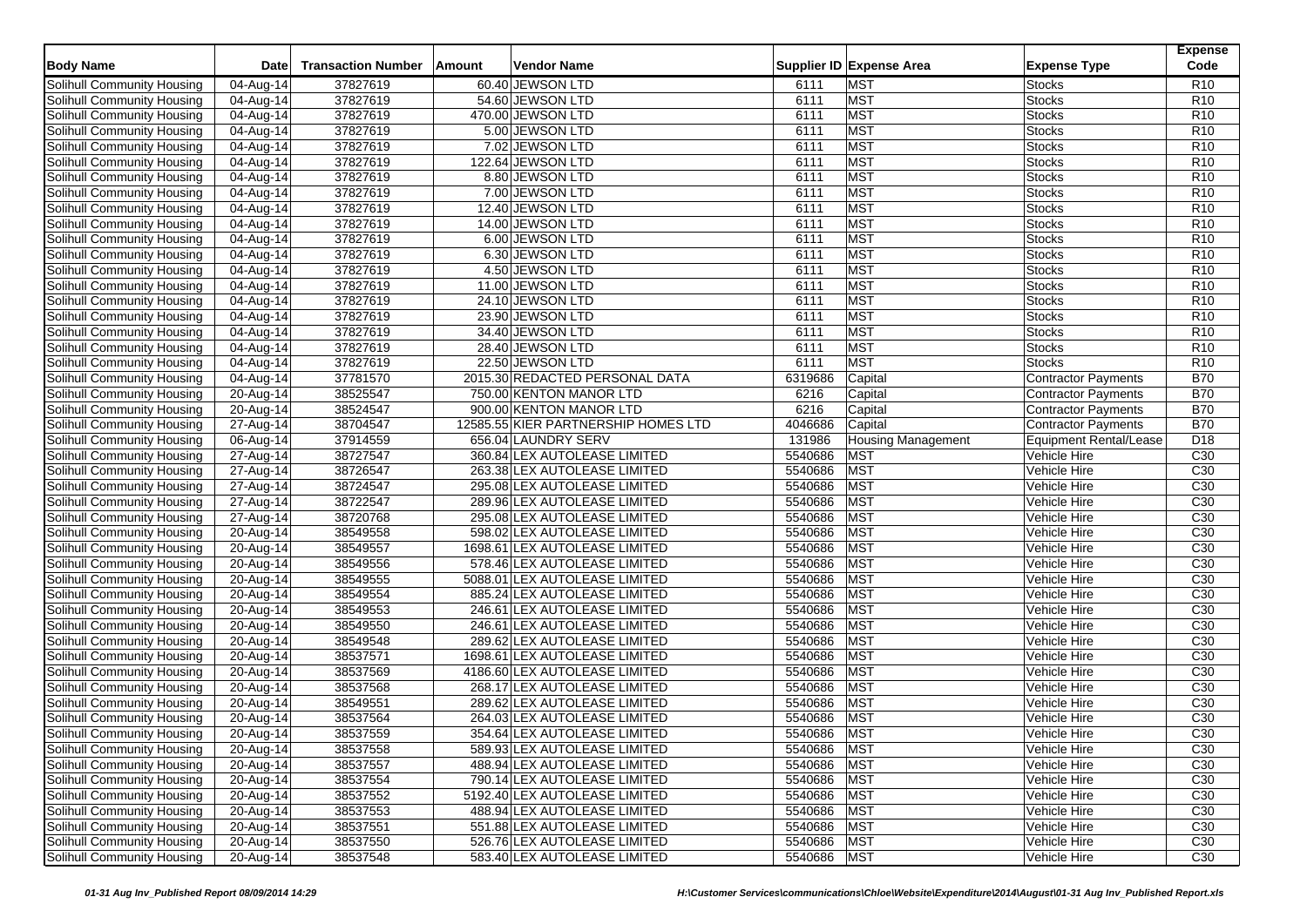|                            |                         |                           |        |                                           |         |                                                       |                              | <b>Expense</b>  |
|----------------------------|-------------------------|---------------------------|--------|-------------------------------------------|---------|-------------------------------------------------------|------------------------------|-----------------|
| <b>Body Name</b>           | Date                    | <b>Transaction Number</b> | Amount | Vendor Name                               |         | Supplier ID Expense Area                              | <b>Expense Type</b>          | Code            |
| Solihull Community Housing | 20-Aug-14               | 38537547                  |        | 551.88 LEX AUTOLEASE LIMITED              | 5540686 | <b>MST</b>                                            | Vehicle Hire                 | C <sub>30</sub> |
| Solihull Community Housing | 20-Aug-14               | 38534552                  |        | 526.76 LEX AUTOLEASE LIMITED              | 5540686 | <b>MST</b>                                            | Vehicle Hire                 | C <sub>30</sub> |
| Solihull Community Housing | $\overline{20}$ -Aug-14 | 38537549                  |        | 1053.52 LEX AUTOLEASE LIMITED             | 5540686 | <b>MST</b>                                            | Vehicle Hire                 | C <sub>30</sub> |
| Solihull Community Housing | 28-Aug-14               | 38762550                  |        | 9250.00 LIBERATA UK LIMITED               | 260485  | <b>Housing Management</b>                             | <b>Court Fees</b>            | D <sub>54</sub> |
| Solihull Community Housing | 14-Aug-14               | 38263547                  |        | 10000.00 LIBERATA UK LIMITED              | 260485  | <b>Housing Management</b>                             | <b>Court Fees</b>            | D <sub>54</sub> |
| Solihull Community Housing | 20-Aug-14               | 38550547                  |        | 4012.34 LIFT & ENGINEERING SERVICES       | 1656614 | Investment, Planning & Services Utility Related Works |                              | <b>B34</b>      |
| Solihull Community Housing | 06-Aug-14               | 37895421                  |        | 682.12 LYRECO UK LTD                      | 74691   | Finance                                               | Stationery                   | D <sub>25</sub> |
| Solihull Community Housing | 22-Aug-14               | 38595567                  |        | 17240.43 MAN COMMERCIAL PROTECTION LTD    | 946596  | <b>Housing Management</b>                             | Security                     | <b>B43</b>      |
| Solihull Community Housing | 22-Aug-14               | 38595670                  |        | 245.00 MATT HOUSING LTD T/A NORFOLK HOTEL | 3686690 | <b>Housing Management</b>                             | <b>B&amp;B Accommodation</b> | <b>B23</b>      |
| Solihull Community Housing | 22-Aug-14               | 38595669                  |        | 245.00 MATT HOUSING LTD T/A NORFOLK HOTEL | 3686690 | <b>Housing Management</b>                             | <b>B&amp;B Accommodation</b> | <b>B23</b>      |
| Solihull Community Housing | 22-Aug-14               | 38595667                  |        | 245.00 MATT HOUSING LTD T/A NORFOLK HOTEL | 3686690 | <b>Housing Management</b>                             | <b>B&amp;B Accommodation</b> | <b>B23</b>      |
| Solihull Community Housing | 22-Aug-14               | 38595666                  |        | 245.00 MATT HOUSING LTD T/A NORFOLK HOTEL | 3686690 | <b>Housing Management</b>                             | <b>B&amp;B</b> Accommodation | <b>B23</b>      |
| Solihull Community Housing | 22-Aug-14               | 38595668                  |        | 245.00 MATT HOUSING LTD T/A NORFOLK HOTEL | 3686690 | <b>Housing Management</b>                             | <b>B&amp;B Accommodation</b> | <b>B23</b>      |
| Solihull Community Housing | 22-Aug-14               | 38595665                  |        | 245.00 MATT HOUSING LTD T/A NORFOLK HOTEL | 3686690 | <b>Housing Management</b>                             | <b>B&amp;B Accommodation</b> | <b>B23</b>      |
| Solihull Community Housing | 06-Aug-14               | 37907558                  |        | 213.36 MATT HOUSING LTD T/A NORFOLK HOTEL | 3686690 | <b>Housing Management</b>                             | <b>B&amp;B Accommodation</b> | <b>B23</b>      |
| Solihull Community Housing | 06-Aug-14               | 37907547                  |        | 245.00 MATT HOUSING LTD T/A NORFOLK HOTEL | 3686690 | <b>Housing Management</b>                             | <b>B&amp;B Accommodation</b> | <b>B23</b>      |
| Solihull Community Housing | 06-Aug-14               | 37906547                  |        | 245.00 MATT HOUSING LTD T/A NORFOLK HOTEL | 3686690 | <b>Housing Management</b>                             | <b>B&amp;B</b> Accommodation | <b>B23</b>      |
| Solihull Community Housing | 26-Aug-14               | 38696674                  |        | 67.25 MOSSVALE MAINTENANCE & SEALING SER  | 48908   | <b>MST</b>                                            | Other Building costs         | <b>B39</b>      |
| Solihull Community Housing | 26-Aug-14               | 38696674                  |        | 67.25 MOSSVALE MAINTENANCE & SEALING SER  | 48908   | <b>MST</b>                                            | Other Building costs         | <b>B39</b>      |
| Solihull Community Housing | 26-Aug-14               | 38696674                  |        | 67.25 MOSSVALE MAINTENANCE & SEALING SER  | 48908   | <b>MST</b>                                            | Other Building costs         | <b>B39</b>      |
| Solihull Community Housing | 26-Aug-14               | 38696674                  |        | 67.25 MOSSVALE MAINTENANCE & SEALING SER  | 48908   | <b>MST</b>                                            | Other Building costs         | <b>B39</b>      |
| Solihull Community Housing | 26-Aug-14               | 38696674                  |        | 67.25 MOSSVALE MAINTENANCE & SEALING SER  | 48908   | <b>MST</b>                                            | Other Building costs         | <b>B39</b>      |
| Solihull Community Housing | 26-Aug-14               | 38696674                  |        | 67.25 MOSSVALE MAINTENANCE & SEALING SER  | 48908   | <b>MST</b>                                            | Other Building costs         | <b>B39</b>      |
| Solihull Community Housing | 26-Aug-14               | 38696674                  |        | 67.25 MOSSVALE MAINTENANCE & SEALING SER  | 48908   | <b>MST</b>                                            | Other Building costs         | <b>B39</b>      |
| Solihull Community Housing | 26-Aug-14               | 38696694                  |        | 67.25 MOSSVALE MAINTENANCE & SEALING SER  | 48908   | <b>MST</b>                                            | Other Building costs         | <b>B39</b>      |
| Solihull Community Housing | 26-Aug-14               | 38696694                  |        | 67.25 MOSSVALE MAINTENANCE & SEALING SER  | 48908   | <b>MST</b>                                            | Other Building costs         | <b>B39</b>      |
| Solihull Community Housing | 26-Aug-14               | 38696694                  |        | 67.25 MOSSVALE MAINTENANCE & SEALING SER  | 48908   | <b>MST</b>                                            | Other Building costs         | <b>B39</b>      |
| Solihull Community Housing | 26-Aug-14               | 38696694                  |        | 67.25 MOSSVALE MAINTENANCE & SEALING SER  | 48908   | <b>MST</b>                                            | Other Building costs         | <b>B39</b>      |
| Solihull Community Housing | 26-Aug-14               | 38696694                  |        | 67.25 MOSSVALE MAINTENANCE & SEALING SER  | 48908   | <b>MST</b>                                            | Other Building costs         | <b>B39</b>      |
| Solihull Community Housing | 26-Aug-14               | 38696694                  |        | 67.25 MOSSVALE MAINTENANCE & SEALING SER  | 48908   | <b>MST</b>                                            | Other Building costs         | <b>B39</b>      |
| Solihull Community Housing | 26-Aug-14               | 38696694                  |        | 67.25 MOSSVALE MAINTENANCE & SEALING SER  | 48908   | <b>MST</b>                                            | Other Building costs         | <b>B39</b>      |
| Solihull Community Housing | 26-Aug-14               | 38696694                  |        | 67.25 MOSSVALE MAINTENANCE & SEALING SER  | 48908   | <b>MST</b>                                            | Other Building costs         | <b>B39</b>      |
| Solihull Community Housing | 26-Aug-14               | 38696694                  |        | 67.25 MOSSVALE MAINTENANCE & SEALING SER  | 48908   | <b>MST</b>                                            | Other Building costs         | <b>B39</b>      |
| Solihull Community Housing | 26-Aug-14               | 38696694                  |        | 67.25 MOSSVALE MAINTENANCE & SEALING SER  | 48908   | <b>MST</b>                                            | Other Building costs         | <b>B39</b>      |
| Solihull Community Housing | 26-Aug-14               | 38696694                  |        | 67.25 MOSSVALE MAINTENANCE & SEALING SER  | 48908   | <b>MST</b>                                            | Other Building costs         | <b>B39</b>      |
| Solihull Community Housing | 26-Aug-14               | 38696694                  |        | 67.25 MOSSVALE MAINTENANCE & SEALING SER  | 48908   | <b>MST</b>                                            | Other Building costs         | <b>B39</b>      |
| Solihull Community Housing | 26-Aug-14               | 38696694                  |        | 67.25 MOSSVALE MAINTENANCE & SEALING SER  | 48908   | <b>MST</b>                                            | Other Building costs         | <b>B39</b>      |
| Solihull Community Housing | 26-Aug-14               | 38696694                  |        | 67.25 MOSSVALE MAINTENANCE & SEALING SER  | 48908   | <b>MST</b>                                            | Other Building costs         | <b>B39</b>      |
| Solihull Community Housing | 26-Aug-14               | 38696694                  |        | 67.25 MOSSVALE MAINTENANCE & SEALING SER  | 48908   | <b>MST</b>                                            | Other Building costs         | <b>B39</b>      |
| Solihull Community Housing | 26-Aug-14               | 38696694                  |        | 67.25 MOSSVALE MAINTENANCE & SEALING SER  | 48908   | <b>MST</b>                                            | Other Building costs         | <b>B39</b>      |
| Solihull Community Housing | 26-Aug-14               | 38696694                  |        | 67.25 MOSSVALE MAINTENANCE & SEALING SER  | 48908   | <b>MST</b>                                            | Other Building costs         | <b>B39</b>      |
| Solihull Community Housing | 26-Aug-14               | 38696694                  |        | 67.25 MOSSVALE MAINTENANCE & SEALING SER  | 48908   | <b>MST</b>                                            | Other Building costs         | <b>B39</b>      |
| Solihull Community Housing | 26-Aug-14               | 38696694                  |        | 67.25 MOSSVALE MAINTENANCE & SEALING SER  | 48908   | MST                                                   | Other Building costs         | <b>B39</b>      |
| Solihull Community Housing | 26-Aug-14               | 38696694                  |        | 67.25 MOSSVALE MAINTENANCE & SEALING SER  | 48908   | <b>MST</b>                                            | Other Building costs         | <b>B39</b>      |
| Solihull Community Housing | 26-Aug-14               | 38696694                  |        | 67.25 MOSSVALE MAINTENANCE & SEALING SER  | 48908   | <b>MST</b>                                            | Other Building costs         | <b>B39</b>      |
| Solihull Community Housing | 26-Aug-14               | 38696694                  |        | 67.25 MOSSVALE MAINTENANCE & SEALING SER  | 48908   | <b>MST</b>                                            | Other Building costs         | <b>B39</b>      |
| Solihull Community Housing | 26-Aug-14               | 38696694                  |        | 67.25 MOSSVALE MAINTENANCE & SEALING SER  | 48908   | MST                                                   | Other Building costs         | <b>B39</b>      |
| Solihull Community Housing | 26-Aug-14               | 38696694                  |        | 67.25 MOSSVALE MAINTENANCE & SEALING SER  | 48908   | <b>MST</b>                                            | Other Building costs         | <b>B39</b>      |
| Solihull Community Housing | 26-Aug-14               | 38696694                  |        | 67.25 MOSSVALE MAINTENANCE & SEALING SER  | 48908   | <b>MST</b>                                            | Other Building costs         | <b>B39</b>      |
| Solihull Community Housing | $26$ -Aug-14            | 38696694                  |        | 67.25 MOSSVALE MAINTENANCE & SEALING SER  | 48908   | <b>MST</b>                                            | Other Building costs         | <b>B39</b>      |
| Solihull Community Housing | 26-Aug-14               | 38696655                  |        | 67.25 MOSSVALE MAINTENANCE & SEALING SER  | 48908   | <b>MST</b>                                            | Other Building costs         | <b>B39</b>      |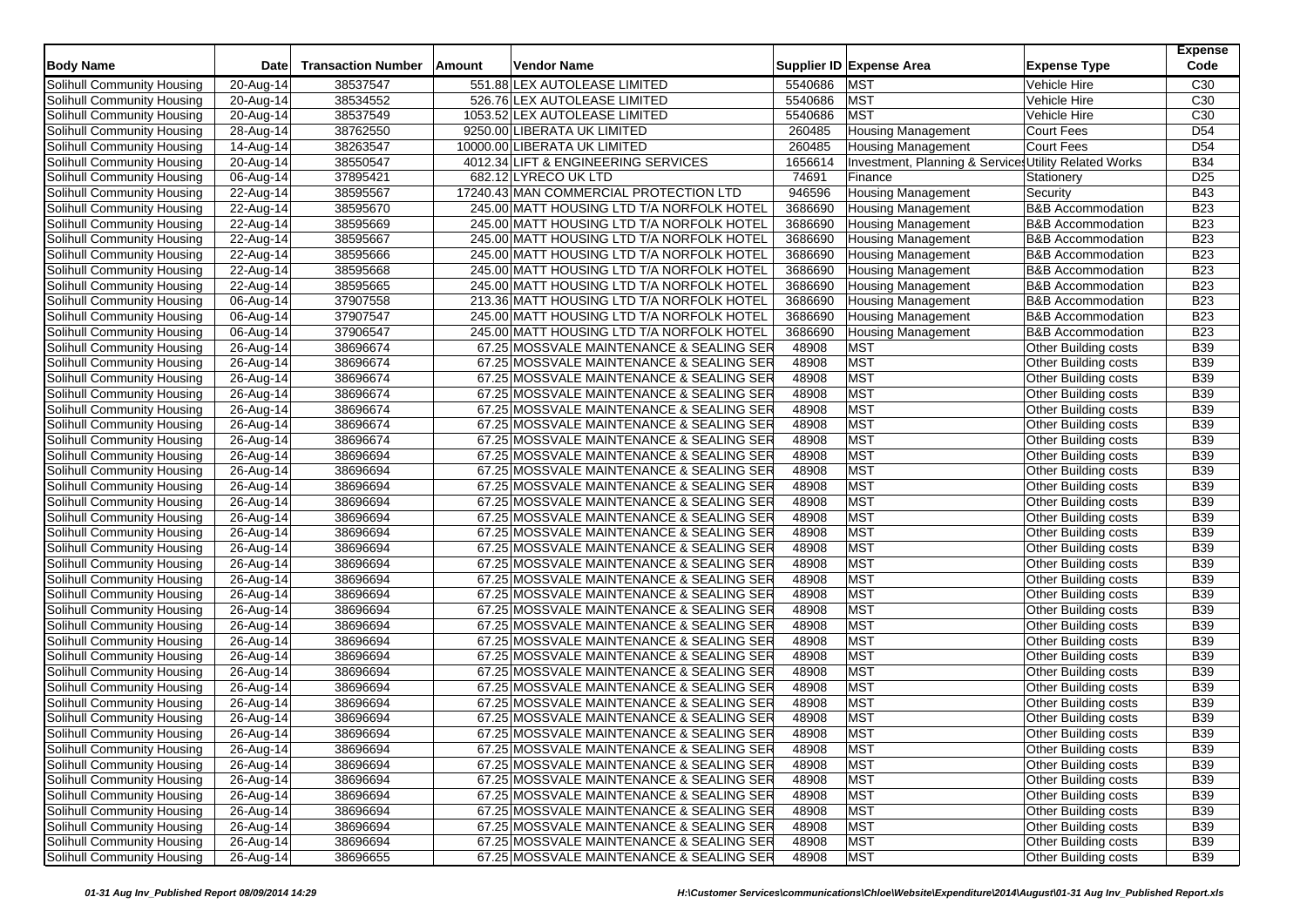| <b>Body Name</b>                  | <b>Date</b>             | <b>Transaction Number</b> | Vendor Name<br><b>Amount</b>             |       | Supplier ID Expense Area | <b>Expense Type</b>         | <b>Expense</b><br>Code |
|-----------------------------------|-------------------------|---------------------------|------------------------------------------|-------|--------------------------|-----------------------------|------------------------|
|                                   |                         |                           |                                          |       |                          |                             |                        |
| Solihull Community Housing        | 26-Aug-14               | 38696655                  | 67.25 MOSSVALE MAINTENANCE & SEALING SER | 48908 | <b>MST</b>               | Other Building costs        | <b>B39</b>             |
| Solihull Community Housing        | 26-Aug-14               | 38696655                  | 67.25 MOSSVALE MAINTENANCE & SEALING SER | 48908 | <b>MST</b>               | Other Building costs        | <b>B39</b>             |
| Solihull Community Housing        | 26-Aug-14               | 38696655                  | 67.25 MOSSVALE MAINTENANCE & SEALING SER | 48908 | <b>MST</b>               | Other Building costs        | <b>B39</b>             |
| Solihull Community Housing        | 26-Aug-14               | 38696655                  | 67.25 MOSSVALE MAINTENANCE & SEALING SER | 48908 | <b>MST</b>               | Other Building costs        | <b>B39</b>             |
| Solihull Community Housing        | 26-Aug-14               | 38696655                  | 67.25 MOSSVALE MAINTENANCE & SEALING SER | 48908 | <b>MST</b>               | Other Building costs        | <b>B39</b>             |
| Solihull Community Housing        | 26-Aug-14               | 38696655                  | 67.25 MOSSVALE MAINTENANCE & SEALING SER | 48908 | <b>MST</b>               | Other Building costs        | <b>B39</b>             |
| Solihull Community Housing        | 26-Aug-14               | 38696655                  | 67.25 MOSSVALE MAINTENANCE & SEALING SER | 48908 | <b>MST</b>               | Other Building costs        | <b>B39</b>             |
| Solihull Community Housing        | 26-Aug-14               | 38696655                  | 67.25 MOSSVALE MAINTENANCE & SEALING SER | 48908 | <b>MST</b>               | Other Building costs        | B39                    |
| Solihull Community Housing        | 26-Aug-14               | 38696655                  | 67.25 MOSSVALE MAINTENANCE & SEALING SER | 48908 | <b>MST</b>               | Other Building costs        | <b>B39</b>             |
| Solihull Community Housing        | 26-Aug-14               | 38696655                  | 67.25 MOSSVALE MAINTENANCE & SEALING SER | 48908 | <b>MST</b>               | Other Building costs        | <b>B39</b>             |
| Solihull Community Housing        | 26-Aug-14               | 38696655                  | 67.25 MOSSVALE MAINTENANCE & SEALING SER | 48908 | <b>MST</b>               | Other Building costs        | B39                    |
| Solihull Community Housing        | 26-Aug-14               | 38696655                  | 67.25 MOSSVALE MAINTENANCE & SEALING SER | 48908 | <b>MST</b>               | Other Building costs        | <b>B39</b>             |
| Solihull Community Housing        | 26-Aug-14               | 38696655                  | 67.25 MOSSVALE MAINTENANCE & SEALING SER | 48908 | <b>MST</b>               | Other Building costs        | <b>B39</b>             |
| Solihull Community Housing        | 13-Aug-14               | 38233587                  | 67.25 MOSSVALE MAINTENANCE & SEALING SER | 48908 | <b>MST</b>               | Other Building costs        | B39                    |
| Solihull Community Housing        | 13-Aug-14               | 38233587                  | 67.25 MOSSVALE MAINTENANCE & SEALING SER | 48908 | <b>MST</b>               | Other Building costs        | <b>B39</b>             |
| Solihull Community Housing        | 13-Aug-14               | 38233587                  | 67.25 MOSSVALE MAINTENANCE & SEALING SER | 48908 | <b>MST</b>               | Other Building costs        | <b>B39</b>             |
| Solihull Community Housing        | 13-Aug-14               | 38233587                  | 67.25 MOSSVALE MAINTENANCE & SEALING SER | 48908 | <b>MST</b>               | Other Building costs        | B39                    |
| Solihull Community Housing        | 13-Aug-14               | 38233587                  | 67.25 MOSSVALE MAINTENANCE & SEALING SER | 48908 | <b>MST</b>               | Other Building costs        | <b>B39</b>             |
| Solihull Community Housing        | 13-Aug-14               | 38233587                  | 67.25 MOSSVALE MAINTENANCE & SEALING SER | 48908 | <b>MST</b>               | Other Building costs        | <b>B39</b>             |
| Solihull Community Housing        | 13-Aug-14               | 38233587                  | 67.25 MOSSVALE MAINTENANCE & SEALING SER | 48908 | <b>MST</b>               | Other Building costs        | <b>B39</b>             |
| Solihull Community Housing        | 13-Aug-14               | 38233587                  | 67.25 MOSSVALE MAINTENANCE & SEALING SER | 48908 | <b>MST</b>               | <b>Other Building costs</b> | <b>B39</b>             |
| Solihull Community Housing        | 13-Aug-14               | 38233587                  | 67.25 MOSSVALE MAINTENANCE & SEALING SER | 48908 | <b>MST</b>               | Other Building costs        | <b>B39</b>             |
| Solihull Community Housing        | 13-Aug-14               | 38233587                  | 67.25 MOSSVALE MAINTENANCE & SEALING SER | 48908 | <b>MST</b>               | Other Building costs        | <b>B39</b>             |
| Solihull Community Housing        | 06-Aug-14               | 37892565                  | 67.25 MOSSVALE MAINTENANCE & SEALING SER | 48908 | <b>MST</b>               | <b>Other Building costs</b> | <b>B39</b>             |
| Solihull Community Housing        | 06-Aug-14               | 37892565                  | 67.25 MOSSVALE MAINTENANCE & SEALING SER | 48908 | <b>MST</b>               | Other Building costs        | <b>B39</b>             |
| Solihull Community Housing        | 06-Aug-14               | 37892565                  | 67.25 MOSSVALE MAINTENANCE & SEALING SER | 48908 | <b>MST</b>               | Other Building costs        | B39                    |
| Solihull Community Housing        | 06-Aug-14               | 37892565                  | 67.25 MOSSVALE MAINTENANCE & SEALING SER | 48908 | <b>MST</b>               | Other Building costs        | <b>B39</b>             |
| Solihull Community Housing        | 06-Aug-14               | 37892565                  | 67.25 MOSSVALE MAINTENANCE & SEALING SER | 48908 | <b>MST</b>               | Other Building costs        | <b>B39</b>             |
| Solihull Community Housing        | 06-Aug-14               | 37892565                  | 67.25 MOSSVALE MAINTENANCE & SEALING SER | 48908 | <b>MST</b>               | Other Building costs        | <b>B39</b>             |
| Solihull Community Housing        | 06-Aug-14               | 37892565                  | 67.25 MOSSVALE MAINTENANCE & SEALING SER | 48908 | <b>MST</b>               | Other Building costs        | <b>B39</b>             |
| Solihull Community Housing        | 06-Aug-14               | 37892565                  | 67.25 MOSSVALE MAINTENANCE & SEALING SER | 48908 | <b>MST</b>               | Other Building costs        | <b>B39</b>             |
| Solihull Community Housing        | 06-Aug-14               | 37892565                  | 67.25 MOSSVALE MAINTENANCE & SEALING SER | 48908 | <b>MST</b>               | Other Building costs        | <b>B39</b>             |
| Solihull Community Housing        | 06-Aug-14               | 37892565                  | 67.25 MOSSVALE MAINTENANCE & SEALING SER | 48908 | <b>MST</b>               | Other Building costs        | <b>B39</b>             |
| Solihull Community Housing        | 06-Aug-14               | 37892556                  | 67.25 MOSSVALE MAINTENANCE & SEALING SER | 48908 | <b>MST</b>               | Other Building costs        | B39                    |
| Solihull Community Housing        | 06-Aug-14               | 37892556                  | 67.25 MOSSVALE MAINTENANCE & SEALING SER | 48908 | <b>MST</b>               | Other Building costs        | <b>B39</b>             |
| Solihull Community Housing        | 06-Aug-14               | 37892556                  | 67.25 MOSSVALE MAINTENANCE & SEALING SER | 48908 | <b>MST</b>               | Other Building costs        | <b>B39</b>             |
| Solihull Community Housing        | 06-Aug-14               | 37892556                  | 67.25 MOSSVALE MAINTENANCE & SEALING SER | 48908 | <b>MST</b>               | Other Building costs        | B39                    |
| Solihull Community Housing        | 06-Aug-14               | 37892556                  | 67.25 MOSSVALE MAINTENANCE & SEALING SER | 48908 | <b>MST</b>               | Other Building costs        | <b>B39</b>             |
| Solihull Community Housing        | 06-Aug-14               | 37892556                  | 67.25 MOSSVALE MAINTENANCE & SEALING SER | 48908 | <b>MST</b>               | Other Building costs        | <b>B39</b>             |
| Solihull Community Housing        | 06-Aug-14               | 37892556                  | 67.25 MOSSVALE MAINTENANCE & SEALING SER | 48908 | <b>MST</b>               | Other Building costs        | B39                    |
| Solihull Community Housing        | 06-Aug-14               | 37892556                  | 67.25 MOSSVALE MAINTENANCE & SEALING SER | 48908 | <b>MST</b>               | Other Building costs        | <b>B39</b>             |
| Solihull Community Housing        | 06-Aug-14               | 37892556                  | 67.25 MOSSVALE MAINTENANCE & SEALING SER | 48908 | <b>MST</b>               | Other Building costs        | <b>B39</b>             |
| Solihull Community Housing        | 06-Aug-14               | 37892556                  | 67.25 MOSSVALE MAINTENANCE & SEALING SER | 48908 | <b>MST</b>               | <b>Other Building costs</b> | <b>B39</b>             |
| Solihull Community Housing        | 06-Aug-14               | 37892556                  | 67.25 MOSSVALE MAINTENANCE & SEALING SER | 48908 | <b>MST</b>               | Other Building costs        | <b>B39</b>             |
| Solihull Community Housing        | 06-Aug-14               | 37892556                  | 67.25 MOSSVALE MAINTENANCE & SEALING SER | 48908 | <b>MST</b>               | Other Building costs        | <b>B39</b>             |
| Solihull Community Housing        | 06-Aug-14               | 37892556                  | 67.25 MOSSVALE MAINTENANCE & SEALING SER | 48908 | <b>MST</b>               | Other Building costs        | <b>B39</b>             |
| Solihull Community Housing        | 06-Aug-14               | 37892556                  | 67.25 MOSSVALE MAINTENANCE & SEALING SER | 48908 | <b>MST</b>               | Other Building costs        | <b>B39</b>             |
| Solihull Community Housing        | 06-Aug-14               | 37892556                  | 67.25 MOSSVALE MAINTENANCE & SEALING SER | 48908 | <b>MST</b>               | Other Building costs        | <b>B39</b>             |
| Solihull Community Housing        | 06-Aug-14               | 37892556                  | 67.25 MOSSVALE MAINTENANCE & SEALING SER | 48908 | <b>MST</b>               | Other Building costs        | <b>B39</b>             |
| <b>Solihull Community Housing</b> | 26-Aug-14               | 38696651                  | 93.11 MOSSVALE MAINTENANCE & SEALING SER | 48908 | <b>MST</b>               | Voids                       | <b>B38</b>             |
| Solihull Community Housing        | $\overline{26}$ -Aug-14 | 38696651                  | 93.11 MOSSVALE MAINTENANCE & SEALING SER | 48908 | <b>MST</b>               | Voids                       | <b>B38</b>             |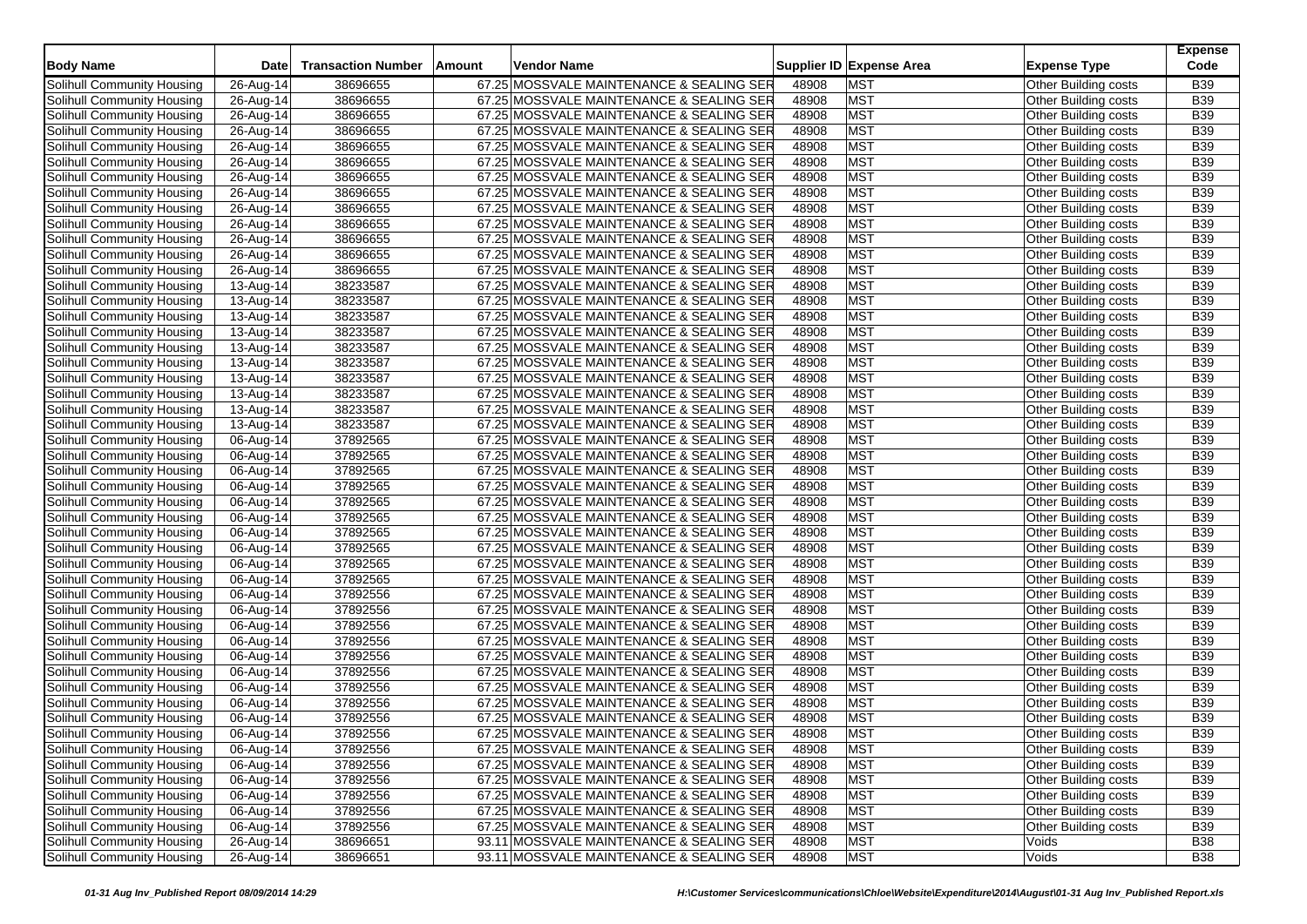| <b>Body Name</b>                                         | <b>Date</b>            | <b>Transaction Number</b> | Amount | Vendor Name                                                                             |                | Supplier ID Expense Area | <b>Expense Type</b> | <b>Expense</b><br>Code   |
|----------------------------------------------------------|------------------------|---------------------------|--------|-----------------------------------------------------------------------------------------|----------------|--------------------------|---------------------|--------------------------|
|                                                          |                        |                           |        |                                                                                         |                |                          |                     |                          |
| Solihull Community Housing                               | 26-Aug-14              | 38696651                  |        | 93.11 MOSSVALE MAINTENANCE & SEALING SER                                                | 48908          | <b>MST</b>               | Voids               | <b>B38</b>               |
| Solihull Community Housing                               | 26-Aug-14              | 38696651                  |        | 270.56 MOSSVALE MAINTENANCE & SEALING SER                                               | 48908          | <b>MST</b>               | Voids               | <b>B38</b>               |
| Solihull Community Housing                               | 26-Aug-14              | 38696651                  |        | 165.72 MOSSVALE MAINTENANCE & SEALING SER                                               | 48908          | <b>MST</b>               | Voids               | <b>B38</b>               |
| Solihull Community Housing                               | 26-Aug-14              | 38696651                  |        | 93.11 MOSSVALE MAINTENANCE & SEALING SER                                                | 48908          | <b>MST</b>               | Voids               | <b>B38</b>               |
| Solihull Community Housing                               | 26-Aug-14              | 38696651                  |        | 215.40 MOSSVALE MAINTENANCE & SEALING SER                                               | 48908          | <b>MST</b>               | Voids               | <b>B38</b>               |
| Solihull Community Housing                               | 26-Aug-14              | 38696651                  |        | 347.65 MOSSVALE MAINTENANCE & SEALING SER                                               | 48908          | <b>MST</b>               | Voids               | <b>B38</b>               |
| Solihull Community Housing                               | 26-Aug-14              | 38696651                  |        | 330.12 MOSSVALE MAINTENANCE & SEALING SER                                               | 48908          | <b>MST</b><br><b>MST</b> | Voids               | <b>B38</b><br><b>B38</b> |
| Solihull Community Housing                               | 26-Aug-14              | 38696651                  |        | 206.29 MOSSVALE MAINTENANCE & SEALING SER                                               | 48908          |                          | Voids               |                          |
| Solihull Community Housing                               | 26-Aug-14              | 38696651                  |        | 341.84 MOSSVALE MAINTENANCE & SEALING SER                                               | 48908          | <b>MST</b>               | Voids               | <b>B38</b>               |
| Solihull Community Housing                               | 26-Aug-14              | 38696651                  |        | 93.11 MOSSVALE MAINTENANCE & SEALING SER                                                | 48908<br>48908 | <b>MST</b><br><b>MST</b> | Voids               | <b>B38</b>               |
| Solihull Community Housing                               | 26-Aug-14              | 38696651                  |        | 247.59 MOSSVALE MAINTENANCE & SEALING SER                                               |                |                          | Voids               | <b>B38</b>               |
| Solihull Community Housing                               | 26-Aug-14              | 38696651                  |        | 362.95 MOSSVALE MAINTENANCE & SEALING SER                                               | 48908          | <b>MST</b><br><b>MST</b> | Voids               | <b>B38</b><br><b>B38</b> |
| Solihull Community Housing                               | 26-Aug-14              | 38696651<br>38696651      |        | 385.96 MOSSVALE MAINTENANCE & SEALING SER                                               | 48908<br>48908 | <b>MST</b>               | Voids               | <b>B38</b>               |
| Solihull Community Housing                               | 26-Aug-14              |                           |        | 1033.62 MOSSVALE MAINTENANCE & SEALING SER                                              | 48908          | <b>MST</b>               | Voids               | <b>B38</b>               |
| Solihull Community Housing                               | 26-Aug-14              | 38696651                  |        | 205.57 MOSSVALE MAINTENANCE & SEALING SER                                               |                | <b>MST</b>               | Voids               | <b>B38</b>               |
| Solihull Community Housing                               | 26-Aug-14              | 38696651                  |        | 346.62 MOSSVALE MAINTENANCE & SEALING SER                                               | 48908          | <b>MST</b>               | Voids               |                          |
| Solihull Community Housing<br>Solihull Community Housing | 26-Aug-14              | 38696651                  |        | 93.11 MOSSVALE MAINTENANCE & SEALING SER                                                | 48908<br>48908 | <b>MST</b>               | Voids               | <b>B38</b><br><b>B38</b> |
|                                                          | 26-Aug-14              | 38696676                  |        | 93.11 MOSSVALE MAINTENANCE & SEALING SER                                                |                |                          | Voids               |                          |
| Solihull Community Housing                               | 26-Aug-14              | 38696676                  |        | 93.11 MOSSVALE MAINTENANCE & SEALING SER                                                | 48908          | <b>MST</b>               | Voids               | <b>B38</b>               |
| Solihull Community Housing                               | 26-Aug-14              | 38696676                  |        | 93.11 MOSSVALE MAINTENANCE & SEALING SER                                                | 48908          | <b>MST</b>               | Voids               | <b>B38</b>               |
| Solihull Community Housing                               | 26-Aug-14              | 38696676                  |        | 247.95 MOSSVALE MAINTENANCE & SEALING SER                                               | 48908          | <b>MST</b><br><b>MST</b> | Voids               | <b>B38</b>               |
| Solihull Community Housing                               | $26$ -Aug-14           | 38696676                  |        | 93.11 MOSSVALE MAINTENANCE & SEALING SER                                                | 48908          |                          | Voids               | <b>B38</b>               |
| Solihull Community Housing                               | 26-Aug-14              | 38696676                  |        | 93.11 MOSSVALE MAINTENANCE & SEALING SER                                                | 48908          | <b>MST</b>               | Voids               | <b>B38</b>               |
| Solihull Community Housing                               | 26-Aug-14              | 38696676                  |        | 93.11 MOSSVALE MAINTENANCE & SEALING SER                                                | 48908          | <b>MST</b>               | Voids               | <b>B38</b>               |
| Solihull Community Housing                               | 26-Aug-14              | 38696676                  |        | 93.11 MOSSVALE MAINTENANCE & SEALING SER                                                | 48908          | <b>MST</b>               | Voids               | <b>B38</b>               |
| Solihull Community Housing                               | 26-Aug-14              | 38696676                  |        | 258.60 MOSSVALE MAINTENANCE & SEALING SER                                               | 48908          | <b>MST</b>               | Voids               | <b>B38</b>               |
| Solihull Community Housing                               | 26-Aug-14              | 38696676                  |        | 310.80 MOSSVALE MAINTENANCE & SEALING SER                                               | 48908          | <b>MST</b>               | Voids               | <b>B38</b>               |
| Solihull Community Housing                               | 26-Aug-14              | 38696676                  |        | 93.11 MOSSVALE MAINTENANCE & SEALING SER                                                | 48908<br>48908 | <b>MST</b><br><b>MST</b> | Voids               | <b>B38</b>               |
| Solihull Community Housing                               | 26-Aug-14              | 38696676                  |        | 232.54 MOSSVALE MAINTENANCE & SEALING SER                                               | 48908          | <b>MST</b>               | Voids               | <b>B38</b><br><b>B38</b> |
| Solihull Community Housing                               | 26-Aug-14              | 38696676                  |        | 159.78 MOSSVALE MAINTENANCE & SEALING SER                                               |                |                          | Voids               |                          |
| Solihull Community Housing                               | 26-Aug-14              | 38696676                  |        | 336.59 MOSSVALE MAINTENANCE & SEALING SER                                               | 48908          | <b>MST</b><br><b>MST</b> | Voids<br>Voids      | <b>B38</b>               |
| Solihull Community Housing                               | 26-Aug-14              | 38696676                  |        | 431.58 MOSSVALE MAINTENANCE & SEALING SER                                               | 48908<br>48908 |                          |                     | <b>B38</b><br><b>B38</b> |
| Solihull Community Housing                               | 26-Aug-14              | 38696676                  |        | 371.88 MOSSVALE MAINTENANCE & SEALING SER                                               |                | <b>MST</b><br><b>MST</b> | Voids               |                          |
| Solihull Community Housing                               | 26-Aug-14              | 38696676                  |        | 874.54 MOSSVALE MAINTENANCE & SEALING SER                                               | 48908<br>48908 | <b>MST</b>               | Voids<br>Voids      | <b>B38</b><br><b>B38</b> |
| Solihull Community Housing<br>Solihull Community Housing | 26-Aug-14              | 38696676<br>38696657      |        | 1126.11 MOSSVALE MAINTENANCE & SEALING SER<br>264.35 MOSSVALE MAINTENANCE & SEALING SER | 48908          | <b>MST</b>               | Voids               | <b>B38</b>               |
| Solihull Community Housing                               | 26-Aug-14              | 38696656                  |        | 93.11 MOSSVALE MAINTENANCE & SEALING SER                                                | 48908          | <b>MST</b>               | Voids               | <b>B38</b>               |
| Solihull Community Housing                               | 26-Aug-14<br>26-Aug-14 | 38696656                  |        | 93.11 MOSSVALE MAINTENANCE & SEALING SER                                                | 48908          | <b>MST</b>               | Voids               | <b>B38</b>               |
| Solihull Community Housing                               |                        | 38696656                  |        | 93.11 MOSSVALE MAINTENANCE & SEALING SER                                                | 48908          | <b>MST</b>               | Voids               | <b>B38</b>               |
| Solihull Community Housing                               | 26-Aug-14              | 38696656                  |        | 93.11 MOSSVALE MAINTENANCE & SEALING SER                                                | 48908          | <b>MST</b>               | Voids               | <b>B38</b>               |
| Solihull Community Housing                               | 26-Aug-14<br>26-Aug-14 | 38696656                  |        | 93.11 MOSSVALE MAINTENANCE & SEALING SER                                                | 48908          | <b>MST</b>               | Voids               | <b>B38</b>               |
| Solihull Community Housing                               |                        | 38696656                  |        | 93.11 MOSSVALE MAINTENANCE & SEALING SER                                                | 48908          | <b>MST</b>               | Voids               | <b>B38</b>               |
| Solihull Community Housing                               | 26-Aug-14<br>26-Aug-14 | 38696656                  |        | 93.11 MOSSVALE MAINTENANCE & SEALING SER                                                | 48908          | <b>MST</b>               | Voids               | <b>B38</b>               |
| Solihull Community Housing                               | 26-Aug-14              | 38696656                  |        | 161.00 MOSSVALE MAINTENANCE & SEALING SER                                               | 48908          | <b>MST</b>               | Voids               | <b>B38</b>               |
| Solihull Community Housing                               | 26-Aug-14              | 38696656                  |        | 93.11 MOSSVALE MAINTENANCE & SEALING SER                                                | 48908          | <b>MST</b>               | Voids               | <b>B38</b>               |
| Solihull Community Housing                               | 26-Aug-14              | 38696656                  |        | 225.25 MOSSVALE MAINTENANCE & SEALING SER                                               | 48908          | <b>MST</b>               | Voids               | <b>B38</b>               |
| Solihull Community Housing                               | 26-Aug-14              | 38696656                  |        | 251.28 MOSSVALE MAINTENANCE & SEALING SER                                               | 48908          | <b>MST</b>               | Voids               | <b>B38</b>               |
| Solihull Community Housing                               | 26-Aug-14              | 38696656                  |        | 327.99 MOSSVALE MAINTENANCE & SEALING SER                                               | 48908          | <b>MST</b>               | Voids               | <b>B38</b>               |
| Solihull Community Housing                               | 26-Aug-14              | 38696656                  |        | 93.11 MOSSVALE MAINTENANCE & SEALING SER                                                | 48908          | <b>MST</b>               | Voids               | <b>B38</b>               |
| <b>Solihull Community Housing</b>                        | 26-Aug-14              | 38696656                  |        | 2256.19 MOSSVALE MAINTENANCE & SEALING SER                                              | 48908          | <b>MST</b>               | Voids               | B38                      |
| Solihull Community Housing                               | 26-Aug-14              | 38696656                  |        | 487.19 MOSSVALE MAINTENANCE & SEALING SER                                               | 48908          | <b>MST</b>               | Voids               | <b>B38</b>               |
|                                                          |                        |                           |        |                                                                                         |                |                          |                     |                          |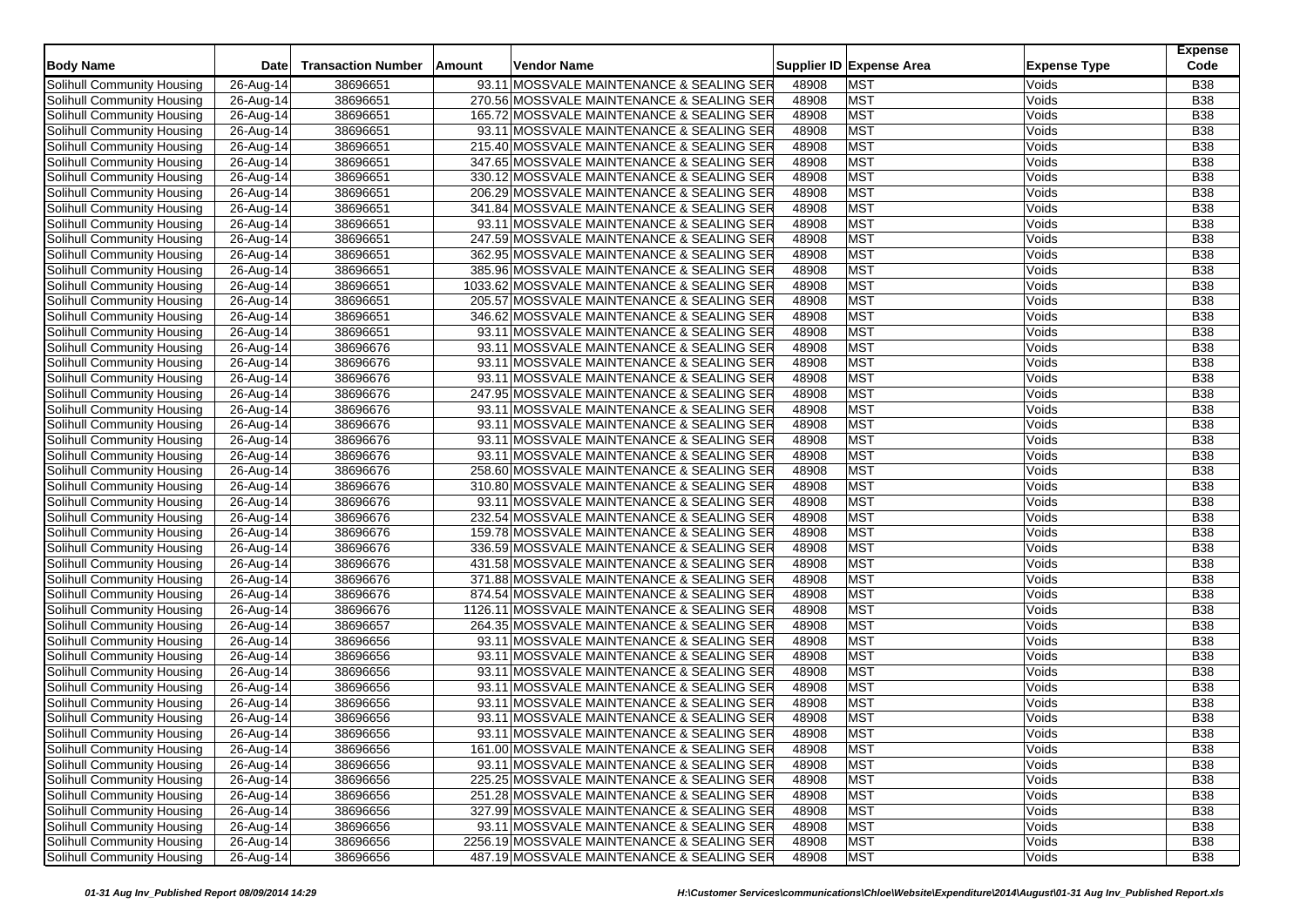| <b>Body Name</b>                                         | Date                    | <b>Transaction Number</b> | Amount | Vendor Name                                                                           |                | Supplier ID Expense Area | <b>Expense Type</b> | <b>Expense</b><br>Code   |
|----------------------------------------------------------|-------------------------|---------------------------|--------|---------------------------------------------------------------------------------------|----------------|--------------------------|---------------------|--------------------------|
| Solihull Community Housing                               | 26-Aug-14               | 38696656                  |        | 2031.56 MOSSVALE MAINTENANCE & SEALING SER                                            | 48908          | <b>MST</b>               | Voids               | <b>B38</b>               |
| Solihull Community Housing                               | 26-Aug-14               | 38696656                  |        | 93.11 MOSSVALE MAINTENANCE & SEALING SER                                              | 48908          | <b>MST</b>               | Voids               | <b>B38</b>               |
| Solihull Community Housing                               | 26-Aug-14               | 38696656                  |        | 694.90 MOSSVALE MAINTENANCE & SEALING SER                                             | 48908          | <b>MST</b>               | Voids               | <b>B38</b>               |
| Solihull Community Housing                               | 26-Aug-14               | 38696656                  |        | 281.82 MOSSVALE MAINTENANCE & SEALING SER                                             | 48908          | <b>MST</b>               | Voids               | <b>B38</b>               |
|                                                          |                         |                           |        |                                                                                       | 48908          | <b>MST</b>               |                     | <b>B38</b>               |
| Solihull Community Housing<br>Solihull Community Housing | 14-Aug-14               | 38250554<br>37892560      |        | 998.75 MOSSVALE MAINTENANCE & SEALING SER<br>93.11 MOSSVALE MAINTENANCE & SEALING SER | 48908          | MST                      | Voids<br>Voids      | <b>B38</b>               |
|                                                          | 06-Aug-14<br>06-Aug-14  |                           |        |                                                                                       | 48908          | <b>MST</b>               |                     |                          |
| Solihull Community Housing                               |                         | 37892560                  |        | 93.11 MOSSVALE MAINTENANCE & SEALING SER                                              |                | <b>MST</b>               | Voids               | <b>B38</b><br><b>B38</b> |
| Solihull Community Housing                               | 06-Aug-14               | 37892560                  |        | 292.56 MOSSVALE MAINTENANCE & SEALING SER                                             | 48908<br>48908 | <b>MST</b>               | Voids<br>Voids      | <b>B38</b>               |
| Solihull Community Housing                               | 06-Aug-14               | 37892560                  |        | 258.66 MOSSVALE MAINTENANCE & SEALING SER                                             |                |                          |                     |                          |
| Solihull Community Housing                               | 06-Aug-14               | 37892560                  |        | 241.53 MOSSVALE MAINTENANCE & SEALING SER                                             | 48908          | <b>MST</b>               | Voids               | <b>B38</b>               |
| Solihull Community Housing                               | 06-Aug-14               | 37892560                  |        | 331.80 MOSSVALE MAINTENANCE & SEALING SER                                             | 48908          | <b>MST</b>               | Voids               | <b>B38</b>               |
| Solihull Community Housing                               | 06-Aug-14               | 37892560                  |        | 154.93 MOSSVALE MAINTENANCE & SEALING SER                                             | 48908          | MST                      | Voids               | <b>B38</b>               |
| Solihull Community Housing                               | 06-Aug-14               | 37892560                  |        | 93.11 MOSSVALE MAINTENANCE & SEALING SER                                              | 48908          | <b>MST</b>               | Voids               | <b>B38</b>               |
| Solihull Community Housing                               | 06-Aug-14               | 37892560                  |        | 362.09 MOSSVALE MAINTENANCE & SEALING SER                                             | 48908          | <b>MST</b>               | Voids               | <b>B38</b>               |
| Solihull Community Housing                               | 06-Aug-14               | 37892560                  |        | 335.73 MOSSVALE MAINTENANCE & SEALING SER                                             | 48908          | <b>MST</b>               | Voids               | <b>B38</b>               |
| Solihull Community Housing                               | 06-Aug-14               | 37892560                  |        | 317.03 MOSSVALE MAINTENANCE & SEALING SER                                             | 48908          | <b>MST</b>               | Voids               | <b>B38</b>               |
| Solihull Community Housing                               | 06-Aug-14               | 37892560                  |        | 174.49 MOSSVALE MAINTENANCE & SEALING SER                                             | 48908          | <b>MST</b>               | Voids               | <b>B38</b>               |
| Solihull Community Housing                               | 06-Aug-14               | 37892560                  |        | 533.45 MOSSVALE MAINTENANCE & SEALING SER                                             | 48908          | MST                      | Voids               | <b>B38</b>               |
| Solihull Community Housing                               | 06-Aug-14               | 37892560                  |        | 365.91 MOSSVALE MAINTENANCE & SEALING SER                                             | 48908          | <b>MST</b>               | Voids               | <b>B38</b>               |
| Solihull Community Housing                               | 06-Aug-14               | 37892560                  |        | 224.24 MOSSVALE MAINTENANCE & SEALING SER                                             | 48908          | <b>MST</b>               | Voids               | <b>B38</b>               |
| Solihull Community Housing                               | 06-Aug-14               | 37892560                  |        | 957.60 MOSSVALE MAINTENANCE & SEALING SER                                             | 48908          | <b>MST</b>               | Voids               | <b>B38</b>               |
| Solihull Community Housing                               | 06-Aug-14               | 37892560                  |        | 880.30 MOSSVALE MAINTENANCE & SEALING SER                                             | 48908          | <b>MST</b>               | Voids               | <b>B38</b>               |
| Solihull Community Housing                               | 06-Aug-14               | 37892560                  |        | 93.11 MOSSVALE MAINTENANCE & SEALING SER                                              | 48908          | <b>MST</b>               | Voids               | <b>B38</b>               |
| Solihull Community Housing                               | $\overline{0}$ 6-Aug-14 | 37892567                  |        | 93.11 MOSSVALE MAINTENANCE & SEALING SER                                              | 48908          | <b>MST</b>               | Voids               | <b>B38</b>               |
| Solihull Community Housing                               | 06-Aug-14               | 37892567                  |        | 224.48 MOSSVALE MAINTENANCE & SEALING SER                                             | 48908          | <b>MST</b>               | Voids               | <b>B38</b>               |
| Solihull Community Housing                               | 06-Aug-14               | 37892567                  |        | 253.85 MOSSVALE MAINTENANCE & SEALING SER                                             | 48908          | <b>MST</b>               | Voids               | <b>B38</b>               |
| Solihull Community Housing                               | 06-Aug-14               | 37892567                  |        | 93.11 MOSSVALE MAINTENANCE & SEALING SER                                              | 48908          | <b>MST</b>               | Voids               | <b>B38</b>               |
| Solihull Community Housing                               | 06-Aug-14               | 37892567                  |        | 93.11 MOSSVALE MAINTENANCE & SEALING SER                                              | 48908          | <b>MST</b>               | Voids               | <b>B38</b>               |
| Solihull Community Housing                               | 06-Aug-14               | 37892567                  |        | 288.76 MOSSVALE MAINTENANCE & SEALING SER                                             | 48908          | <b>MST</b>               | Voids               | <b>B38</b>               |
| Solihull Community Housing                               | 06-Aug-14               | 37892567                  |        | 251.58 MOSSVALE MAINTENANCE & SEALING SER                                             | 48908          | <b>MST</b>               | Voids               | <b>B38</b>               |
| Solihull Community Housing                               | 06-Aug-14               | 37892567                  |        | 144.09 MOSSVALE MAINTENANCE & SEALING SER                                             | 48908          | <b>MST</b>               | Voids               | <b>B38</b>               |
| Solihull Community Housing                               | 06-Aug-14               | 37892567                  |        | 153.50 MOSSVALE MAINTENANCE & SEALING SER                                             | 48908          | <b>MST</b>               | Voids               | <b>B38</b>               |
| Solihull Community Housing                               | $\overline{0}$ 6-Aug-14 | 37892567                  |        | 175.94 MOSSVALE MAINTENANCE & SEALING SER                                             | 48908          | <b>MST</b>               | Voids               | <b>B38</b>               |
| Solihull Community Housing                               | 06-Aug-14               | 37892567                  |        | 235.95 MOSSVALE MAINTENANCE & SEALING SER                                             | 48908          | <b>MST</b>               | Voids               | <b>B38</b>               |
| Solihull Community Housing                               | 06-Aug-14               | 37892567                  |        | 147.47 MOSSVALE MAINTENANCE & SEALING SER                                             | 48908          | <b>MST</b>               | Voids               | <b>B38</b>               |
| Solihull Community Housing                               | 06-Aug-14               | 37892567                  |        | 93.11 MOSSVALE MAINTENANCE & SEALING SER                                              | 48908          | <b>MST</b>               | Voids               | <b>B38</b>               |
| Solihull Community Housing                               | 06-Aug-14               | 37892567                  |        | 182.92 MOSSVALE MAINTENANCE & SEALING SER                                             | 48908          | <b>MST</b>               | Voids               | <b>B38</b>               |
| Solihull Community Housing                               | 06-Aug-14               | 37892567                  |        | 183.75 MOSSVALE MAINTENANCE & SEALING SER                                             | 48908          | MST                      | Voids               | <b>B38</b>               |
| Solihull Community Housing                               | 06-Aug-14               | 37892567                  |        | 1999.64 MOSSVALE MAINTENANCE & SEALING SER                                            | 48908          | <b>MST</b>               | Voids               | <b>B38</b>               |
| Solihull Community Housing                               |                         |                           |        | 552.10 MOSSVALE MAINTENANCE & SEALING SER                                             | 48908          | <b>MST</b>               | Voids               | <b>B38</b>               |
|                                                          | 06-Aug-14               | 37892567                  |        | 471.09 MOSSVALE MAINTENANCE & SEALING SER                                             | 48908          | <b>MST</b>               |                     |                          |
| Solihull Community Housing                               | 06-Aug-14               | 37892567                  |        |                                                                                       |                |                          | Voids               | <b>B38</b>               |
| Solihull Community Housing                               | 06-Aug-14               | 37892567                  |        | 473.37 MOSSVALE MAINTENANCE & SEALING SER                                             | 48908          | <b>MST</b>               | Voids               | <b>B38</b>               |
| Solihull Community Housing                               | 06-Aug-14               | 37892567                  |        | 881.36 MOSSVALE MAINTENANCE & SEALING SER                                             | 48908          | <b>MST</b>               | Voids               | <b>B38</b>               |
| Solihull Community Housing                               | 06-Aug-14               | 37892567                  |        | 1088.49 MOSSVALE MAINTENANCE & SEALING SER                                            | 48908          | <b>MST</b>               | Voids               | <b>B38</b>               |
| Solihull Community Housing                               | $06$ -Aug-14            | 37892567                  |        | 1131.57 MOSSVALE MAINTENANCE & SEALING SER                                            | 48908          | <b>MST</b>               | Voids               | <b>B38</b>               |
| Solihull Community Housing                               | 06-Aug-14               | 37892567                  |        | 644.60 MOSSVALE MAINTENANCE & SEALING SER                                             | 48908          | <b>MST</b>               | Voids               | B38                      |
| Solihull Community Housing                               | 05-Aug-14               | 37880569                  |        | 93.11 MOSSVALE MAINTENANCE & SEALING SER                                              | 48908          | <b>MST</b>               | Voids               | <b>B38</b>               |
| Solihull Community Housing                               | 05-Aug-14               | 37880569                  |        | 718.59 MOSSVALE MAINTENANCE & SEALING SER                                             | 48908          | <b>MST</b>               | Voids               | <b>B38</b>               |
| Solihull Community Housing                               | $05-Aug-14$             | 37880569                  |        | 99.11 MOSSVALE MAINTENANCE & SEALING SER                                              | 48908          | <b>MST</b>               | Voids               | <b>B38</b>               |
| Solihull Community Housing                               | 05-Aug-14               | 37880569                  |        | 207.87 MOSSVALE MAINTENANCE & SEALING SER                                             | 48908          | <b>MST</b>               | Voids               | <b>B38</b>               |
| Solihull Community Housing                               | 05-Aug-14               | 37880569                  |        | 93.11 MOSSVALE MAINTENANCE & SEALING SER                                              | 48908          | <b>MST</b>               | Voids               | <b>B38</b>               |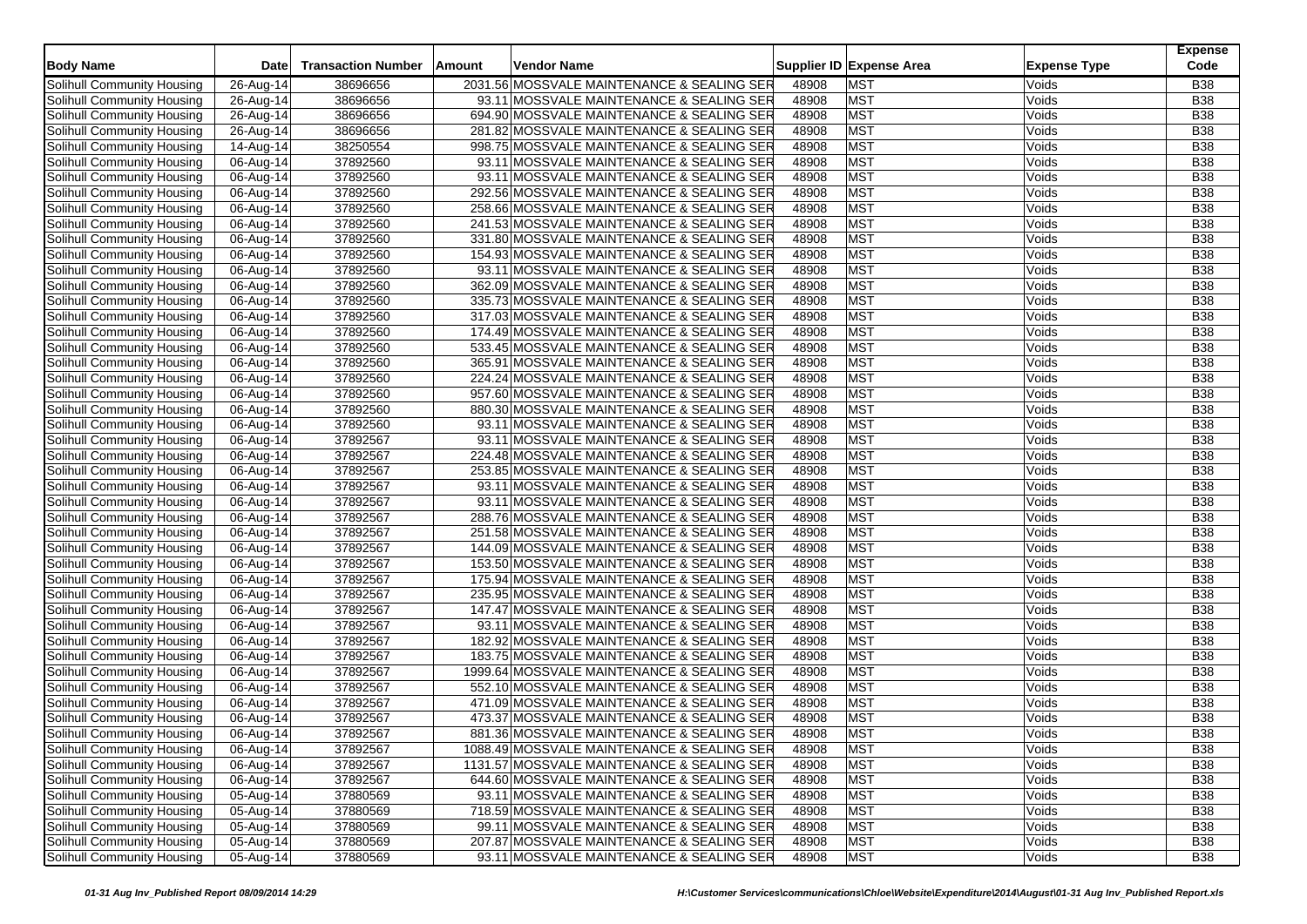| <b>Body Name</b>           | Date                   | <b>Transaction Number</b> | Amount | Vendor Name                                 |       | Supplier ID Expense Area<br><b>Expense Type</b>       | <b>Expense</b><br>Code |
|----------------------------|------------------------|---------------------------|--------|---------------------------------------------|-------|-------------------------------------------------------|------------------------|
| Solihull Community Housing | 05-Aug-14              | 37880569                  |        | 280.73 MOSSVALE MAINTENANCE & SEALING SER   | 48908 | <b>MST</b><br>Voids                                   | <b>B38</b>             |
| Solihull Community Housing | 05-Aug-14              | 37880569                  |        | 258.29 MOSSVALE MAINTENANCE & SEALING SER   | 48908 | <b>MST</b><br>Voids                                   | B38                    |
| Solihull Community Housing | 05-Aug-14              | 37880569                  |        | 93.11 MOSSVALE MAINTENANCE & SEALING SER    | 48908 | <b>MST</b><br>Voids                                   | <b>B38</b>             |
| Solihull Community Housing | 05-Aug-14              | 37880569                  |        | 226.46 MOSSVALE MAINTENANCE & SEALING SER   | 48908 | <b>MST</b><br>Voids                                   | <b>B38</b>             |
| Solihull Community Housing | 05-Aug-14              | 37880569                  |        | 93.11 MOSSVALE MAINTENANCE & SEALING SER    | 48908 | <b>MST</b><br>Voids                                   | <b>B38</b>             |
| Solihull Community Housing | 05-Aug-14              | 37880569                  |        | 353.76 MOSSVALE MAINTENANCE & SEALING SER   | 48908 | <b>MST</b><br>Voids                                   | <b>B38</b>             |
| Solihull Community Housing | 05-Aug-14              | 37880569                  |        | 289.37 MOSSVALE MAINTENANCE & SEALING SER   | 48908 | <b>MST</b><br>Voids                                   | <b>B38</b>             |
| Solihull Community Housing | 05-Aug-14              | 37880569                  |        | 499.85 MOSSVALE MAINTENANCE & SEALING SER   | 48908 | <b>MST</b><br>Voids                                   | <b>B38</b>             |
| Solihull Community Housing | 05-Aug-14              | 37880569                  |        | 326.32 MOSSVALE MAINTENANCE & SEALING SER   | 48908 | <b>MST</b><br>Voids                                   | <b>B38</b>             |
| Solihull Community Housing | 05-Aug-14              | 37880569                  |        | 147.41 MOSSVALE MAINTENANCE & SEALING SER   | 48908 | <b>MST</b><br>Voids                                   | <b>B38</b>             |
| Solihull Community Housing | 05-Aug-14              | 37880569                  |        | 1052.38 MOSSVALE MAINTENANCE & SEALING SER  | 48908 | <b>MST</b><br>Voids                                   | <b>B38</b>             |
| Solihull Community Housing | 05-Aug-14              | 37880569                  |        | 479.43 MOSSVALE MAINTENANCE & SEALING SER   | 48908 | <b>MST</b><br>Voids                                   | <b>B38</b>             |
| Solihull Community Housing | 05-Aug-14              | 37880569                  |        | 282.90 MOSSVALE MAINTENANCE & SEALING SER   | 48908 | <b>MST</b><br>Voids                                   | <b>B38</b>             |
| Solihull Community Housing | 05-Aug-14              | 37880566                  |        | 166.69 MOSSVALE MAINTENANCE & SEALING SER   | 48908 | <b>MST</b><br>Voids                                   | B38                    |
| Solihull Community Housing | 05-Aug-14              | 37880566                  |        | 93.11 MOSSVALE MAINTENANCE & SEALING SER    | 48908 | <b>MST</b><br>Voids                                   | <b>B38</b>             |
| Solihull Community Housing | 05-Aug-14              | 37880566                  |        | 93.11 MOSSVALE MAINTENANCE & SEALING SER    | 48908 | <b>MST</b><br>Voids                                   | <b>B38</b>             |
| Solihull Community Housing | 05-Aug-14              | 37880566                  |        | 352.44 MOSSVALE MAINTENANCE & SEALING SER   | 48908 | <b>MST</b><br>Voids                                   | <b>B38</b>             |
| Solihull Community Housing |                        | 37880566                  |        | 154.72 MOSSVALE MAINTENANCE & SEALING SER   | 48908 | <b>MST</b><br>Voids                                   | <b>B38</b>             |
| Solihull Community Housing | 05-Aug-14<br>05-Aug-14 | 37880566                  |        | 195.85 MOSSVALE MAINTENANCE & SEALING SER   | 48908 | <b>MST</b><br>Voids                                   | <b>B38</b>             |
| Solihull Community Housing | 05-Aug-14              | 37880566                  |        | 414.22 MOSSVALE MAINTENANCE & SEALING SER   | 48908 | <b>MST</b><br>Voids                                   | B38                    |
| Solihull Community Housing | 05-Aug-14              | 37880566                  |        | 821.05 MOSSVALE MAINTENANCE & SEALING SER   | 48908 | <b>MST</b><br>Voids                                   | <b>B38</b>             |
| Solihull Community Housing | 05-Aug-14              | 37880566                  |        | 492.95 MOSSVALE MAINTENANCE & SEALING SER   | 48908 | <b>MST</b><br>Voids                                   | <b>B38</b>             |
| Solihull Community Housing | 05-Aug-14              | 37880566                  |        | 263.67 MOSSVALE MAINTENANCE & SEALING SER   | 48908 | <b>MST</b><br>Voids                                   | <b>B38</b>             |
| Solihull Community Housing | 05-Aug-14              | 37880566                  |        | 93.11 MOSSVALE MAINTENANCE & SEALING SER    | 48908 | <b>MST</b><br>Voids                                   | <b>B38</b>             |
| Solihull Community Housing | 05-Aug-14              | 37880566                  |        | 145.37 MOSSVALE MAINTENANCE & SEALING SER   | 48908 | <b>MST</b><br>Voids                                   | <b>B38</b>             |
| Solihull Community Housing | 05-Aug-14              | 37880566                  |        | 200.62 MOSSVALE MAINTENANCE & SEALING SER   | 48908 | <b>MST</b><br>Voids                                   | B38                    |
| Solihull Community Housing | 13-Aug-14              | 38233583                  |        | 946.36 MOSSVALE MAINTENANCE & SEALING SER   | 48908 | <b>MST</b><br><b>Other Works</b>                      | <b>B32</b>             |
| Solihull Community Housing | 13-Aug-14              | 38224567                  |        | 2971.35 MOSSVALE MAINTENANCE & SEALING SER  | 48908 | <b>MST</b><br><b>Other Works</b>                      | <b>B32</b>             |
| Solihull Community Housing | 06-Aug-14              | 37895427                  |        | 18532.60 MOSSVALE MAINTENANCE & SEALING SER | 48908 | Capital<br><b>Contractor Payments</b>                 | B70                    |
| Solihull Community Housing | 06-Aug-14              | 37895428                  |        | 2237.67 MOSSVALE MAINTENANCE & SEALING SER  | 48908 | Capital<br><b>Contractor Payments</b>                 | <b>B70</b>             |
| Solihull Community Housing | 28-Aug-14              | 38750549                  |        | 376.95 MOSSVALE MAINTENANCE & SEALING SER   | 48908 | Investment, Planning & Service: Utility Related Works | <b>B34</b>             |
| Solihull Community Housing | 28-Aug-14              | 38750548                  |        | 562.72 MOSSVALE MAINTENANCE & SEALING SER   | 48908 | Investment, Planning & Service: Utility Related Works | <b>B34</b>             |
| Solihull Community Housing | 26-Aug-14              | 38696679                  |        | 213.33 MOSSVALE MAINTENANCE & SEALING SER   | 48908 | Investment, Planning & Service: Utility Related Works | <b>B34</b>             |
| Solihull Community Housing | 26-Aug-14              | 38696673                  |        | 47.01 MOSSVALE MAINTENANCE & SEALING SER    | 48908 | Investment, Planning & Service: Utility Related Works | <b>B34</b>             |
| Solihull Community Housing | 26-Aug-14              | 38696673                  |        | 47.01 MOSSVALE MAINTENANCE & SEALING SER    | 48908 | Investment, Planning & Service: Utility Related Works | <b>B34</b>             |
| Solihull Community Housing | 26-Aug-14              | 38696673                  |        | 47.01 MOSSVALE MAINTENANCE & SEALING SER    | 48908 | Investment, Planning & Service, Utility Related Works | <b>B34</b>             |
| Solihull Community Housing | 26-Aug-14              | 38696673                  |        | 47.01 MOSSVALE MAINTENANCE & SEALING SER    | 48908 | Investment, Planning & Service: Utility Related Works | <b>B34</b>             |
| Solihull Community Housing | 26-Aug-14              | 38696673                  |        | 47.01 MOSSVALE MAINTENANCE & SEALING SER    | 48908 | Investment, Planning & Service: Utility Related Works | <b>B34</b>             |
| Solihull Community Housing | 26-Aug-14              | 38696673                  |        | 47.01 MOSSVALE MAINTENANCE & SEALING SER    | 48908 | Investment, Planning & Services Utility Related Works | <b>B34</b>             |
| Solihull Community Housing | 26-Aug-14              | 38696673                  |        | 47.01 MOSSVALE MAINTENANCE & SEALING SER    | 48908 | Investment, Planning & Service: Utility Related Works | <b>B34</b>             |
| Solihull Community Housing | 26-Aug-14              | 38696673                  |        | 47.01 MOSSVALE MAINTENANCE & SEALING SER    | 48908 | Investment, Planning & Service: Utility Related Works | <b>B34</b>             |
| Solihull Community Housing | 26-Aug-14              | 38696673                  |        | 47.01 MOSSVALE MAINTENANCE & SEALING SER    | 48908 | Investment, Planning & Service: Utility Related Works | <b>B34</b>             |
| Solihull Community Housing | 26-Aug-14              | 38696673                  |        | 47.01 MOSSVALE MAINTENANCE & SEALING SER    | 48908 | Investment, Planning & Services Utility Related Works | <b>B34</b>             |
| Solihull Community Housing | 26-Aug-14              | 38696673                  |        | 47.01 MOSSVALE MAINTENANCE & SEALING SER    | 48908 | Investment, Planning & Services Utility Related Works | <b>B34</b>             |
| Solihull Community Housing | $26$ -Aug-14           | 38696673                  |        | 47.01 MOSSVALE MAINTENANCE & SEALING SER    | 48908 | Investment, Planning & Service: Utility Related Works | <b>B34</b>             |
| Solihull Community Housing | 26-Aug-14              | 38696673                  |        | 47.01 MOSSVALE MAINTENANCE & SEALING SER    | 48908 | Investment, Planning & Service: Utility Related Works | <b>B34</b>             |
| Solihull Community Housing | 26-Aug-14              | 38696673                  |        | 47.01 MOSSVALE MAINTENANCE & SEALING SER    | 48908 | Investment, Planning & Services Utility Related Works | <b>B34</b>             |
| Solihull Community Housing | 26-Aug-14              | 38696673                  |        | 47.01 MOSSVALE MAINTENANCE & SEALING SER    | 48908 | Investment, Planning & Service Utility Related Works  | <b>B34</b>             |
| Solihull Community Housing | 26-Aug-14              | 38696673                  |        | 47.01 MOSSVALE MAINTENANCE & SEALING SER    | 48908 | Investment, Planning & Service: Utility Related Works | <b>B34</b>             |
| Solihull Community Housing | 26-Aug-14              | 38696673                  |        | 47.01 MOSSVALE MAINTENANCE & SEALING SER    | 48908 | Investment, Planning & Service Utility Related Works  | <b>B34</b>             |
| Solihull Community Housing | 26-Aug-14              | 38696673                  |        | 47.01 MOSSVALE MAINTENANCE & SEALING SER    | 48908 | Investment, Planning & Service Utility Related Works  | <b>B34</b>             |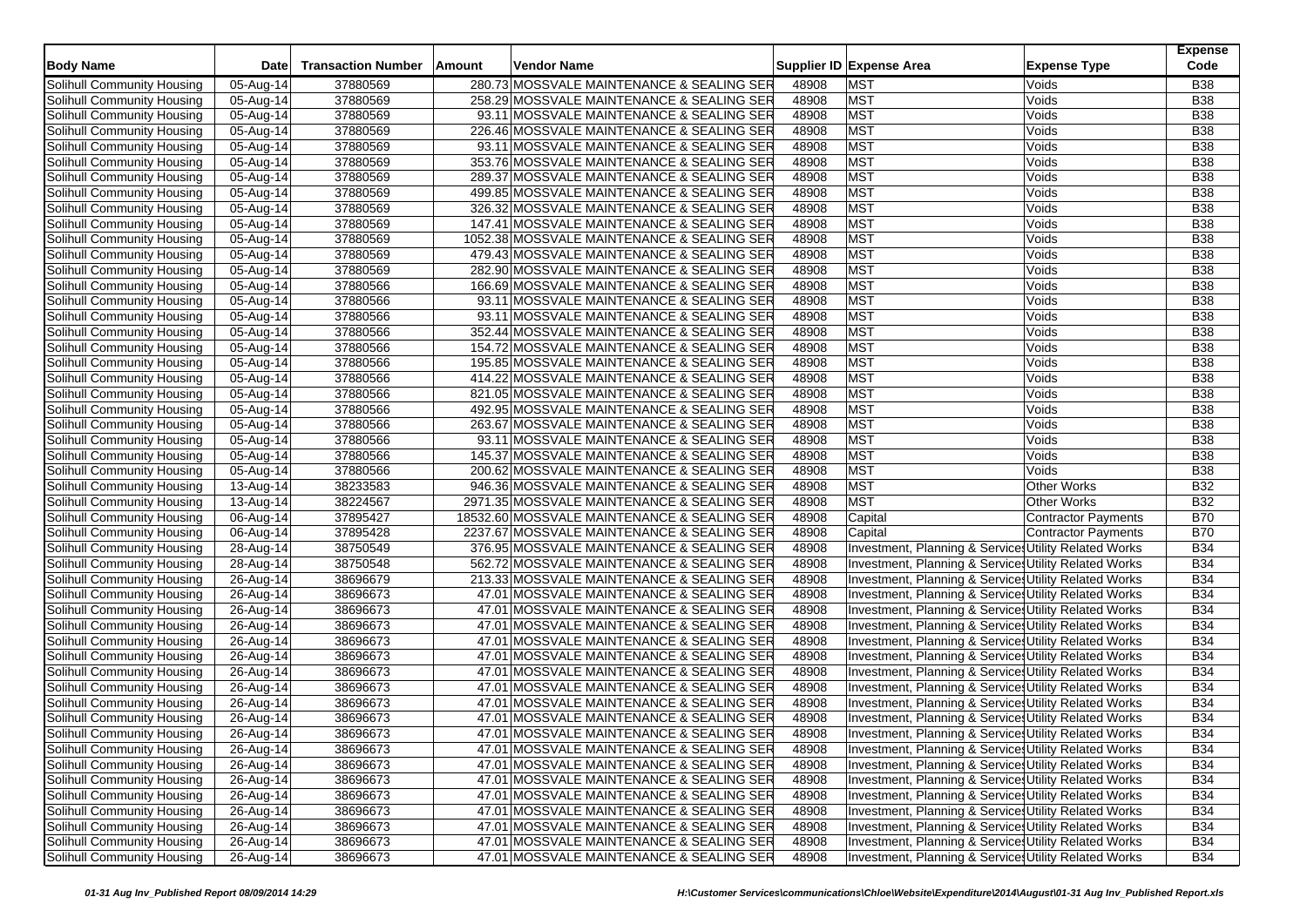|                            |                            | <b>Transaction Number</b> |        | Vendor Name                               |       |                                                       |                     | <b>Expense</b><br>Code |
|----------------------------|----------------------------|---------------------------|--------|-------------------------------------------|-------|-------------------------------------------------------|---------------------|------------------------|
| <b>Body Name</b>           | <b>Date</b>                |                           | Amount |                                           |       | Supplier ID Expense Area                              | <b>Expense Type</b> |                        |
| Solihull Community Housing | 26-Aug-14                  | 38696673                  |        | 47.01 MOSSVALE MAINTENANCE & SEALING SER  | 48908 | Investment, Planning & Services Utility Related Works |                     | <b>B34</b>             |
| Solihull Community Housing | 26-Aug-14                  | 38696673                  |        | 47.01 MOSSVALE MAINTENANCE & SEALING SER  | 48908 | Investment, Planning & Service, Utility Related Works |                     | <b>B34</b>             |
| Solihull Community Housing | 26-Aug-14                  | 38696673                  |        | 47.01 MOSSVALE MAINTENANCE & SEALING SER  | 48908 | Investment, Planning & Service: Utility Related Works |                     | <b>B34</b>             |
| Solihull Community Housing | 26-Aug-14                  | 38696673                  |        | 47.01 MOSSVALE MAINTENANCE & SEALING SER  | 48908 | Investment, Planning & Service: Utility Related Works |                     | <b>B34</b>             |
| Solihull Community Housing | 26-Aug-14                  | 38696673                  |        | 47.01 MOSSVALE MAINTENANCE & SEALING SER  | 48908 | Investment, Planning & Service: Utility Related Works |                     | <b>B34</b>             |
| Solihull Community Housing | 26-Aug-14                  | 38696673                  |        | 47.01 MOSSVALE MAINTENANCE & SEALING SER  | 48908 | Investment, Planning & Service: Utility Related Works |                     | <b>B34</b>             |
| Solihull Community Housing | 26-Aug-14                  | 38696673                  |        | 47.01 MOSSVALE MAINTENANCE & SEALING SER  | 48908 | Investment, Planning & Service: Utility Related Works |                     | <b>B34</b>             |
| Solihull Community Housing | 26-Aug-14                  | 38696673                  |        | 47.01 MOSSVALE MAINTENANCE & SEALING SER  | 48908 | Investment, Planning & Service, Utility Related Works |                     | <b>B34</b>             |
| Solihull Community Housing | 26-Aug-14                  | 38696673                  |        | 47.01 MOSSVALE MAINTENANCE & SEALING SER  | 48908 | Investment, Planning & Service: Utility Related Works |                     | <b>B34</b>             |
| Solihull Community Housing | 26-Aug-14                  | 38696673                  |        | 47.01 MOSSVALE MAINTENANCE & SEALING SER  | 48908 | Investment, Planning & Service: Utility Related Works |                     | <b>B34</b>             |
| Solihull Community Housing | 26-Aug-14                  | 38696673                  |        | 47.01 MOSSVALE MAINTENANCE & SEALING SER  | 48908 | Investment, Planning & Service, Utility Related Works |                     | <b>B34</b>             |
| Solihull Community Housing | 26-Aug-14                  | 38696673                  |        | 47.01 MOSSVALE MAINTENANCE & SEALING SER  | 48908 | Investment, Planning & Services Utility Related Works |                     | <b>B34</b>             |
| Solihull Community Housing | 26-Aug-14                  | 38696673                  |        | 47.01 MOSSVALE MAINTENANCE & SEALING SER  | 48908 | Investment, Planning & Service: Utility Related Works |                     | <b>B34</b>             |
| Solihull Community Housing | 26-Aug-14                  | 38696673                  |        | 47.01 MOSSVALE MAINTENANCE & SEALING SER  | 48908 | Investment, Planning & Service, Utility Related Works |                     | <b>B34</b>             |
| Solihull Community Housing | 26-Aug-14                  | 38696673                  |        | 16.80 MOSSVALE MAINTENANCE & SEALING SER  | 48908 | Investment, Planning & Service, Utility Related Works |                     | <b>B34</b>             |
| Solihull Community Housing | 26-Aug-14                  | 38696673                  |        | 47.01 MOSSVALE MAINTENANCE & SEALING SER  | 48908 | Investment, Planning & Service: Utility Related Works |                     | <b>B34</b>             |
| Solihull Community Housing | 26-Aug-14                  | 38696673                  |        | 47.01 MOSSVALE MAINTENANCE & SEALING SER  | 48908 | Investment, Planning & Service: Utility Related Works |                     | <b>B34</b>             |
| Solihull Community Housing | 26-Aug-14                  | 38696673                  |        | 47.01 MOSSVALE MAINTENANCE & SEALING SER  | 48908 | Investment, Planning & Service, Utility Related Works |                     | <b>B34</b>             |
| Solihull Community Housing | 26-Aug-14                  | 38696673                  |        | 47.01 MOSSVALE MAINTENANCE & SEALING SER  | 48908 | Investment, Planning & Service: Utility Related Works |                     | <b>B34</b>             |
| Solihull Community Housing | 26-Aug-14                  | 38696673                  |        | 47.01 MOSSVALE MAINTENANCE & SEALING SER  | 48908 | Investment, Planning & Service: Utility Related Works |                     | <b>B34</b>             |
| Solihull Community Housing | 26-Aug-14                  | 38696673                  |        | 47.01 MOSSVALE MAINTENANCE & SEALING SER  | 48908 | Investment, Planning & Service, Utility Related Works |                     | <b>B34</b>             |
| Solihull Community Housing | 26-Aug-14                  | 38696673                  |        | 47.01 MOSSVALE MAINTENANCE & SEALING SER  | 48908 | Investment, Planning & Service: Utility Related Works |                     | <b>B34</b>             |
| Solihull Community Housing | 26-Aug-14                  | 38696673                  |        | 47.01 MOSSVALE MAINTENANCE & SEALING SER  | 48908 | Investment, Planning & Service: Utility Related Works |                     | <b>B34</b>             |
| Solihull Community Housing | 26-Aug-14                  | 38696673                  |        | 47.01 MOSSVALE MAINTENANCE & SEALING SER  | 48908 | Investment, Planning & Service, Utility Related Works |                     | <b>B34</b>             |
| Solihull Community Housing | 26-Aug-14                  | 38696673                  |        | 47.01 MOSSVALE MAINTENANCE & SEALING SER  | 48908 | Investment, Planning & Service: Utility Related Works |                     | <b>B34</b>             |
| Solihull Community Housing | 26-Aug-14                  | 38696673                  |        | 47.01 MOSSVALE MAINTENANCE & SEALING SER  | 48908 | Investment, Planning & Service: Utility Related Works |                     | <b>B34</b>             |
| Solihull Community Housing | 26-Aug-14                  | 38696673                  |        | 47.01 MOSSVALE MAINTENANCE & SEALING SER  | 48908 | Investment, Planning & Service, Utility Related Works |                     | <b>B34</b>             |
| Solihull Community Housing | 26-Aug-14                  | 38696673                  |        | 47.01 MOSSVALE MAINTENANCE & SEALING SER  | 48908 | Investment, Planning & Service: Utility Related Works |                     | <b>B34</b>             |
| Solihull Community Housing | 26-Aug-14                  | 38696673                  |        | 47.01 MOSSVALE MAINTENANCE & SEALING SER  | 48908 | Investment, Planning & Service: Utility Related Works |                     | <b>B34</b>             |
| Solihull Community Housing | 26-Aug-14                  | 38696673                  |        | 47.01 MOSSVALE MAINTENANCE & SEALING SER  | 48908 | Investment, Planning & Service, Utility Related Works |                     | <b>B34</b>             |
| Solihull Community Housing | 26-Aug-14                  | 38696673                  |        | 47.01 MOSSVALE MAINTENANCE & SEALING SER  | 48908 | Investment, Planning & Service: Utility Related Works |                     | <b>B34</b>             |
| Solihull Community Housing | 26-Aug-14                  | 38696673                  |        | 16.80 MOSSVALE MAINTENANCE & SEALING SER  | 48908 | Investment, Planning & Service, Utility Related Works |                     | <b>B34</b>             |
| Solihull Community Housing | 26-Aug-14                  | 38696673                  |        | 16.80 MOSSVALE MAINTENANCE & SEALING SER  | 48908 | Investment, Planning & Service, Utility Related Works |                     | <b>B34</b>             |
| Solihull Community Housing | 26-Aug-14                  | 38696670                  |        | 384.97 MOSSVALE MAINTENANCE & SEALING SER | 48908 | Investment, Planning & Service: Utility Related Works |                     | <b>B34</b>             |
| Solihull Community Housing | 26-Aug-14                  | 38696693                  |        | 219.16 MOSSVALE MAINTENANCE & SEALING SER | 48908 | Investment, Planning & Service: Utility Related Works |                     | <b>B34</b>             |
| Solihull Community Housing | 26-Aug-14                  | 38696691                  |        | 219.16 MOSSVALE MAINTENANCE & SEALING SER | 48908 | Investment, Planning & Service, Utility Related Works |                     | <b>B34</b>             |
| Solihull Community Housing | 26-Aug-14                  | 38696667                  |        | 219.16 MOSSVALE MAINTENANCE & SEALING SER | 48908 | Investment, Planning & Service: Utility Related Works |                     | <b>B34</b>             |
| Solihull Community Housing | 26-Aug-14                  | 38696665                  |        | 219.16 MOSSVALE MAINTENANCE & SEALING SER | 48908 | Investment, Planning & Service: Utility Related Works |                     | B34                    |
| Solihull Community Housing | 26-Aug-14                  | 38696662                  |        | 233.54 MOSSVALE MAINTENANCE & SEALING SER | 48908 | Investment, Planning & Service, Utility Related Works |                     | <b>B34</b>             |
| Solihull Community Housing | 26-Aug-14                  | 38696661                  |        | 219.16 MOSSVALE MAINTENANCE & SEALING SER | 48908 | Investment, Planning & Service: Utility Related Works |                     | <b>B34</b>             |
| Solihull Community Housing | 26-Aug-14                  | 38696659                  |        | 430.14 MOSSVALE MAINTENANCE & SEALING SER | 48908 | Investment, Planning & Service: Utility Related Works |                     | <b>B34</b>             |
| Solihull Community Housing | 13-Aug-14                  | 38233625                  |        | 220.65 MOSSVALE MAINTENANCE & SEALING SER | 48908 | Investment, Planning & Service, Utility Related Works |                     | <b>B34</b>             |
| Solihull Community Housing | 13-Aug-14                  | 38233623                  |        | 219.16 MOSSVALE MAINTENANCE & SEALING SER | 48908 | Investment, Planning & Services Utility Related Works |                     | <b>B34</b>             |
| Solihull Community Housing | $13$ -Aug- $\overline{14}$ | 38233589                  |        | 219.16 MOSSVALE MAINTENANCE & SEALING SER | 48908 | Investment, Planning & Services Utility Related Works |                     | <b>B34</b>             |
| Solihull Community Housing | $13-Aug-14$                | 38233614                  |        | 219.16 MOSSVALE MAINTENANCE & SEALING SER | 48908 | Investment, Planning & Service: Utility Related Works |                     | <b>B34</b>             |
| Solihull Community Housing | 13-Aug-14                  | 38233613                  |        | 286.03 MOSSVALE MAINTENANCE & SEALING SER | 48908 | Investment, Planning & Services Utility Related Works |                     | <b>B34</b>             |
| Solihull Community Housing | 13-Aug-14                  | 38233611                  |        | 47.01 MOSSVALE MAINTENANCE & SEALING SER  | 48908 | Investment, Planning & Services Utility Related Works |                     | <b>B34</b>             |
| Solihull Community Housing | 13-Aug-14                  | 38233611                  |        | 47.01 MOSSVALE MAINTENANCE & SEALING SER  | 48908 | Investment, Planning & Service Utility Related Works  |                     | <b>B34</b>             |
| Solihull Community Housing | 13-Aug-14                  | 38233611                  |        | 47.01 MOSSVALE MAINTENANCE & SEALING SER  | 48908 | Investment, Planning & Service: Utility Related Works |                     | <b>B34</b>             |
| Solihull Community Housing | 13-Aug-14                  | 38233611                  |        | 47.01 MOSSVALE MAINTENANCE & SEALING SER  | 48908 | Investment, Planning & Service, Utility Related Works |                     | <b>B34</b>             |
| Solihull Community Housing | $13-Aug-14$                | 38233611                  |        | 47.01 MOSSVALE MAINTENANCE & SEALING SER  | 48908 | Investment, Planning & Services Utility Related Works |                     | <b>B34</b>             |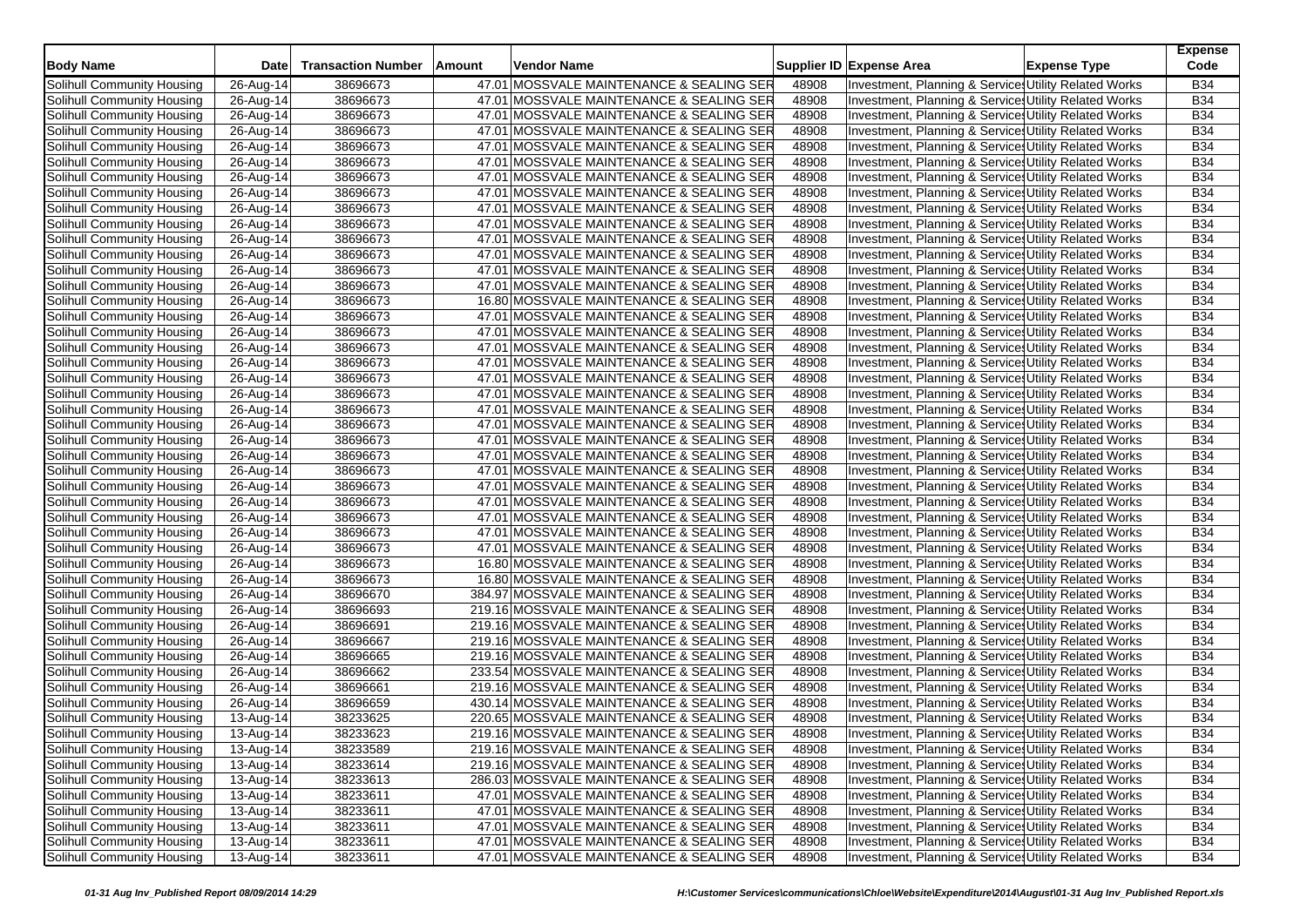| <b>Body Name</b>                                         | <b>Date</b>            | <b>Transaction Number</b> | Amount | Vendor Name                                                                          |                | Supplier ID Expense Area                                                                                      | <b>Expense Type</b> | <b>Expense</b><br>Code   |
|----------------------------------------------------------|------------------------|---------------------------|--------|--------------------------------------------------------------------------------------|----------------|---------------------------------------------------------------------------------------------------------------|---------------------|--------------------------|
| Solihull Community Housing                               | 13-Aug-14              | 38233611                  |        | 47.01 MOSSVALE MAINTENANCE & SEALING SER                                             | 48908          | Investment, Planning & Service: Utility Related Works                                                         |                     | <b>B34</b>               |
| Solihull Community Housing                               | 13-Aug-14              | 38233611                  |        | 47.01 MOSSVALE MAINTENANCE & SEALING SER                                             | 48908          | Investment, Planning & Service Utility Related Works                                                          |                     | <b>B34</b>               |
| Solihull Community Housing                               | 13-Aug-14              | 38233611                  |        | 47.01 MOSSVALE MAINTENANCE & SEALING SER                                             | 48908          | Investment, Planning & Service: Utility Related Works                                                         |                     | <b>B34</b>               |
| Solihull Community Housing                               | 13-Aug-14              | 38233611                  |        | 47.01 MOSSVALE MAINTENANCE & SEALING SER                                             | 48908          | Investment, Planning & Service: Utility Related Works                                                         |                     | <b>B34</b>               |
| Solihull Community Housing                               | 13-Aug-14              | 38233611                  |        | 47.01 MOSSVALE MAINTENANCE & SEALING SER                                             | 48908          | Investment, Planning & Service: Utility Related Works                                                         |                     | <b>B34</b>               |
| Solihull Community Housing                               | 13-Aug-14              | 38233611                  |        | 47.01 MOSSVALE MAINTENANCE & SEALING SER                                             | 48908          | Investment, Planning & Services Utility Related Works                                                         |                     | <b>B34</b>               |
| Solihull Community Housing                               | 13-Aug-14              | 38233611                  |        | 47.01 MOSSVALE MAINTENANCE & SEALING SER                                             | 48908          | Investment, Planning & Services Utility Related Works                                                         |                     | <b>B34</b>               |
| Solihull Community Housing                               | 13-Aug-14              | 38233611                  |        | 47.01 MOSSVALE MAINTENANCE & SEALING SER                                             | 48908          | Investment, Planning & Services Utility Related Works                                                         |                     | <b>B34</b>               |
| Solihull Community Housing                               | 13-Aug-14              | 38233611                  |        | 16.80 MOSSVALE MAINTENANCE & SEALING SER                                             | 48908          | Investment, Planning & Service: Utility Related Works                                                         |                     | <b>B34</b>               |
| Solihull Community Housing                               | 13-Aug-14              | 38233611                  |        | 16.80 MOSSVALE MAINTENANCE & SEALING SER                                             | 48908          | Investment, Planning & Services Utility Related Works                                                         |                     | <b>B34</b>               |
| Solihull Community Housing                               | 13-Aug-14              | 38233611                  |        | 16.80 MOSSVALE MAINTENANCE & SEALING SER                                             | 48908          | Investment, Planning & Service, Utility Related Works                                                         |                     | <b>B34</b>               |
| Solihull Community Housing                               | 13-Aug-14              | 38233611                  |        | 16.80 MOSSVALE MAINTENANCE & SEALING SER                                             | 48908          | Investment, Planning & Service: Utility Related Works                                                         |                     | <b>B34</b>               |
| Solihull Community Housing                               | 13-Aug-14              | 38233611                  |        | 47.01 MOSSVALE MAINTENANCE & SEALING SER                                             | 48908          | Investment, Planning & Services Utility Related Works                                                         |                     | <b>B34</b>               |
| Solihull Community Housing                               | 13-Aug-14              | 38233611                  |        | 47.01 MOSSVALE MAINTENANCE & SEALING SER                                             | 48908          | Investment, Planning & Service Utility Related Works                                                          |                     | <b>B34</b>               |
| Solihull Community Housing                               | 13-Aug-14              | 38233611                  |        | 47.01  MOSSVALE MAINTENANCE & SEALING SER                                            | 48908          | Investment, Planning & Services Utility Related Works                                                         |                     | <b>B34</b>               |
| Solihull Community Housing                               | 13-Aug-14              | 38233611                  |        | 16.80 MOSSVALE MAINTENANCE & SEALING SER                                             | 48908          | Investment, Planning & Services Utility Related Works                                                         |                     | <b>B34</b>               |
| Solihull Community Housing                               | 13-Aug-14              | 38233611                  |        | 47.01 MOSSVALE MAINTENANCE & SEALING SER                                             | 48908          | Investment, Planning & Service: Utility Related Works                                                         |                     | <b>B34</b>               |
| Solihull Community Housing                               | 13-Aug-14              | 38233611                  |        | 47.01 MOSSVALE MAINTENANCE & SEALING SER                                             | 48908          | Investment, Planning & Service, Utility Related Works                                                         |                     | <b>B34</b>               |
| Solihull Community Housing                               | 13-Aug-14              | 38233611                  |        | 47.01 MOSSVALE MAINTENANCE & SEALING SER                                             | 48908          | Investment, Planning & Service: Utility Related Works                                                         |                     | <b>B34</b>               |
| Solihull Community Housing                               | 13-Aug-14              | 38233611                  |        | 47.01 MOSSVALE MAINTENANCE & SEALING SER                                             | 48908          | Investment, Planning & Service: Utility Related Works                                                         |                     | <b>B34</b>               |
| Solihull Community Housing                               | 13-Aug-14              | 38233611                  |        | 47.01 MOSSVALE MAINTENANCE & SEALING SER                                             | 48908          | Investment, Planning & Service, Utility Related Works                                                         |                     | <b>B34</b>               |
| Solihull Community Housing                               | 13-Aug-14              | 38233611                  |        | 47.01 MOSSVALE MAINTENANCE & SEALING SER                                             | 48908          | Investment, Planning & Services Utility Related Works                                                         |                     | <b>B34</b>               |
| Solihull Community Housing                               | 13-Aug-14              | 38233611                  |        | 47.01 MOSSVALE MAINTENANCE & SEALING SER                                             | 48908          | Investment, Planning & Service: Utility Related Works                                                         |                     | <b>B34</b>               |
| Solihull Community Housing                               | 13-Aug-14              | 38233611                  |        | 47.01 MOSSVALE MAINTENANCE & SEALING SER                                             | 48908          | Investment, Planning & Service: Utility Related Works                                                         |                     | <b>B34</b>               |
| Solihull Community Housing                               | 13-Aug-14              | 38233611                  |        | 47.01 MOSSVALE MAINTENANCE & SEALING SER                                             | 48908          | Investment, Planning & Services Utility Related Works                                                         |                     | <b>B34</b>               |
| Solihull Community Housing                               | 13-Aug-14              | 38233611                  |        | 47.01 MOSSVALE MAINTENANCE & SEALING SER                                             | 48908          | Investment, Planning & Service: Utility Related Works                                                         |                     | <b>B34</b>               |
| Solihull Community Housing                               | 13-Aug-14              | 38233611                  |        | 47.01 MOSSVALE MAINTENANCE & SEALING SER                                             | 48908          | Investment, Planning & Service, Utility Related Works                                                         |                     | <b>B34</b>               |
| Solihull Community Housing                               | 13-Aug-14              | 38233611                  |        | 47.01 MOSSVALE MAINTENANCE & SEALING SER                                             | 48908          | Investment, Planning & Service Utility Related Works                                                          |                     | <b>B34</b>               |
| Solihull Community Housing                               | 13-Aug-14              | 38233611                  |        | 47.01 MOSSVALE MAINTENANCE & SEALING SER                                             | 48908          | Investment, Planning & Service Utility Related Works                                                          |                     | <b>B34</b>               |
| Solihull Community Housing                               | 13-Aug-14              | 38233611                  |        | 47.01 MOSSVALE MAINTENANCE & SEALING SER                                             | 48908          | Investment, Planning & Services Utility Related Works                                                         |                     | <b>B34</b>               |
| Solihull Community Housing                               | 13-Aug-14              | 38233611                  |        | 47.01 MOSSVALE MAINTENANCE & SEALING SER                                             | 48908          | Investment, Planning & Service: Utility Related Works                                                         |                     | <b>B34</b>               |
| Solihull Community Housing                               | 13-Aug-14              | 38233611                  |        | 47.01 MOSSVALE MAINTENANCE & SEALING SER                                             | 48908          | Investment, Planning & Service Utility Related Works                                                          |                     | <b>B34</b>               |
| Solihull Community Housing                               | 13-Aug-14              | 38233611                  |        | 47.01 MOSSVALE MAINTENANCE & SEALING SER                                             | 48908          | Investment, Planning & Service Utility Related Works                                                          |                     | <b>B34</b>               |
| Solihull Community Housing                               | 13-Aug-14              | 38233611                  |        | 47.01 MOSSVALE MAINTENANCE & SEALING SER                                             | 48908          | Investment, Planning & Service: Utility Related Works                                                         |                     | <b>B34</b>               |
| Solihull Community Housing                               | 13-Aug-14              | 38233611                  |        | 47.01 MOSSVALE MAINTENANCE & SEALING SER                                             | 48908          | Investment, Planning & Service: Utility Related Works                                                         |                     | <b>B34</b>               |
| Solihull Community Housing                               | 13-Aug-14              | 38233611                  |        | 47.01 MOSSVALE MAINTENANCE & SEALING SER                                             | 48908          | Investment, Planning & Service, Utility Related Works                                                         |                     | <b>B34</b>               |
| Solihull Community Housing                               | 13-Aug-14              | 38233611                  |        | 47.01 MOSSVALE MAINTENANCE & SEALING SER                                             | 48908          | Investment, Planning & Service: Utility Related Works                                                         |                     | <b>B34</b>               |
| Solihull Community Housing                               | 13-Aug-14              | 38233611                  |        | 47.01 MOSSVALE MAINTENANCE & SEALING SER                                             | 48908          | Investment, Planning & Services Utility Related Works                                                         |                     | <b>B34</b>               |
| Solihull Community Housing                               | 13-Aug-14              | 38233611                  |        | 16.80 MOSSVALE MAINTENANCE & SEALING SER                                             | 48908          | Investment, Planning & Service, Utility Related Works                                                         |                     | <b>B34</b>               |
| Solihull Community Housing                               | 13-Aug-14              | 38233611                  |        | 47.01 MOSSVALE MAINTENANCE & SEALING SER                                             | 48908          | Investment, Planning & Service: Utility Related Works                                                         |                     | <b>B34</b>               |
| Solihull Community Housing                               | 13-Aug-14              | 38233611                  |        | 47.01 MOSSVALE MAINTENANCE & SEALING SER                                             | 48908          | Investment, Planning & Service: Utility Related Works                                                         |                     | <b>B34</b>               |
| Solihull Community Housing                               | 13-Aug-14              | 38233611                  |        | 47.01 MOSSVALE MAINTENANCE & SEALING SER                                             | 48908          | Investment, Planning & Services Utility Related Works                                                         |                     | <b>B34</b>               |
| Solihull Community Housing                               | 13-Aug-14              | 38233611                  |        | 47.01 MOSSVALE MAINTENANCE & SEALING SER                                             | 48908          | Investment, Planning & Service Utility Related Works                                                          |                     | <b>B34</b>               |
| Solihull Community Housing                               | 13-Aug-14              | 38233611                  |        | 47.01 MOSSVALE MAINTENANCE & SEALING SER                                             | 48908          | Investment, Planning & Services Utility Related Works                                                         |                     | <b>B34</b>               |
| Solihull Community Housing                               | $13-Aug-14$            |                           |        | 47.01 MOSSVALE MAINTENANCE & SEALING SER                                             |                | Investment, Planning & Services Utility Related Works                                                         |                     | <b>B34</b>               |
| Solihull Community Housing                               |                        | 38233611                  |        | 47.01 MOSSVALE MAINTENANCE & SEALING SER                                             | 48908          | Investment, Planning & Services Utility Related Works                                                         |                     | <b>B34</b>               |
|                                                          | 13-Aug-14<br>13-Aug-14 | 38233611                  |        |                                                                                      | 48908          |                                                                                                               |                     |                          |
| Solihull Community Housing<br>Solihull Community Housing |                        | 38233611                  |        | 47.01 MOSSVALE MAINTENANCE & SEALING SER<br>47.01 MOSSVALE MAINTENANCE & SEALING SER | 48908          | Investment, Planning & Services Utility Related Works                                                         |                     | <b>B34</b>               |
| Solihull Community Housing                               | 13-Aug-14              | 38233611                  |        | 47.01 MOSSVALE MAINTENANCE & SEALING SER                                             | 48908          | Investment, Planning & Service Utility Related Works                                                          |                     | <b>B34</b>               |
| <b>Solihull Community Housing</b>                        | 13-Aug-14<br>13-Aug-14 | 38233611<br>38233611      |        | 47.01 MOSSVALE MAINTENANCE & SEALING SER                                             | 48908<br>48908 | Investment, Planning & Services Utility Related Works<br>Investment, Planning & Service Utility Related Works |                     | <b>B34</b><br><b>B34</b> |
| Solihull Community Housing                               | 13-Aug-14              | 38233611                  |        | 16.80 MOSSVALE MAINTENANCE & SEALING SER                                             | 48908          | Investment, Planning & Service Utility Related Works                                                          |                     | <b>B34</b>               |
|                                                          |                        |                           |        |                                                                                      |                |                                                                                                               |                     |                          |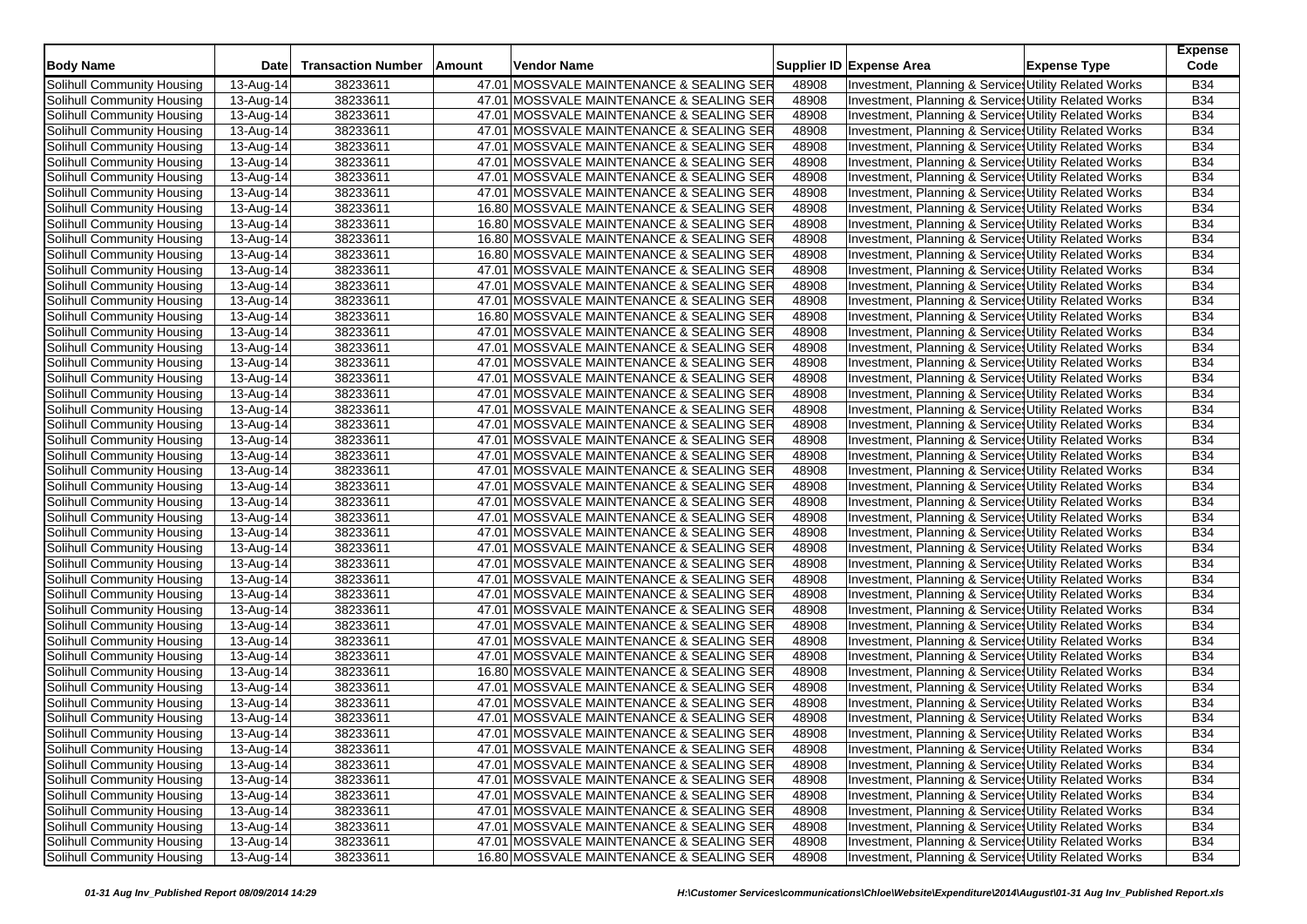| <b>Body Name</b>                  | <b>Date</b>             | <b>Transaction Number</b> | Amount | Vendor Name                               |       | Supplier ID Expense Area                              | <b>Expense Type</b> | <b>Expense</b><br>Code |
|-----------------------------------|-------------------------|---------------------------|--------|-------------------------------------------|-------|-------------------------------------------------------|---------------------|------------------------|
| Solihull Community Housing        | 13-Aug-14               | 38233611                  |        | 47.01 MOSSVALE MAINTENANCE & SEALING SER  | 48908 | Investment, Planning & Service: Utility Related Works |                     | <b>B34</b>             |
| Solihull Community Housing        | 13-Aug-14               | 38233611                  |        | 47.01 MOSSVALE MAINTENANCE & SEALING SER  | 48908 | Investment, Planning & Service Utility Related Works  |                     | <b>B34</b>             |
| Solihull Community Housing        | 13-Aug-14               | 38233611                  |        | 47.01 MOSSVALE MAINTENANCE & SEALING SER  | 48908 | Investment, Planning & Service: Utility Related Works |                     | <b>B34</b>             |
| Solihull Community Housing        | 13-Aug-14               | 38233611                  |        | 47.01 MOSSVALE MAINTENANCE & SEALING SER  | 48908 | Investment, Planning & Service: Utility Related Works |                     | <b>B34</b>             |
| Solihull Community Housing        | 13-Aug-14               | 38233611                  |        | 47.01 MOSSVALE MAINTENANCE & SEALING SER  | 48908 | Investment, Planning & Service: Utility Related Works |                     | <b>B34</b>             |
| Solihull Community Housing        | 13-Aug-14               | 38233611                  |        | 47.01 MOSSVALE MAINTENANCE & SEALING SER  | 48908 | Investment, Planning & Services Utility Related Works |                     | <b>B34</b>             |
| Solihull Community Housing        | 13-Aug-14               | 38233611                  |        | 47.01 MOSSVALE MAINTENANCE & SEALING SER  | 48908 | Investment, Planning & Services Utility Related Works |                     | <b>B34</b>             |
| Solihull Community Housing        | 13-Aug-14               | 38233611                  |        | 47.01 MOSSVALE MAINTENANCE & SEALING SER  | 48908 | Investment, Planning & Services Utility Related Works |                     | <b>B34</b>             |
| Solihull Community Housing        | 13-Aug-14               | 38233611                  |        | 47.01 MOSSVALE MAINTENANCE & SEALING SER  | 48908 | Investment, Planning & Service: Utility Related Works |                     | <b>B34</b>             |
| Solihull Community Housing        | 13-Aug-14               | 38233611                  |        | 47.01 MOSSVALE MAINTENANCE & SEALING SER  | 48908 | Investment, Planning & Service: Utility Related Works |                     | <b>B34</b>             |
| Solihull Community Housing        | 13-Aug-14               | 38233611                  |        | 47.01 MOSSVALE MAINTENANCE & SEALING SER  | 48908 | Investment, Planning & Service, Utility Related Works |                     | <b>B34</b>             |
| Solihull Community Housing        | 13-Aug-14               | 38233611                  |        | 47.01 MOSSVALE MAINTENANCE & SEALING SER  | 48908 | Investment, Planning & Service: Utility Related Works |                     | <b>B34</b>             |
| Solihull Community Housing        | 13-Aug-14               | 38233611                  |        | 47.01 MOSSVALE MAINTENANCE & SEALING SER  | 48908 | Investment, Planning & Services Utility Related Works |                     | <b>B34</b>             |
| Solihull Community Housing        | 13-Aug-14               | 38233611                  |        | 47.01 MOSSVALE MAINTENANCE & SEALING SER  | 48908 | Investment, Planning & Service Utility Related Works  |                     | <b>B34</b>             |
| Solihull Community Housing        | 13-Aug-14               | 38233611                  |        | 47.01  MOSSVALE MAINTENANCE & SEALING SER | 48908 | Investment, Planning & Services Utility Related Works |                     | <b>B34</b>             |
| Solihull Community Housing        | 13-Aug-14               | 38233611                  |        | 47.01 MOSSVALE MAINTENANCE & SEALING SER  | 48908 | Investment, Planning & Services Utility Related Works |                     | <b>B34</b>             |
| Solihull Community Housing        | 13-Aug-14               | 38233611                  |        | 63.89 MOSSVALE MAINTENANCE & SEALING SER  | 48908 | Investment, Planning & Service: Utility Related Works |                     | <b>B34</b>             |
| Solihull Community Housing        | 13-Aug-14               | 38233611                  |        | 47.01 MOSSVALE MAINTENANCE & SEALING SER  | 48908 | Investment, Planning & Service: Utility Related Works |                     | <b>B34</b>             |
| Solihull Community Housing        | 13-Aug-14               | 38233611                  |        | 47.01 MOSSVALE MAINTENANCE & SEALING SER  | 48908 | Investment, Planning & Service: Utility Related Works |                     | <b>B34</b>             |
| Solihull Community Housing        | 13-Aug-14               | 38233617                  |        | 219.16 MOSSVALE MAINTENANCE & SEALING SER | 48908 | Investment, Planning & Services Utility Related Works |                     | <b>B34</b>             |
| Solihull Community Housing        | 13-Aug-14               | 38233609                  |        | 219.16 MOSSVALE MAINTENANCE & SEALING SER | 48908 | Investment, Planning & Service, Utility Related Works |                     | <b>B34</b>             |
| Solihull Community Housing        | 13-Aug-14               | 38233606                  |        | 209.35 MOSSVALE MAINTENANCE & SEALING SER | 48908 | Investment, Planning & Service: Utility Related Works |                     | <b>B34</b>             |
| Solihull Community Housing        | 13-Aug-14               | 38233604                  |        | 229.94 MOSSVALE MAINTENANCE & SEALING SER | 48908 | Investment, Planning & Service: Utility Related Works |                     | <b>B34</b>             |
| Solihull Community Housing        | 13-Aug-14               | 38233603                  |        | 384.97 MOSSVALE MAINTENANCE & SEALING SER | 48908 | Investment, Planning & Service: Utility Related Works |                     | <b>B34</b>             |
| Solihull Community Housing        | 13-Aug-14               | 38233598                  |        | 213.33 MOSSVALE MAINTENANCE & SEALING SER | 48908 | Investment, Planning & Services Utility Related Works |                     | <b>B34</b>             |
| Solihull Community Housing        | 13-Aug-14               | 38233595                  |        | 219.16 MOSSVALE MAINTENANCE & SEALING SER | 48908 | Investment, Planning & Service: Utility Related Works |                     | <b>B34</b>             |
| Solihull Community Housing        | 13-Aug-14               | 38233592                  |        | 219.16 MOSSVALE MAINTENANCE & SEALING SER | 48908 | Investment, Planning & Service: Utility Related Works |                     | <b>B34</b>             |
| Solihull Community Housing        | 06-Aug-14               | 37892633                  |        | 47.01 MOSSVALE MAINTENANCE & SEALING SER  | 48908 | Investment, Planning & Service Utility Related Works  |                     | <b>B34</b>             |
| Solihull Community Housing        | 06-Aug-14               | 37892633                  |        | 47.01 MOSSVALE MAINTENANCE & SEALING SER  | 48908 | Investment, Planning & Service Utility Related Works  |                     | <b>B34</b>             |
| Solihull Community Housing        | 06-Aug-14               | 37892633                  |        | 47.01 MOSSVALE MAINTENANCE & SEALING SER  | 48908 | Investment, Planning & Services Utility Related Works |                     | <b>B34</b>             |
| Solihull Community Housing        | 06-Aug-14               | 37892633                  |        | 47.01 MOSSVALE MAINTENANCE & SEALING SER  | 48908 | Investment, Planning & Service: Utility Related Works |                     | <b>B34</b>             |
| Solihull Community Housing        | 06-Aug-14               | 37892633                  |        | 47.01 MOSSVALE MAINTENANCE & SEALING SER  | 48908 | Investment, Planning & Service Utility Related Works  |                     | <b>B34</b>             |
| Solihull Community Housing        | 06-Aug-14               | 37892633                  |        | 47.01 MOSSVALE MAINTENANCE & SEALING SER  | 48908 | Investment, Planning & Service Utility Related Works  |                     | <b>B34</b>             |
| Solihull Community Housing        | 06-Aug-14               | 37892633                  |        | 47.01 MOSSVALE MAINTENANCE & SEALING SER  | 48908 | Investment, Planning & Service: Utility Related Works |                     | <b>B34</b>             |
| Solihull Community Housing        | 06-Aug-14               | 37892633                  |        | 47.01 MOSSVALE MAINTENANCE & SEALING SER  | 48908 | Investment, Planning & Service: Utility Related Works |                     | <b>B34</b>             |
| Solihull Community Housing        | 06-Aug-14               | 37892633                  |        | 47.01 MOSSVALE MAINTENANCE & SEALING SER  | 48908 | Investment, Planning & Service, Utility Related Works |                     | <b>B34</b>             |
| Solihull Community Housing        | 06-Aug-14               | 37892633                  |        | 47.01 MOSSVALE MAINTENANCE & SEALING SER  | 48908 | Investment, Planning & Service Utility Related Works  |                     | <b>B34</b>             |
| Solihull Community Housing        | 06-Aug-14               | 37892633                  |        | 47.01 MOSSVALE MAINTENANCE & SEALING SER  | 48908 | Investment, Planning & Services Utility Related Works |                     | <b>B34</b>             |
| Solihull Community Housing        | 06-Aug-14               | 37892633                  |        | 47.01 MOSSVALE MAINTENANCE & SEALING SER  | 48908 | Investment, Planning & Service, Utility Related Works |                     | <b>B34</b>             |
| Solihull Community Housing        | 06-Aug-14               | 37892633                  |        | 47.01 MOSSVALE MAINTENANCE & SEALING SER  | 48908 | Investment, Planning & Service: Utility Related Works |                     | <b>B34</b>             |
| Solihull Community Housing        | 06-Aug-14               | 37892633                  |        | 47.01 MOSSVALE MAINTENANCE & SEALING SER  | 48908 | Investment, Planning & Service: Utility Related Works |                     | <b>B34</b>             |
| Solihull Community Housing        | 06-Aug-14               | 37892633                  |        | 47.01 MOSSVALE MAINTENANCE & SEALING SER  | 48908 | Investment, Planning & Services Utility Related Works |                     | <b>B34</b>             |
| Solihull Community Housing        | 06-Aug-14               | 37892633                  |        | 47.01 MOSSVALE MAINTENANCE & SEALING SER  | 48908 | Investment, Planning & Service Utility Related Works  |                     | <b>B34</b>             |
| Solihull Community Housing        | 06-Aug-14               | 37892633                  |        | 47.01 MOSSVALE MAINTENANCE & SEALING SER  | 48908 | Investment, Planning & Services Utility Related Works |                     | <b>B34</b>             |
| Solihull Community Housing        | $06$ -Aug-14            | 37892633                  |        | 47.01 MOSSVALE MAINTENANCE & SEALING SER  | 48908 | Investment, Planning & Services Utility Related Works |                     | <b>B34</b>             |
| Solihull Community Housing        | $\overline{06}$ -Aug-14 | 37892633                  |        | 47.01 MOSSVALE MAINTENANCE & SEALING SER  | 48908 | Investment, Planning & Services Utility Related Works |                     | <b>B34</b>             |
| Solihull Community Housing        | 06-Aug-14               | 37892633                  |        | 47.01 MOSSVALE MAINTENANCE & SEALING SER  | 48908 | Investment, Planning & Services Utility Related Works |                     | <b>B34</b>             |
| Solihull Community Housing        | 06-Aug-14               | 37892633                  |        | 47.01 MOSSVALE MAINTENANCE & SEALING SER  | 48908 | Investment, Planning & Service Utility Related Works  |                     | <b>B34</b>             |
| Solihull Community Housing        | 06-Aug-14               | 37892633                  |        | 47.01 MOSSVALE MAINTENANCE & SEALING SER  | 48908 | Investment, Planning & Services Utility Related Works |                     | <b>B34</b>             |
| <b>Solihull Community Housing</b> | 06-Aug-14               | 37892633                  |        | 47.01 MOSSVALE MAINTENANCE & SEALING SER  | 48908 | Investment, Planning & Service Utility Related Works  |                     | <b>B34</b>             |
| Solihull Community Housing        | 06-Aug-14               | 37892633                  |        | 47.01 MOSSVALE MAINTENANCE & SEALING SER  | 48908 | Investment, Planning & Services Utility Related Works |                     | <b>B34</b>             |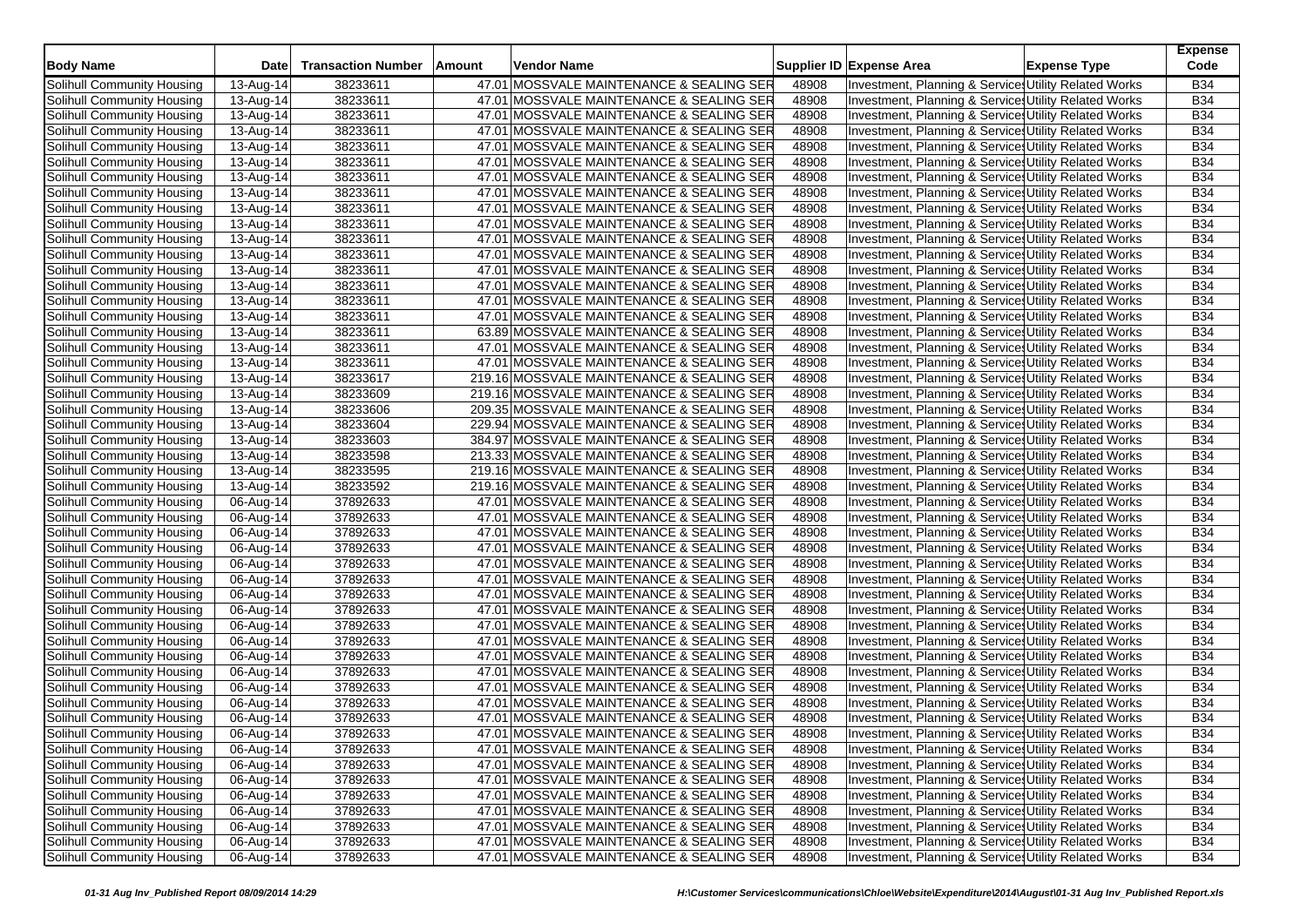| <b>Body Name</b>           | <b>Date</b> | <b>Transaction Number</b> | Vendor Name<br>Amount                     |       | Supplier ID Expense Area | <b>Expense Type</b>                                                                                           | <b>Expense</b><br>Code   |
|----------------------------|-------------|---------------------------|-------------------------------------------|-------|--------------------------|---------------------------------------------------------------------------------------------------------------|--------------------------|
| Solihull Community Housing |             |                           |                                           |       |                          |                                                                                                               |                          |
|                            | 06-Aug-14   | 37892633                  | 63.89 MOSSVALE MAINTENANCE & SEALING SER  | 48908 |                          | Investment, Planning & Services Utility Related Works                                                         | <b>B34</b>               |
| Solihull Community Housing | 06-Aug-14   | 37892633                  | 47.01 MOSSVALE MAINTENANCE & SEALING SER  | 48908 |                          | Investment, Planning & Service, Utility Related Works                                                         | <b>B34</b><br><b>B34</b> |
| Solihull Community Housing | 06-Aug-14   | 37892633                  | 16.80 MOSSVALE MAINTENANCE & SEALING SER  | 48908 |                          | Investment, Planning & Service: Utility Related Works                                                         |                          |
| Solihull Community Housing | 06-Aug-14   | 37892633                  | 47.01 MOSSVALE MAINTENANCE & SEALING SER  | 48908 |                          | Investment, Planning & Service: Utility Related Works                                                         | <b>B34</b>               |
| Solihull Community Housing | 06-Aug-14   | 37892633                  | 63.89 MOSSVALE MAINTENANCE & SEALING SER  | 48908 |                          | Investment, Planning & Service: Utility Related Works                                                         | <b>B34</b>               |
| Solihull Community Housing | 06-Aug-14   | 37892633                  | 47.01 MOSSVALE MAINTENANCE & SEALING SER  | 48908 |                          | Investment, Planning & Service: Utility Related Works                                                         | <b>B34</b>               |
| Solihull Community Housing | 06-Aug-14   | 37892633                  | 47.01 MOSSVALE MAINTENANCE & SEALING SER  | 48908 |                          | Investment, Planning & Service: Utility Related Works                                                         | <b>B34</b>               |
| Solihull Community Housing | 06-Aug-14   | 37892633                  | 47.01 MOSSVALE MAINTENANCE & SEALING SER  | 48908 |                          | Investment, Planning & Service, Utility Related Works                                                         | <b>B34</b>               |
| Solihull Community Housing | 06-Aug-14   | 37892633                  | 47.01 MOSSVALE MAINTENANCE & SEALING SER  | 48908 |                          | Investment, Planning & Service, Utility Related Works                                                         | <b>B34</b>               |
| Solihull Community Housing | 06-Aug-14   | 37892633                  | 47.01 MOSSVALE MAINTENANCE & SEALING SER  | 48908 |                          | Investment, Planning & Service: Utility Related Works                                                         | <b>B34</b>               |
| Solihull Community Housing | 06-Aug-14   | 37892633                  | 47.01 MOSSVALE MAINTENANCE & SEALING SER  | 48908 |                          | Investment, Planning & Service: Utility Related Works                                                         | <b>B34</b>               |
| Solihull Community Housing | 06-Aug-14   | 37892633                  | 47.01 MOSSVALE MAINTENANCE & SEALING SER  | 48908 |                          | Investment, Planning & Service, Utility Related Works                                                         | <b>B34</b>               |
| Solihull Community Housing | 06-Aug-14   | 37892633                  | 47.01 MOSSVALE MAINTENANCE & SEALING SER  | 48908 |                          | Investment, Planning & Service: Utility Related Works                                                         | <b>B34</b>               |
| Solihull Community Housing | 06-Aug-14   | 37892633                  | 47.01 MOSSVALE MAINTENANCE & SEALING SER  | 48908 |                          | Investment, Planning & Service, Utility Related Works                                                         | <b>B34</b>               |
| Solihull Community Housing | 06-Aug-14   | 37892633                  | 47.01 MOSSVALE MAINTENANCE & SEALING SER  | 48908 |                          | Investment, Planning & Service, Utility Related Works                                                         | <b>B34</b>               |
| Solihull Community Housing | 06-Aug-14   | 37892633                  | 47.01 MOSSVALE MAINTENANCE & SEALING SER  | 48908 |                          | Investment, Planning & Service: Utility Related Works                                                         | <b>B34</b>               |
| Solihull Community Housing | 06-Aug-14   | 37892633                  | 47.01 MOSSVALE MAINTENANCE & SEALING SER  | 48908 |                          | Investment, Planning & Service: Utility Related Works                                                         | <b>B34</b>               |
| Solihull Community Housing | 06-Aug-14   | 37892633                  | 47.01 MOSSVALE MAINTENANCE & SEALING SER  | 48908 |                          | Investment, Planning & Service, Utility Related Works                                                         | <b>B34</b>               |
| Solihull Community Housing | 06-Aug-14   | 37892633                  | 47.01 MOSSVALE MAINTENANCE & SEALING SER  | 48908 |                          | Investment, Planning & Service: Utility Related Works                                                         | <b>B34</b>               |
| Solihull Community Housing | 06-Aug-14   | 37892633                  | 47.01 MOSSVALE MAINTENANCE & SEALING SER  | 48908 |                          | Investment, Planning & Service: Utility Related Works                                                         | <b>B34</b>               |
| Solihull Community Housing | 06-Aug-14   | 37892633                  | 47.01 MOSSVALE MAINTENANCE & SEALING SER  | 48908 |                          | Investment, Planning & Service, Utility Related Works                                                         | <b>B34</b>               |
| Solihull Community Housing | 06-Aug-14   | 37892633                  | 47.01 MOSSVALE MAINTENANCE & SEALING SER  | 48908 |                          | Investment, Planning & Service: Utility Related Works                                                         | <b>B34</b>               |
| Solihull Community Housing | 06-Aug-14   | 37892633                  | 47.01 MOSSVALE MAINTENANCE & SEALING SER  | 48908 |                          | Investment, Planning & Service: Utility Related Works                                                         | <b>B34</b>               |
| Solihull Community Housing | 06-Aug-14   | 37892633                  | 63.89 MOSSVALE MAINTENANCE & SEALING SER  | 48908 |                          | Investment, Planning & Service, Utility Related Works                                                         | <b>B34</b>               |
| Solihull Community Housing | 06-Aug-14   | 37892633                  | 47.01 MOSSVALE MAINTENANCE & SEALING SER  | 48908 |                          | Investment, Planning & Service: Utility Related Works                                                         | <b>B34</b>               |
| Solihull Community Housing | 06-Aug-14   | 37892633                  | 47.01 MOSSVALE MAINTENANCE & SEALING SER  | 48908 |                          | Investment, Planning & Service: Utility Related Works                                                         | <b>B34</b>               |
| Solihull Community Housing | 06-Aug-14   | 37892633                  | 47.01 MOSSVALE MAINTENANCE & SEALING SER  | 48908 |                          | Investment, Planning & Service, Utility Related Works                                                         | <b>B34</b>               |
| Solihull Community Housing | 06-Aug-14   | 37892633                  | 47.01 MOSSVALE MAINTENANCE & SEALING SER  | 48908 |                          | Investment, Planning & Service: Utility Related Works                                                         | <b>B34</b>               |
| Solihull Community Housing | 06-Aug-14   | 37892633                  | 47.01 MOSSVALE MAINTENANCE & SEALING SER  | 48908 |                          | Investment, Planning & Service: Utility Related Works                                                         | <b>B34</b>               |
| Solihull Community Housing | 06-Aug-14   | 37892633                  | 47.01 MOSSVALE MAINTENANCE & SEALING SER  | 48908 |                          | Investment, Planning & Service, Utility Related Works                                                         | <b>B34</b>               |
| Solihull Community Housing | 06-Aug-14   | 37892633                  | 47.01 MOSSVALE MAINTENANCE & SEALING SER  | 48908 |                          | Investment, Planning & Service: Utility Related Works                                                         | <b>B34</b>               |
| Solihull Community Housing | 06-Aug-14   | 37892633                  | 47.01 MOSSVALE MAINTENANCE & SEALING SER  | 48908 |                          | Investment, Planning & Service, Utility Related Works                                                         | <b>B34</b>               |
| Solihull Community Housing | 06-Aug-14   | 37892633                  | 47.01 MOSSVALE MAINTENANCE & SEALING SER  | 48908 |                          | Investment, Planning & Service, Utility Related Works                                                         | <b>B34</b>               |
| Solihull Community Housing | 06-Aug-14   | 37892633                  | 47.01 MOSSVALE MAINTENANCE & SEALING SER  | 48908 |                          | Investment, Planning & Service: Utility Related Works                                                         | <b>B34</b>               |
| Solihull Community Housing | 06-Aug-14   | 37892633                  | 47.01 MOSSVALE MAINTENANCE & SEALING SER  | 48908 |                          | Investment, Planning & Service: Utility Related Works                                                         | <b>B34</b>               |
| Solihull Community Housing | 06-Aug-14   | 37892633                  | 47.01 MOSSVALE MAINTENANCE & SEALING SER  | 48908 |                          | Investment, Planning & Service, Utility Related Works                                                         | <b>B34</b>               |
| Solihull Community Housing | 06-Aug-14   | 37892633                  | 47.01 MOSSVALE MAINTENANCE & SEALING SER  | 48908 |                          | Investment, Planning & Service: Utility Related Works                                                         | <b>B34</b>               |
| Solihull Community Housing | 06-Aug-14   | 37892633                  | 47.01 MOSSVALE MAINTENANCE & SEALING SER  | 48908 |                          | Investment, Planning & Service, Utility Related Works                                                         | B34                      |
| Solihull Community Housing | 06-Aug-14   | 37892633                  | 47.01 MOSSVALE MAINTENANCE & SEALING SER  | 48908 |                          | Investment, Planning & Service, Utility Related Works                                                         | <b>B34</b>               |
| Solihull Community Housing | 06-Aug-14   | 37892633                  | 47.01 MOSSVALE MAINTENANCE & SEALING SER  | 48908 |                          | Investment, Planning & Service: Utility Related Works                                                         | <b>B34</b>               |
| Solihull Community Housing | 06-Aug-14   | 37892633                  | 47.01 MOSSVALE MAINTENANCE & SEALING SER  | 48908 |                          | Investment, Planning & Service: Utility Related Works                                                         | <b>B34</b>               |
| Solihull Community Housing | 06-Aug-14   | 37892586                  | 219.16 MOSSVALE MAINTENANCE & SEALING SER | 48908 |                          | Investment, Planning & Service, Utility Related Works                                                         | <b>B34</b>               |
| Solihull Community Housing | 06-Aug-14   | 37892584                  | 427.45 MOSSVALE MAINTENANCE & SEALING SER | 48908 |                          | Investment, Planning & Services Utility Related Works                                                         | <b>B34</b>               |
| Solihull Community Housing | 06-Aug-14   | 37892581                  | 219.16 MOSSVALE MAINTENANCE & SEALING SER | 48908 |                          | Investment, Planning & Services Utility Related Works                                                         | <b>B34</b>               |
| Solihull Community Housing | 06-Aug-14   | 37892576                  | 406.21 MOSSVALE MAINTENANCE & SEALING SER | 48908 |                          | Investment, Planning & Service: Utility Related Works                                                         | <b>B34</b>               |
| Solihull Community Housing |             |                           | 384.97 MOSSVALE MAINTENANCE & SEALING SER |       |                          | Investment, Planning & Services Utility Related Works                                                         |                          |
|                            | 06-Aug-14   | 37892574                  |                                           | 48908 |                          | Investment, Planning & Services Utility Related Works                                                         | <b>B34</b>               |
| Solihull Community Housing | 06-Aug-14   | 37892580                  | 384.97 MOSSVALE MAINTENANCE & SEALING SER | 48908 |                          |                                                                                                               | <b>B34</b>               |
| Solihull Community Housing | 06-Aug-14   | 37892572                  | 219.16 MOSSVALE MAINTENANCE & SEALING SER | 48908 |                          | Investment, Planning & Service Utility Related Works<br>Investment, Planning & Services Utility Related Works | <b>B34</b>               |
| Solihull Community Housing | 06-Aug-14   | 37892568                  | 219.16 MOSSVALE MAINTENANCE & SEALING SER | 48908 |                          |                                                                                                               | <b>B34</b>               |
| Solihull Community Housing | 06-Aug-14   | 37892564                  | 47.01 MOSSVALE MAINTENANCE & SEALING SER  | 48908 |                          | Investment, Planning & Service, Utility Related Works                                                         | <b>B34</b>               |
| Solihull Community Housing | 06-Aug-14   | 37892564                  | 47.01 MOSSVALE MAINTENANCE & SEALING SER  | 48908 |                          | Investment, Planning & Services Utility Related Works                                                         | <b>B34</b>               |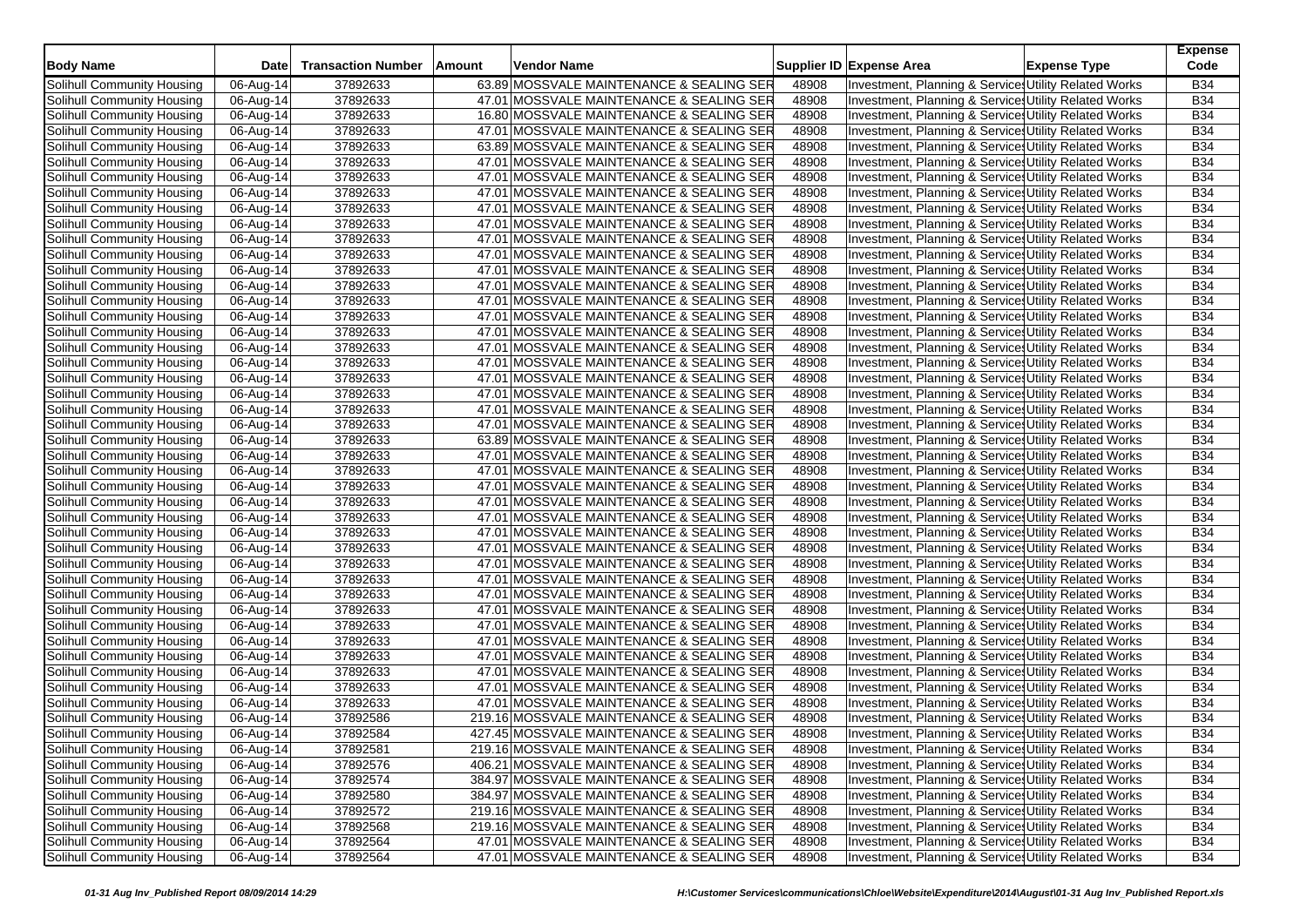| <b>Body Name</b>           | <b>Date</b>             | <b>Transaction Number</b> | Amount | Vendor Name                                                                          |       | Supplier ID Expense Area                              | <b>Expense Type</b> | <b>Expense</b><br>Code   |
|----------------------------|-------------------------|---------------------------|--------|--------------------------------------------------------------------------------------|-------|-------------------------------------------------------|---------------------|--------------------------|
| Solihull Community Housing |                         |                           |        |                                                                                      |       |                                                       |                     |                          |
|                            | 06-Aug-14               | 37892564                  |        | 47.01 MOSSVALE MAINTENANCE & SEALING SER                                             | 48908 | Investment, Planning & Services Utility Related Works |                     | <b>B34</b>               |
| Solihull Community Housing | 06-Aug-14               | 37892564                  |        | 47.01 MOSSVALE MAINTENANCE & SEALING SER                                             | 48908 | Investment, Planning & Service, Utility Related Works |                     | <b>B34</b><br><b>B34</b> |
| Solihull Community Housing | 06-Aug-14               | 37892564                  |        | 47.01 MOSSVALE MAINTENANCE & SEALING SER                                             | 48908 | Investment, Planning & Service: Utility Related Works |                     |                          |
| Solihull Community Housing | 06-Aug-14               | 37892564                  |        | 47.01 MOSSVALE MAINTENANCE & SEALING SER                                             | 48908 | Investment, Planning & Service: Utility Related Works |                     | <b>B34</b>               |
| Solihull Community Housing | 06-Aug-14               | 37892564                  |        | 47.01 MOSSVALE MAINTENANCE & SEALING SER                                             | 48908 | Investment, Planning & Service: Utility Related Works |                     | <b>B34</b>               |
| Solihull Community Housing | 06-Aug-14               | 37892564                  |        | 47.01 MOSSVALE MAINTENANCE & SEALING SER                                             | 48908 | Investment, Planning & Service: Utility Related Works |                     | <b>B34</b>               |
| Solihull Community Housing | 06-Aug-14               | 37892564                  |        | 47.01 MOSSVALE MAINTENANCE & SEALING SER                                             | 48908 | Investment, Planning & Service: Utility Related Works |                     | <b>B34</b>               |
| Solihull Community Housing | 06-Aug-14               | 37892564                  |        | 47.01 MOSSVALE MAINTENANCE & SEALING SER                                             | 48908 | Investment, Planning & Service, Utility Related Works |                     | <b>B34</b>               |
| Solihull Community Housing | 06-Aug-14               | 37892564                  |        | 47.01 MOSSVALE MAINTENANCE & SEALING SER                                             | 48908 | Investment, Planning & Service: Utility Related Works |                     | <b>B34</b>               |
| Solihull Community Housing | 06-Aug-14               | 37892564                  |        | 47.01 MOSSVALE MAINTENANCE & SEALING SER                                             | 48908 | Investment, Planning & Service: Utility Related Works |                     | <b>B34</b>               |
| Solihull Community Housing | 06-Aug-14               | 37892564                  |        | 47.01 MOSSVALE MAINTENANCE & SEALING SER                                             | 48908 | Investment, Planning & Service: Utility Related Works |                     | <b>B34</b>               |
| Solihull Community Housing | 06-Aug-14               | 37892564                  |        | 47.01 MOSSVALE MAINTENANCE & SEALING SER                                             | 48908 | Investment, Planning & Service, Utility Related Works |                     | <b>B34</b>               |
| Solihull Community Housing | 06-Aug-14               | 37892564                  |        | 47.01 MOSSVALE MAINTENANCE & SEALING SER                                             | 48908 | Investment, Planning & Service: Utility Related Works |                     | <b>B34</b>               |
| Solihull Community Housing | 06-Aug-14               | 37892564                  |        | 47.01 MOSSVALE MAINTENANCE & SEALING SER                                             | 48908 | Investment, Planning & Service, Utility Related Works |                     | <b>B34</b>               |
| Solihull Community Housing | 06-Aug-14               | 37892564                  |        | 47.01 MOSSVALE MAINTENANCE & SEALING SER                                             | 48908 | Investment, Planning & Service, Utility Related Works |                     | <b>B34</b>               |
| Solihull Community Housing | 06-Aug-14               | 37892564                  |        | 47.01 MOSSVALE MAINTENANCE & SEALING SER                                             | 48908 | Investment, Planning & Service: Utility Related Works |                     | <b>B34</b>               |
| Solihull Community Housing | 06-Aug-14               | 37892564                  |        | 47.01 MOSSVALE MAINTENANCE & SEALING SER                                             | 48908 | Investment, Planning & Service: Utility Related Works |                     | <b>B34</b>               |
| Solihull Community Housing | 06-Aug-14               | 37892564                  |        | 47.01 MOSSVALE MAINTENANCE & SEALING SER                                             | 48908 | Investment, Planning & Service, Utility Related Works |                     | <b>B34</b>               |
| Solihull Community Housing | 06-Aug-14               | 37892564                  |        | 47.01 MOSSVALE MAINTENANCE & SEALING SER                                             | 48908 | Investment, Planning & Service: Utility Related Works |                     | <b>B34</b>               |
| Solihull Community Housing | 06-Aug-14               | 37892564                  |        | 47.01 MOSSVALE MAINTENANCE & SEALING SER                                             | 48908 | Investment, Planning & Service: Utility Related Works |                     | <b>B34</b>               |
| Solihull Community Housing | 06-Aug-14               | 37892564                  |        | 16.80 MOSSVALE MAINTENANCE & SEALING SER                                             | 48908 | Investment, Planning & Service, Utility Related Works |                     | <b>B34</b>               |
| Solihull Community Housing | 06-Aug-14               | 37892564                  |        | 47.01 MOSSVALE MAINTENANCE & SEALING SER                                             | 48908 | Investment, Planning & Service: Utility Related Works |                     | <b>B34</b>               |
| Solihull Community Housing | 06-Aug-14               | 37892564                  |        | 16.80 MOSSVALE MAINTENANCE & SEALING SER                                             | 48908 | Investment, Planning & Service: Utility Related Works |                     | <b>B34</b>               |
| Solihull Community Housing | 06-Aug-14               | 37892564                  |        | 47.01 MOSSVALE MAINTENANCE & SEALING SER                                             | 48908 | Investment, Planning & Service, Utility Related Works |                     | <b>B34</b>               |
| Solihull Community Housing | 06-Aug-14               | 37892564                  |        | 47.01 MOSSVALE MAINTENANCE & SEALING SER                                             | 48908 | Investment, Planning & Service: Utility Related Works |                     | <b>B34</b>               |
| Solihull Community Housing | 06-Aug-14               | 37892564                  |        | 47.01 MOSSVALE MAINTENANCE & SEALING SER                                             | 48908 | Investment, Planning & Service: Utility Related Works |                     | <b>B34</b>               |
| Solihull Community Housing | 06-Aug-14               | 37892564                  |        | 47.01 MOSSVALE MAINTENANCE & SEALING SER                                             | 48908 | Investment, Planning & Service, Utility Related Works |                     | <b>B34</b>               |
| Solihull Community Housing | 06-Aug-14               | 37892564                  |        | 47.01 MOSSVALE MAINTENANCE & SEALING SER                                             | 48908 | Investment, Planning & Service: Utility Related Works |                     | <b>B34</b>               |
| Solihull Community Housing | 06-Aug-14               | 37892564                  |        | 47.01 MOSSVALE MAINTENANCE & SEALING SER                                             | 48908 | Investment, Planning & Service: Utility Related Works |                     | <b>B34</b>               |
| Solihull Community Housing | 06-Aug-14               | 37892564                  |        | 47.01 MOSSVALE MAINTENANCE & SEALING SER                                             | 48908 | Investment, Planning & Service, Utility Related Works |                     | <b>B34</b>               |
| Solihull Community Housing | 06-Aug-14               | 37892564                  |        | 47.01 MOSSVALE MAINTENANCE & SEALING SER                                             | 48908 | Investment, Planning & Service Utility Related Works  |                     | <b>B34</b>               |
| Solihull Community Housing | 06-Aug-14               | 37892564                  |        | 47.01 MOSSVALE MAINTENANCE & SEALING SER                                             | 48908 | Investment, Planning & Service, Utility Related Works |                     | <b>B34</b>               |
| Solihull Community Housing | 06-Aug-14               | 37892564                  |        | 47.01 MOSSVALE MAINTENANCE & SEALING SER                                             | 48908 | Investment, Planning & Service, Utility Related Works |                     | <b>B34</b>               |
| Solihull Community Housing | 06-Aug-14               | 37892564                  |        | 47.01 MOSSVALE MAINTENANCE & SEALING SER                                             | 48908 | Investment, Planning & Service: Utility Related Works |                     | <b>B34</b>               |
| Solihull Community Housing | 06-Aug-14               | 37892564                  |        | 47.01 MOSSVALE MAINTENANCE & SEALING SER                                             | 48908 | Investment, Planning & Service: Utility Related Works |                     | <b>B34</b>               |
| Solihull Community Housing | 06-Aug-14               | 37892564                  |        | 47.01 MOSSVALE MAINTENANCE & SEALING SER                                             | 48908 | Investment, Planning & Service, Utility Related Works |                     | <b>B34</b>               |
| Solihull Community Housing | 06-Aug-14               | 37892564                  |        | 16.80 MOSSVALE MAINTENANCE & SEALING SER                                             | 48908 | Investment, Planning & Service: Utility Related Works |                     | <b>B34</b>               |
| Solihull Community Housing | 06-Aug-14               | 37892564                  |        | 47.01 MOSSVALE MAINTENANCE & SEALING SER                                             | 48908 | Investment, Planning & Service: Utility Related Works |                     | B34                      |
| Solihull Community Housing | 06-Aug-14               | 37892564                  |        | 47.01 MOSSVALE MAINTENANCE & SEALING SER                                             | 48908 | Investment, Planning & Service, Utility Related Works |                     | <b>B34</b>               |
| Solihull Community Housing | 06-Aug-14               | 37892564                  |        | 63.89 MOSSVALE MAINTENANCE & SEALING SER                                             | 48908 | Investment, Planning & Service: Utility Related Works |                     | <b>B34</b>               |
| Solihull Community Housing | 06-Aug-14               | 37892564                  |        | 47.01 MOSSVALE MAINTENANCE & SEALING SER                                             | 48908 | Investment, Planning & Service: Utility Related Works |                     | <b>B34</b>               |
| Solihull Community Housing | 06-Aug-14               | 37892564                  |        | 63.89 MOSSVALE MAINTENANCE & SEALING SER                                             | 48908 | Investment, Planning & Service, Utility Related Works |                     | <b>B34</b>               |
| Solihull Community Housing | 06-Aug-14               | 37892564                  |        |                                                                                      | 48908 | Investment, Planning & Services Utility Related Works |                     | <b>B34</b>               |
| Solihull Community Housing | 06-Aug-14               | 37892564                  |        | 63.89 MOSSVALE MAINTENANCE & SEALING SER<br>63.89 MOSSVALE MAINTENANCE & SEALING SER | 48908 | Investment, Planning & Services Utility Related Works |                     | <b>B34</b>               |
| Solihull Community Housing | $\overline{06}$ -Aug-14 | 37892564                  |        | 47.01 MOSSVALE MAINTENANCE & SEALING SER                                             | 48908 | Investment, Planning & Service: Utility Related Works |                     | <b>B34</b>               |
| Solihull Community Housing |                         |                           |        | 47.01 MOSSVALE MAINTENANCE & SEALING SER                                             |       | Investment, Planning & Services Utility Related Works |                     |                          |
|                            | 06-Aug-14               | 37892564                  |        |                                                                                      | 48908 |                                                       |                     | <b>B34</b>               |
| Solihull Community Housing | 06-Aug-14               | 37892564                  |        | 47.01 MOSSVALE MAINTENANCE & SEALING SER                                             | 48908 | Investment, Planning & Services Utility Related Works |                     | <b>B34</b>               |
| Solihull Community Housing | 06-Aug-14               | 37892564                  |        | 47.01 MOSSVALE MAINTENANCE & SEALING SER                                             | 48908 | Investment, Planning & Service Utility Related Works  |                     | <b>B34</b>               |
| Solihull Community Housing | 06-Aug-14               | 37892564                  |        | 47.01 MOSSVALE MAINTENANCE & SEALING SER                                             | 48908 | Investment, Planning & Service: Utility Related Works |                     | <b>B34</b>               |
| Solihull Community Housing | 06-Aug-14               | 37892564                  |        | 47.01 MOSSVALE MAINTENANCE & SEALING SER                                             | 48908 | Investment, Planning & Service, Utility Related Works |                     | <b>B34</b>               |
| Solihull Community Housing | 06-Aug-14               | 37892564                  |        | 47.01 MOSSVALE MAINTENANCE & SEALING SER                                             | 48908 | Investment, Planning & Services Utility Related Works |                     | <b>B34</b>               |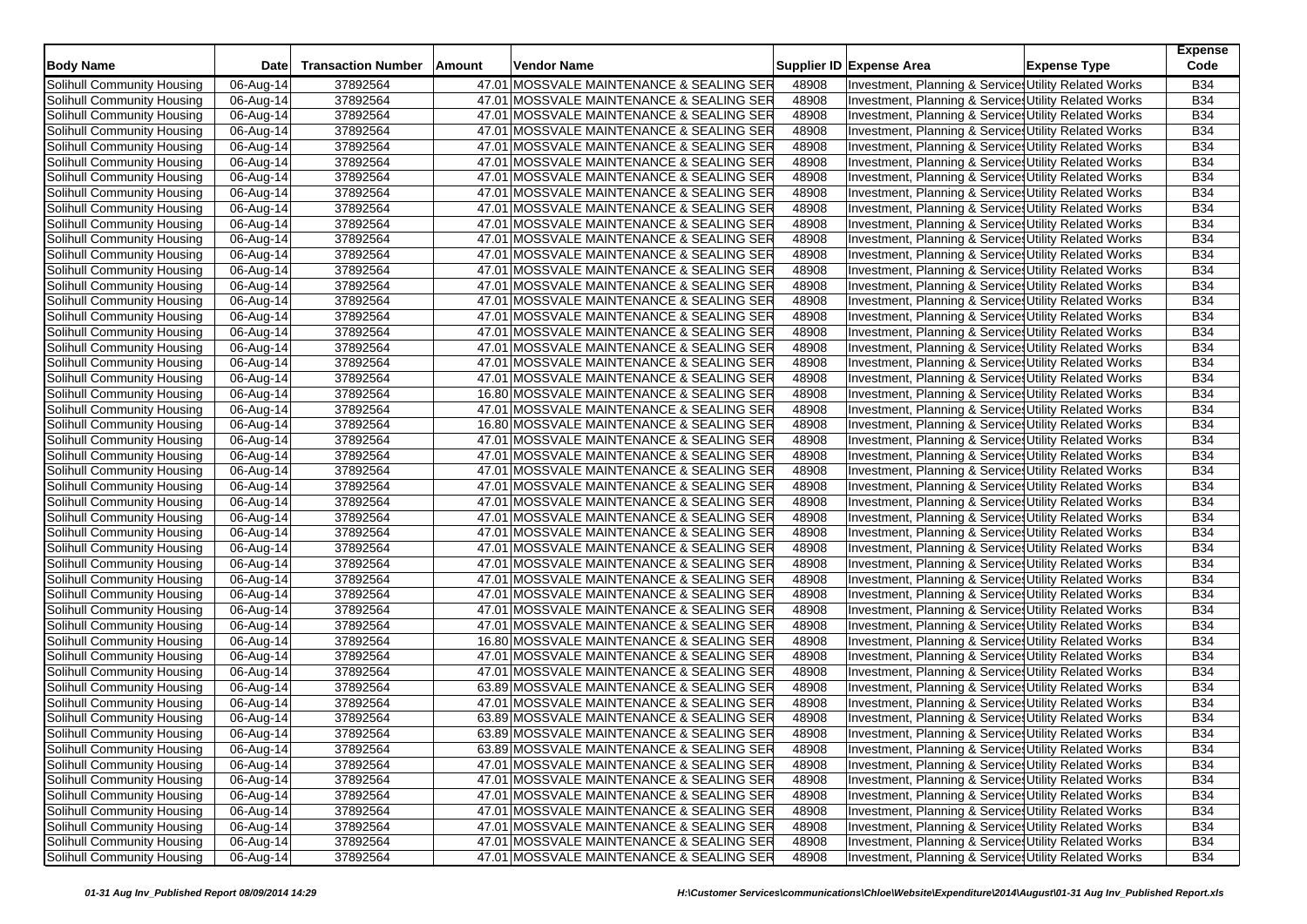| <b>Body Name</b>           | <b>Date</b> | <b>Transaction Number</b> | Amount | Vendor Name                               |       | Supplier ID Expense Area | <b>Expense Type</b>                                   | <b>Expense</b><br>Code |
|----------------------------|-------------|---------------------------|--------|-------------------------------------------|-------|--------------------------|-------------------------------------------------------|------------------------|
|                            |             |                           |        |                                           |       |                          |                                                       |                        |
| Solihull Community Housing | 06-Aug-14   | 37892564                  |        | 47.01 MOSSVALE MAINTENANCE & SEALING SER  | 48908 |                          | Investment, Planning & Services Utility Related Works | <b>B34</b>             |
| Solihull Community Housing | 06-Aug-14   | 37892564                  |        | 47.01 MOSSVALE MAINTENANCE & SEALING SER  | 48908 |                          | Investment, Planning & Service, Utility Related Works | <b>B34</b>             |
| Solihull Community Housing | 06-Aug-14   | 37892564                  |        | 47.01 MOSSVALE MAINTENANCE & SEALING SER  | 48908 |                          | Investment, Planning & Service: Utility Related Works | <b>B34</b>             |
| Solihull Community Housing | 06-Aug-14   | 37892564                  |        | 47.01 MOSSVALE MAINTENANCE & SEALING SER  | 48908 |                          | Investment, Planning & Service: Utility Related Works | <b>B34</b>             |
| Solihull Community Housing | 06-Aug-14   | 37892564                  |        | 219.16 MOSSVALE MAINTENANCE & SEALING SER | 48908 |                          | Investment, Planning & Service: Utility Related Works | <b>B34</b>             |
| Solihull Community Housing | 06-Aug-14   | 37892564                  |        | 47.01 MOSSVALE MAINTENANCE & SEALING SER  | 48908 |                          | Investment, Planning & Service: Utility Related Works | <b>B34</b>             |
| Solihull Community Housing | 06-Aug-14   | 37892564                  |        | 47.01 MOSSVALE MAINTENANCE & SEALING SER  | 48908 |                          | Investment, Planning & Service: Utility Related Works | <b>B34</b>             |
| Solihull Community Housing | 06-Aug-14   | 37892564                  |        | 47.01 MOSSVALE MAINTENANCE & SEALING SER  | 48908 |                          | Investment, Planning & Service, Utility Related Works | <b>B34</b>             |
| Solihull Community Housing | 06-Aug-14   | 37892564                  |        | 47.01 MOSSVALE MAINTENANCE & SEALING SER  | 48908 |                          | Investment, Planning & Service: Utility Related Works | <b>B34</b>             |
| Solihull Community Housing | 06-Aug-14   | 37892564                  |        | 47.01 MOSSVALE MAINTENANCE & SEALING SER  | 48908 |                          | Investment, Planning & Service: Utility Related Works | <b>B34</b>             |
| Solihull Community Housing | 06-Aug-14   | 37892564                  |        | 47.01 MOSSVALE MAINTENANCE & SEALING SER  | 48908 |                          | Investment, Planning & Service, Utility Related Works | <b>B34</b>             |
| Solihull Community Housing | 06-Aug-14   | 37892562                  |        | 388.06 MOSSVALE MAINTENANCE & SEALING SER | 48908 |                          | Investment, Planning & Service, Utility Related Works | <b>B34</b>             |
| Solihull Community Housing | 06-Aug-14   | 37892557                  |        | 47.01 MOSSVALE MAINTENANCE & SEALING SER  | 48908 |                          | Investment, Planning & Service: Utility Related Works | <b>B34</b>             |
| Solihull Community Housing | 06-Aug-14   | 37892557                  |        | 47.01 MOSSVALE MAINTENANCE & SEALING SER  | 48908 |                          | Investment, Planning & Service, Utility Related Works | <b>B34</b>             |
| Solihull Community Housing | 06-Aug-14   | 37892557                  |        | 47.01 MOSSVALE MAINTENANCE & SEALING SER  | 48908 |                          | Investment, Planning & Service, Utility Related Works | <b>B34</b>             |
| Solihull Community Housing | 06-Aug-14   | 37892557                  |        | 47.01 MOSSVALE MAINTENANCE & SEALING SER  | 48908 |                          | Investment, Planning & Service: Utility Related Works | <b>B34</b>             |
| Solihull Community Housing | 06-Aug-14   | 37892557                  |        | 47.01 MOSSVALE MAINTENANCE & SEALING SER  | 48908 |                          | Investment, Planning & Service: Utility Related Works | <b>B34</b>             |
| Solihull Community Housing | 06-Aug-14   | 37892557                  |        | 47.01 MOSSVALE MAINTENANCE & SEALING SER  | 48908 |                          | Investment, Planning & Service, Utility Related Works | <b>B34</b>             |
| Solihull Community Housing | 06-Aug-14   | 37892557                  |        | 47.01 MOSSVALE MAINTENANCE & SEALING SER  | 48908 |                          | Investment, Planning & Service: Utility Related Works | <b>B34</b>             |
| Solihull Community Housing | 06-Aug-14   | 37892557                  |        | 47.01 MOSSVALE MAINTENANCE & SEALING SER  | 48908 |                          | Investment, Planning & Service: Utility Related Works | <b>B34</b>             |
| Solihull Community Housing | 06-Aug-14   | 37892557                  |        | 16.80 MOSSVALE MAINTENANCE & SEALING SER  | 48908 |                          | Investment, Planning & Service, Utility Related Works | <b>B34</b>             |
| Solihull Community Housing | 06-Aug-14   | 37892557                  |        | 47.01 MOSSVALE MAINTENANCE & SEALING SER  | 48908 |                          | Investment, Planning & Service: Utility Related Works | <b>B34</b>             |
| Solihull Community Housing | 06-Aug-14   | 37892557                  |        | 47.01 MOSSVALE MAINTENANCE & SEALING SER  | 48908 |                          | Investment, Planning & Service: Utility Related Works | <b>B34</b>             |
| Solihull Community Housing | 06-Aug-14   | 37892557                  |        | 47.01 MOSSVALE MAINTENANCE & SEALING SER  | 48908 |                          | Investment, Planning & Service, Utility Related Works | <b>B34</b>             |
| Solihull Community Housing | 06-Aug-14   | 37892557                  |        | 47.01 MOSSVALE MAINTENANCE & SEALING SER  | 48908 |                          | Investment, Planning & Service: Utility Related Works | <b>B34</b>             |
| Solihull Community Housing | 06-Aug-14   | 37892557                  |        | 16.80 MOSSVALE MAINTENANCE & SEALING SER  | 48908 |                          | Investment, Planning & Service: Utility Related Works | <b>B34</b>             |
| Solihull Community Housing | 06-Aug-14   | 37892557                  |        | 47.01 MOSSVALE MAINTENANCE & SEALING SER  | 48908 |                          | Investment, Planning & Service, Utility Related Works | <b>B34</b>             |
| Solihull Community Housing | 06-Aug-14   | 37892557                  |        | 47.01 MOSSVALE MAINTENANCE & SEALING SER  | 48908 |                          | Investment, Planning & Service: Utility Related Works | <b>B34</b>             |
| Solihull Community Housing | 06-Aug-14   | 37892557                  |        | 47.01 MOSSVALE MAINTENANCE & SEALING SER  | 48908 |                          | Investment, Planning & Service: Utility Related Works | <b>B34</b>             |
| Solihull Community Housing | 06-Aug-14   | 37892557                  |        | 47.01 MOSSVALE MAINTENANCE & SEALING SER  | 48908 |                          | Investment, Planning & Service, Utility Related Works | <b>B34</b>             |
| Solihull Community Housing | 06-Aug-14   | 37892557                  |        | 47.01 MOSSVALE MAINTENANCE & SEALING SER  | 48908 |                          | Investment, Planning & Service: Utility Related Works | <b>B34</b>             |
| Solihull Community Housing | 06-Aug-14   | 37892557                  |        | 47.01 MOSSVALE MAINTENANCE & SEALING SER  | 48908 |                          | Investment, Planning & Service, Utility Related Works | <b>B34</b>             |
| Solihull Community Housing | 06-Aug-14   | 37892557                  |        | 47.01 MOSSVALE MAINTENANCE & SEALING SER  | 48908 |                          | Investment, Planning & Service, Utility Related Works | <b>B34</b>             |
| Solihull Community Housing | 06-Aug-14   | 37892557                  |        | 47.01 MOSSVALE MAINTENANCE & SEALING SER  | 48908 |                          | Investment, Planning & Service: Utility Related Works | <b>B34</b>             |
| Solihull Community Housing | 06-Aug-14   | 37892557                  |        | 47.01 MOSSVALE MAINTENANCE & SEALING SER  | 48908 |                          | Investment, Planning & Service: Utility Related Works | <b>B34</b>             |
| Solihull Community Housing | 06-Aug-14   | 37892557                  |        | 16.80 MOSSVALE MAINTENANCE & SEALING SER  | 48908 |                          | Investment, Planning & Service, Utility Related Works | <b>B34</b>             |
| Solihull Community Housing | 06-Aug-14   | 37892557                  |        | 47.01 MOSSVALE MAINTENANCE & SEALING SER  | 48908 |                          | Investment, Planning & Service: Utility Related Works | <b>B34</b>             |
| Solihull Community Housing | 06-Aug-14   | 37892557                  |        | 47.01 MOSSVALE MAINTENANCE & SEALING SER  | 48908 |                          | Investment, Planning & Service: Utility Related Works | B34                    |
| Solihull Community Housing | 06-Aug-14   | 37892557                  |        | 47.01 MOSSVALE MAINTENANCE & SEALING SER  | 48908 |                          | Investment, Planning & Service, Utility Related Works | <b>B34</b>             |
| Solihull Community Housing | 06-Aug-14   | 37892557                  |        | 47.01 MOSSVALE MAINTENANCE & SEALING SER  | 48908 |                          | Investment, Planning & Service: Utility Related Works | <b>B34</b>             |
| Solihull Community Housing | 06-Aug-14   | 37892557                  |        | 47.01 MOSSVALE MAINTENANCE & SEALING SER  | 48908 |                          | Investment, Planning & Service: Utility Related Works | <b>B34</b>             |
| Solihull Community Housing | 06-Aug-14   | 37892557                  |        | 47.01 MOSSVALE MAINTENANCE & SEALING SER  | 48908 |                          | Investment, Planning & Service, Utility Related Works | <b>B34</b>             |
| Solihull Community Housing | 06-Aug-14   | 37892557                  |        | 47.01 MOSSVALE MAINTENANCE & SEALING SER  | 48908 |                          | Investment, Planning & Services Utility Related Works | <b>B34</b>             |
| Solihull Community Housing | 06-Aug-14   | 37892557                  |        | 63.89 MOSSVALE MAINTENANCE & SEALING SER  | 48908 |                          | Investment, Planning & Services Utility Related Works | <b>B34</b>             |
| Solihull Community Housing | 06-Aug-14   | 37892557                  |        | 47.01 MOSSVALE MAINTENANCE & SEALING SER  | 48908 |                          | Investment, Planning & Service: Utility Related Works | <b>B34</b>             |
| Solihull Community Housing | 06-Aug-14   | 37892557                  |        | 47.01 MOSSVALE MAINTENANCE & SEALING SER  | 48908 |                          | Investment, Planning & Services Utility Related Works | <b>B34</b>             |
| Solihull Community Housing | 06-Aug-14   | 37892557                  |        | 47.01 MOSSVALE MAINTENANCE & SEALING SER  | 48908 |                          | Investment, Planning & Services Utility Related Works | <b>B34</b>             |
| Solihull Community Housing | 06-Aug-14   | 37892557                  |        | 47.01 MOSSVALE MAINTENANCE & SEALING SER  | 48908 |                          | Investment, Planning & Service Utility Related Works  | <b>B34</b>             |
| Solihull Community Housing | 06-Aug-14   | 37892557                  |        | 16.80 MOSSVALE MAINTENANCE & SEALING SER  | 48908 |                          | Investment, Planning & Service: Utility Related Works | <b>B34</b>             |
| Solihull Community Housing | 06-Aug-14   | 37892557                  |        | 47.01 MOSSVALE MAINTENANCE & SEALING SER  | 48908 |                          | Investment, Planning & Service, Utility Related Works | <b>B34</b>             |
| Solihull Community Housing | 06-Aug-14   | 37892557                  |        | 47.01 MOSSVALE MAINTENANCE & SEALING SER  | 48908 |                          | Investment, Planning & Services Utility Related Works | <b>B34</b>             |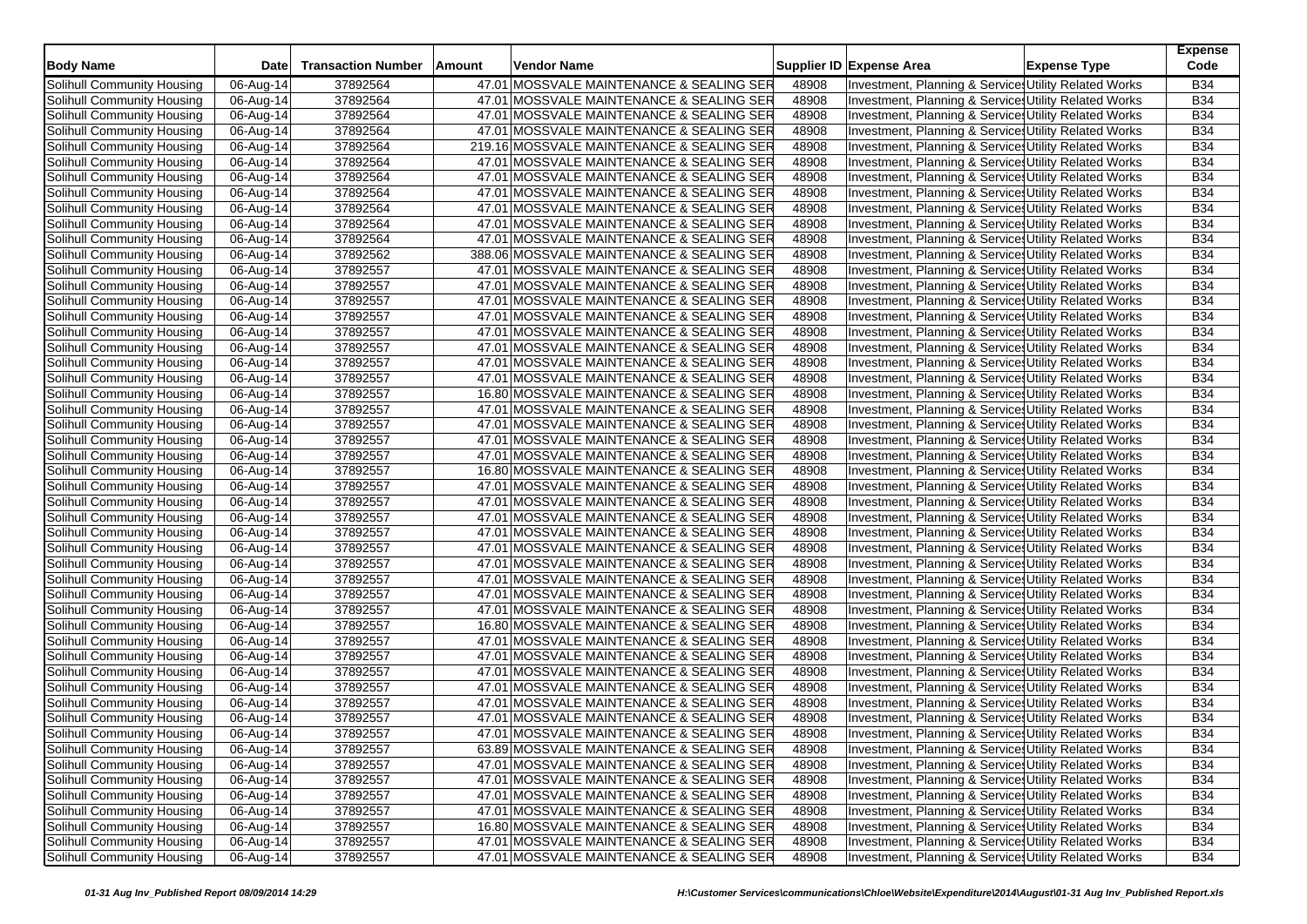| <b>Body Name</b>           | Date        | <b>Transaction Number</b> | Amount | Vendor Name                                |                 | Supplier ID Expense Area                              | <b>Expense Type</b>         | <b>Expense</b><br>Code |
|----------------------------|-------------|---------------------------|--------|--------------------------------------------|-----------------|-------------------------------------------------------|-----------------------------|------------------------|
| Solihull Community Housing | 06-Aug-14   | 37892557                  |        | 47.01 MOSSVALE MAINTENANCE & SEALING SER   | 48908           | Investment, Planning & Service: Utility Related Works |                             | <b>B34</b>             |
| Solihull Community Housing | 06-Aug-14   | 37892557                  |        | 54.92 MOSSVALE MAINTENANCE & SEALING SER   | 48908           | Investment, Planning & Service: Utility Related Works |                             | <b>B34</b>             |
| Solihull Community Housing | 06-Aug-14   | 37892557                  |        | 47.01 MOSSVALE MAINTENANCE & SEALING SER   | 48908           | Investment, Planning & Service: Utility Related Works |                             | <b>B34</b>             |
| Solihull Community Housing | 06-Aug-14   | 37892557                  |        | 47.01 MOSSVALE MAINTENANCE & SEALING SER   | 48908           | Investment, Planning & Service: Utility Related Works |                             | <b>B34</b>             |
| Solihull Community Housing | 06-Aug-14   | 37892557                  |        | 47.01 MOSSVALE MAINTENANCE & SEALING SER   | 48908           | Investment, Planning & Service: Utility Related Works |                             | <b>B34</b>             |
| Solihull Community Housing | 06-Aug-14   | 37892557                  |        | 47.01 MOSSVALE MAINTENANCE & SEALING SER   | 48908           | Investment, Planning & Services Utility Related Works |                             | <b>B34</b>             |
| Solihull Community Housing | 06-Aug-14   | 37892557                  |        | 47.01 MOSSVALE MAINTENANCE & SEALING SER   | 48908           | Investment, Planning & Service: Utility Related Works |                             | <b>B34</b>             |
| Solihull Community Housing | 06-Aug-14   | 37892557                  |        | 47.01 MOSSVALE MAINTENANCE & SEALING SER   | 48908           | Investment, Planning & Services Utility Related Works |                             | <b>B34</b>             |
| Solihull Community Housing | 06-Aug-14   | 37892557                  |        | 47.01 MOSSVALE MAINTENANCE & SEALING SER   | 48908           | Investment, Planning & Services Utility Related Works |                             | <b>B34</b>             |
| Solihull Community Housing | 06-Aug-14   | 37892557                  |        | 47.01 MOSSVALE MAINTENANCE & SEALING SER   | 48908           | Investment, Planning & Service: Utility Related Works |                             | <b>B34</b>             |
| Solihull Community Housing | 06-Aug-14   | 37892557                  |        | 47.01 MOSSVALE MAINTENANCE & SEALING SER   | 48908           | Investment, Planning & Service, Utility Related Works |                             | <b>B34</b>             |
| Solihull Community Housing | 06-Aug-14   | 37892557                  |        | 16.80 MOSSVALE MAINTENANCE & SEALING SER   | 48908           | Investment, Planning & Service: Utility Related Works |                             | <b>B34</b>             |
| Solihull Community Housing | 06-Aug-14   | 37892557                  |        | 16.80 MOSSVALE MAINTENANCE & SEALING SER   | 48908           | Investment, Planning & Services Utility Related Works |                             | <b>B34</b>             |
| Solihull Community Housing | 06-Aug-14   | 37892557                  |        | 16.80 MOSSVALE MAINTENANCE & SEALING SER   | 48908           | Investment, Planning & Service: Utility Related Works |                             | <b>B34</b>             |
| Solihull Community Housing | 06-Aug-14   | 37892557                  |        | 16.80 MOSSVALE MAINTENANCE & SEALING SER   | 48908           | Investment, Planning & Services Utility Related Works |                             | <b>B34</b>             |
| Solihull Community Housing | 06-Aug-14   | 37892552                  |        | 311.35 MOSSVALE MAINTENANCE & SEALING SER  | 48908           | Investment, Planning & Services Utility Related Works |                             | <b>B34</b>             |
| Solihull Community Housing | 05-Aug-14   | 37880570                  |        | 384.97 MOSSVALE MAINTENANCE & SEALING SER  | 48908           | Investment, Planning & Services Utility Related Works |                             | <b>B34</b>             |
| Solihull Community Housing | 05-Aug-14   | 37880566                  |        | 263.22 MOSSVALE MAINTENANCE & SEALING SER  | 48908           | Investment, Planning & Service Utility Related Works  |                             | <b>B34</b>             |
| Solihull Community Housing | 05-Aug-14   | 37880566                  |        | 255.54 MOSSVALE MAINTENANCE & SEALING SER  | 48908           | Investment, Planning & Services Utility Related Works |                             | <b>B34</b>             |
| Solihull Community Housing | 26-Aug-14   | 38696658                  |        | 715.74 MOSSVALE MAINTENANCE & SEALING SER  | 48908           | Investment, Planning & Services Utility Related Works |                             | <b>B34</b>             |
| Solihull Community Housing | 26-Aug-14   | 38696644                  |        | 1969.80 MOSSVALE MAINTENANCE & SEALING SER | 48908           | Investment, Planning & Service: Utility Related Works |                             | <b>B34</b>             |
| Solihull Community Housing | 13-Aug-14   | 38233584                  |        | 614.50 MOSSVALE MAINTENANCE & SEALING SER  | 48908           | Investment, Planning & Services Utility Related Works |                             | <b>B34</b>             |
| Solihull Community Housing | 26-Aug-14   | 38696652                  |        | 916.47 MOSSVALE MAINTENANCE & SEALING SER  | 48908           | <b>MST</b>                                            | <b>Internal Works</b>       | <b>B31</b>             |
| Solihull Community Housing | 26-Aug-14   | 38696650                  |        | 230.59 MOSSVALE MAINTENANCE & SEALING SER  | 48908           | <b>MST</b>                                            | <b>Internal Works</b>       | <b>B31</b>             |
| Solihull Community Housing | 26-Aug-14   | 38696684                  |        | 1095.51 MOSSVALE MAINTENANCE & SEALING SER | 48908           | <b>MST</b>                                            | Internal Works              | <b>B31</b>             |
| Solihull Community Housing | 13-Aug-14   | 38233610                  |        | 1539.65 MOSSVALE MAINTENANCE & SEALING SER | 48908           | <b>MST</b>                                            | <b>Internal Works</b>       | <b>B31</b>             |
| Solihull Community Housing | 06-Aug-14   | 37892559                  |        | 2235.05 MOSSVALE MAINTENANCE & SEALING SER | 48908           | <b>MST</b>                                            | <b>Internal Works</b>       | <b>B31</b>             |
| Solihull Community Housing | 26-Aug-14   | 38696687                  |        | 465.48 MOSSVALE MAINTENANCE & SEALING SER  | 48908           | <b>MST</b>                                            | <b>Internal Works</b>       | <b>B31</b>             |
| Solihull Community Housing | 26-Aug-14   | 38696686                  |        | 400.48 MOSSVALE MAINTENANCE & SEALING SER  | 48908           | <b>MST</b>                                            | <b>Internal Works</b>       | <b>B31</b>             |
| Solihull Community Housing | 13-Aug-14   | 38233588                  |        | 295.13 MOSSVALE MAINTENANCE & SEALING SER  | 48908           | <b>MST</b>                                            | <b>Internal Works</b>       | <b>B31</b>             |
| Solihull Community Housing | 06-Aug-14   | 37892591                  |        | 390.40 MOSSVALE MAINTENANCE & SEALING SER  | 48908           | <b>MST</b>                                            | <b>Internal Works</b>       | <b>B31</b>             |
| Solihull Community Housing | 06-Aug-14   | 37892590                  |        | 400.48 MOSSVALE MAINTENANCE & SEALING SER  | 48908           | <b>MST</b>                                            | Internal Works              | <b>B31</b>             |
| Solihull Community Housing | 06-Aug-14   | 37892555                  |        | 828.07 MOSSVALE MAINTENANCE & SEALING SER  | 48908           | <b>Housing Management</b>                             | <b>Other Premises Costs</b> | <b>B90</b>             |
| Solihull Community Housing | 06-Aug-14   | 37898547                  |        | 768.37 MOSSVALE MAINTENANCE & SEALING SER  | 48908           | Capital                                               | <b>Contractor Payments</b>  | <b>B70</b>             |
| Solihull Community Housing | 26-Aug-14   | 38696685                  |        | 824.65 MOSSVALE MAINTENANCE & SEALING SER  | 48908           | <b>MST</b>                                            | Internal Works              | <b>B31</b>             |
| Solihull Community Housing | 26-Aug-14   | 38696654                  |        | 610.20 MOSSVALE MAINTENANCE & SEALING SER  | 48908           | <b>MST</b>                                            | <b>Internal Works</b>       | <b>B31</b>             |
| Solihull Community Housing | 06-Aug-14   | 37892566                  |        | 955.09 MOSSVALE MAINTENANCE & SEALING SER  | 48908           | MST                                                   | <b>Internal Works</b>       | <b>B31</b>             |
| Solihull Community Housing | 06-Aug-14   | 37892558                  |        | 890.55 MOSSVALE MAINTENANCE & SEALING SER  | 48908           | MST                                                   | Internal Works              | <b>B31</b>             |
| Solihull Community Housing | 06-Aug-14   | 37892554                  |        | 1300.89 MOSSVALE MAINTENANCE & SEALING SER | 48908           | <b>MST</b>                                            | <b>Internal Works</b>       | <b>B31</b>             |
| Solihull Community Housing | 05-Aug-14   | 37880565                  |        | 1485.37 MOSSVALE MAINTENANCE & SEALING SER | 48908           | <b>MST</b>                                            | Internal Works              | <b>B31</b>             |
| Solihull Community Housing | 05-Aug-14   | 37880563                  |        | 672.96 MOSSVALE MAINTENANCE & SEALING SER  | 48908           | <b>MST</b>                                            | <b>Internal Works</b>       | <b>B31</b>             |
| Solihull Community Housing | 06-Aug-14   | 37890549                  |        | 542.09 REDACTED PERSONAL DATA              | 5943686         | Capital                                               | <b>Contractor Payments</b>  | <b>B70</b>             |
| Solihull Community Housing | 06-Aug-14   | 37890549                  |        | 5400.00 REDACTED PERSONAL DATA             | 5943686         | Capital                                               | Contractor Payments         | <b>B70</b>             |
| Solihull Community Housing | 08-Aug-14   | 37983547                  |        | 22500.00 REDACTED PERSONAL DATA            | 6250686 Capital |                                                       | Contractor Payments         | <b>B70</b>             |
| Solihull Community Housing | 11-Aug-14   | 38021549                  |        | 1724.00 REDACTED PERSONAL DATA             | 88232           | <b>Balance Sheet</b>                                  | Movement Incentive Sche     | U32                    |
| Solihull Community Housing | 14-Aug-14   | 38250551                  |        | 497.78 MTD SCAFFOLDING LTD                 | 233945          | <b>MST</b>                                            | <b>External Structures</b>  | <b>B33</b>             |
| Solihull Community Housing | 14-Aug-14   | 38250550                  |        | 374.12 MTD SCAFFOLDING LTD                 | 233945          | <b>MST</b>                                            | <b>External Structures</b>  | <b>B33</b>             |
| Solihull Community Housing | 13-Aug-14   | 38233577                  |        | 374.12 MTD SCAFFOLDING LTD                 | 233945          | <b>MST</b>                                            | <b>External Structures</b>  | <b>B33</b>             |
| Solihull Community Housing | $13-Aug-14$ | 38233576                  |        | 374.12 MTD SCAFFOLDING LTD                 | 233945          | <b>MST</b>                                            | <b>External Structures</b>  | <b>B33</b>             |
| Solihull Community Housing | 13-Aug-14   | 38233574                  |        | 374.12 MTD SCAFFOLDING LTD                 | 233945          | <b>MST</b>                                            | <b>External Structures</b>  | <b>B33</b>             |
| Solihull Community Housing | 13-Aug-14   | 38233573                  |        | 374.12 MTD SCAFFOLDING LTD                 | 233945          | <b>MST</b>                                            | <b>External Structures</b>  | <b>B33</b>             |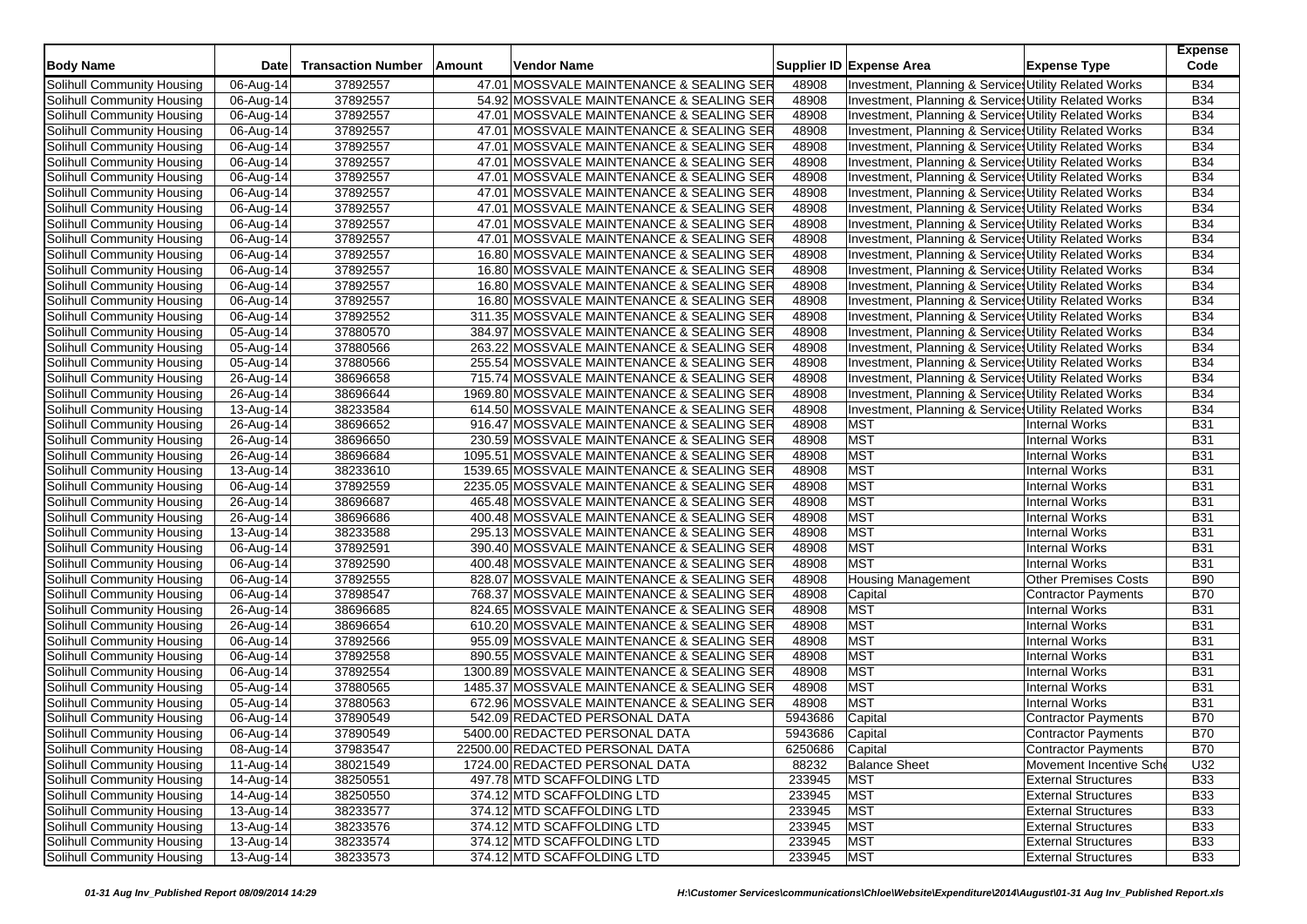|                                   |                         |                           |        |                                            |             |                                              |                            | <b>Expense</b>  |
|-----------------------------------|-------------------------|---------------------------|--------|--------------------------------------------|-------------|----------------------------------------------|----------------------------|-----------------|
| <b>Body Name</b>                  | <b>Date</b>             | <b>Transaction Number</b> | Amount | Vendor Name                                |             | Supplier ID Expense Area                     | <b>Expense Type</b>        | Code            |
| Solihull Community Housing        | 13-Aug-14               | 38233575                  |        | 748.24 MTD SCAFFOLDING LTD                 | 233945      | <b>MST</b>                                   | <b>External Structures</b> | <b>B33</b>      |
| Solihull Community Housing        | 08-Aug-14               | 37998574                  |        | 747.19 MTD SCAFFOLDING LTD                 | 233945      | <b>MST</b>                                   | <b>External Structures</b> | <b>B33</b>      |
| Solihull Community Housing        | 08-Aug-14               | 37998573                  |        | 374.12 MTD SCAFFOLDING LTD                 | 233945      | <b>MST</b>                                   | <b>External Structures</b> | <b>B33</b>      |
| Solihull Community Housing        | 21-Aug-14               | 38593555                  |        | 39.50 NATIONAL PLASTICS                    | 206818      | <b>MST</b>                                   | Stocks                     | R <sub>10</sub> |
| <b>Solihull Community Housing</b> | 21-Aug-14               | 38593555                  |        | 154.00 NATIONAL PLASTICS                   | 206818      | <b>MST</b>                                   | <b>Stocks</b>              | R <sub>10</sub> |
| Solihull Community Housing        | $\overline{2}$ 1-Aug-14 | 38593555                  |        | 49.00 NATIONAL PLASTICS                    | 206818      | <b>MST</b>                                   | <b>Stocks</b>              | R <sub>10</sub> |
| Solihull Community Housing        | 04-Aug-14               | 37827587                  |        | 18.30 NATIONAL PLASTICS                    | 206818      | <b>MST</b>                                   | <b>Stocks</b>              | R <sub>10</sub> |
| Solihull Community Housing        | 04-Aug-14               | 37827587                  |        | 19.85 NATIONAL PLASTICS                    | 206818      | <b>MST</b>                                   | <b>Stocks</b>              | R <sub>10</sub> |
| Solihull Community Housing        | 04-Aug-14               | 37827587                  |        | 209.25 NATIONAL PLASTICS                   | 206818      | <b>MST</b>                                   | Stocks                     | R <sub>10</sub> |
| Solihull Community Housing        | 04-Aug-14               | 37827586                  |        | 308.00 NATIONAL PLASTICS                   | 206818      | <b>MST</b>                                   | Stocks                     | R <sub>10</sub> |
| Solihull Community Housing        | 04-Aug-14               | 37827586                  |        | 47.60 NATIONAL PLASTICS                    | 206818      | <b>MST</b>                                   | <b>Stocks</b>              | R <sub>10</sub> |
| Solihull Community Housing        | 13-Aug-14               | 38224568                  |        | 463.22 NEOPOST FINANCE LTD                 | 115406      | Finance                                      | Postages                   | D <sub>21</sub> |
| Solihull Community Housing        | 22-Aug-14               | 38595553                  |        | 15.00 NEOPOST LTD                          | 6967        | Finance                                      | Postages                   | D <sub>21</sub> |
| Solihull Community Housing        | 22-Aug-14               | 38595553                  |        | 3400.00 NEOPOST LTD                        | 6967        | Finance                                      | Postages                   | D <sub>21</sub> |
| Solihull Community Housing        | $21-Aug-14$             | 38593553                  |        | 4.20 NICHOLLS & CLARKE BUILDING PRODUCTS   | 176278      | <b>MST</b>                                   | <b>Stocks</b>              | R <sub>10</sub> |
| Solihull Community Housing        | 21-Aug-14               | 38593553                  |        | 53.94 NICHOLLS & CLARKE BUILDING PRODUCTS  | 176278      | <b>MST</b>                                   | <b>Stocks</b>              | R <sub>10</sub> |
| Solihull Community Housing        | 21-Aug-14               | 38593553                  |        | 22.94 NICHOLLS & CLARKE BUILDING PRODUCTS  | 176278      | <b>MST</b>                                   | <b>Stocks</b>              | R <sub>10</sub> |
| Solihull Community Housing        | $\overline{2}$ 1-Aug-14 | 38593553                  |        | 26.34 NICHOLLS & CLARKE BUILDING PRODUCTS  | 176278      | <b>MST</b>                                   | <b>Stocks</b>              | R <sub>10</sub> |
| Solihull Community Housing        | 21-Aug-14               | 38593553                  |        | 33.77 NICHOLLS & CLARKE BUILDING PRODUCTS  | 176278      | <b>MST</b>                                   | <b>Stocks</b>              | R <sub>10</sub> |
| Solihull Community Housing        | 21-Aug-14               | 38593553                  |        | 222.79 NICHOLLS & CLARKE BUILDING PRODUCT  | 176278      | <b>MST</b>                                   | <b>Stocks</b>              | R <sub>10</sub> |
| Solihull Community Housing        | 21-Aug-14               | 38593553                  |        | 206.48 NICHOLLS & CLARKE BUILDING PRODUCTS | 176278      | <b>MST</b>                                   | <b>Stocks</b>              | R <sub>10</sub> |
| Solihull Community Housing        | 21-Aug-14               | 38593553                  |        | 16.77 NICHOLLS & CLARKE BUILDING PRODUCTS  | 176278      | <b>MST</b>                                   | <b>Stocks</b>              | R <sub>10</sub> |
| <b>Solihull Community Housing</b> | 14-Aug-14               | 38256547                  |        | 619.44 NICHOLLS & CLARKE BUILDING PRODUCTS | 176278      | <b>MST</b>                                   | <b>Stocks</b>              | R <sub>10</sub> |
| Solihull Community Housing        | 14-Aug-14               | 38256548                  |        | 117.02 NICHOLLS & CLARKE BUILDING PRODUCTS | 176278      | <b>MST</b>                                   | <b>Stocks</b>              | R <sub>10</sub> |
| Solihull Community Housing        | 14-Aug-14               | 38256548                  |        | 222.81 NICHOLLS & CLARKE BUILDING PRODUCTS | 176278      | <b>MST</b>                                   | <b>Stocks</b>              | R <sub>10</sub> |
| Solihull Community Housing        | 04-Aug-14               | 37827548                  |        | 222.79 NICHOLLS & CLARKE BUILDING PRODUCTS | 176278      | <b>MST</b>                                   | <b>Stocks</b>              | R <sub>10</sub> |
| Solihull Community Housing        | 04-Aug-14               | 37827548                  |        | 26.34 NICHOLLS & CLARKE BUILDING PRODUCTS  | 176278      | <b>MST</b>                                   | <b>Stocks</b>              | R <sub>10</sub> |
| Solihull Community Housing        | 04-Aug-14               | 37827548                  |        | 25.81 NICHOLLS & CLARKE BUILDING PRODUCTS  | 176278      | <b>MST</b>                                   | <b>Stocks</b>              | R <sub>10</sub> |
| Solihull Community Housing        | 04-Aug-14               | 37827547                  |        | 216.48 NICHOLLS & CLARKE BUILDING PRODUCTS | 176278      | <b>MST</b>                                   | <b>Stocks</b>              | R <sub>10</sub> |
| Solihull Community Housing        | 29-Aug-14               | 38777578                  |        | 928.80 NIYAA PEOPLE                        | 1651616     | Capital                                      | <b>Contractor Payments</b> | <b>B70</b>      |
| Solihull Community Housing        | 22-Aug-14               | 38595568                  |        | 943.20 NIYAA PEOPLE                        | 1651616     | Capital                                      | <b>Contractor Payments</b> | <b>B70</b>      |
| Solihull Community Housing        | 14-Aug-14               | 38249653                  |        | 936.00 NIYAA PEOPLE                        | 1651616     | Capital                                      | <b>Contractor Payments</b> | <b>B70</b>      |
| Solihull Community Housing        | 13-Aug-14               | 38224571                  |        | 940.95 NIYAA PEOPLE                        | 1651616     | Capital                                      | <b>Contractor Payments</b> | <b>B70</b>      |
| Solihull Community Housing        | $\overline{1}$ 3-Aug-14 | 38224570                  |        | 939.60 NIYAA PEOPLE                        | 1651616     | Capital                                      | <b>Contractor Payments</b> | <b>B70</b>      |
| Solihull Community Housing        | 29-Aug-14               | 38777579                  |        | 948.30 NIYAA PEOPLE                        | 1651616     | Investment, Planning & Service: Agency Staff |                            | A60             |
| Solihull Community Housing        | 22-Aug-14               | 38595569                  |        | 869.70 NIYAA PEOPLE                        | 1651616     | Investment, Planning & Service: Agency Staff |                            | A60             |
| Solihull Community Housing        | 14-Aug-14               | 38249652                  |        | 900.00 NIYAA PEOPLE                        | 1651616     | Investment, Planning & Service: Agency Staff |                            | A60             |
| Solihull Community Housing        | 13-Aug-14               | 38224569                  |        | 943.20 NIYAA PEOPLE                        | 1651616     | Investment, Planning & Service: Agency Staff |                            | A60             |
| Solihull Community Housing        | 06-Aug-14               | 37900548                  |        | 813.30 NIYAA PEOPLE                        | 1651616     | Investment, Planning & Service: Agency Staff |                            | A60             |
| Solihull Community Housing        | 22-Aug-14               | 38595549                  |        | 406.80 NOPAC MIDLAND SUPPLIES              | 9619        | Investment, Planning & Service: Adaptations  |                            | <b>B83</b>      |
| Solihull Community Housing        | 26-Aug-14               | 38696714                  |        | 1506.94 NOVUS PROPERTY SOLUTIONS           | 3522686     | <b>MST</b>                                   | Voids                      | <b>B38</b>      |
| Solihull Community Housing        | 26-Aug-14               | 38696713                  |        | 309.44 NOVUS PROPERTY SOLUTIONS            | 3522686     | <b>MST</b>                                   | Voids                      | <b>B38</b>      |
| Solihull Community Housing        | 26-Aug-14               | 38696711                  |        | 1309.50 NOVUS PROPERTY SOLUTIONS           | 3522686     | <b>MST</b>                                   | Voids                      | <b>B38</b>      |
| Solihull Community Housing        | 26-Aug-14               | 38696710                  |        | 712.38 NOVUS PROPERTY SOLUTIONS            | 3522686 MST |                                              | Voids                      | <b>B38</b>      |
| Solihull Community Housing        | 26-Aug-14               | 38696709                  |        | 542.56 NOVUS PROPERTY SOLUTIONS            | 3522686 MST |                                              | Voids                      | <b>B38</b>      |
| Solihull Community Housing        | 26-Aug-14               | 38696707                  |        | 3090.86 NOVUS PROPERTY SOLUTIONS           | 3522686 MST |                                              | Voids                      | <b>B38</b>      |
| Solihull Community Housing        | 26-Aug-14               | 38696706                  |        | 309.44 NOVUS PROPERTY SOLUTIONS            | 3522686     | <b>MST</b>                                   | Voids                      | <b>B38</b>      |
| Solihull Community Housing        | 26-Aug-14               | 38696708                  |        | 1223.35 NOVUS PROPERTY SOLUTIONS           | 3522686     | <b>MST</b>                                   | Voids                      | <b>B38</b>      |
| Solihull Community Housing        | $14-Aug-14$             | 38321629                  |        | 773.60 NOVUS PROPERTY SOLUTIONS            | 3522686     | <b>MST</b>                                   | Voids                      | <b>B38</b>      |
| Solihull Community Housing        | 14-Aug-14               | 38321628                  |        | 620.29 NOVUS PROPERTY SOLUTIONS            | 3522686     | <b>MST</b>                                   | Voids                      | <b>B38</b>      |
| Solihull Community Housing        | 14-Aug-14               | 38321627                  |        | 260.15 NOVUS PROPERTY SOLUTIONS            | 3522686     | <b>MST</b>                                   | Voids                      | <b>B38</b>      |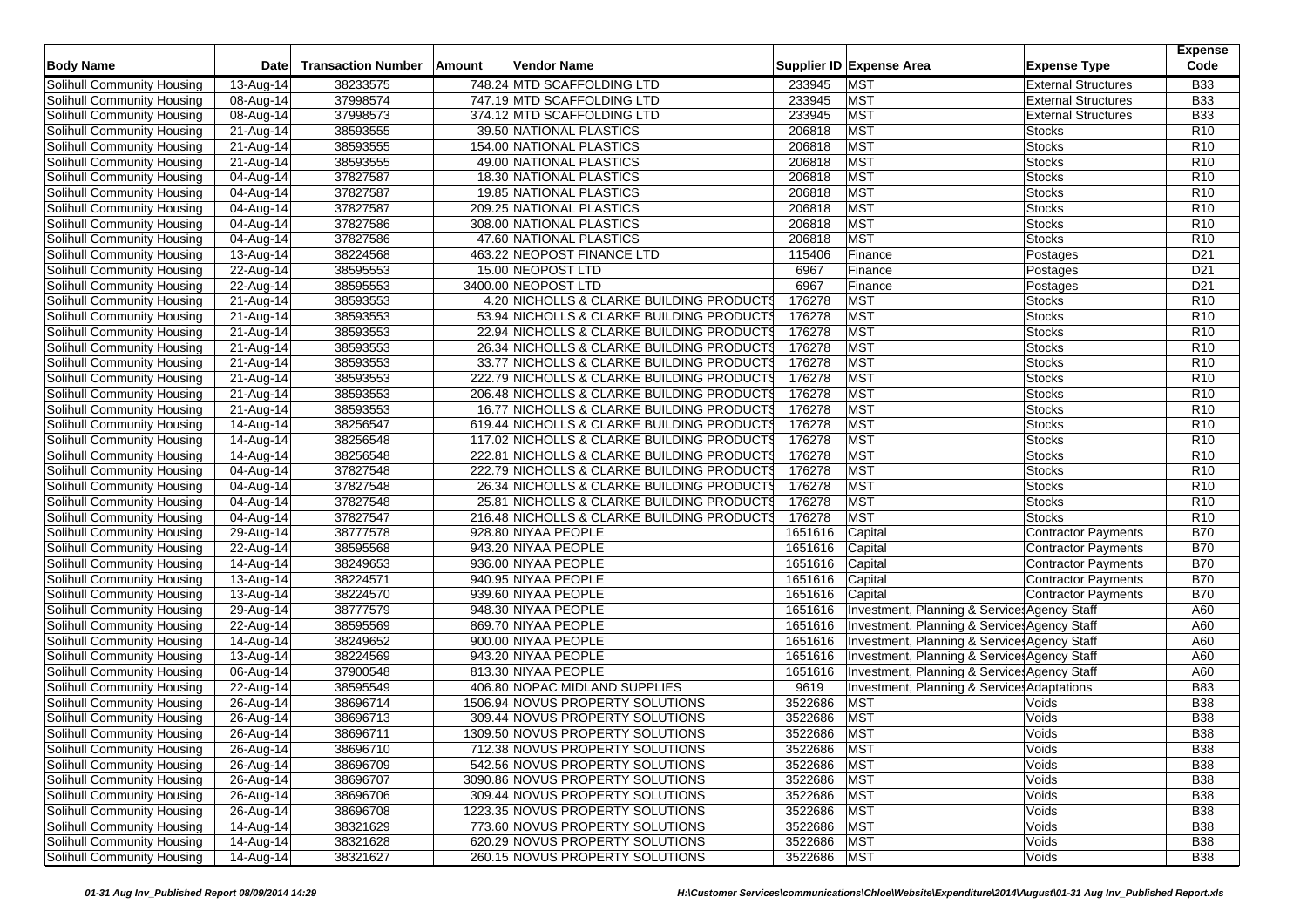| <b>Body Name</b>           | <b>Date</b>             | <b>Transaction Number</b> | Amount | Vendor Name                                 |             | Supplier ID Expense Area | <b>Expense Type</b>   | <b>Expense</b><br>Code |
|----------------------------|-------------------------|---------------------------|--------|---------------------------------------------|-------------|--------------------------|-----------------------|------------------------|
| Solihull Community Housing | 14-Aug-14               | 38321626                  |        | 975.79 NOVUS PROPERTY SOLUTIONS             | 3522686     | <b>MST</b>               | Voids                 | <b>B38</b>             |
| Solihull Community Housing | 14-Aug-14               | 38321625                  |        | 792.22 NOVUS PROPERTY SOLUTIONS             | 3522686     | <b>MST</b>               | Voids                 | <b>B38</b>             |
| Solihull Community Housing | $\overline{14}$ -Aug-14 | 38321623                  |        | 1480.61 NOVUS PROPERTY SOLUTIONS            | 3522686     | <b>MST</b>               | Voids                 | <b>B38</b>             |
| Solihull Community Housing | 14-Aug-14               | 38321622                  |        | 309.44 NOVUS PROPERTY SOLUTIONS             | 3522686     | <b>MST</b>               | Voids                 | <b>B38</b>             |
| Solihull Community Housing | 14-Aug-14               | 38321612                  |        | 309.44 NOVUS PROPERTY SOLUTIONS             | 3522686     | <b>MST</b>               | Voids                 | <b>B38</b>             |
| Solihull Community Housing | 06-Aug-14               | 37892632                  |        | 638.04 NOVUS PROPERTY SOLUTIONS             | 3522686     | <b>MST</b>               | Voids                 | <b>B38</b>             |
| Solihull Community Housing | 14-Aug-14               | 38321617                  |        | 423.40 NOVUS PROPERTY SOLUTIONS             | 3522686     | <b>MST</b>               | <b>Internal Works</b> | <b>B31</b>             |
| Solihull Community Housing | 14-Aug-14               | 38321618                  |        | 307.20 NOVUS PROPERTY SOLUTIONS             | 3522686     | <b>MST</b>               | <b>Internal Works</b> | <b>B31</b>             |
| Solihull Community Housing | 11-Aug-14               | 38090603                  |        | 309.44 NOVUS PROPERTY SOLUTIONS             | 3522686     | <b>MST</b>               | <b>Internal Works</b> | <b>B31</b>             |
| Solihull Community Housing | 11-Aug-14               | 38090602                  |        | 232.40 NOVUS PROPERTY SOLUTIONS             | 3522686     | <b>MST</b>               | <b>Internal Works</b> | <b>B31</b>             |
| Solihull Community Housing | 11-Aug-14               | 38090593                  |        | 516.00 NOVUS PROPERTY SOLUTIONS             | 3522686     | <b>MST</b>               | <b>Internal Works</b> | <b>B31</b>             |
|                            |                         | 38090585                  |        | 265.60 NOVUS PROPERTY SOLUTIONS             | 3522686     | MST                      |                       |                        |
| Solihull Community Housing | 11-Aug-14               |                           |        |                                             |             |                          | <b>Internal Works</b> | <b>B31</b>             |
| Solihull Community Housing | 11-Aug-14               | 38090576                  |        | 215.80 NOVUS PROPERTY SOLUTIONS             | 3522686     | <b>MST</b>               | <b>Internal Works</b> | <b>B31</b>             |
| Solihull Community Housing | 11-Aug-14               | 38090572                  |        | 266.40 NOVUS PROPERTY SOLUTIONS             | 3522686     | <b>MST</b>               | <b>Internal Works</b> | <b>B31</b>             |
| Solihull Community Housing | $26-Aug-14$             | 38696723                  |        | 309.44 NOVUS PROPERTY SOLUTIONS             | 3522686     | <b>MST</b>               | <b>Internal Works</b> | <b>B31</b>             |
| Solihull Community Housing | 26-Aug-14               | 38696718                  |        | 309.44 NOVUS PROPERTY SOLUTIONS             | 3522686     | <b>MST</b>               | <b>Internal Works</b> | <b>B31</b>             |
| Solihull Community Housing | 26-Aug-14               | 38696712                  |        | 511.94 NOVUS PROPERTY SOLUTIONS             | 3522686     | <b>MST</b>               | <b>Internal Works</b> | <b>B31</b>             |
| Solihull Community Housing | 26-Aug-14               | 38696705                  |        | 363.80 NOVUS PROPERTY SOLUTIONS             | 3522686     | <b>MST</b>               | <b>Internal Works</b> | <b>B31</b>             |
| Solihull Community Housing | 06-Aug-14               | 37892631                  |        | 309.44 NOVUS PROPERTY SOLUTIONS             | 3522686     | <b>MST</b>               | <b>Internal Works</b> | <b>B31</b>             |
| Solihull Community Housing | 06-Aug-14               | 37892629                  |        | 309.44 NOVUS PROPERTY SOLUTIONS             | 3522686     | <b>MST</b>               | <b>Internal Works</b> | <b>B31</b>             |
| Solihull Community Housing | 22-Aug-14               | 38595571                  |        | 992.00 NOVUS PROPERTY SOLUTIONS             | 3522686     | <b>MST</b>               | <b>Internal Works</b> | <b>B31</b>             |
| Solihull Community Housing | $\overline{22}$ -Aug-14 | 38595571                  |        | 548.00 NOVUS PROPERTY SOLUTIONS             | 3522686     | <b>MST</b>               | <b>Internal Works</b> | <b>B31</b>             |
| Solihull Community Housing | 22-Aug-14               | 38595570                  |        | 1716.00 NOVUS PROPERTY SOLUTIONS            | 3522686     | <b>MST</b>               | <b>Internal Works</b> | <b>B31</b>             |
| Solihull Community Housing | 13-Aug-14               | 38230669                  |        | 1716.00 NOVUS PROPERTY SOLUTIONS            | 3522686     | <b>MST</b>               | <b>Internal Works</b> | <b>B31</b>             |
| Solihull Community Housing | 13-Aug-14               | 38230548                  |        | 1716.00 NOVUS PROPERTY SOLUTIONS            | 3522686     | <b>MST</b>               | <b>Internal Works</b> | <b>B31</b>             |
| Solihull Community Housing | 13-Aug-14               | 38230547                  |        | 1716.00 NOVUS PROPERTY SOLUTIONS            | 3522686     | <b>MST</b>               | <b>Internal Works</b> | <b>B31</b>             |
| Solihull Community Housing | 13-Aug-14               | 38224572                  |        | 1716.00 NOVUS PROPERTY SOLUTIONS            | 3522686     | <b>MST</b>               | <b>Internal Works</b> | <b>B31</b>             |
| Solihull Community Housing | 08-Aug-14               | 37998592                  |        | 446.04 NOVUS PROPERTY SOLUTIONS             | 3522686     | <b>MST</b>               | Voids                 | <b>B38</b>             |
| Solihull Community Housing | 14-Aug-14               | 38321615                  |        | 309.44 NOVUS PROPERTY SOLUTIONS             | 3522686     | <b>MST</b>               | <b>Internal Works</b> | <b>B31</b>             |
| Solihull Community Housing | 21-Aug-14               | 38571631                  |        | 29.18 NPOWER BUSINESS & SOCIAL HOUSING L'   | 2846690     | MST                      | Voids                 | <b>B38</b>             |
| Solihull Community Housing | 21-Aug-14               | 38571631                  |        | 29.18 NPOWER BUSINESS & SOCIAL HOUSING L'   | 2846690     | <b>MST</b>               | Voids                 | <b>B38</b>             |
| Solihull Community Housing | 21-Aug-14               | 38571631                  |        | 29.18 NPOWER BUSINESS & SOCIAL HOUSING LT   | 2846690     | <b>MST</b>               | Voids                 | <b>B38</b>             |
| Solihull Community Housing | $\overline{2}$ 1-Aug-14 | 38571631                  |        | 29.18 NPOWER BUSINESS & SOCIAL HOUSING LT   | 2846690     | <b>MST</b>               | Voids                 | <b>B38</b>             |
| Solihull Community Housing | 21-Aug-14               | 38571631                  |        | 29.18 NPOWER BUSINESS & SOCIAL HOUSING LT   | 2846690     | <b>MST</b>               | Voids                 | <b>B38</b>             |
| Solihull Community Housing | 21-Aug-14               | 38571631                  |        | 29.18 NPOWER BUSINESS & SOCIAL HOUSING L'   | 2846690     | <b>MST</b>               | Voids                 | <b>B38</b>             |
| Solihull Community Housing | 21-Aug-14               | 38571631                  |        | 29.18 NPOWER BUSINESS & SOCIAL HOUSING LT   | 2846690     | MST                      | Voids                 | <b>B38</b>             |
| Solihull Community Housing | 08-Aug-14               | 37998591                  |        | 2504.01 NPOWER BUSINESS & SOCIAL HOUSING LT | 2846690     | <b>MST</b>               | Voids                 | <b>B38</b>             |
| Solihull Community Housing | 06-Aug-14               | 37892628                  |        | 33.17 NPOWER BUSINESS & SOCIAL HOUSING LT   | 2846690     | <b>MST</b>               | Voids                 | <b>B38</b>             |
| Solihull Community Housing | 06-Aug-14               | 37892628                  |        | 33.17 NPOWER BUSINESS & SOCIAL HOUSING LT   | 2846690     | MST                      | Voids                 | <b>B38</b>             |
| Solihull Community Housing | 06-Aug-14               | 37892628                  |        | 33.17 NPOWER BUSINESS & SOCIAL HOUSING LT   | 2846690     | <b>MST</b>               | Voids                 | <b>B38</b>             |
| Solihull Community Housing | 06-Aug-14               | 37892628                  |        | 33.17 NPOWER BUSINESS & SOCIAL HOUSING L'   | 2846690     | <b>MST</b>               | Voids                 | <b>B38</b>             |
| Solihull Community Housing | 06-Aug-14               | 37892628                  |        | 33.17 NPOWER BUSINESS & SOCIAL HOUSING LT   | 2846690     | <b>MST</b>               | Voids                 | <b>B38</b>             |
| Solihull Community Housing | 06-Aug-14               | 37892628                  |        | 33.17 NPOWER BUSINESS & SOCIAL HOUSING LT   | 2846690     | <b>MST</b>               | Voids                 | <b>B38</b>             |
|                            |                         |                           |        |                                             |             |                          |                       |                        |
| Solihull Community Housing | 06-Aug-14               | 37892628                  |        | 33.17 NPOWER BUSINESS & SOCIAL HOUSING LT   | 2846690 MST |                          | Voids                 | <b>B38</b>             |
| Solihull Community Housing | 06-Aug-14               | 37892628                  |        | 33.17 NPOWER BUSINESS & SOCIAL HOUSING LT   | 2846690 MST |                          | Voids                 | <b>B38</b>             |
| Solihull Community Housing | 06-Aug-14               | 37892628                  |        | 33.17 NPOWER BUSINESS & SOCIAL HOUSING LT   | 2846690 MST |                          | Voids                 | <b>B38</b>             |
| Solihull Community Housing | 06-Aug-14               | 37892628                  |        | 33.17 NPOWER BUSINESS & SOCIAL HOUSING LT   | 2846690 MST |                          | Voids                 | <b>B38</b>             |
| Solihull Community Housing | 06-Aug-14               | 37892628                  |        | 33.17 NPOWER BUSINESS & SOCIAL HOUSING LT   | 2846690     | <b>MST</b>               | Voids                 | <b>B38</b>             |
| Solihull Community Housing | 06-Aug-14               | 37892628                  |        | 33.17 NPOWER BUSINESS & SOCIAL HOUSING LT   | 2846690 MST |                          | Voids                 | <b>B38</b>             |
| Solihull Community Housing | 06-Aug-14               | 37892628                  |        | 33.17 NPOWER BUSINESS & SOCIAL HOUSING LT   | 2846690 MST |                          | Voids                 | <b>B38</b>             |
| Solihull Community Housing | 06-Aug-14               | 37892626                  |        | 33.17 NPOWER BUSINESS & SOCIAL HOUSING LT   | 2846690 MST |                          | Voids                 | <b>B38</b>             |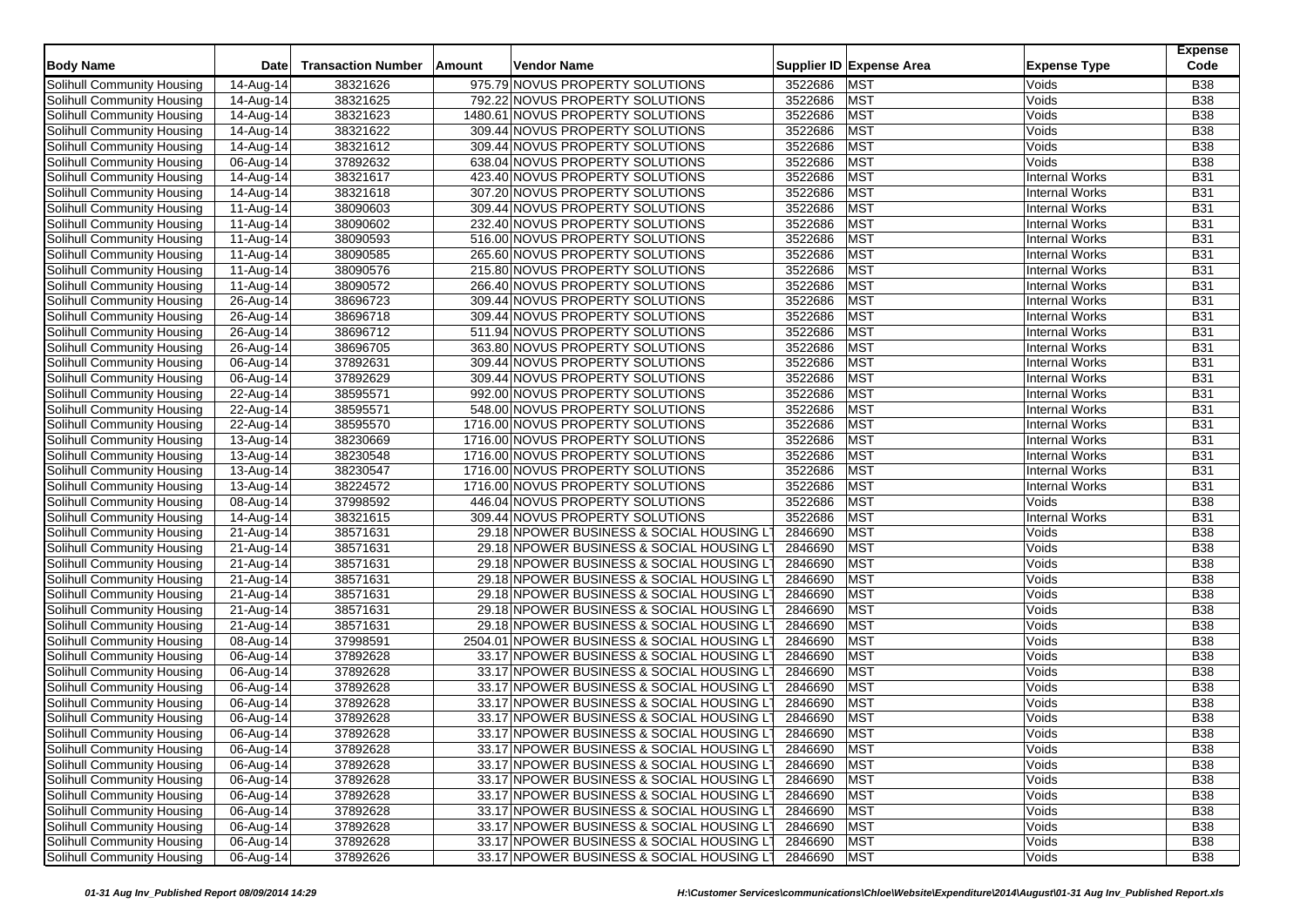|                                   |                         |                           |               |                                              |         |                                                                 |                                | <b>Expense</b>  |
|-----------------------------------|-------------------------|---------------------------|---------------|----------------------------------------------|---------|-----------------------------------------------------------------|--------------------------------|-----------------|
| <b>Body Name</b>                  | Date                    | <b>Transaction Number</b> | <b>Amount</b> | Vendor Name                                  |         | Supplier ID Expense Area                                        | <b>Expense Type</b>            | Code            |
| Solihull Community Housing        | 06-Aug-14               | 37892626                  |               | 33.17 NPOWER BUSINESS & SOCIAL HOUSING L'    | 2846690 | <b>MST</b>                                                      | Voids                          | <b>B38</b>      |
| Solihull Community Housing        | 06-Aug-14               | 37892626                  |               | 33.17 NPOWER BUSINESS & SOCIAL HOUSING LT    | 2846690 | <b>MST</b>                                                      | Voids                          | <b>B38</b>      |
| Solihull Community Housing        | 06-Aug-14               | 37892626                  |               | 33.17 NPOWER BUSINESS & SOCIAL HOUSING LT    | 2846690 | <b>MST</b>                                                      | Voids                          | <b>B38</b>      |
| Solihull Community Housing        | 06-Aug-14               | 37892622                  |               | 33.17 NPOWER BUSINESS & SOCIAL HOUSING LT    | 2846690 | <b>MST</b>                                                      | Voids                          | <b>B38</b>      |
| Solihull Community Housing        | 06-Aug-14               | 37892622                  |               | 33.17 NPOWER BUSINESS & SOCIAL HOUSING LT    | 2846690 | <b>MST</b>                                                      | Voids                          | <b>B38</b>      |
| Solihull Community Housing        | 06-Aug-14               | 37892622                  |               | 33.17 NPOWER BUSINESS & SOCIAL HOUSING LT    | 2846690 | <b>MST</b>                                                      | Voids                          | <b>B38</b>      |
| Solihull Community Housing        | 06-Aug-14               | 37892622                  |               | 33.17 NPOWER BUSINESS & SOCIAL HOUSING LT    | 2846690 | <b>MST</b>                                                      | Voids                          | <b>B38</b>      |
| Solihull Community Housing        | 06-Aug-14               | 37892622                  |               | 33.17 NPOWER BUSINESS & SOCIAL HOUSING L'    | 2846690 | <b>MST</b>                                                      | Voids                          | <b>B38</b>      |
| Solihull Community Housing        | 06-Aug-14               | 37892622                  |               | 33.17 NPOWER BUSINESS & SOCIAL HOUSING LT    | 2846690 | <b>MST</b>                                                      | Voids                          | <b>B38</b>      |
| Solihull Community Housing        | 06-Aug-14               | 37892622                  |               | 33.17 NPOWER BUSINESS & SOCIAL HOUSING LT    | 2846690 | <b>MST</b>                                                      | Voids                          | <b>B38</b>      |
| Solihull Community Housing        | 06-Aug-14               | 37892622                  |               | 33.17 NPOWER BUSINESS & SOCIAL HOUSING L'    | 2846690 | <b>MST</b>                                                      | Voids                          | <b>B38</b>      |
| Solihull Community Housing        | 21-Aug-14               | 38571631                  |               | 29.18 NPOWER BUSINESS & SOCIAL HOUSING LT    | 2846690 | Investment, Planning & Service: Utility Related Works           |                                | <b>B34</b>      |
| Solihull Community Housing        | 21-Aug-14               | 38571631                  |               | 29.18 NPOWER BUSINESS & SOCIAL HOUSING LT    | 2846690 | Investment, Planning & Service: Utility Related Works           |                                | <b>B34</b>      |
| Solihull Community Housing        | 20-Aug-14               | 38528547                  |               | 1928.92 NPOWER BUSINESS & SOCIAL HOUSING LT  | 2846690 | Investment, Planning & Service: Utility Related Works           |                                | <b>B34</b>      |
| Solihull Community Housing        | 20-Aug-14               | 38527553                  |               | 447.48 NPOWER BUSINESS & SOCIAL HOUSING LT   | 2846690 | Investment, Planning & Services Utility Related Works           |                                | <b>B34</b>      |
| Solihull Community Housing        | 20-Aug-14               | 38527551                  |               | 280.26 NPOWER BUSINESS & SOCIAL HOUSING LT   | 2846690 | Investment, Planning & Services Utility Related Works           |                                | <b>B34</b>      |
| Solihull Community Housing        | 06-Aug-14               | 37892626                  |               | 33.17 NPOWER BUSINESS & SOCIAL HOUSING LT    | 2846690 | Investment, Planning & Services Utility Related Works           |                                | <b>B34</b>      |
| Solihull Community Housing        | 06-Aug-14               | 37892628                  |               | 33.17 NPOWER BUSINESS & SOCIAL HOUSING LT    | 2846690 | Investment, Planning & Services Utility Related Works           |                                | <b>B34</b>      |
| Solihull Community Housing        | 06-Aug-14               | 37892626                  |               | 33.17 NPOWER BUSINESS & SOCIAL HOUSING LT    | 2846690 | Investment, Planning & Services Utility Related Works           |                                | <b>B34</b>      |
| Solihull Community Housing        | 06-Aug-14               | 37892626                  |               | 33.17 NPOWER BUSINESS & SOCIAL HOUSING LT    | 2846690 | Investment, Planning & Services Utility Related Works           |                                | <b>B34</b>      |
| Solihull Community Housing        | 06-Aug-14               | 37892626                  |               | 33.17 NPOWER BUSINESS & SOCIAL HOUSING LT    | 2846690 | <b>Investment, Planning &amp; Service Utility Related Works</b> |                                | <b>B34</b>      |
| Solihull Community Housing        | 06-Aug-14               | 37892622                  |               | 33.17 NPOWER BUSINESS & SOCIAL HOUSING L     | 2846690 | Investment, Planning & Service: Utility Related Works           |                                | <b>B34</b>      |
| Solihull Community Housing        | 06-Aug-14               | 37892619                  |               | 326.16 NPOWER BUSINESS & SOCIAL HOUSING L'   | 2846690 | Investment, Planning & Services Utility Related Works           |                                | <b>B34</b>      |
| Solihull Community Housing        | 06-Aug-14               | 37892608                  |               | 288.01 NPOWER BUSINESS & SOCIAL HOUSING LT   | 2846690 | Investment, Planning & Services Utility Related Works           |                                | <b>B34</b>      |
| Solihull Community Housing        | 20-Aug-14               | 38553550                  |               | 48208.05 NPOWER BUSINESS & SOCIAL HOUSING LT | 2846690 | Investment, Planning & Services Utility Related Works           |                                | <b>B34</b>      |
| Solihull Community Housing        | 20-Aug-14               | 38553549                  |               | 1460.00 NPOWER BUSINESS & SOCIAL HOUSING LT  | 2846690 | Investment, Planning & Services Utility Related Works           |                                | <b>B34</b>      |
| Solihull Community Housing        | 20-Aug-14               | 38553548                  |               | 1547.60 NPOWER BUSINESS & SOCIAL HOUSING LT  | 2846690 | Investment, Planning & Service, Utility Related Works           |                                | <b>B34</b>      |
| Solihull Community Housing        | 20-Aug-14               | 38553547                  |               | 2949.20 NPOWER BUSINESS & SOCIAL HOUSING LT  | 2846690 | Investment, Planning & Services Utility Related Works           |                                | <b>B34</b>      |
| Solihull Community Housing        | 13-Aug-14               | 38232707                  |               | 1838.04 NPOWER BUSINESS & SOCIAL HOUSING LT  | 2846690 | Investment, Planning & Services Utility Related Works           |                                | <b>B34</b>      |
| Solihull Community Housing        | 13-Aug-14               | 38232706                  |               | 4146.40 NPOWER BUSINESS & SOCIAL HOUSING LT  | 2846690 | Investment, Planning & Services Utility Related Works           |                                | <b>B34</b>      |
| Solihull Community Housing        | 13-Aug-14               | 38232705                  |               | 2715.60 NPOWER BUSINESS & SOCIAL HOUSING LT  | 2846690 | Investment, Planning & Services Utility Related Works           |                                | <b>B34</b>      |
| Solihull Community Housing        | 13-Aug-14               | 38232703                  |               | 3387.20 NPOWER BUSINESS & SOCIAL HOUSING LT  | 2846690 | Investment, Planning & Services Utility Related Works           |                                | <b>B34</b>      |
| Solihull Community Housing        | 13-Aug-14               | 38232702                  |               | 1868.80 NPOWER BUSINESS & SOCIAL HOUSING LT  | 2846690 | Investment, Planning & Services Utility Related Works           |                                | <b>B34</b>      |
| Solihull Community Housing        | 13-Aug-14               | 38231302                  |               | 3328.80 NPOWER BUSINESS & SOCIAL HOUSING LT  | 2846690 | Investment, Planning & Service: Utility Related Works           |                                | <b>B34</b>      |
| Solihull Community Housing        | 13-Aug-14               | 38230921                  |               | 671.60 NPOWER BUSINESS & SOCIAL HOUSING LT   | 2846690 | Investment, Planning & Services Utility Related Works           |                                | <b>B34</b>      |
| Solihull Community Housing        | 21-Aug-14               | 38571628                  |               | 231.32 NPOWER BUSINESS & SOCIAL HOUSING LT   | 2846690 | <b>MST</b>                                                      | Internal Works                 | <b>B31</b>      |
| Solihull Community Housing        | 18-Aug-14               | 38429547                  |               | 2000.00 OCEAN MEDIA GROUP LTD                | 181618  | <b>Central Administration</b>                                   | <b>Recruitment Advertising</b> | A71             |
| Solihull Community Housing        | 18-Aug-14               | 38430547                  |               | 5800.00 OCEAN MEDIA GROUP LTD                | 181618  | <b>Central Administration</b>                                   | Pay: APT & C                   | A10             |
| Solihull Community Housing        | 21-Aug-14               | 38571607                  |               | 324.34 OPENVIEW SECURITY SOLUTIONS LTD       | 2385686 | Investment, Planning & Services Utility Related Works           |                                | <b>B34</b>      |
| Solihull Community Housing        | 14-Aug-14               | 38321610                  |               | 1332.51 OPENVIEW SECURITY SOLUTIONS LTD      | 2385686 | Investment, Planning & Service: Utility Related Works           |                                | <b>B34</b>      |
| Solihull Community Housing        | 18-Aug-14               | 38432547                  |               | 2350.00 ORBIS PROTECT LIMITED                | 6049687 | <b>Customer Services</b>                                        | Other Fees and Charges         | D59             |
| Solihull Community Housing        | 18-Aug-14               | 38432547                  |               | 308.33 ORBIS PROTECT LIMITED                 | 6049687 | <b>Customer Services</b>                                        | Other Fees and Charges         | D <sub>59</sub> |
| Solihull Community Housing        | 13-Aug-14               | 38232711                  |               | 975.50 PENNINGTON CHOICE LTD                 | 227134  | Investment, Planning & Service Other Fees and Charges           |                                | D <sub>59</sub> |
| Solihull Community Housing        | 08-Aug-14               | 37992547                  |               | 13225.30 PINNACLE HOUSING LTD                | 280244  | <b>MST</b>                                                      | Voids                          | <b>B38</b>      |
| Solihull Community Housing        | $\overline{08}$ -Aug-14 | 37993547                  |               | 20447.77 PINNACLE HOUSING LTD                | 280244  | <b>MST</b>                                                      | Voids                          | <b>B38</b>      |
| Solihull Community Housing        | 22-Aug-14               | 38595573                  |               | 10847.09 PINNACLE HOUSING LTD                | 280244  | <b>Balance Sheet</b>                                            | Creditors                      | <b>S08</b>      |
| Solihull Community Housing        | 22-Aug-14               | 38595572                  |               | 57464.02 PINNACLE HOUSING LTD                | 280244  | <b>Balance Sheet</b>                                            | Creditors                      | <b>S08</b>      |
| Solihull Community Housing        | 13-Aug-14               | 38232712                  |               | 3679.56 PINNACLE HOUSING LTD                 | 280244  | Finance                                                         | Cleaning                       | <b>B50</b>      |
| Solihull Community Housing        | $\overline{13}$ -Aug-14 | 38232713                  |               | 2294.25 QUALITY GAS AUDIT SERVICES LTD       | 118053  | Investment, Planning & Services Utility Related Works           |                                | <b>B34</b>      |
| <b>Solihull Community Housing</b> | 08-Aug-14               | 37986547                  |               | 950.00 REDACTED PERSONAL DATA                | 6390686 | Capital                                                         | <b>Contractor Payments</b>     | <b>B70</b>      |
| Solihull Community Housing        | 21-Aug-14               | 38571639                  |               | 275.00 R J EVANS KNOWLES & PARTNERS          | 7412    | Capital                                                         | Contractor Payments            | <b>B70</b>      |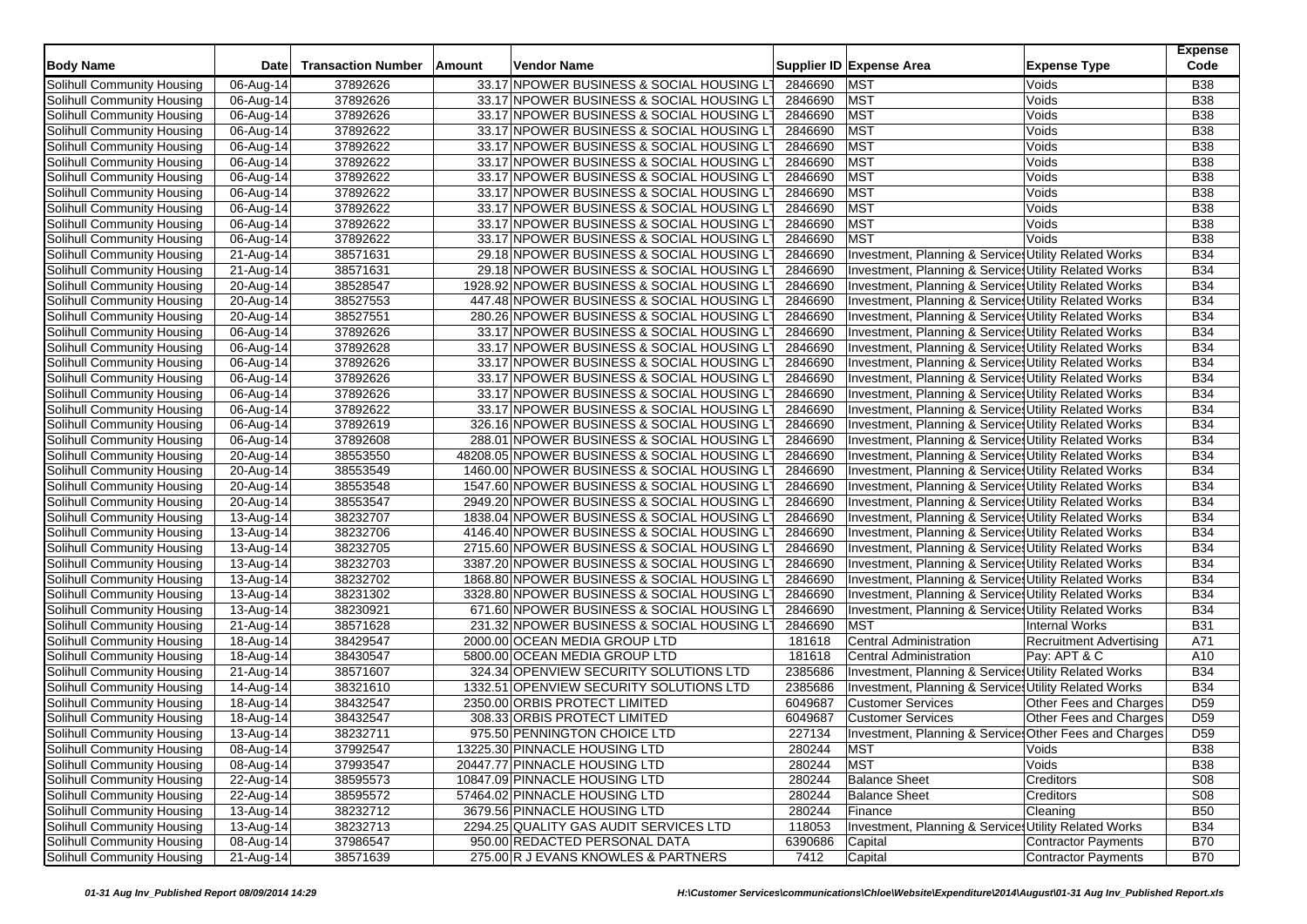| <b>Body Name</b>                                         | <b>Date</b>             | <b>Transaction Number</b> | <b>Amount</b> | Vendor Name                               |         | Supplier ID Expense Area                              | <b>Expense Type</b>             | <b>Expense</b><br>Code |
|----------------------------------------------------------|-------------------------|---------------------------|---------------|-------------------------------------------|---------|-------------------------------------------------------|---------------------------------|------------------------|
| Solihull Community Housing                               | 21-Aug-14               | 38571638                  |               | 700.00 R J EVANS KNOWLES & PARTNERS       | 7412    | Capital                                               | <b>Contractor Payments</b>      | <b>B70</b>             |
| Solihull Community Housing                               | 21-Aug-14               | 38571642                  |               | 1836.88 R J EVANS KNOWLES & PARTNERS      | 7412    | Capital                                               | <b>Contractor Payments</b>      | <b>B70</b>             |
| Solihull Community Housing                               | 29-Aug-14               | 38777581                  |               | 425.50 RANDSTAD EMPLOYMENT BUREAU LIMITE  | 219089  | <b>Housing Management</b>                             | <b>Agency Staff</b>             | A60                    |
| Solihull Community Housing                               | 14-Aug-14               | 38249655                  |               | 419.75 RANDSTAD EMPLOYMENT BUREAU LTD     | 54515   | <b>Housing Management</b>                             | Pay: APT & C                    | A10                    |
| Solihull Community Housing                               | 14-Aug-14               | 38249660                  |               | 414.00 RANDSTAD EMPLOYMENT BUREAU LTD     | 54515   | <b>Housing Management</b>                             | Pay: APT & C                    | A10                    |
| Solihull Community Housing                               | 29-Aug-14               | 38777582                  |               | 339.25 RANDSTAD EMPLOYMENT BUREAU LTD     | 54515   | <b>Housing Management</b>                             | <b>Agency Staff</b>             | A60                    |
| Solihull Community Housing                               | 06-Aug-14               | 37914554                  |               | 339.25 RANDSTAD EMPLOYMENT BUREAU LTD     | 54515   | <b>Housing Management</b>                             | <b>Agency Staff</b>             | A60                    |
| Solihull Community Housing                               | 27-Aug-14               | 38729547                  |               | 425.50 RANDSTAD EMPLOYMENT BUREAU LTD     | 54515   | Finance                                               | <b>Agency Staff</b>             | A60                    |
| Solihull Community Housing                               | 27-Aug-14               | 38728548                  |               | 425.50 RANDSTAD EMPLOYMENT BUREAU LTD     | 54515   | Finance                                               | <b>Agency Staff</b>             | A60                    |
| Solihull Community Housing                               | 20-Aug-14               | 38553551                  |               | 316.75 RANDSTAD EMPLOYMENT BUREAU LTD     | 54515   | Finance                                               | <b>Agency Staff</b>             | A60                    |
| Solihull Community Housing                               | 20-Aug-14               | 38553551                  |               | 108.75 RANDSTAD EMPLOYMENT BUREAU LTD     | 54515   | Finance                                               | <b>Agency Staff</b>             | A60                    |
| Solihull Community Housing                               | 13-Aug-14               | 38232715                  |               | 425.50 RANDSTAD EMPLOYMENT BUREAU LTD     | 54515   | Finance                                               | Agency Staff                    | A60                    |
| Solihull Community Housing                               | 13-Aug-14               | 38232714                  |               | 425.50 RANDSTAD EMPLOYMENT BUREAU LTD     | 54515   | Finance                                               | <b>Agency Staff</b>             | A60                    |
| Solihull Community Housing                               | 29-Aug-14               | 38777580                  |               | 675.00 RAPID VISION SYSTEMS LTD           | 123162  | <b>Housing Management</b>                             | <b>Materials</b>                | D <sub>13</sub>        |
| Solihull Community Housing                               | 13-Aug-14               | 38232716                  |               | 319.02 RAPIDE COMMUNICATION LIMITED       | 219590  | <b>MST</b>                                            | Telephones                      | D40                    |
| Solihull Community Housing                               | 27-Aug-14               | 38731547                  |               | 412.55 REED                               | 260459  | <b>Customer Services</b>                              | <b>Agency Staff</b>             | A60                    |
| Solihull Community Housing                               | 13-Aug-14               | 38232717                  |               | 334.50 REED                               | 260459  | <b>Customer Services</b>                              | <b>Agency Staff</b>             | A60                    |
| Solihull Community Housing                               | 29-Aug-14               | 38777585                  |               | 383.36 REED                               | 260459  | <b>Central Administration</b>                         | <b>Agency Staff</b>             | A60                    |
| Solihull Community Housing                               | 29-Aug-14               | 38777583                  |               | 386.36 REED                               | 260459  | <b>Central Administration</b>                         | <b>Agency Staff</b>             | A60                    |
| Solihull Community Housing                               | 20-Aug-14               | 38553553                  |               | 888.00 RESOURCING GROUP                   | 131156  | Investment, Planning & Service: Agency Staff          |                                 | A60                    |
| Solihull Community Housing                               | 13-Aug-14               | 38232719                  |               | 888.00 RESOURCING GROUP                   | 131156  | Investment, Planning & Service: Agency Staff          |                                 | A60                    |
| Solihull Community Housing                               | 13-Aug-14               | 38232718                  |               | 888.00 RESOURCING GROUP                   | 131156  | Investment, Planning & Service: Agency Staff          |                                 | A60                    |
| Solihull Community Housing                               | 18-Aug-14               | 38433548                  |               | 228.64 RICOH UK LTD                       | 54723   | Investment, Planning & Services Office Expenses       |                                 | D <sub>20</sub>        |
| Solihull Community Housing                               | 29-Aug-14               | 38777588                  |               | 459.00 SAPPHIRE MANAGEMENT SERVICES UK LT | 209446  | <b>Housing Management</b>                             | <b>Agency Staff</b>             | A60                    |
| Solihull Community Housing                               | 20-Aug-14               | 38553555                  |               | 1519.12 SCCI ALPHATRACK LTD               | 2490687 | Investment, Planning & Services Utility Related Works |                                 | <b>B34</b>             |
| Solihull Community Housing                               | 13-Aug-14               | 38232721                  |               | 30.77 SEVERN TRENT WATER LTD              | 7745    | <b>Housing Management</b>                             | Water                           | <b>B12</b>             |
| Solihull Community Housing                               | 13-Aug-14               | 38232721                  |               | 370.20 SEVERN TRENT WATER LTD             | 7745    | <b>Housing Management</b>                             | Water                           | <b>B12</b>             |
| Solihull Community Housing                               | 13-Aug-14               | 38232721                  |               | 225.32 SEVERN TRENT WATER LTD             | 7745    | <b>Housing Management</b>                             | Water                           | <b>B12</b>             |
| Solihull Community Housing                               | 22-Aug-14               | 38595576                  |               | 3010.00 SMITHYS HOTEL UK LTD              | 4075686 | <b>Housing Management</b>                             | <b>B&amp;B Accommodation</b>    | <b>B23</b>             |
| Solihull Community Housing                               | 06-Aug-14               | 37914563                  |               | 550.00 SMITHYS HOTEL UK LTD               | 4075686 | <b>Housing Management</b>                             | <b>B&amp;B</b> Accommodation    | <b>B23</b>             |
| Solihull Community Housing                               | 18-Aug-14               | 38438547                  |               | 11.64 SOLIHULL COMMUNITY HOUSING          | 102685  | <b>Housing Management</b>                             | <b>Other Supplies And Servi</b> | D90                    |
| Solihull Community Housing                               | 11-Aug-14               | 38012554                  |               | 66.20 SOLIHULL COMMUNITY HOUSING          | 102685  | <b>Housing Management</b>                             | <b>Officer Expenses</b>         | D60                    |
| Solihull Community Housing                               | 11-Aug-14               | 38012554                  |               | 1.98 SOLIHULL COMMUNITY HOUSING           | 102685  | <b>Housing Management</b>                             | <b>Officer Expenses</b>         | D60                    |
| Solihull Community Housing                               | 26-Aug-14               | 38621547                  |               | 35.00 SOLIHULL COMMUNITY HOUSING          | 102685  | <b>MST</b>                                            | <b>External Structures</b>      | <b>B33</b>             |
| Solihull Community Housing                               | 26-Aug-14               | 38621547                  |               | 14.85 SOLIHULL COMMUNITY HOUSING          | 102685  | <b>MST</b>                                            | Materials                       | D <sub>13</sub>        |
| Solihull Community Housing                               | 26-Aug-14               | 38621547                  |               | 0.00 SOLIHULL COMMUNITY HOUSING           | 102685  | <b>MST</b>                                            | <b>Materials</b>                | D <sub>13</sub>        |
| Solihull Community Housing                               | 26-Aug-14               | 38621547                  |               | 187.00 SOLIHULL COMMUNITY HOUSING         | 102685  | <b>MST</b>                                            | Materials                       | D <sub>13</sub>        |
| Solihull Community Housing                               | 26-Aug-14               | 38621547                  |               | 2.82 SOLIHULL COMMUNITY HOUSING           | 102685  | MST                                                   | Materials                       | D <sub>13</sub>        |
| Solihull Community Housing                               |                         | 38438547                  |               | 284.00 SOLIHULL COMMUNITY HOUSING         | 102685  | <b>Housing Management</b>                             | Electricity                     | <b>B11</b>             |
| Solihull Community Housing                               | 18-Aug-14<br>11-Aug-14  | 38012554                  |               | 301.00 SOLIHULL COMMUNITY HOUSING         | 102685  | <b>Housing Management</b>                             | Electricity                     | B11                    |
|                                                          |                         | 38621547                  |               | 16.67 SOLIHULL COMMUNITY HOUSING          | 102685  | <b>MST</b>                                            |                                 | D <sub>13</sub>        |
| Solihull Community Housing<br>Solihull Community Housing | 26-Aug-14<br>26-Aug-14  | 38621547                  |               | 37.50 SOLIHULL COMMUNITY HOUSING          | 102685  | <b>MST</b>                                            | <b>Materials</b>                | D <sub>13</sub>        |
|                                                          |                         |                           |               |                                           |         |                                                       | Materials                       |                        |
| Solihull Community Housing                               | 26-Aug-14               | 38621547                  |               | 53.47 SOLIHULL COMMUNITY HOUSING          | 102685  | <b>MST</b>                                            | Fuel                            | C40                    |
| Solihull Community Housing                               | 13-Aug-14               | 38232722                  |               | 180.00 SOLIHULL MBC                       | 9466    | <b>Balance Sheet</b>                                  | Creditor: Solihull MBC          | <b>S09</b>             |
| Solihull Community Housing                               | $\overline{13}$ -Aug-14 | 38232722                  |               | 266363.93 SOLIHULL MBC                    | 9466    | <b>Balance Sheet</b>                                  | Creditor: Solihull MBC          | S09                    |
| Solihull Community Housing                               | 06-Aug-14               | 37910552                  |               | 8670.01 SOLIHULL MBC                      | 9466    | <b>Balance Sheet</b>                                  | Creditor: Solihull MBC          | S <sub>09</sub>        |
| Solihull Community Housing                               | 06-Aug-14               | 37910552                  |               | 53679.29 SOLIHULL MBC                     | 9466    | <b>Balance Sheet</b>                                  | Creditor: Solihull MBC          | <b>S09</b>             |
| Solihull Community Housing                               | 06-Aug-14               | 37910551                  |               | 180.00 SOLIHULL MBC                       | 9466    | <b>Balance Sheet</b>                                  | Creditor: Solihull MBC          | S <sub>09</sub>        |
| Solihull Community Housing                               | 06-Aug-14               | 37910551                  |               | 30057.43 SOLIHULL MBC                     | 9466    | <b>Balance Sheet</b>                                  | Creditor: Solihull MBC          | S <sub>09</sub>        |
| Solihull Community Housing                               | 06-Aug-14               | 37910550                  |               | 240.00 SOLIHULL MBC                       | 9466    | <b>Balance Sheet</b>                                  | Creditor: Solihull MBC          | <b>S09</b>             |
| Solihull Community Housing                               | 06-Aug-14               | 37910550                  |               | 25276.75 SOLIHULL MBC                     | 9466    | <b>Balance Sheet</b>                                  | Creditor: Solihull MBC          | <b>S09</b>             |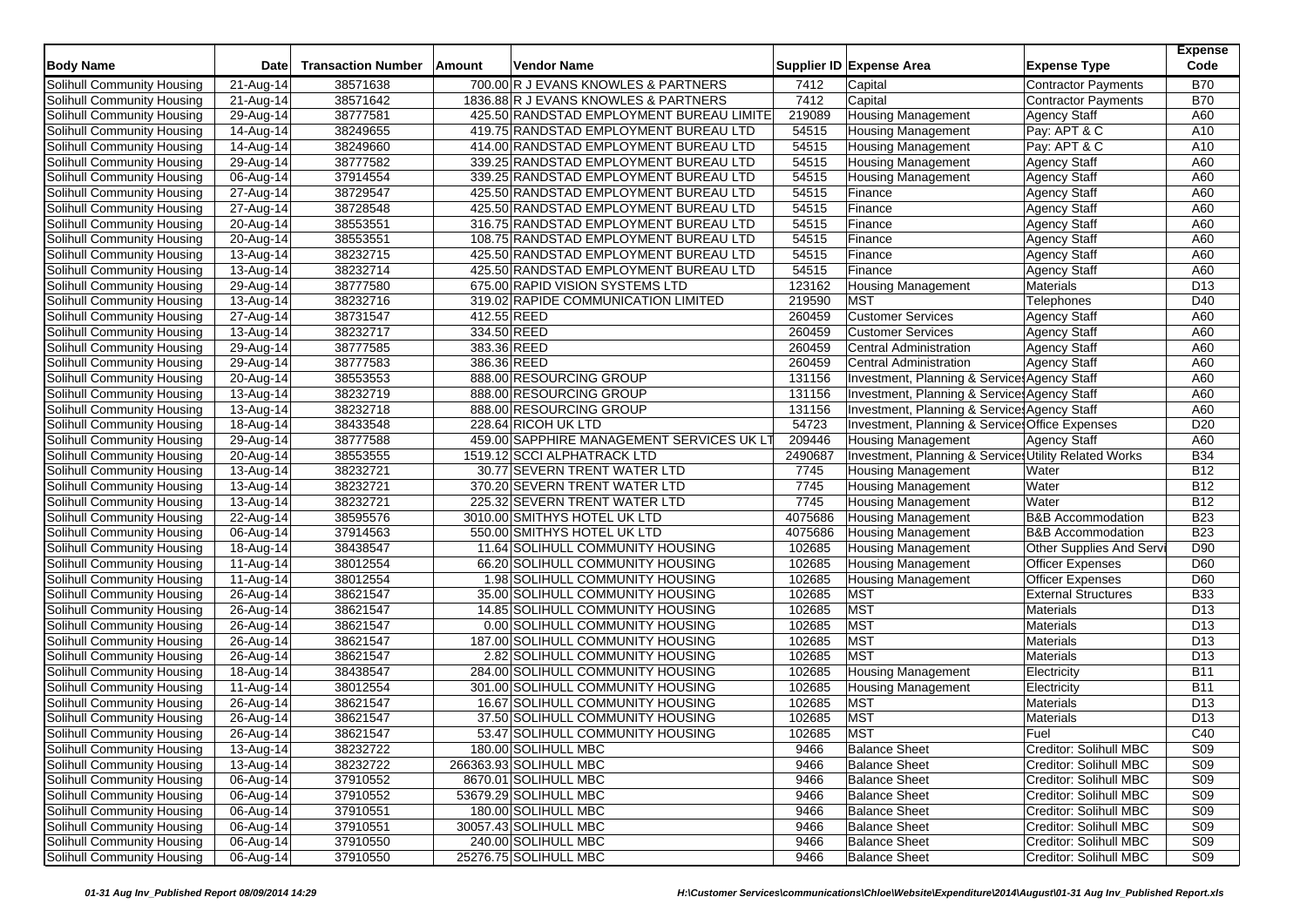| <b>Body Name</b>           | Date                    | <b>Transaction Number</b> | Amount | <b>Vendor Name</b>             |         | Supplier ID Expense Area | <b>Expense Type</b>        | <b>Expense</b><br>Code |
|----------------------------|-------------------------|---------------------------|--------|--------------------------------|---------|--------------------------|----------------------------|------------------------|
| Solihull Community Housing | 06-Aug-14               | 37910548                  |        | 8670.01 SOLIHULL MBC           | 9466    | <b>Balance Sheet</b>     | Creditor: Solihull MBC     | <b>S09</b>             |
| Solihull Community Housing | 06-Aug-14               | 37910548                  |        | 64311.58 SOLIHULL MBC          | 9466    | <b>Balance Sheet</b>     | Creditor: Solihull MBC     | <b>S09</b>             |
| Solihull Community Housing | 06-Aug-14               | 37910549                  |        | 8670.01 SOLIHULL MBC           | 9466    | <b>Balance Sheet</b>     | Creditor: Solihull MBC     | S <sub>09</sub>        |
| Solihull Community Housing | 06-Aug-14               | 37910549                  |        | 51911.34 SOLIHULL MBC          | 9466    | <b>Balance Sheet</b>     | Creditor: Solihull MBC     | <b>S09</b>             |
| Solihull Community Housing | 13-Aug-14               | 38241547                  |        | 26879.23 SOUTHERN ELECTRIC PLC | 76903   | <b>Balance Sheet</b>     | Creditors                  | <b>S08</b>             |
| Solihull Community Housing | $\overline{1}$ 3-Aug-14 | 38241547                  |        | 5100.47 SOUTHERN ELECTRIC PLC  | 76903   | <b>Balance Sheet</b>     | Creditors                  | <b>S08</b>             |
| Solihull Community Housing | 21-Aug-14               | 38593568                  |        | 2277.54 SUPRA UK LTD           | 73055   | <b>MST</b>               | <b>Stocks</b>              | R <sub>10</sub>        |
| Solihull Community Housing | 08-Aug-14               | 37997552                  |        | 359.00 SWIFT FIRE & SECURITY   | 116287  | Finance                  | Security                   | <b>B43</b>             |
| Solihull Community Housing | 08-Aug-14               | 37984547                  |        | 7500.00 REDACTED PERSONAL DATA | 6269686 | Capital                  | <b>Contractor Payments</b> | <b>B70</b>             |
| Solihull Community Housing | 04-Aug-14               | 37827656                  |        | 7485.10 TATE FUEL OILS LTD     | 4158688 | <b>MST</b>               | Stocks                     | R <sub>10</sub>        |
| Solihull Community Housing | 06-Aug-14               | 37912549                  |        | 9353.00 TERRY GROUP LTD        | 26453   | Capital                  | <b>Contractor Payments</b> | <b>B70</b>             |
| Solihull Community Housing | 21-Aug-14               | 38593567                  |        | 18.60 THE BECK CO LTD          | 8207    | <b>MST</b>               | <b>Stocks</b>              | R <sub>10</sub>        |
| Solihull Community Housing | 21-Aug-14               | 38593567                  |        | 4.13 THE BECK CO LTD           | 8207    | <b>MST</b>               | <b>Stocks</b>              | R <sub>10</sub>        |
| Solihull Community Housing | 21-Aug-14               | 38593567                  |        | 15.40 THE BECK CO LTD          | 8207    | <b>MST</b>               | <b>Stocks</b>              | R <sub>10</sub>        |
| Solihull Community Housing | 21-Aug-14               | 38593567                  |        | 91.00 THE BECK CO LTD          | 8207    | <b>MST</b>               | <b>Stocks</b>              | R <sub>10</sub>        |
| Solihull Community Housing | 21-Aug-14               | 38593567                  |        | 106.80 THE BECK CO LTD         | 8207    | <b>MST</b>               | <b>Stocks</b>              | R <sub>10</sub>        |
| Solihull Community Housing | 21-Aug-14               | 38593567                  |        | 30.00 THE BECK CO LTD          | 8207    | <b>MST</b>               | <b>Stocks</b>              | R <sub>10</sub>        |
| Solihull Community Housing | 21-Aug-14               | 38593567                  |        | 138.60 THE BECK CO LTD         | 8207    | <b>MST</b>               | <b>Stocks</b>              | R <sub>10</sub>        |
| Solihull Community Housing | 21-Aug-14               | 38593567                  |        | 8.60 THE BECK CO LTD           | 8207    | <b>MST</b>               | <b>Stocks</b>              | R <sub>10</sub>        |
| Solihull Community Housing | 21-Aug-14               | 38593567                  |        | 68.60 THE BECK CO LTD          | 8207    | <b>MST</b>               | <b>Stocks</b>              | R <sub>10</sub>        |
| Solihull Community Housing | 21-Aug-14               | 38593567                  |        | 43.50 THE BECK CO LTD          | 8207    | <b>MST</b>               | <b>Stocks</b>              | R <sub>10</sub>        |
| Solihull Community Housing | $21-Aug-14$             | 38593567                  |        | 40.50 THE BECK CO LTD          | 8207    | <b>MST</b>               | <b>Stocks</b>              | R <sub>10</sub>        |
| Solihull Community Housing | 21-Aug-14               | 38593567                  |        | 18.00 THE BECK CO LTD          | 8207    | <b>MST</b>               | <b>Stocks</b>              | R <sub>10</sub>        |
| Solihull Community Housing | 21-Aug-14               | 38593567                  |        | 68.00 THE BECK CO LTD          | 8207    | <b>MST</b>               | <b>Stocks</b>              | R <sub>10</sub>        |
| Solihull Community Housing | 21-Aug-14               | 38593567                  |        | 13.60 THE BECK CO LTD          | 8207    | <b>MST</b>               | <b>Stocks</b>              | R <sub>10</sub>        |
| Solihull Community Housing | 21-Aug-14               | 38593567                  |        | 53.00 THE BECK CO LTD          | 8207    | <b>MST</b>               | <b>Stocks</b>              | R <sub>10</sub>        |
| Solihull Community Housing | 21-Aug-14               | 38593567                  |        | 122.00 THE BECK CO LTD         | 8207    | <b>MST</b>               | <b>Stocks</b>              | R <sub>10</sub>        |
| Solihull Community Housing | 21-Aug-14               | 38593567                  |        | 143.00 THE BECK CO LTD         | 8207    | <b>MST</b>               | <b>Stocks</b>              | R <sub>10</sub>        |
| Solihull Community Housing | 21-Aug-14               | 38593567                  |        | 118.00 THE BECK CO LTD         | 8207    | <b>MST</b>               | <b>Stocks</b>              | R <sub>10</sub>        |
| Solihull Community Housing | 21-Aug-14               | 38593567                  |        | 16.00 THE BECK CO LTD          | 8207    | <b>MST</b>               | <b>Stocks</b>              | R <sub>10</sub>        |
| Solihull Community Housing | 21-Aug-14               | 38593567                  |        | 121.50 THE BECK CO LTD         | 8207    | <b>MST</b>               | <b>Stocks</b>              | R <sub>10</sub>        |
| Solihull Community Housing | 21-Aug-14               | 38593567                  |        | 153.00 THE BECK CO LTD         | 8207    | <b>MST</b>               | <b>Stocks</b>              | R <sub>10</sub>        |
| Solihull Community Housing | 21-Aug-14               | 38593566                  |        | 163.40 THE BECK CO LTD         | 8207    | <b>MST</b>               | <b>Stocks</b>              | R <sub>10</sub>        |
| Solihull Community Housing | $\overline{2}$ 1-Aug-14 | 38593566                  |        | 244.00 THE BECK CO LTD         | 8207    | <b>MST</b>               | <b>Stocks</b>              | R <sub>10</sub>        |
| Solihull Community Housing | 21-Aug-14               | 38593566                  |        | 286.00 THE BECK CO LTD         | 8207    | <b>MST</b>               | <b>Stocks</b>              | R <sub>10</sub>        |
| Solihull Community Housing | 21-Aug-14               | 38593566                  |        | 117.00 THE BECK CO LTD         | 8207    | <b>MST</b>               | <b>Stocks</b>              | R <sub>10</sub>        |
| Solihull Community Housing | 21-Aug-14               | 38593566                  |        | 153.00 THE BECK CO LTD         | 8207    | <b>MST</b>               | <b>Stocks</b>              | R <sub>10</sub>        |
| Solihull Community Housing | 21-Aug-14               | 38593566                  |        | 34.60 THE BECK CO LTD          | 8207    | <b>MST</b>               | <b>Stocks</b>              | R <sub>10</sub>        |
| Solihull Community Housing | 21-Aug-14               | 38593566                  |        | 36.00 THE BECK CO LTD          | 8207    | <b>MST</b>               | <b>Stocks</b>              | R <sub>10</sub>        |
| Solihull Community Housing | 21-Aug-14               | 38593566                  |        | 18.60 THE BECK CO LTD          | 8207    | <b>MST</b>               | <b>Stocks</b>              | R <sub>10</sub>        |
| Solihull Community Housing | 21-Aug-14               | 38593566                  |        | 59.00 THE BECK CO LTD          | 8207    | <b>MST</b>               | <b>Stocks</b>              | R <sub>10</sub>        |
| Solihull Community Housing | 21-Aug-14               | 38593566                  |        | 38.50 THE BECK CO LTD          | 8207    | <b>MST</b>               | <b>Stocks</b>              | R <sub>10</sub>        |
| Solihull Community Housing | 21-Aug-14               | 38593566                  |        | 45.50 THE BECK CO LTD          | 8207    | MST                      | <b>Stocks</b>              | R <sub>10</sub>        |
| Solihull Community Housing | 21-Aug-14               | 38593566                  |        | 44.30 THE BECK CO LTD          | 8207    | <b>MST</b>               | <b>Stocks</b>              | R <sub>10</sub>        |
| Solihull Community Housing | 21-Aug-14               | 38593566                  |        | 10.40 THE BECK CO LTD          | 8207    | <b>MST</b>               | <b>Stocks</b>              | R <sub>10</sub>        |
| Solihull Community Housing | 21-Aug-14               | 38593566                  |        | 8.60 THE BECK CO LTD           | 8207    | <b>MST</b>               | <b>Stocks</b>              | R <sub>10</sub>        |
| Solihull Community Housing | 21-Aug-14               | 38593566                  |        | 45.50 THE BECK CO LTD          | 8207    | <b>MST</b>               | Stocks                     | R <sub>10</sub>        |
| Solihull Community Housing | 21-Aug-14               | 38593566                  |        | 17.45 THE BECK CO LTD          | 8207    | <b>MST</b>               | Stocks                     | R <sub>10</sub>        |
| Solihull Community Housing | 21-Aug-14               | 38593566                  |        | 10.60 THE BECK CO LTD          | 8207    | <b>MST</b>               | <b>Stocks</b>              | R <sub>10</sub>        |
| Solihull Community Housing | 21-Aug-14               | 38593566                  |        | 13.60 THE BECK CO LTD          | 8207    | <b>MST</b>               | <b>Stocks</b>              | R <sub>10</sub>        |
| Solihull Community Housing | 21-Aug-14               | 38593566                  |        | 13.60 THE BECK CO LTD          | 8207    | <b>MST</b>               | <b>Stocks</b>              | R10                    |
|                            |                         |                           |        |                                |         |                          |                            |                        |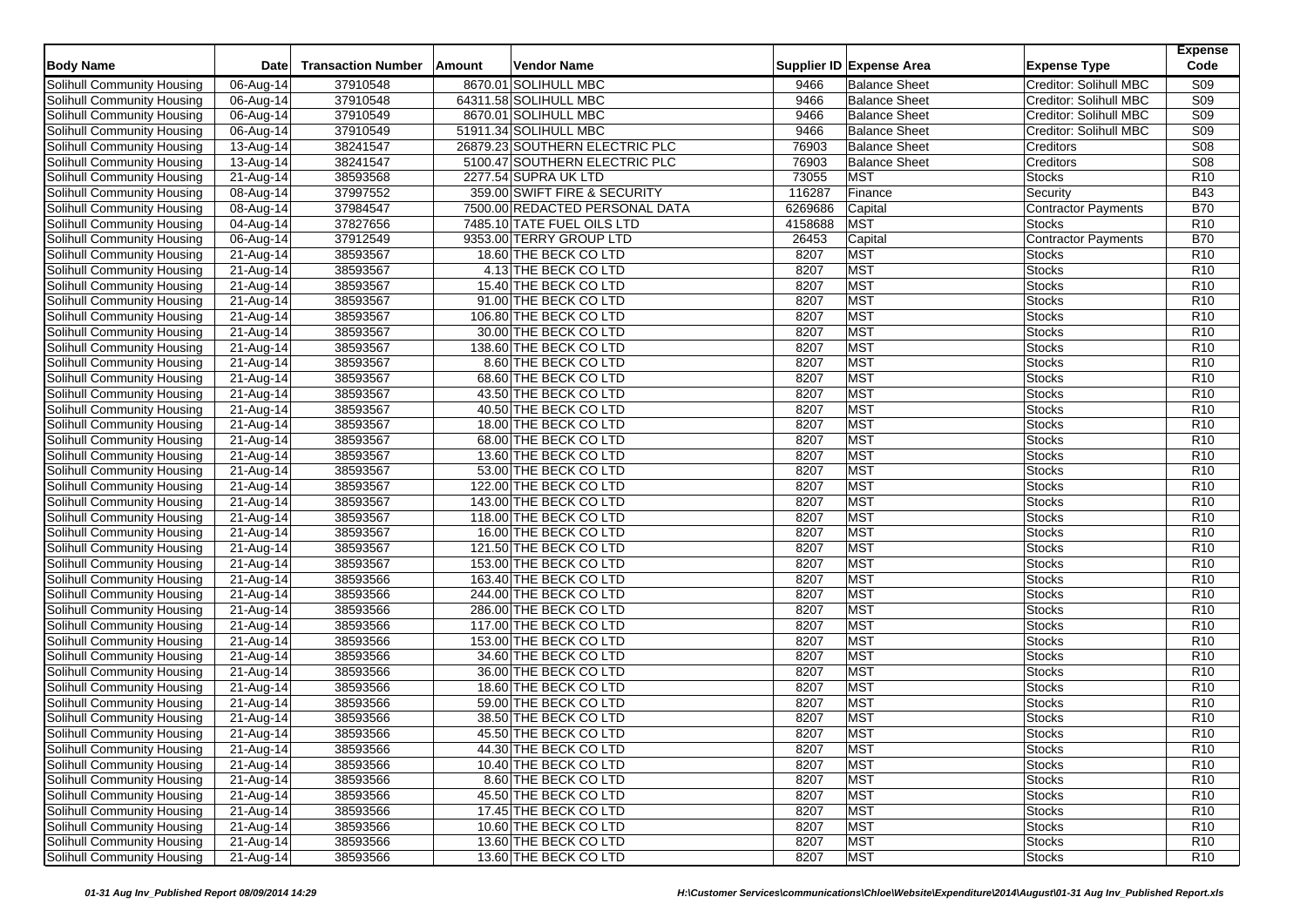| <b>Body Name</b>                  | <b>Date</b>              | <b>Transaction Number</b> | Amount<br>Vendor Name                          |         | Supplier ID Expense Area      | <b>Expense Type</b>               | <b>Expense</b><br>Code             |
|-----------------------------------|--------------------------|---------------------------|------------------------------------------------|---------|-------------------------------|-----------------------------------|------------------------------------|
| Solihull Community Housing        | 21-Aug-14                | 38593566                  | 62.70 THE BECK CO LTD                          | 8207    | <b>MST</b>                    | <b>Stocks</b>                     | R <sub>10</sub>                    |
| Solihull Community Housing        | 14-Aug-14                | 38256638                  | 0.36 THE BECK CO LTD                           | 8207    | <b>MST</b>                    | <b>Stocks</b>                     | R <sub>10</sub>                    |
| Solihull Community Housing        | $14-Aug-14$              | 38256638                  | 158.20 THE BECK CO LTD                         | 8207    | <b>MST</b>                    | <b>Stocks</b>                     | R <sub>10</sub>                    |
| Solihull Community Housing        | 14-Aug-14                | 38256638                  | 143.00 THE BECK CO LTD                         | 8207    | <b>MST</b>                    | <b>Stocks</b>                     | R <sub>10</sub>                    |
| Solihull Community Housing        | $\overline{14}$ -Aug-14  | 38256638                  | 34.96 THE BECK CO LTD                          | 8207    | <b>MST</b>                    | <b>Stocks</b>                     | R <sub>10</sub>                    |
| Solihull Community Housing        | $\overline{1}$ 4-Aug-14  | 38256638                  | 163.20 THE BECK CO LTD                         | 8207    | <b>MST</b>                    | <b>Stocks</b>                     | R <sub>10</sub>                    |
| Solihull Community Housing        | 14-Aug-14                | 38256638                  | 122.40 THE BECK CO LTD                         | 8207    | <b>MST</b>                    | Stocks                            | R <sub>10</sub>                    |
| <b>Solihull Community Housing</b> | 14-Aug-14                | 38256638                  | 34.60 THE BECK CO LTD                          | 8207    | <b>MST</b>                    | <b>Stocks</b>                     | R <sub>10</sub>                    |
| Solihull Community Housing        | 14-Aug-14                | 38256638                  | 2.07 THE BECK CO LTD                           | 8207    | <b>MST</b>                    | <b>Stocks</b>                     | R <sub>10</sub>                    |
| Solihull Community Housing        | 14-Aug-14                | 38256638                  | 91.00 THE BECK CO LTD                          | 8207    | <b>MST</b>                    | Stocks                            | R <sub>10</sub>                    |
| Solihull Community Housing        | 14-Aug-14                | 38256638                  | 52.80 THE BECK CO LTD                          | 8207    | <b>MST</b>                    | <b>Stocks</b>                     | R <sub>10</sub>                    |
| Solihull Community Housing        |                          | 38256638                  | 138.60 THE BECK CO LTD                         | 8207    | <b>MST</b>                    | <b>Stocks</b>                     | R <sub>10</sub>                    |
| Solihull Community Housing        | 14-Aug-14<br>14-Aug-14   | 38256638                  | 26.50 THE BECK CO LTD                          | 8207    | <b>MST</b>                    | Stocks                            | R <sub>10</sub>                    |
|                                   |                          | 38256638                  |                                                | 8207    | <b>MST</b>                    |                                   | R <sub>10</sub>                    |
| Solihull Community Housing        | 14-Aug-14<br>$14-Aug-14$ | 38256638                  | 34.00 THE BECK CO LTD<br>24.00 THE BECK CO LTD | 8207    | <b>MST</b>                    | <b>Stocks</b><br><b>Stocks</b>    | R <sub>10</sub>                    |
| Solihull Community Housing        |                          |                           |                                                |         | <b>MST</b>                    |                                   |                                    |
| Solihull Community Housing        | 14-Aug-14                | 38256638                  | 269.00 THE BECK CO LTD                         | 8207    | <b>MST</b>                    | <b>Stocks</b>                     | R <sub>10</sub>                    |
| Solihull Community Housing        | 14-Aug-14                | 38256636<br>38256632      | 220.86 THE BECK CO LTD                         | 8207    | <b>MST</b>                    | <b>Stocks</b><br><b>Stocks</b>    | R <sub>10</sub><br>R <sub>10</sub> |
| Solihull Community Housing        | 14-Aug-14                |                           | 8.00 THE BECK CO LTD                           | 8207    |                               |                                   |                                    |
| Solihull Community Housing        | 14-Aug-14                | 38256632                  | 55.80 THE BECK CO LTD                          | 8207    | <b>MST</b>                    | <b>Stocks</b>                     | R <sub>10</sub>                    |
| Solihull Community Housing        | 14-Aug-14                | 38256632                  | 143.00 THE BECK CO LTD                         | 8207    | <b>MST</b>                    | Stocks                            | R <sub>10</sub>                    |
| Solihull Community Housing        | 14-Aug-14                | 38256632                  | 21.35 THE BECK CO LTD                          | 8207    | <b>MST</b>                    | <b>Stocks</b>                     | R <sub>10</sub>                    |
| Solihull Community Housing        | $\overline{14}$ -Aug-14  | 38256632                  | 7.50 THE BECK CO LTD                           | 8207    | <b>MST</b>                    | <b>Stocks</b>                     | R <sub>10</sub>                    |
| Solihull Community Housing        | 14-Aug-14                | 38256632                  | 10.80 THE BECK CO LTD                          | 8207    | <b>MST</b>                    | Stocks                            | R <sub>10</sub>                    |
| Solihull Community Housing        | 14-Aug-14                | 38256632                  | 3.80 THE BECK CO LTD                           | 8207    | <b>MST</b>                    | Stocks                            | R <sub>10</sub>                    |
| Solihull Community Housing        | 14-Aug-14                | 38256632                  | 10.12 THE BECK CO LTD                          | 8207    | <b>MST</b>                    | <b>Stocks</b>                     | R <sub>10</sub>                    |
| Solihull Community Housing        | 14-Aug-14                | 38256632                  | 27.60 THE BECK CO LTD                          | 8207    | <b>MST</b>                    | Stocks                            | R <sub>10</sub>                    |
| Solihull Community Housing        | 14-Aug-14                | 38256632                  | 5.50 THE BECK CO LTD                           | 8207    | <b>MST</b>                    | Stocks                            | R <sub>10</sub>                    |
| Solihull Community Housing        | 14-Aug-14                | 38256632                  | 24.32 THE BECK CO LTD                          | 8207    | <b>MST</b>                    | <b>Stocks</b>                     | R <sub>10</sub>                    |
| Solihull Community Housing        | 14-Aug-14                | 38256632                  | 17.20 THE BECK CO LTD                          | 8207    | <b>MST</b>                    | Stocks                            | R <sub>10</sub>                    |
| Solihull Community Housing        | 14-Aug-14                | 38256632                  | 368.07 THE BECK CO LTD                         | 8207    | <b>MST</b>                    | Stocks                            | R <sub>10</sub>                    |
| Solihull Community Housing        | 14-Aug-14                | 38256632                  | 9.40 THE BECK CO LTD                           | 8207    | <b>MST</b>                    | <b>Stocks</b>                     | R <sub>10</sub>                    |
| Solihull Community Housing        | 13-Aug-14                | 38233547                  | 3160.00 THE KNIGHT PARTNERSHIP                 | 213344  | Capital                       | Contractor Payments               | <b>B70</b>                         |
| Solihull Community Housing        | 20-Aug-14                | 38527549                  | 130788.01 THOMAS VALE CONSTRUCTION             | 4649686 | Capital                       | <b>Contractor Payments</b>        | <b>B70</b>                         |
| Solihull Community Housing        | 13-Aug-14                | 38199547                  | 455.06 TOTAL GAS & POWER LTD                   | 687955  | <b>Balance Sheet</b>          | Creditors                         | S08                                |
| Solihull Community Housing        | 13-Aug-14                | 38199547                  | 2355.09 TOTAL GAS & POWER LTD                  | 687955  | <b>Balance Sheet</b>          | Creditors                         | S08                                |
| <b>Solihull Community Housing</b> | 28-Aug-14                | 38762549                  | 1449.19 TRAVELODGE                             | 81317   | <b>Housing Management</b>     | <b>B&amp;B</b> Accommodation      | <b>B23</b>                         |
| Solihull Community Housing        | 18-Aug-14                | 38434547                  | 1598.60 TRINITY MIRROR PUBLISHING LTD          | 4203687 | <b>Central Administration</b> | <b>Publicity &amp; Promotions</b> | D93                                |
| Solihull Community Housing        | 06-Aug-14                | 37912552                  | 1797.60 TRINITY MIRROR PUBLISHING LTD          | 4203687 | <b>Central Administration</b> | <b>Publicity &amp; Promotions</b> | D93                                |
| Solihull Community Housing        | 06-Aug-14                | 37912551                  | 2000.00 TROWERS & HAMLINS                      | 60731   | <b>Central Administration</b> | Other Fees and Charges            | D <sub>59</sub>                    |
| Solihull Community Housing        | 06-Aug-14                | 37912548                  | 3300.70 TYNETEC LTD                            | 2050832 | <b>Housing Management</b>     | <b>Equipment Rental/Lease</b>     | D <sub>18</sub>                    |
| Solihull Community Housing        | 13-Aug-14                | 38233548                  | 354.77 TYNETEC LTD                             | 2050832 | <b>Housing Management</b>     | <b>Equipment Rental/Lease</b>     | D <sub>18</sub>                    |
| Solihull Community Housing        | 13-Aug-14                | 38233548                  | 100.75 TYNETEC LTD                             | 2050832 | <b>Housing Management</b>     | Equipment Rental/Lease            | D <sub>18</sub>                    |
| <b>Solihull Community Housing</b> | 21-Aug-14                | 38571645                  | 4619.61 TYRER BUILDING CONTRACTORS             | 104269  | Capital                       | <b>Contractor Payments</b>        | <b>B70</b>                         |
| Solihull Community Housing        | 21-Aug-14                | 38571644                  | 325.21 TYRER BUILDING CONTRACTORS              | 104269  | Capital                       | <b>Contractor Payments</b>        | <b>B70</b>                         |
| Solihull Community Housing        | 21-Aug-14                | 38571643                  | 1821.52 TYRER BUILDING CONTRACTORS             | 104269  | Capital                       | <b>Contractor Payments</b>        | <b>B70</b>                         |
| Solihull Community Housing        | 29-Aug-14                | 38777600                  | 444.74 VENNGROUP RECRUITMENT SOLUTIONS         | 120630  | <b>MST</b>                    | <b>Agency Staff</b>               | A60                                |
| Solihull Community Housing        | 20-Aug-14                | 38553556                  | 510.85 VENNGROUP RECRUITMENT SOLUTIONS         | 120630  | MST                           | <b>Agency Staff</b>               | A60                                |
| Solihull Community Housing        | 13-Aug-14                | 38233555                  | 851.00 VENNGROUP RECRUITMENT SOLUTIONS         | 120630  | MST                           | Agency Staff                      | A60                                |
| Solihull Community Housing        | 13-Aug-14                | 38233553                  | 851.00 VENNGROUP RECRUITMENT SOLUTIONS         | 120630  | <b>MST</b>                    | <b>Agency Staff</b>               | A60                                |
| Solihull Community Housing        | 13-Aug-14                | 38233551                  | 444.74 VENNGROUP RECRUITMENT SOLUTIONS         | 120630  | <b>MST</b>                    | Agency Staff                      | A60                                |
| Solihull Community Housing        | 06-Aug-14                | 37912556                  | 444.74 VENNGROUP RECRUITMENT SOLUTIONS         | 120630  | <b>MST</b>                    | Agency Staff                      | A60                                |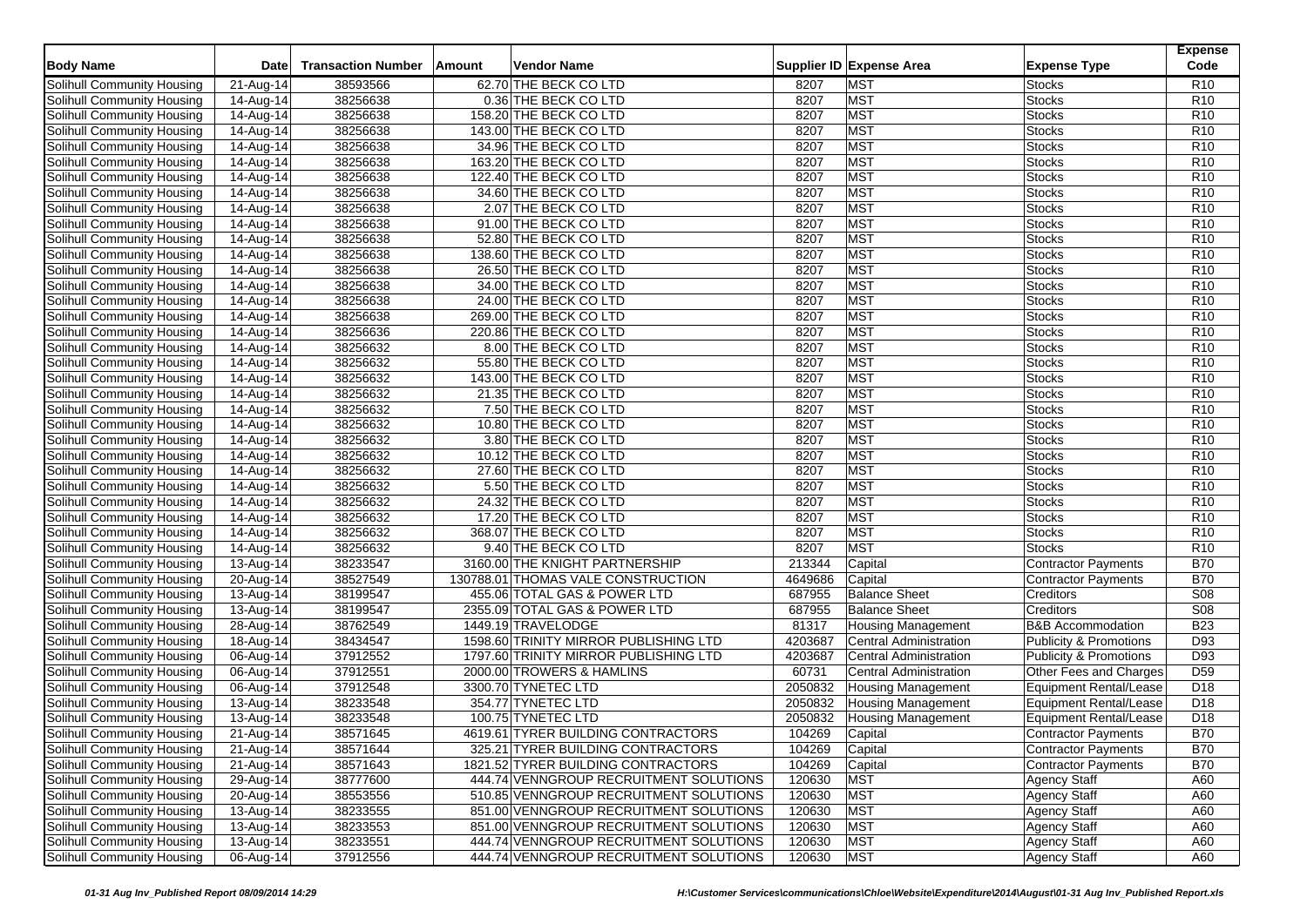| <b>Body Name</b>                  | <b>Date</b>             | <b>Transaction Number</b> | Amount | Vendor Name                                  |             | Supplier ID Expense Area  | <b>Expense Type</b>              | <b>Expense</b><br>Code |
|-----------------------------------|-------------------------|---------------------------|--------|----------------------------------------------|-------------|---------------------------|----------------------------------|------------------------|
| Solihull Community Housing        | 06-Aug-14               | 37912555                  |        | 444.74 VENNGROUP RECRUITMENT SOLUTIONS       | 120630      | <b>MST</b>                | <b>Agency Staff</b>              | A60                    |
| Solihull Community Housing        | 06-Aug-14               | 37912553                  |        | 851.00 VENNGROUP RECRUITMENT SOLUTIONS       | 120630      | <b>MST</b>                | <b>Agency Staff</b>              | A60                    |
| Solihull Community Housing        | $\overline{27}$ -Aug-14 | 38734547                  |        | 18419.26 VINSHIRE PLUMBING & HEATING LTD     | 2601688     | Capital                   | <b>Contractor Payments</b>       | <b>B70</b>             |
| Solihull Community Housing        | 22-Aug-14               | 38595579                  |        | 20318.05 VINSHIRE PLUMBING & HEATING LTD     | 2601688     | Capital                   | <b>Contractor Payments</b>       | <b>B70</b>             |
| Solihull Community Housing        | 18-Aug-14               | 38436547                  |        | 22408.32 VINSHIRE PLUMBING & HEATING LTD     | 2601688     | Capital                   | <b>Contractor Payments</b>       | <b>B70</b>             |
| Solihull Community Housing        | 18-Aug-14               | 38435548                  |        | 23639.99 VINSHIRE PLUMBING & HEATING LTD     | 2601688     | Capital                   | <b>Contractor Payments</b>       | <b>B70</b>             |
| Solihull Community Housing        | 29-Aug-14               | 38777605                  |        | 8800.00 VIRGIN MEDIA PAYMENTS LTD            | 172138      | <b>Housing Management</b> | <b>Utility Related Works</b>     | <b>B34</b>             |
| Solihull Community Housing        | 29-Aug-14               | 38777604                  |        | 2200.00 VIRGIN MEDIA PAYMENTS LTD            | 172138      | <b>Housing Management</b> | <b>Utility Related Works</b>     | <b>B34</b>             |
| Solihull Community Housing        | 29-Aug-14               | 38777603                  |        | 2200.00 VIRGIN MEDIA PAYMENTS LTD            | 172138      | <b>Housing Management</b> | <b>Utility Related Works</b>     | <b>B34</b>             |
| Solihull Community Housing        | 13-Aug-14               | 38233557                  |        | 217479.73 WATES CONSTRUCTION LTD             | 272406      | Capital                   | Contractor Payments              | <b>B70</b>             |
| Solihull Community Housing        | 13-Aug-14               | 38233557                  |        | 130357.07 WATES CONSTRUCTION LTD             | 272406      | Capital                   | <b>Contractor Payments</b>       | <b>B70</b>             |
| Solihull Community Housing        | 29-Aug-14               | 38777597                  |        | 32.04 WDH SOLUTIONS                          | 6496686     | <b>Housing Management</b> | <b>Professional Fees</b>         | D <sub>50</sub>        |
| Solihull Community Housing        | 29-Aug-14               | 38777597                  |        | 1770.83 WDH SOLUTIONS                        | 6496686     | <b>Housing Management</b> | <b>Professional Fees</b>         | D <sub>50</sub>        |
| Solihull Community Housing        | 13-Aug-14               | 38221547                  |        | 9067.00 WESSEX LIFT CO LTD                   | 177799      | Capital                   | <b>Contractor Payments</b>       | <b>B70</b>             |
| Solihull Community Housing        | $13-Aug-14$             | 38221547                  |        | 1000.00 WESSEX LIFT CO LTD                   | 177799      | Capital                   | <b>Contractor Payments</b>       | <b>B70</b>             |
| Solihull Community Housing        | 13-Aug-14               | 38219547                  |        | 507.00 WESSEX LIFT CO LTD                    | 177799      | Capital                   | <b>Contractor Payments</b>       | <b>B70</b>             |
| Solihull Community Housing        | 08-Aug-14               | 37989547                  |        | 9674.00 WESSEX LIFT CO LTD                   | 177799      | Capital                   | <b>Contractor Payments</b>       | <b>B70</b>             |
| Solihull Community Housing        | 14-Aug-14               | 38249603                  |        | 2000.00 WHITEFRIARS BUSINESS SERVICES LIMITE | 123047      | <b>Housing Management</b> | <b>Professional Subscription</b> | A94                    |
| Solihull Community Housing        | 29-Aug-14               | 38777606                  |        | 311.07 WIRELESS INNOVATION LTD               | 2404686     | <b>Housing Management</b> | Telephones                       | D40                    |
| Solihull Community Housing        | 21-Aug-14               | 38574547                  |        | 461.53 WOODHULL ROOFING LTD                  | 221070      | <b>MST</b>                | <b>External Structures</b>       | <b>B33</b>             |
| Solihull Community Housing        | 21-Aug-14               | 38571562                  |        | 271.13 WOODHULL ROOFING LTD                  | 221070      | <b>MST</b>                | <b>External Structures</b>       | <b>B33</b>             |
| Solihull Community Housing        | $\overline{21}$ -Aug-14 | 38571561                  |        | 306.02 WOODHULL ROOFING LTD                  | 221070      | <b>MST</b>                | <b>External Structures</b>       | <b>B33</b>             |
| Solihull Community Housing        | 21-Aug-14               | 38571560                  |        | 445.87 WOODHULL ROOFING LTD                  | 221070      | <b>MST</b>                | <b>External Structures</b>       | <b>B33</b>             |
| Solihull Community Housing        | 21-Aug-14               | 38571559                  |        | 523.35 WOODHULL ROOFING LTD                  | 221070      | <b>MST</b>                | <b>External Structures</b>       | <b>B33</b>             |
| Solihull Community Housing        | 21-Aug-14               | 38571555                  |        | 221.02 WOODHULL ROOFING LTD                  | 221070      | <b>MST</b>                | <b>External Structures</b>       | <b>B33</b>             |
| Solihull Community Housing        | 21-Aug-14               | 38571550                  |        | 447.33 WOODHULL ROOFING LTD                  | 221070      | <b>MST</b>                | <b>External Structures</b>       | <b>B33</b>             |
| Solihull Community Housing        | 21-Aug-14               | 38571549                  |        | 446.01 WOODHULL ROOFING LTD                  | 221070      | <b>MST</b>                | <b>External Structures</b>       | <b>B33</b>             |
| Solihull Community Housing        | 21-Aug-14               | 38571548                  |        | 729.41 WOODHULL ROOFING LTD                  | 221070      | <b>MST</b>                | <b>External Structures</b>       | <b>B33</b>             |
| Solihull Community Housing        | 21-Aug-14               | 38571554                  |        | 235.26 WOODHULL ROOFING LTD                  | 221070      | <b>MST</b>                | <b>External Structures</b>       | <b>B33</b>             |
| Solihull Community Housing        | 14-Aug-14               | 38321609                  |        | 263.64 WOODHULL ROOFING LTD                  | 221070      | <b>MST</b>                | <b>External Structures</b>       | <b>B33</b>             |
| Solihull Community Housing        | 13-Aug-14               | 38222548                  |        | 237.09 WOODHULL ROOFING LTD                  | 221070      | <b>MST</b>                | <b>External Structures</b>       | <b>B33</b>             |
| Solihull Community Housing        | 11-Aug-14               | 38090565                  |        | 215.13 WOODHULL ROOFING LTD                  | 221070      | <b>MST</b>                | <b>External Structures</b>       | B33                    |
| Solihull Community Housing        | 11-Aug-14               | 38090564                  |        | 521.40 WOODHULL ROOFING LTD                  | 221070      | <b>MST</b>                | <b>External Structures</b>       | <b>B33</b>             |
| Solihull Community Housing        | 11-Aug-14               | 38090563                  |        | 492.64 WOODHULL ROOFING LTD                  | 221070      | <b>MST</b>                | <b>External Structures</b>       | <b>B33</b>             |
| Solihull Community Housing        | 11-Aug-14               | 38090566                  |        | 275.22 WOODHULL ROOFING LTD                  | 221070      | <b>MST</b>                | <b>External Structures</b>       | <b>B33</b>             |
| Solihull Community Housing        | 11-Aug-14               | 38090562                  |        | 304.90 WOODHULL ROOFING LTD                  | 221070      | <b>MST</b>                | <b>External Structures</b>       | <b>B33</b>             |
| Solihull Community Housing        | 11-Aug-14               | 38090560                  |        | 677.45 WOODHULL ROOFING LTD                  | 221070      | <b>MST</b>                | <b>External Structures</b>       | <b>B33</b>             |
| Solihull Community Housing        | 11-Aug-14               | 38090558                  |        | 858.71 WOODHULL ROOFING LTD                  | 221070      | <b>MST</b>                | <b>External Structures</b>       | <b>B33</b>             |
| Solihull Community Housing        | 11-Aug-14               | 38090557                  |        | 448.85 WOODHULL ROOFING LTD                  | 221070      | <b>MST</b>                | <b>External Structures</b>       | <b>B33</b>             |
| Solihull Community Housing        | 11-Aug-14               | 38090553                  |        | 348.18 WOODHULL ROOFING LTD                  | 221070      | <b>MST</b>                | <b>External Structures</b>       | <b>B33</b>             |
| Solihull Community Housing        | 11-Aug-14               | 38090552                  |        | 375.67 WOODHULL ROOFING LTD                  | 221070      | <b>MST</b>                | <b>External Structures</b>       | <b>B33</b>             |
| Solihull Community Housing        | 11-Aug-14               | 38090554                  |        | 219.50 WOODHULL ROOFING LTD                  | 221070      | <b>MST</b>                | <b>External Structures</b>       | <b>B33</b>             |
| Solihull Community Housing        | 08-Aug-14               | 37998571                  |        | 404.63 WOODHULL ROOFING LTD                  | 221070      | <b>MST</b>                | <b>External Structures</b>       | <b>B33</b>             |
| Solihull Community Housing        | 08-Aug-14               | 37998569                  |        | 222.41 WOODHULL ROOFING LTD                  | 221070      | <b>MST</b>                | <b>External Structures</b>       | <b>B33</b>             |
| Solihull Community Housing        | 08-Aug-14               | 37998568                  |        | 402.71 WOODHULL ROOFING LTD                  | 221070      | <b>MST</b>                | <b>External Structures</b>       | <b>B33</b>             |
| Solihull Community Housing        | 08-Aug-14               | 37998567                  |        | 355.67 WOODHULL ROOFING LTD                  | 221070      | <b>MST</b>                | <b>External Structures</b>       | <b>B33</b>             |
| Solihull Community Housing        | 08-Aug-14               | 37998563                  |        | 584.04 WOODHULL ROOFING LTD                  | 221070      | <b>MST</b>                | <b>External Structures</b>       | <b>B33</b>             |
| Solihull Community Housing        | 08-Aug-14               | 37998562                  |        | 231.98 WOODHULL ROOFING LTD                  | 221070      | <b>MST</b>                | <b>External Structures</b>       | <b>B33</b>             |
| Solihull Community Housing        | 08-Aug-14               | 37998559                  |        | 385.98 WOODHULL ROOFING LTD                  | 221070      | <b>MST</b>                | <b>External Structures</b>       | <b>B33</b>             |
| <b>Solihull Community Housing</b> | 08-Aug-14               | 37998566                  |        | 753.35 WOODHULL ROOFING LTD                  | 221070      | <b>MST</b>                | <b>Internal Works</b>            | <b>B31</b>             |
| Solihull Community Housing        | 27-Aug-14               | 38736549                  |        | 453.07 WORKMATES BUILDING TRADES LTD         | 2185688 MST |                           | Agency Staff                     | A60                    |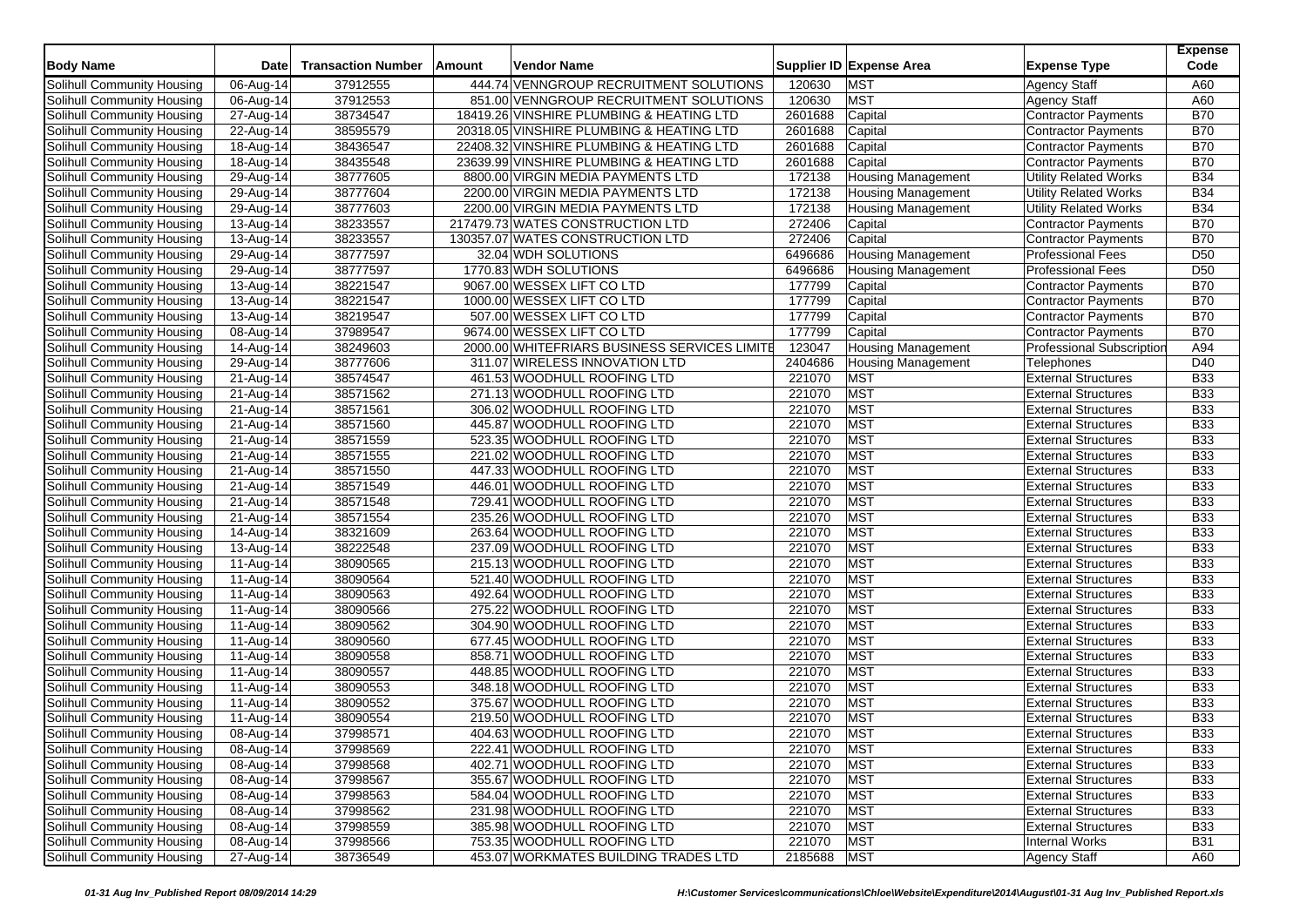|                                   |                        |                           |        |                                         |         |                          |                            | <b>Expense</b> |
|-----------------------------------|------------------------|---------------------------|--------|-----------------------------------------|---------|--------------------------|----------------------------|----------------|
| <b>Body Name</b>                  | Date                   | <b>Transaction Number</b> | Amount | Vendor Name                             |         | Supplier ID Expense Area | <b>Expense Type</b>        | Code           |
| Solihull Community Housing        | 27-Aug-14              | 38736548                  |        | 453.07 WORKMATES BUILDING TRADES LTD    | 2185688 | <b>MST</b>               | <b>Agency Staff</b>        | A60            |
| Solihull Community Housing        | 27-Aug-14              | 38736547                  |        | 437.58 WORKMATES BUILDING TRADES LTD    | 2185688 | <b>MST</b>               | <b>Agency Staff</b>        | A60            |
| Solihull Community Housing        | 27-Aug-14              | 38735547                  |        | 467.40 WORKMATES BUILDING TRADES LTD    | 2185688 | <b>MST</b>               | <b>Agency Staff</b>        | A60            |
| Solihull Community Housing        | 20-Aug-14              | 38553557                  |        | 518.00 WORKMATES BUILDING TRADES LTD    | 2185688 | <b>MST</b>               | <b>Agency Staff</b>        | A60            |
| Solihull Community Housing        | 20-Aug-14              | 38553557                  |        | 573.50 WORKMATES BUILDING TRADES LTD    | 2185688 | <b>MST</b>               | <b>Agency Staff</b>        | A60            |
| Solihull Community Housing        | 20-Aug-14              | 38553557                  |        | 598.13 WORKMATES BUILDING TRADES LTD    | 2185688 | <b>MST</b>               | <b>Agency Staff</b>        | A60            |
| Solihull Community Housing        | 18-Aug-14              | 38436548                  |        | 450.00 WORKMATES BUILDING TRADES LTD    | 2185688 | <b>MST</b>               | <b>Agency Staff</b>        | A60            |
| Solihull Community Housing        | 20-Aug-14              | 38553557                  |        | 536.50 WORKMATES BUILDING TRADES LTD    | 2185688 | <b>MST</b>               | <b>Agency Staff</b>        | A60            |
| Solihull Community Housing        | 27-Aug-14              | 38738549                  |        | 518.00 WORKMATES BUILDING TRADES LTD    | 2185688 | <b>MST</b>               | <b>Agency Staff</b>        | A60            |
| Solihull Community Housing        | 27-Aug-14              | 38738549                  |        | 125.43 WORKMATES BUILDING TRADES LTD    | 2185688 | <b>MST</b>               | <b>Agency Staff</b>        | A60            |
| Solihull Community Housing        | 27-Aug-14              | 38738547                  |        | 125.43 WORKMATES BUILDING TRADES LTD    | 2185688 | <b>MST</b>               | <b>Agency Staff</b>        | A60            |
| Solihull Community Housing        | 27-Aug-14              | 38738547                  |        | 518.00 WORKMATES BUILDING TRADES LTD    | 2185688 | <b>MST</b>               | <b>Agency Staff</b>        | A60            |
| Solihull Community Housing        | 22-Aug-14              | 38595581                  |        | 125.43 WORKMATES BUILDING TRADES LTD    | 2185688 | <b>MST</b>               | <b>Agency Staff</b>        | A60            |
| Solihull Community Housing        | 22-Aug-14              | 38595581                  |        | 518.00 WORKMATES BUILDING TRADES LTD    | 2185688 | <b>MST</b>               | <b>Agency Staff</b>        | A60            |
| Solihull Community Housing        | 18-Aug-14              | 38436548                  |        | 518.00 WORKMATES BUILDING TRADES LTD    | 2185688 | <b>MST</b>               | <b>Agency Staff</b>        | A60            |
| Solihull Community Housing        | 18-Aug-14              | 38436548                  |        | 125.43 WORKMATES BUILDING TRADES LTD    | 2185688 | <b>MST</b>               | <b>Agency Staff</b>        | A60            |
| Solihull Community Housing        | 27-Aug-14              | 38738549                  |        | 518.00 WORKMATES BUILDING TRADES LTD    | 2185688 | <b>MST</b>               | <b>Agency Staff</b>        | A60            |
| Solihull Community Housing        | 27-Aug-14              | 38738549                  |        | 125.43 WORKMATES BUILDING TRADES LTD    | 2185688 | <b>MST</b>               | <b>Agency Staff</b>        | A60            |
| Solihull Community Housing        | 27-Aug-14              | 38738547                  |        | 125.43 WORKMATES BUILDING TRADES LTD    | 2185688 | <b>MST</b>               | <b>Agency Staff</b>        | A60            |
| Solihull Community Housing        | 27-Aug-14              | 38738547                  |        | 518.00 WORKMATES BUILDING TRADES LTD    | 2185688 | <b>MST</b>               | <b>Agency Staff</b>        | A60            |
| Solihull Community Housing        | 22-Aug-14              | 38595581                  |        | 518.00 WORKMATES BUILDING TRADES LTD    | 2185688 | <b>MST</b>               | <b>Agency Staff</b>        | A60            |
| Solihull Community Housing        | 22-Aug-14              | 38595581                  |        | 125.43 WORKMATES BUILDING TRADES LTD    | 2185688 | <b>MST</b>               | <b>Agency Staff</b>        | A60            |
| Solihull Community Housing        | 18-Aug-14              | 38436548                  |        | 125.43 WORKMATES BUILDING TRADES LTD    | 2185688 | <b>MST</b>               | <b>Agency Staff</b>        | A60            |
| Solihull Community Housing        | 18-Aug-14              | 38436548                  |        | 518.00 WORKMATES BUILDING TRADES LTD    | 2185688 | <b>MST</b>               | <b>Agency Staff</b>        | A60            |
| Solihull Community Housing        |                        | 38553558                  |        | 449.05 WORKMATES BUILDING TRADES LTD    | 2185688 | <b>MST</b>               | <b>Agency Staff</b>        | A60            |
| Solihull Community Housing        | 20-Aug-14<br>27-Aug-14 | 38738549                  |        | 219.50 WORKMATES BUILDING TRADES LTD    | 2185688 | <b>MST</b>               | <b>Agency Staff</b>        | A60            |
| Solihull Community Housing        | 27-Aug-14              | 38738549                  |        | 156.79 WORKMATES BUILDING TRADES LTD    | 2185688 | <b>MST</b>               | <b>Agency Staff</b>        | A60            |
| Solihull Community Housing        | 27-Aug-14              | 38738547                  |        | 219.50 WORKMATES BUILDING TRADES LTD    | 2185688 | <b>MST</b>               | <b>Agency Staff</b>        | A60            |
| Solihull Community Housing        | 27-Aug-14              | 38738547                  |        | 156.79 WORKMATES BUILDING TRADES LTD    | 2185688 | <b>MST</b>               | <b>Agency Staff</b>        | A60            |
| Solihull Community Housing        | 22-Aug-14              | 38595581                  |        | 156.79 WORKMATES BUILDING TRADES LTD    | 2185688 | <b>MST</b>               | <b>Agency Staff</b>        | A60            |
| Solihull Community Housing        | 22-Aug-14              | 38595581                  |        | 219.50 WORKMATES BUILDING TRADES LTD    | 2185688 | <b>MST</b>               | <b>Agency Staff</b>        | A60            |
| Solihull Community Housing        | 18-Aug-14              | 38436548                  |        | 219.50 WORKMATES BUILDING TRADES LTD    | 2185688 | <b>MST</b>               | <b>Agency Staff</b>        | A60            |
| Solihull Community Housing        | 18-Aug-14              | 38436548                  |        | 156.79 WORKMATES BUILDING TRADES LTD    | 2185688 | <b>MST</b>               | <b>Agency Staff</b>        | A60            |
| Solihull Community Housing        | 27-Aug-14              | 38738547                  |        | 281.25 WORKMATES BUILDING TRADES LTD    | 2185688 | <b>MST</b>               | <b>Agency Staff</b>        | A60            |
| Solihull Community Housing        | 27-Aug-14              | 38738548                  |        | 536.50 WORKMATES BUILDING TRADES LTD    | 2185688 | <b>MST</b>               | <b>Agency Staff</b>        | A60            |
| Solihull Community Housing        | 27-Aug-14              | 38738548                  |        | 573.50 WORKMATES BUILDING TRADES LTD    | 2185688 | <b>MST</b>               | <b>Agency Staff</b>        | A60            |
| Solihull Community Housing        |                        | 38738548                  |        | 590.15 WORKMATES BUILDING TRADES LTD    | 2185688 | <b>MST</b>               | <b>Agency Staff</b>        | A60            |
| Solihull Community Housing        | 27-Aug-14<br>27-Aug-14 | 38738548                  |        | 497.00 WORKMATES BUILDING TRADES LTD    | 2185688 | <b>MST</b>               | <b>Agency Staff</b>        | A60            |
| Solihull Community Housing        | 27-Aug-14              | 38738550                  |        | 536.50 WORKMATES BUILDING TRADES LTD    | 2185688 | <b>MST</b>               | <b>Agency Staff</b>        | A60            |
| Solihull Community Housing        | 27-Aug-14              | 38738550                  |        | 573.50 WORKMATES BUILDING TRADES LTD    | 2185688 | <b>MST</b>               | <b>Agency Staff</b>        | A60            |
| Solihull Community Housing        | 27-Aug-14              | 38738550                  |        | 592.54 WORKMATES BUILDING TRADES LTD    | 2185688 | <b>MST</b>               | <b>Agency Staff</b>        | A60            |
| Solihull Community Housing        | 27-Aug-14              | 38738550                  |        | 518.00 WORKMATES BUILDING TRADES LTD    | 2185688 | <b>MST</b>               | <b>Agency Staff</b>        | A60            |
| Solihull Community Housing        | 27-Aug-14              | 38737547                  |        | 518.00 WORKMATES BUILDING TRADES LTD    | 2185688 | <b>MST</b>               | Agency Staff               | A60            |
| Solihull Community Housing        | 27-Aug-14              | 38737547                  |        | 565.75 WORKMATES BUILDING TRADES LTD    | 2185688 | <b>MST</b>               | Agency Staff               | A60            |
| Solihull Community Housing        | 27-Aug-14              | 38737547                  |        | 606.10 WORKMATES BUILDING TRADES LTD    | 2185688 | <b>MST</b>               | <b>Agency Staff</b>        | A60            |
| Solihull Community Housing        | 27-Aug-14              | 38737547                  |        | 536.50 WORKMATES BUILDING TRADES LTD    | 2185688 | <b>MST</b>               | <b>Agency Staff</b>        | A60            |
| Solihull Community Housing        | 06-Aug-14              | 37912557                  |        | 950.00 XMBRACE LTD                      | 170885  | Capital                  | ICT - General              | D30            |
| Solihull Community Housing        | 06-Aug-14              | 37894552                  |        | -6917.49 BERBEN INSTALLATIONS LTD       | 20346   | Capital                  | <b>Contractor Payments</b> | <b>B70</b>     |
| Solihull Community Housing        | 06-Aug-14              | 37894552                  |        | -4104.51 BERBEN INSTALLATIONS LTD       | 20346   | Capital                  | Contractor Payments        | <b>B70</b>     |
| <b>Solihull Community Housing</b> | 08-Aug-14              | 37997559                  |        | -18840.17 CAPITA BUSINESS SERVICES LTD. | 99513   | <b>Customer Services</b> | <b>ICT Software</b>        | D31            |
| Solihull Community Housing        | 13-Aug-14              | 38207547                  |        | -490.09 JEWSON LTD                      | 6111    | <b>MST</b>               | <b>Stocks</b>              | <b>R10</b>     |